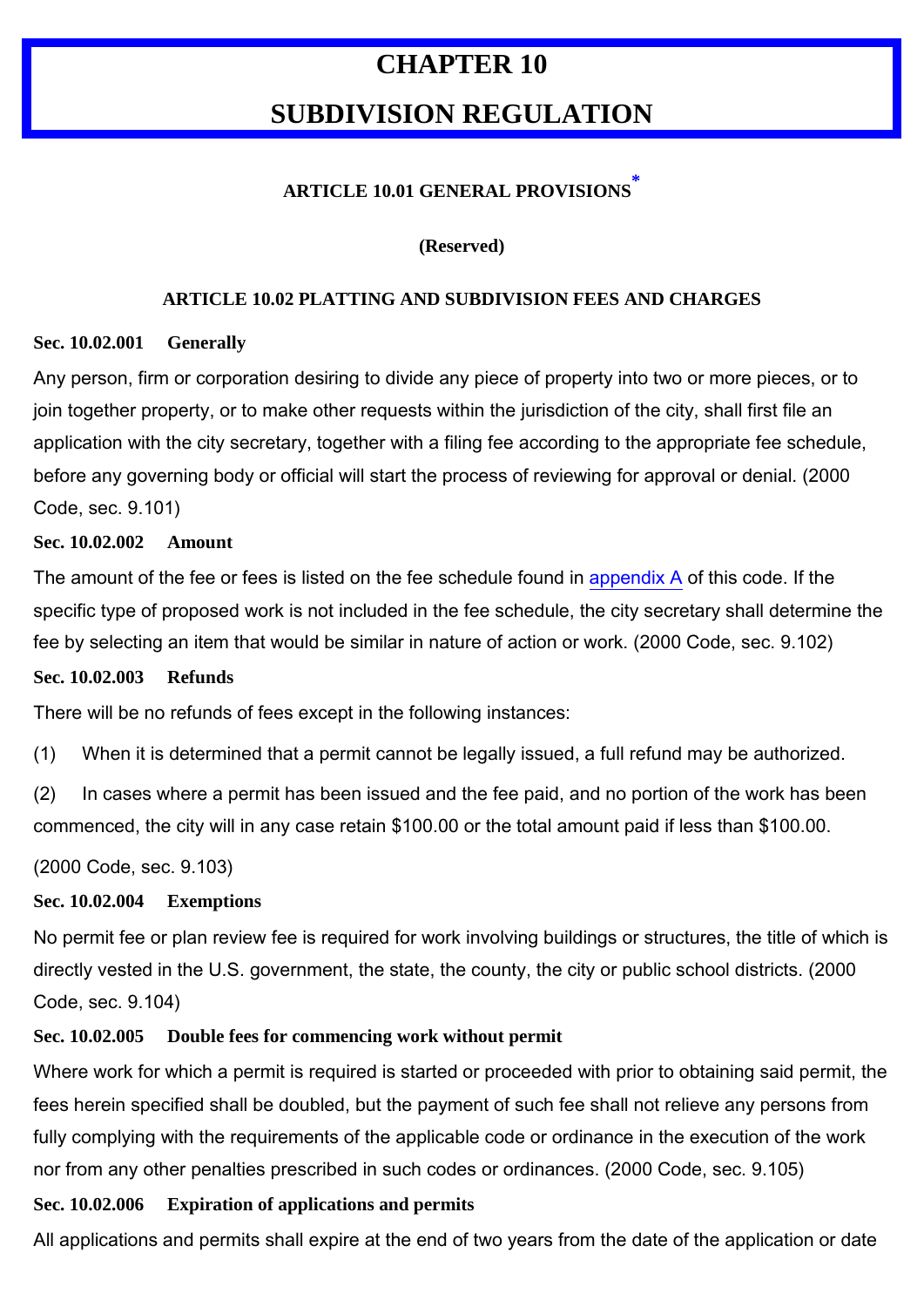of permit if no progress has been made toward completion of the project. Progress toward completion of a project shall be determined in accordance with V.T.C.A., Local Government Code section 245.005. (2000 Code, sec. 9.106)

#### **Sec. 10.02.007 Payment**

All fees and permit charges are payable at the time of application unless specified otherwise on the fee schedule. (2000 Code, sec. 9.107)

#### **Sec. 10.02.008 Performance bonds**

At the discretion of the city council, performance bonds may be required. (2000 Code, sec. 9.108)

## **Sec. 10.02.009 Responsibility of applicant to read ordinances related to application**

It is the responsibility of the applicant to read all ordinances related to any application. (2000 Code, sec. 9.109)

#### **Sec. 10.02.010 Annexation/deannexation fees**

The fees for annexations and deannexations shall be as provided for in the fee schedule found in appendix A of this code. (2000 Code, sec. 9.110)

# **ARTICLE 10.03 SUBDIVISION ORDINANCE \***

## **Division 1. Generally**

#### **Sec. 10.03.001 Authority**

The following rules and regulations are hereby adopted as the subdivision regulations of the City of Oak Point, Texas, also known and cited "Oak Point Subdivision Ordinance" and shall be applicable to the filing of plats and the subdivision of land, as the term is defined herein and in V.T.C.A., Local Government Code ch. 212 (formerly article 974a), within the corporate city limits of the City of Oak Point as they may be from time to time adjusted by annexation or disannexation and within all the areas of the extraterritorial jurisdiction of the City of Oak Point as that area may exist from time to time as provided by V.T.C.A., Local Government Code ch. 42 (formerly article 970a), and the city shall have all remedies and rights provided by said chapter 212 with regard to the control and approval of subdivisions and plats both within the city and within its extraterritorial jurisdiction. (2000 Code, sec. 9.201.1)

## **Sec. 10.03.002 Interpretation and purpose**

(a) In the interpretation and application of the provisions of these regulations, it is the intention of the city council that the principles, standards and requirements provided for herein shall be minimum requirements for the platting and developing of subdivisions in the City of Oak Point and its extraterritorial jurisdiction, amending certain other ordinances of the city and superseding the previous subdivision regulations (Ordinance 170). Subdivision of land is one of the first steps in the process of urban development. The distribution and relationship of residential, commercial, industrial, and agricultural uses throughout the community along with the system of improvements for thoroughfares, public facilities, and community amenities determine in large measure the quality of life enjoyed by the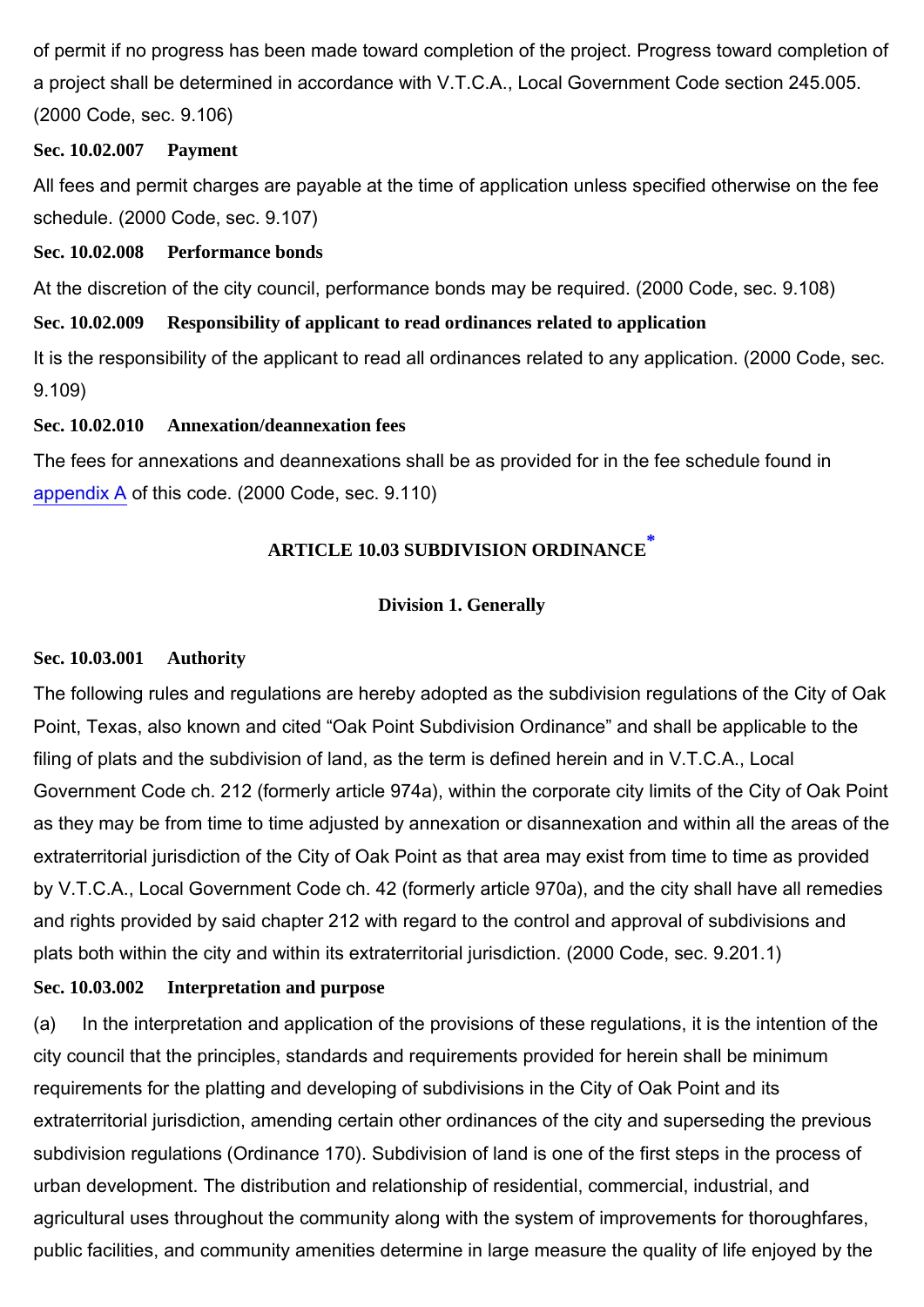residents of the community. Health, safety, economy, amenities, environmental sensitivity, and convenience are all factors which influence and determine a community's quality of life and character. A community's quality of life is of public interest. Consequently, the subdivision of land, as it affects a community's quality of life, is an activity where regulation is a valid function of municipal government. The regulations contained herein are designed and intended to encourage the development of a quality urban environment by establishing standards for the provision of adequate light, air, open space, stormwater drainage, transportation, public utilities and facilities, and other needs necessary for ensuring the creation and continuance of a healthy, attractive, safe, and efficient community that provides for the conservation, enhancement, and protection of its human and natural resources. Through the application of these regulations, the interests of the public, as well as those public and private parties, both present and future, having interest in property affected by these regulations are protected by the granting of certain rights and privileges. By establishing a fair and rational procedure for developing land, the following requirements further the possibility that land will be developed for its most beneficial use in accordance with existing social, economic, and environmental conditions, and will retain and enhance the open, "country" ambience of the City of Oak Point.

(b) The procedure and standards for the development, layout and design of subdivisions of land within the corporate limits and extraterritorial jurisdiction of the City of Oak Point, Texas are intended to:

(1) Promote and develop the utilization of land in a manner to assure the best possible community environment in accordance with the city's comprehensive plan, and where applicable, the zoning ordinance of the City of Oak Point;

(2) Guide and assist the subdividers in the correct procedures to be followed and to inform them of the standards which shall be required;

(3) Protect the public interest by supervising the location, design, class and type of streets, sidewalks, utilities, and essential areas and services required;

(4) Assist orderly, efficient and coordinated development within the city and its extraterritorial jurisdiction;

(5) Provide neighborhood conservation and prevent the development of slums and blight;

(6) Harmoniously relate the development of the various tracts of land to the existing community and facilitate the future development of adjoining tracts;

(7) Prevent pollution of the ground, air, and water; to assure the adequacy of drainage facilities; to safeguard both surface and ground water supplies; and to encourage the wise preservation, use, and management of natural resources throughout the municipality in order to preserve the integrity, stability, and beauty of the community and the value of the land;

(8) Preserve the natural features of the municipality and to ensure appropriate development with regard to these natural resources; retaining and enhancing the "country place" atmosphere of the city;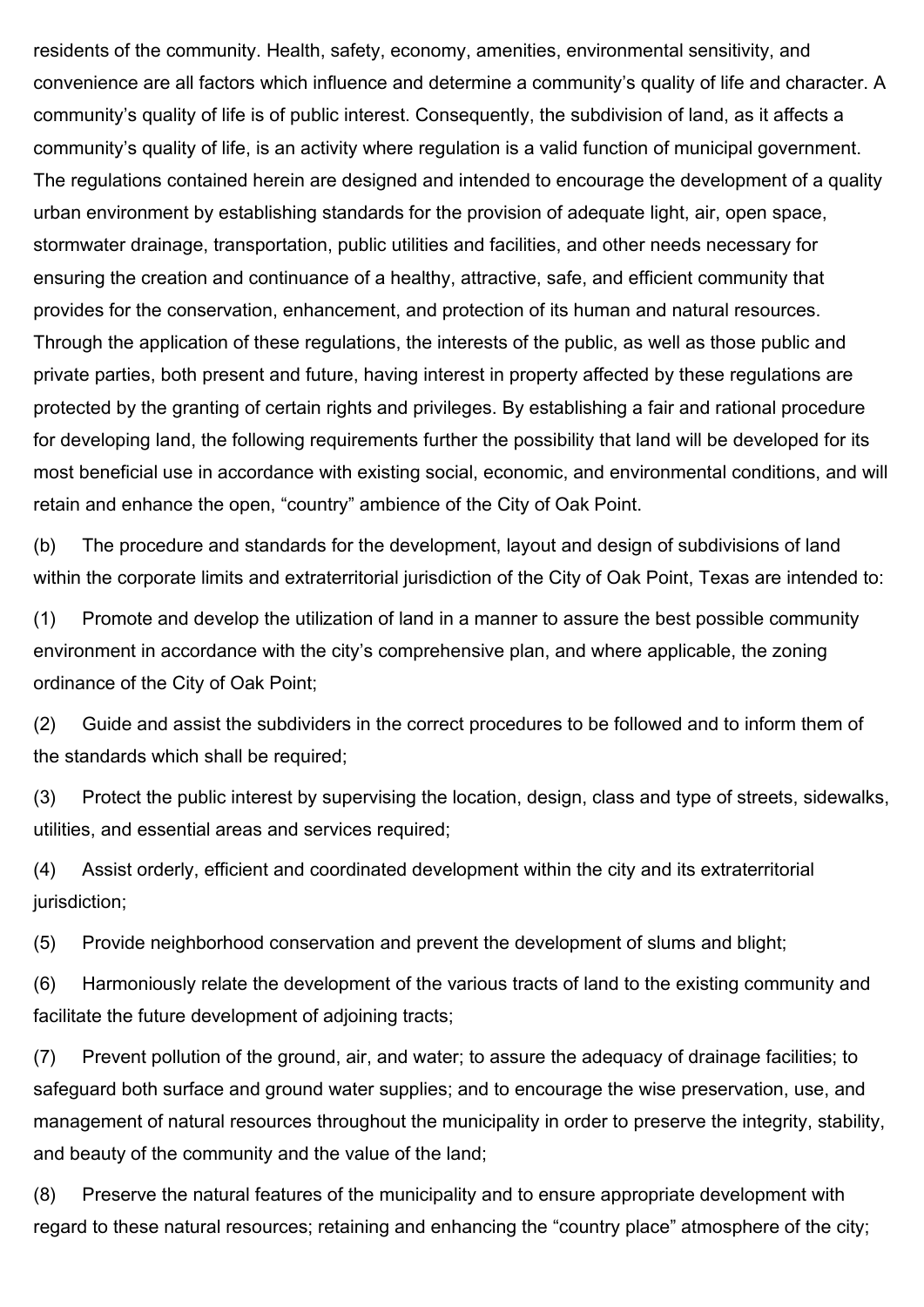(9) Establish adequate and accurate records of land subdivision;

(10) Ensure that public or private facilities are available and will have sufficient capacity to serve proposed subdivisions and developments within the extraterritorial jurisdiction;

(11) Protect and provide for the public health, safety, and general welfare of the community;

(12) Protect the character and social and economic stability of all parts of the community and encourage the orderly and beneficial development of all parts of the community;

(13) Protect and conserve the value of land throughout the community and the value of buildings and improvements upon the land; and minimize the conflicts among the various uses of land and buildings;

(14) Guide public and private policy and action in providing adequate and efficient transportation systems, public utilities, and other public amenities and facilities.

(c) Minimum standards for development are contained herein and in the City of Oak Point's current design standards and all other applicable ordinances, codes and requirements. The comprehensive plan expresses policies designed to achieve an optimal quality of development in the urban area. If only the minimum standards are followed, as expressed by the various ordinances regulating land development, a standardization of development will occur. This will produce a monotonous urban setting. Subdivision design should be of a quality to carry out the purpose and spirit of the policies expressed in the comprehensive plan and in this article, and are encouraged to exceed the standards required herein.

(2000 Code, sec. 9.201.2)

## **Sec. 10.03.003 Definitions**

For the purpose of this article, the following terms, phrases, words and their derivations shall have the meaning given herein. When consistent with the context, words used in the present tense include the future, words in the plural number include the singular number and words in the singular number include the plural number. Definitions not expressly prescribed herein are to be determined in accordance with customary usage in municipal planning and engineering practices. The word "shall" is always mandatory, while the word "may" is merely discretionary.

*Access easement*. An easement designated on the final plat which provides access to platted tracts excepting single-family and duplex residential. The easement shall meet all of the requirements as set forth for a dedicated street, including but not limited to construction standards, width, building lines, and function, but shall be privately maintained.

*Administrative officer*. The city manager or a person as designated by the city manager to administer this article and is responsible for coordinating the review of all plats and construction documents.

*Administrative plat or minor plat*. A type of final plat, limited in application, which may be approved by the designee of the city council.

*Alley*. A minor public right-of-way not intended to provide the primary means of access to abutting lots,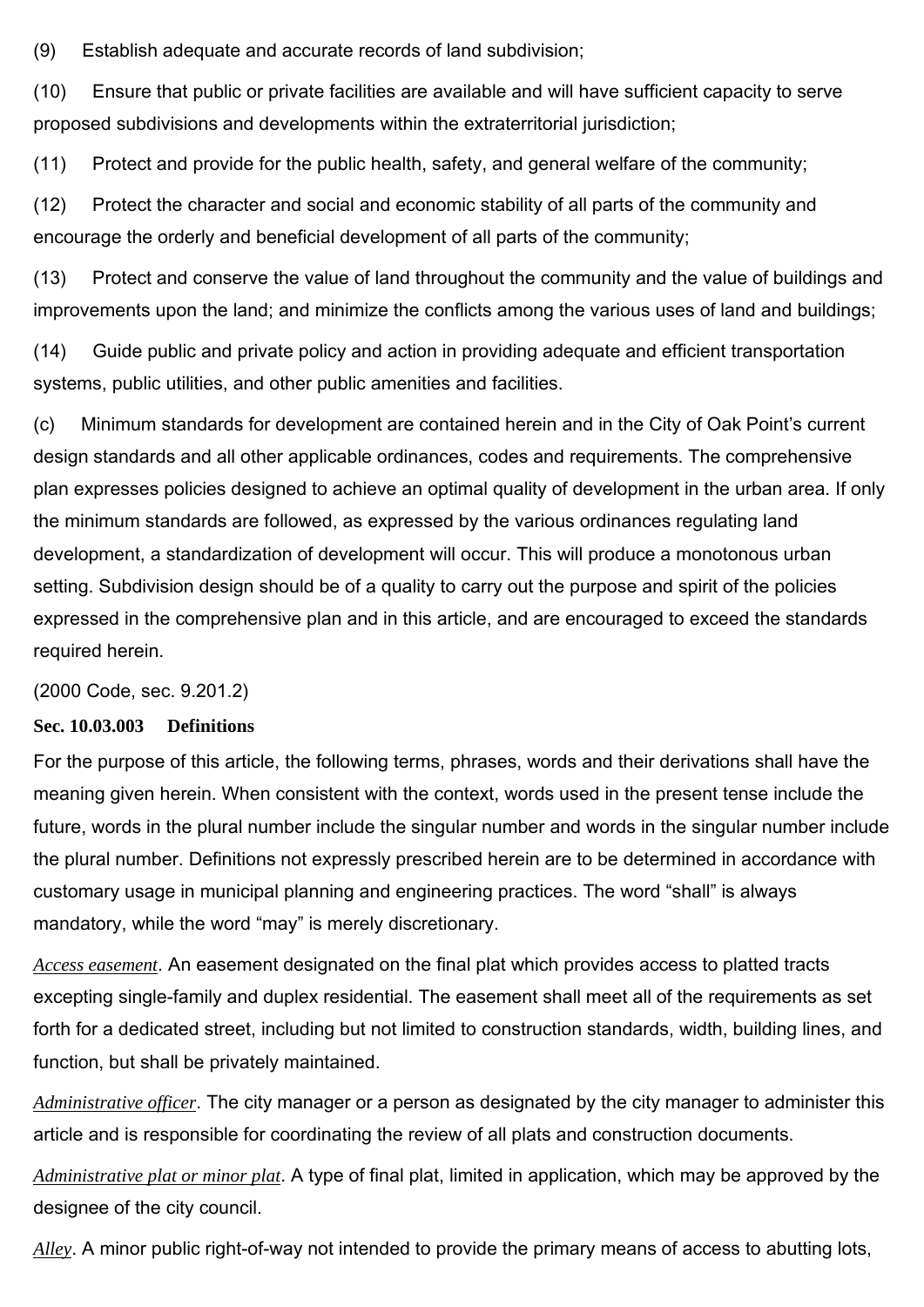which is solely used primarily for vehicular service access to the back or sides of properties otherwise abutting on a street.

*Amending plat*. A plat which is controlling over the preceding plat without vacation of that plat which is submitted for approval of certain dimensional and notational corrections and lot line adjustments under the provisions of the Texas Local Government Code. An amending plat is a final plat but does not require a public hearing.

*Building line*. A line parallel to a property line at the specific distance therefrom marking the minimum distance from the property line that a structure may be erected.

*City*. The City of Oak Point, Texas together with all its governing and operating officials, boards, committees, and commissions.

*City council*. The duly elected governing body of the City of Oak Point, Texas.

*City engineer*. "City engineer" shall apply only to such registered professional engineer or firm of registered professional consulting engineers that has been specifically designated as such by the city.

*City manager*. The person holding the position of city manager as appointed by the city council.

*Commission*. The planning and zoning commission of the city.

*Comprehensive plan*. The comprehensive plan of the city and adjoining areas as adopted by the city council and the planning and zoning commission, including all its revisions. This plan indicates the general location recommended for various land uses, transportation routes, public and private buildings, streets, parks, water, sewer, and other public and private developments and improvements. The comprehensive plan may also be defined as the series of plans such as the thoroughfare plan, water and sewer plan, annexation plan, and park master plan, among others.

*Condominium*. Joint ownership and control, as distinguished from sole ownership and control - ownership of specified horizontal layers of air space; each condominium unit is individually owned, while the common elements of the condominium building, structure or development are jointly owned, may be commercial, industrial, recreational, or residential.

*Cul-de-sac*. A street having but one outlet to another street, and terminated on the opposite end by a vehicular turnaround.

*Dead-end street*. A street, other than a cul-de-sac, with only one outlet.

*Design standards*. The currently adopted document which provides the general requirements for the design of public improvements, private improvements that connect to or affect the public infrastructure and the supporting documents for approval in the City of Oak Point and its extraterritorial jurisdiction. Specific design criteria is included in the document. This document shall be the same document adopted by the City of Denton and in effect on August 15, 2005, and known as the City of Denton Criteria Manual.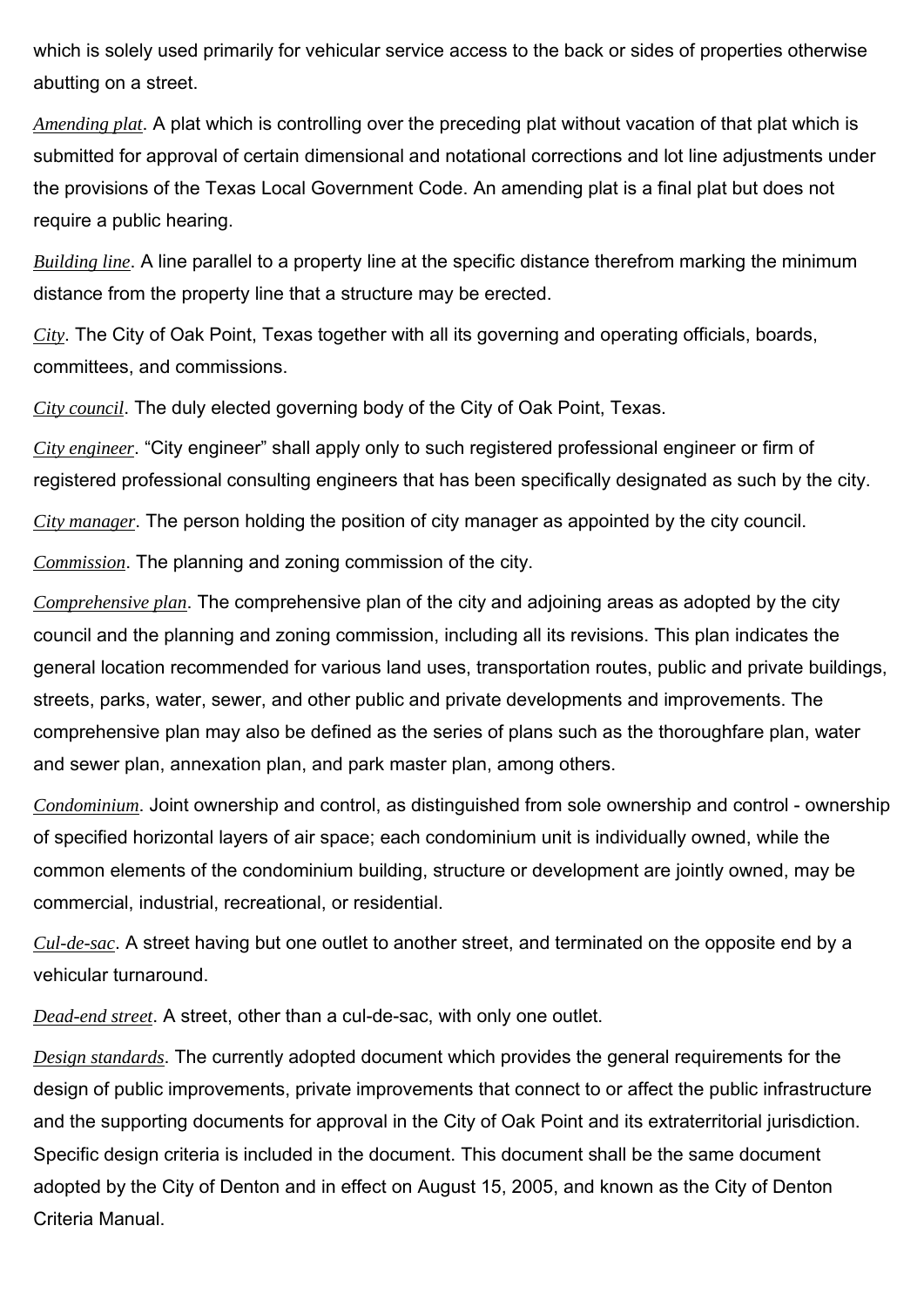*Development*. A planning or construction project involving substantial property involvement and usually including the subdivision of land and change in land use character.

*Development review committee (DRC)*. Comprised of the mayor, city manager, chairperson of planning and zoning (or his/her designee), city engineer, city planner, chairperson of parks board (or his/her designee), chairperson of economic development advisory board (or his/her designee), and the council liaisons appointed for each project.

*Easement*. The word "easement" shall mean an area for restricted use on private property upon which a public utility shall have the right to remove and keep removed all or part of any buildings, fences, trees, shrubs, or other improvements or growths which in any way endanger or interfere with the construction, maintenance, [or] efficiency of its respective systems on any of these easements. The public utility shall at all times have the right of ingress and egress to and from and upon the said easements for the purpose of constructing, reconstructing, inspecting, patrolling, maintaining, and adding to or removing all or part of its respective systems without the necessity at any time of procuring the permission of anyone.

*Engineer*. A person duly authorized under the provisions of the Texas Engineering Registration Act, as heretofore or hereafter amended, to practice the profession of engineering and who is specifically qualified to design and prepare construction plans, specifications and documents for subdivision development.

*Filing date*. The date when all necessary forms, fees, and copies are submitted for review, recommendation, and approval by the commission and/or city council, and such forms, fees and requirements are acknowledged as being complete.

*Final plat*. A map or drawing of a proposed subdivision prepared to meet all of the requirements for approval by the city council and recordation in general conformance with the final plat recommendation by the commission. Distances shall be accurate to the nearest hundredth foot. The final plat of any lot, tract, or parcel of land shall be recorded in the records of Denton County, Texas. An amended plat is also considered a final plat, with the requirements for such being defined in the Local Government Code.

*Fire lane*. A required access for emergency vehicles to be shown on the plat as a privately maintained easement providing public access.

*Land plan*. A general, conceptual or master plan for an area proposed for partial or complete subdivision. The land plan shall show the proposed locations of land uses, streets, phasing of development, important physical features, and other applicable information for the entire area to be subdivided.

*Land planner*. Persons other than surveyors or engineers who also possess and can demonstrate a valid proficiency in the planning of residential, commercial, industrial, and other related developments; such proficiency often having been acquired by education in the field of landscape architecture or other specialized planning curriculum and/or by actual experience and practice in the field of land planning,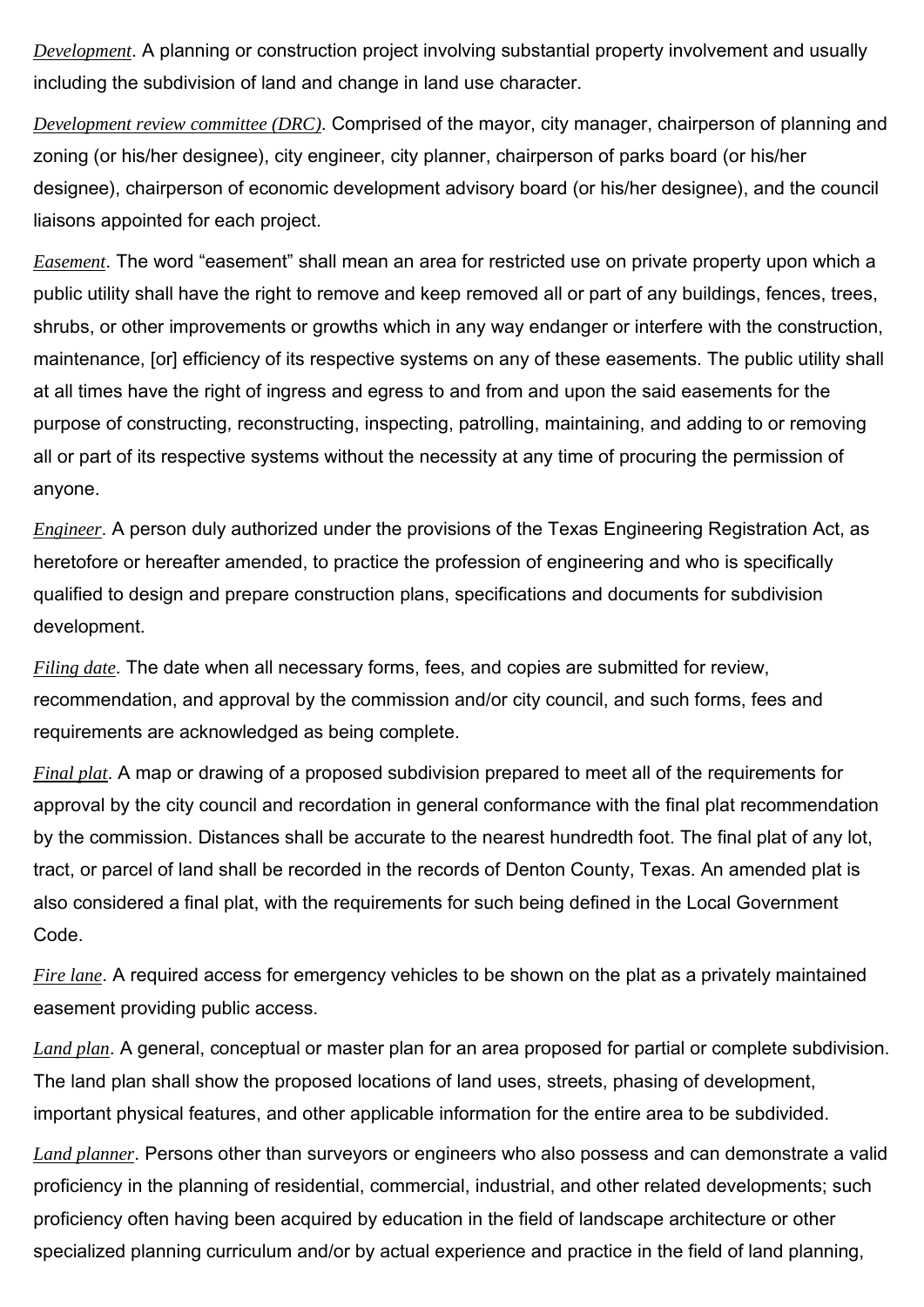and may be a member of the American Institute of Certified Planners.

*Lot*. A divided or undivided parcel of land having frontage on at least one public street which is or in the future may be offered for sale, conveyance, transfer or improvement; which is designated as distinct and separate; and which is identified by lot number and block number or symbol in a duly approved subdivision plat which shall be properly filed for record in the records of Denton County, Texas.

*Lot area*. The total area, measured on a horizontal plane, included within the lot or property lines.

*Multifamily dwelling*. A structure designed to contain three or more complete and separate living facilities for single-family occupancy. Multifamily dwellings shall include apartments and condominiums and shall be platted accordingly.

*One-foot reserve*. A buffer strip established within the public street right-of-way and adjacent unsubdivided acreage to prevent access to the public street right-of-way for a street on or parallel to the plat boundary. When adjacent property is platted, the one-foot reserve becomes vested in the public for street right-of-way purposes.

*Patio home or zero lot home*. A single-family detached dwelling unit with a zero building line on one side and a minimum ten-foot side yard on the other. There shall be right to access to the dwelling from the adjoining side yard for maintenance purposes.

*Pavement width*. The portion of a street available for vehicular traffic from back of curb to back of curb.

*Person*. Any individual, association, firm, corporation, governmental agency, or political subdivision.

*Planned development*. A form of development which promotes the development of a tract of land in a unified manner and which may allow for certain variances from the established development standards for lot sizes, lot width, [and] building lines, as established in this article.

*Planning and zoning commission*. Same as commission. The commission is appointed by city council under the provisions of an enabling ordinance to review and make recommendations on subdivision plats and other planning issues. The commission also creates, maintains and makes recommendation for approval for submission to city council, documents described as the zoning ordinance and the subdivision regulations, and causes said documents to enable the concepts contained in the comprehensive plan.

*Plat*. A map or drawing of a proposed subdivision.

*Plat certificate*. A certificate issued upon approval and recordation of the subdivision certifying that the subdivision has met all the requirements for the plat.

*Preliminary plat*. A map or drawing of a proposed subdivision illustrating the features of the development for review and recommendation by the commission, but not suitable for recordation in the county records.

*Principal building*. The building in which the principal use of the lot on which it is located, is conducted.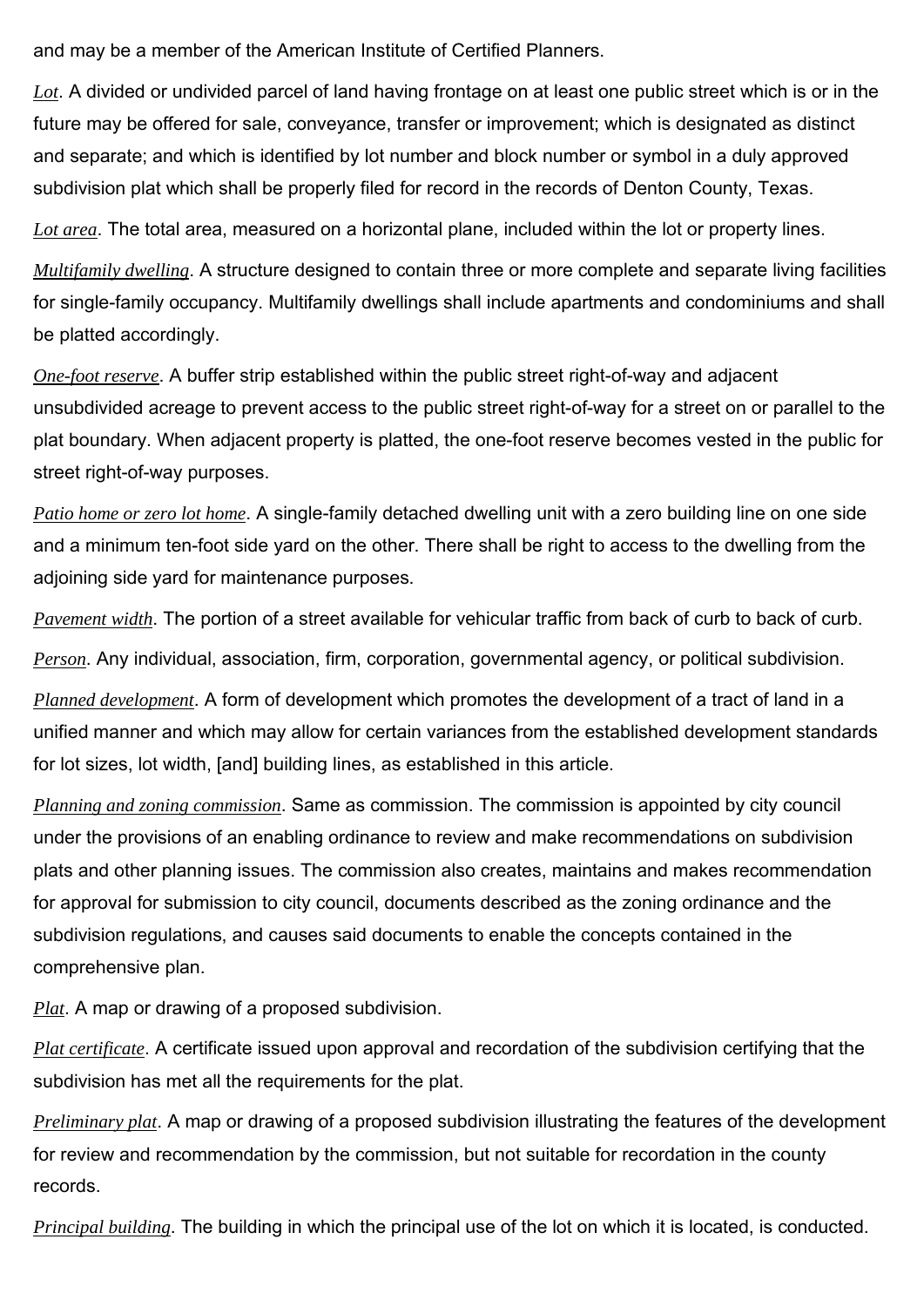*Record plat*. A plat of any lot, tract or parcel of land that is recorded with the Denton County clerk following final approval by the city council.

*Replat*. The resubdivision (separation) of all or any part or all of any block or lots of a previously platted subdivision.

*Reserve*. A reserve is the same as a lot and subject to the same platting requirements.

*Street*. A public right-of-way, however designated, which provides vehicular access to adjacent land.

(1) Arterial streets (also major thoroughfares, primary thoroughfares, etc.) provide vehicular movement from one neighborhood to another, to distant points within the urban area or to freeways or highways leading to other communities.

(2) Collector streets (also feeder streets, secondary thoroughfares, etc.) provide vehicular circulation within neighborhoods and from minor streets to major thoroughfares. Due to similarity of traffic volume and wheel loadings, streets through commercial and industrial areas are considered collector streets.

(3) Local residential streets are primarily for providing direct vehicular access to abutting residential property.

*Street (rights-of-way) width*. The shortest distance between the lines which delineate the rights-of-way of a street.

*Subdivider*. Any person or any agent thereof, dividing or proposing to divide land so as to constitute a subdivision as that term is defined herein. In any event, the term "subdivider" shall be restricted to include the owner, equitable owner, or authorized agent and is synonymous with developer.

*Subdivision (also addition)*. A division of a lot, tract, or parcel into two or more lots, tracts, or parcels or other divisions of land for sale or development or for laying out lots, and streets, alleys or parts or other portions intended for public use or the use of purchasers or owners of lots fronting thereon or adjacent thereto; however, when such lot, tract, etc. is divided for sale or development and the remaining parcel is more than five acres, the remainder does not have to be platted. Subdivision shall include the dedication of public streets, access easements, utility easements and fire lanes. The resubdivision of lots in a previous subdivision is a subdivision.

*Surveyor*. A registered professional land surveyor, as authorized by statutes, to practice the profession of surveying.

*Thoroughfare plan*. A plan adopted by the city council which identifies the general routing and classification of proposed streets and thoroughfares as they relate to the land uses they are proposed to serve.

*Townhouse*. A residential unit that shares at least one common or party wall with another unit. Each unit and the land upon which it stands is individually owned, subject to a party wall agreement with the adjacent owner. Townhouse developments generally are cluster developments in which the land surrounding the house units is owned in common by the townhouse owners.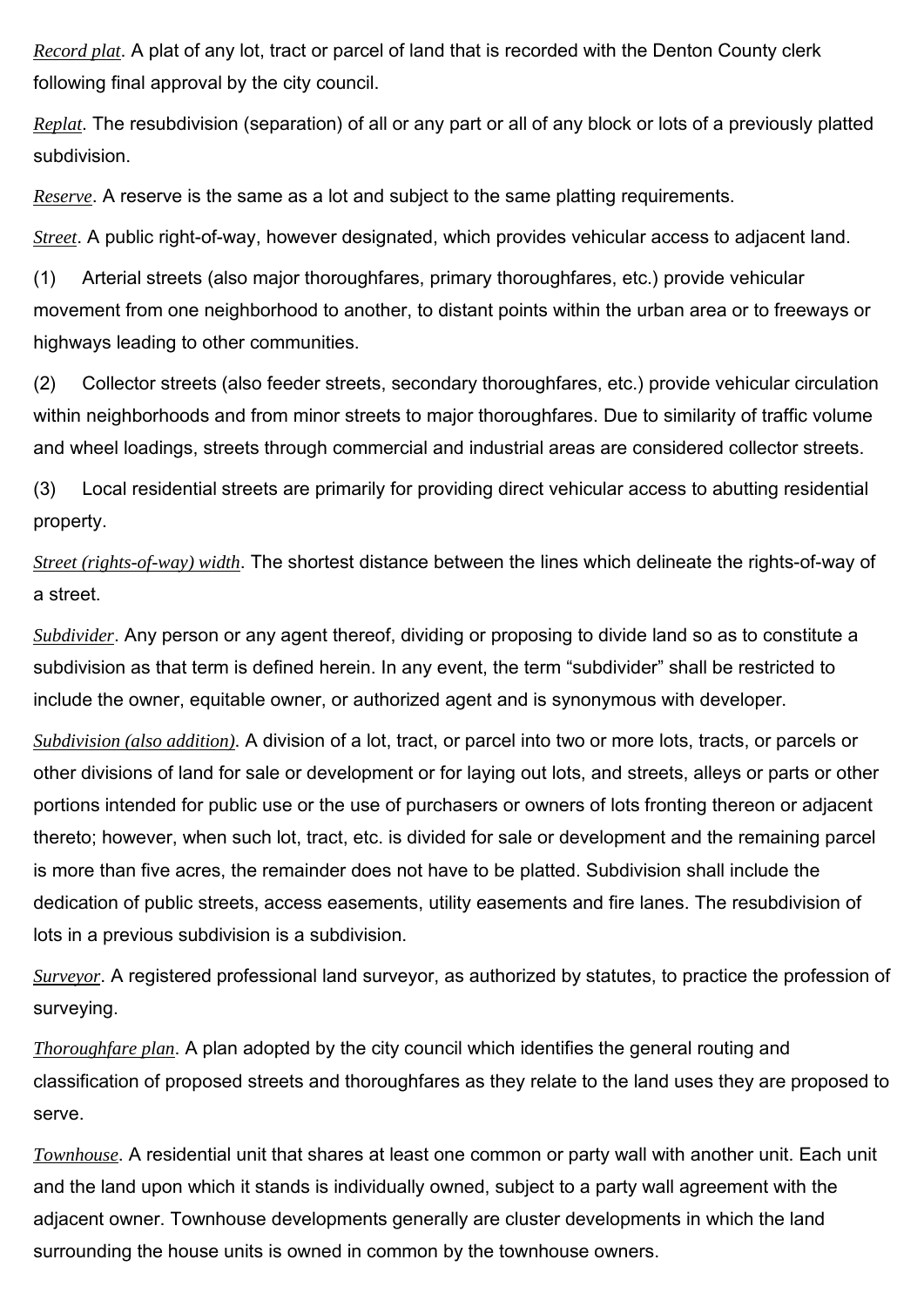*Tract*. A tract is the same as a lot and shall be subject to the same platting requirements.

*Zoning ordinance*. The ordinance which sets forth land use regulations and standards within the corporate limits of the City of Oak Point.

(2000 Code, sec. 9.201.3)

#### **Sec. 10.03.004 Application of regulations**

(a) No plat of a subdivision within the corporate limits or extraterritorial jurisdiction shall be recorded until a final plat, accurately describing the property to be conveyed, has been prepared in accordance with these subdivision regulations[,] recommended by the commission and approved by the city council.

(b) No building permit, or certificate of occupancy, or plumbing permit, or electrical permit, or floodplain reclamation permit, or utility tap, or acceptance of required public improvements within the corporate limits shall be permitted without a recorded plat or letter of plat exemption.

(2000 Code, sec. 9.201.4)

(c) Any subdivision within the city and/or its extraterritorial jurisdiction shall conform to the subdivision regulations, City of Oak Point current design standards and other applicable ordinances and standards to the extent allowed by chapter 212 of the Texas Local Government Code. (Ordinance 2004-04, sec. 2, adopted 10/20/03)

(d) Plat approval certification. In accordance with state law, the following procedures shall be followed before any utility service connection, including but not limited to, water, gas, sewer, and electricity, may be made or any such utility service provided:

(1) Upon approval of a plan, plat or replat by the city council, the city shall issue to the person or entity applying for the approval a certificate stating that the plan, plat, or replat has been reviewed and approved by city council.

(2) Determination of requirements for platting.

(A) Upon written request of an owner of land or a public utility, the city shall make the following determinations regarding the owner's land or the land in which the public utility is interested and that is located within the city's platting jurisdiction:

(i) Whether a plan, plat or replat is required by law; and

(ii) If a plan, plat or replat is required, whether it has been prepared as required and reviewed and approved by city council.

Such request must identify the land, by metes and bounds, address or other adequate legal description, which is the subject of the request.

(B) If the city determines that a plan, plat or replat is not required, the city shall issue to the requesting party a written certification of that determination. If the city determines that a plan, plat or replat is required, [and] that such a document has been prepared, reviewed and approved by city council, the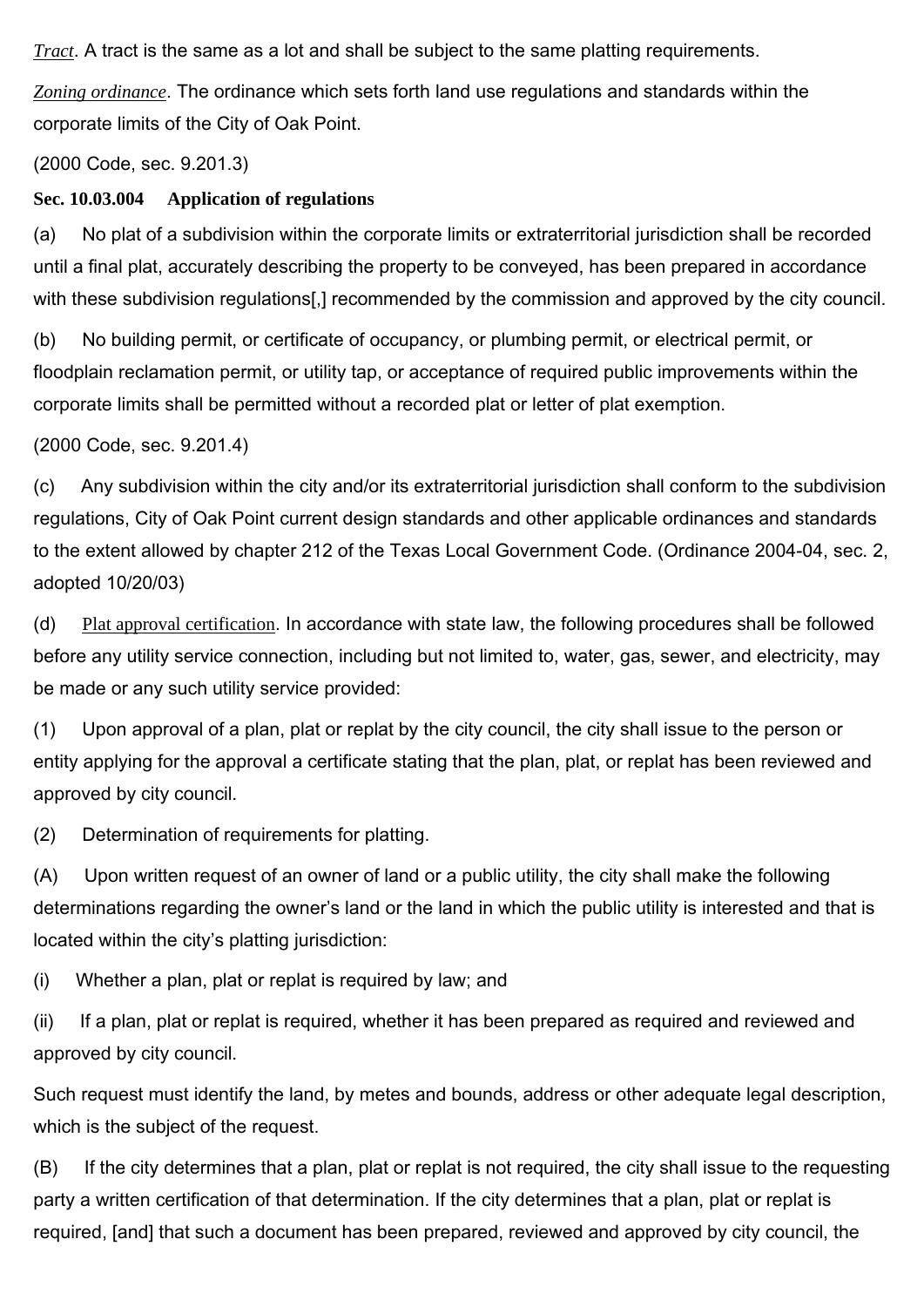city shall issue to the requesting party a written certification of that determination.

(C) The city shall make its determination within 20 days after the date it receives the request and shall issue the certificate within ten days after the determination is made.

(3) For purposes of this subsection only, the following definitions shall apply:

(A) City shall mean the city engineer or other appropriate city official, as designated from time to time by the city manager.

(B) Public utility shall mean any entity, other than a municipality, that provides water, sewer, electricity, gas or other utility service.

(e) No plat shall be released for filing or issued a plat certificate unless all improvements have been approved in accordance with the subdivision ordinance and the current design standards.

(2000 Code, sec. 9.201.4)

#### **Sec. 10.03.005 Subject developments**

The provisions of these subdivision regulations, and the current design standards shall apply to the following forms of land subdivision and development activity:

(1) The division of land into two or more lots, tracts, reserves, sites or parcels; or

(2) All subdivisions of land whether by metes and bounds, division or plat, which were outside the jurisdiction of the city's subdivision regulations in Denton County, Texas and which subsequently came within the jurisdiction of the city's subdivision regulations through annexation or extension of the city's extraterritorial jurisdiction.

(3) The division of land previously subdivided or platted into tracts, lots, sites or parcels and not recorded; that were subject to and not in accordance with adopted city subdivision regulations in effect at the time of such subdividing or platting.

(4) The combination of two or more contiguous tracts, lots, sites or parcels for the purpose of creating one or more legal lots.

(5) The dedication or vacation of streets, fire lanes and alleys, through any tract of land regardless of the area involved.

(6) The vacation of a previously recorded subdivision plat.

(7) Permanent public or semipublic spaces (such as golf courses, recreational uses, institutional uses, schools, open spaces or park areas, and similar uses).

(8) Any other development on an undeveloped or semi-developed site within the corporate limits or extraterritorial jurisdiction.

(2000 Code, sec. 9.201.5)

#### **Sec. 10.03.006 Exemptions**

(a) The provisions of these subdivision regulations shall not apply to: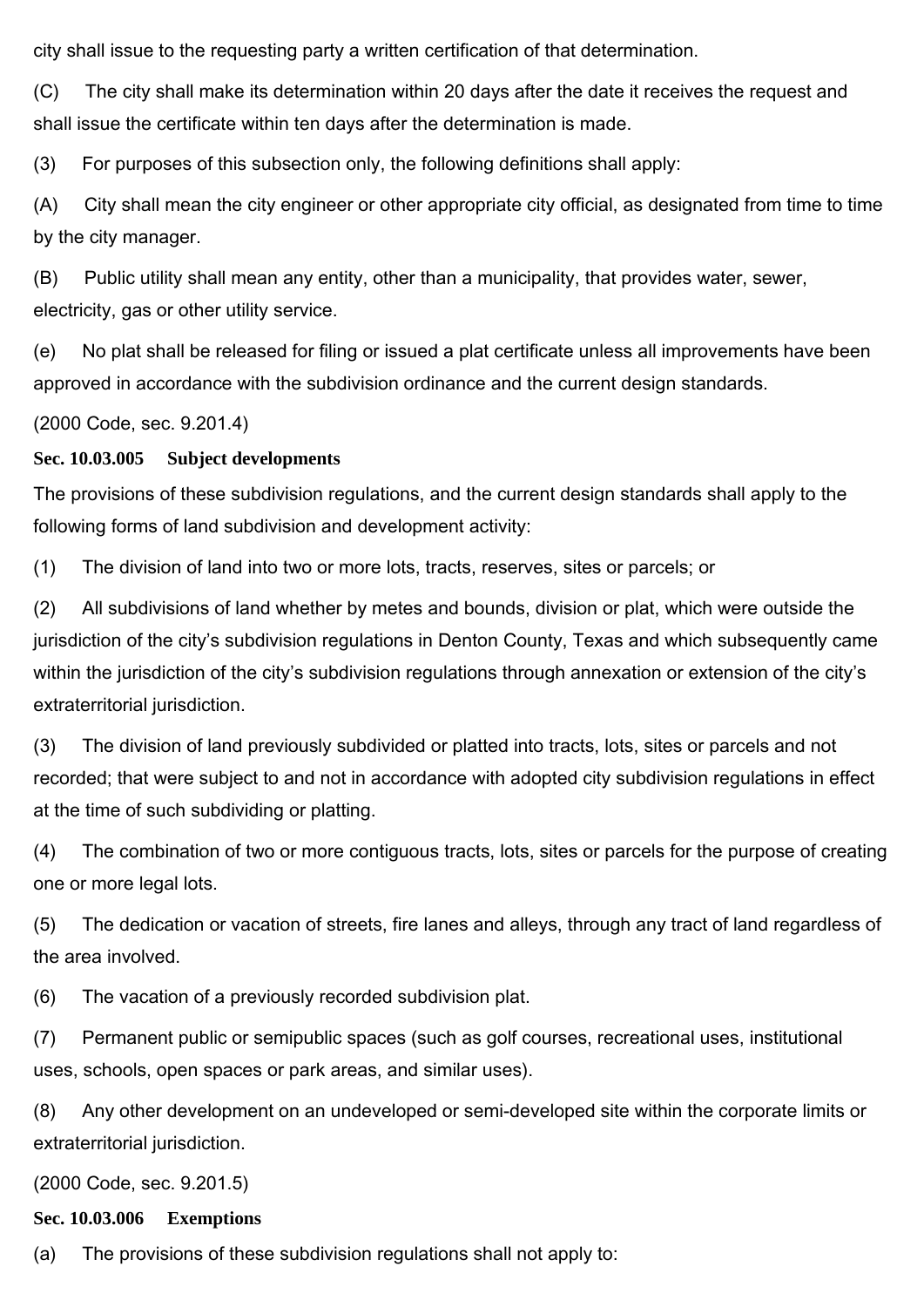(1) Land legally platted and approved prior to the effective date of these subdivision regulations except as otherwise provided herein (construction of facilities shall conform to the design standards in effect at the time of construction); or

(2) Land constituting a single tract, lot, site or parcel for which a legal deed of record describing the boundary of such tract, lot, site or parcel was filed of record in the Deed Records of Denton County, Texas on or before the city's incorporation date of April 9, 1976.

(3) Sales of tracts of land by metes and bounds or tracts on which no improvements or alteration dividing the original tract is occurring.

(4) Existing cemeteries complying with all state and local laws and regulations (exemptions do not apply to new cemeteries or expansion of existing cemeteries).

(5) Divisions of land created by order of a court of competent jurisdiction.

(6) Subdivision development that is exempt by state law.

(7) If platting is not required, the city shall issue a certificate of exemption prior to issuing a building permit or site plan approval.

(2000 Code, sec. 9.201.6)

(b) The provisions of these subdivision regulations that do not apply to the city's extraterritorial jurisdiction pursuant to chapter 212 et seq. of the Texas Local Government Code shall be exempt hereunder. Such provisions include, but are not limited to, sections 10.03.097(6) and 10.03.098. (Ordinance 2004-04, sec. 3, adopted 10/20/03)

**Secs. 10.03.007–10.03.040 Reserved**

## **Division 2. Procedures and Requirements**

#### **Sec. 10.03.041 Purpose**

The purpose of this article [division] is to establish the procedures and requirements for the submittal, review, recommendation, consideration and action by the commission and city council to provide the necessary details and orderly processing of the subdivision of land in the City of Oak Point and its extraterritorial jurisdiction. (2000 Code, sec. 9.202.1)

# **Sec. 10.03.042 Pre-application**

(a) Prior to filing any plan, plat or proposed development, an applicant shall consult with the development review committee. The city secretary or city clerk may schedule a pre-design conference with the development review committee. The purpose of the conference is to allow the applicant and development review committee to review and discuss the proposed development, to make a determination of what information and studies may be required to be submitted during the plat procedures, and to receive or exchange any other information or take any action necessary to facilitate processing of the plat application.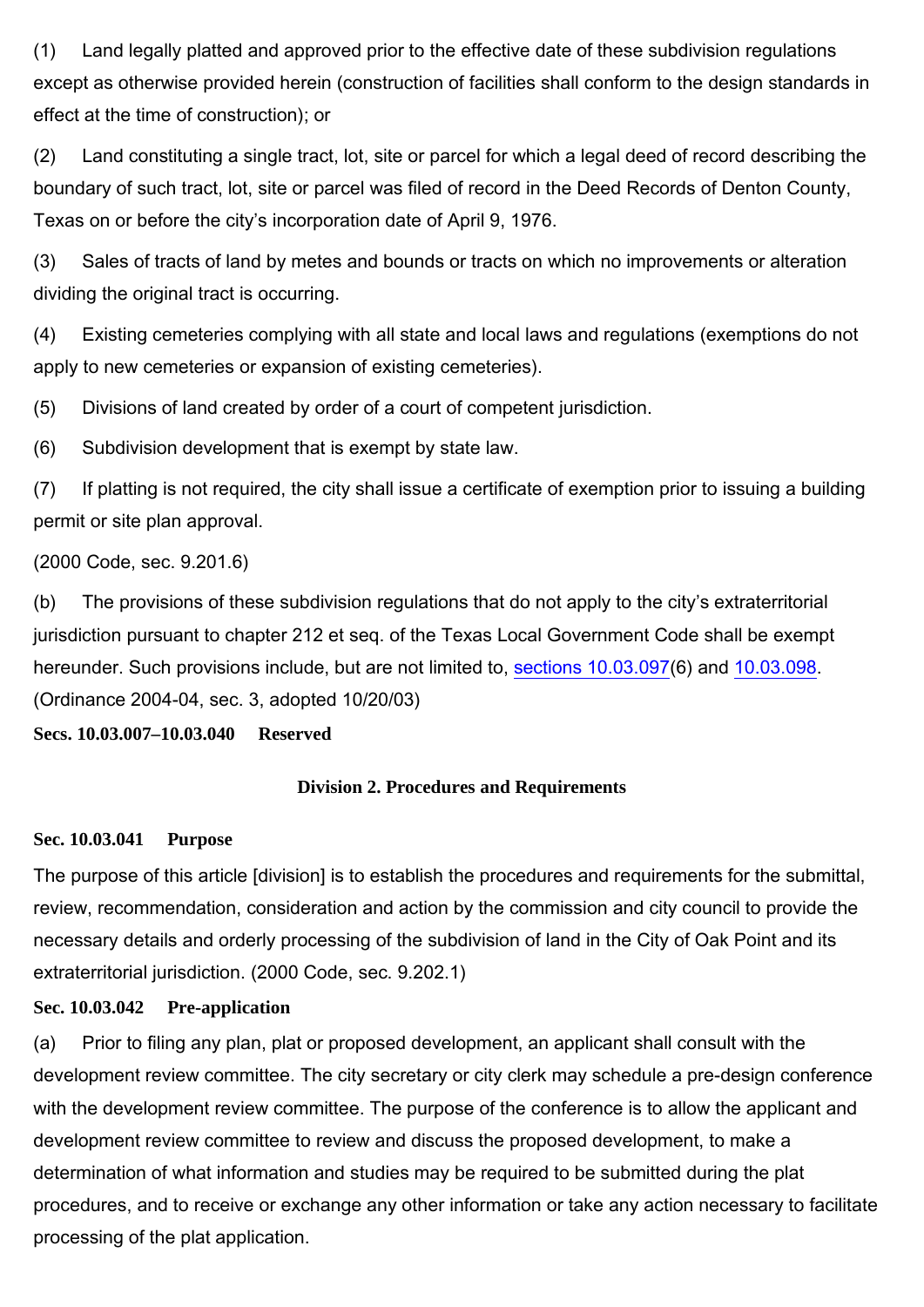(b) Unless waived by the development review committee, each applicant shall submit a sketch plan of the proposed development to the city secretary or city clerk prior to the date of the pre-design conference. The purpose of the sketch plan is to provide an approximately scaled representation of a development proposal for use in discussions between the applicant and the city staff at the pre-design conference. Review of the sketch plan shall not constitute approval and indicate the full extent of the city's requirements. The sketch plan, which shall be submitted in the form and manner specified by the department, shall show the following:

(1) Development name, north arrow and date.

(2) The size, shape, type and physical location of the development.

(3) The number and size of lots and buildings.

(4) The proposed streets and street access.

(5) Existing drainage facilities and general topographical information.

(6) Any other information requested by the development review committee.

(2000 Code, sec. 9.202.2)

(c) The city manager shall cause a written summary report of the results of the development review committee meeting to be generated and delivered to the planning and zoning commission within seven (7) business days of the meeting. (Ordinance 2004-04, sec. 4, adopted 10/20/03)

(d) (1) A property within the city's corporate limits that is being proposed for platting or development must be properly zoned by the city prior to submission of an application for approval of any land plan or plat. In addition, the proposed development layout or subdivision design shown on the proposed land plan or plat must be in conformance with all standards and requirements prescribed in the city's zoning ordinance and this article.

(2) Noncompliance with the requirements of the zoning district in which the subject property is located, or lack of the proper zoning, shall constitute grounds for denial of the land plan or plat. In situations where the zoning on a particular piece of property cannot be ascertained by the city, the burden of proof regarding the property's zoning shall rest with the property owner. Proof of proper zoning shall consist of appropriate documentation, such as a copy of the ordinance establishing the zoning, which shall be reviewed by city officials as to its validity and authenticity.

(2000 Code, sec. 9.202.2)

# **Sec. 10.03.043 Land plan approval**

The purpose of the land plan is to allow the commission and city council to review the proposed major thoroughfare and collector street patterns, land use, environmental issues, conformance to the comprehensive plan, and the property's relationship to adjoining subdivisions and properties.

(1) (A) A land plan (general plan, master plan, concept plan) shall be submitted to the city manager for review by the commission and the city council, for approval of the concept, prior to or in conjunction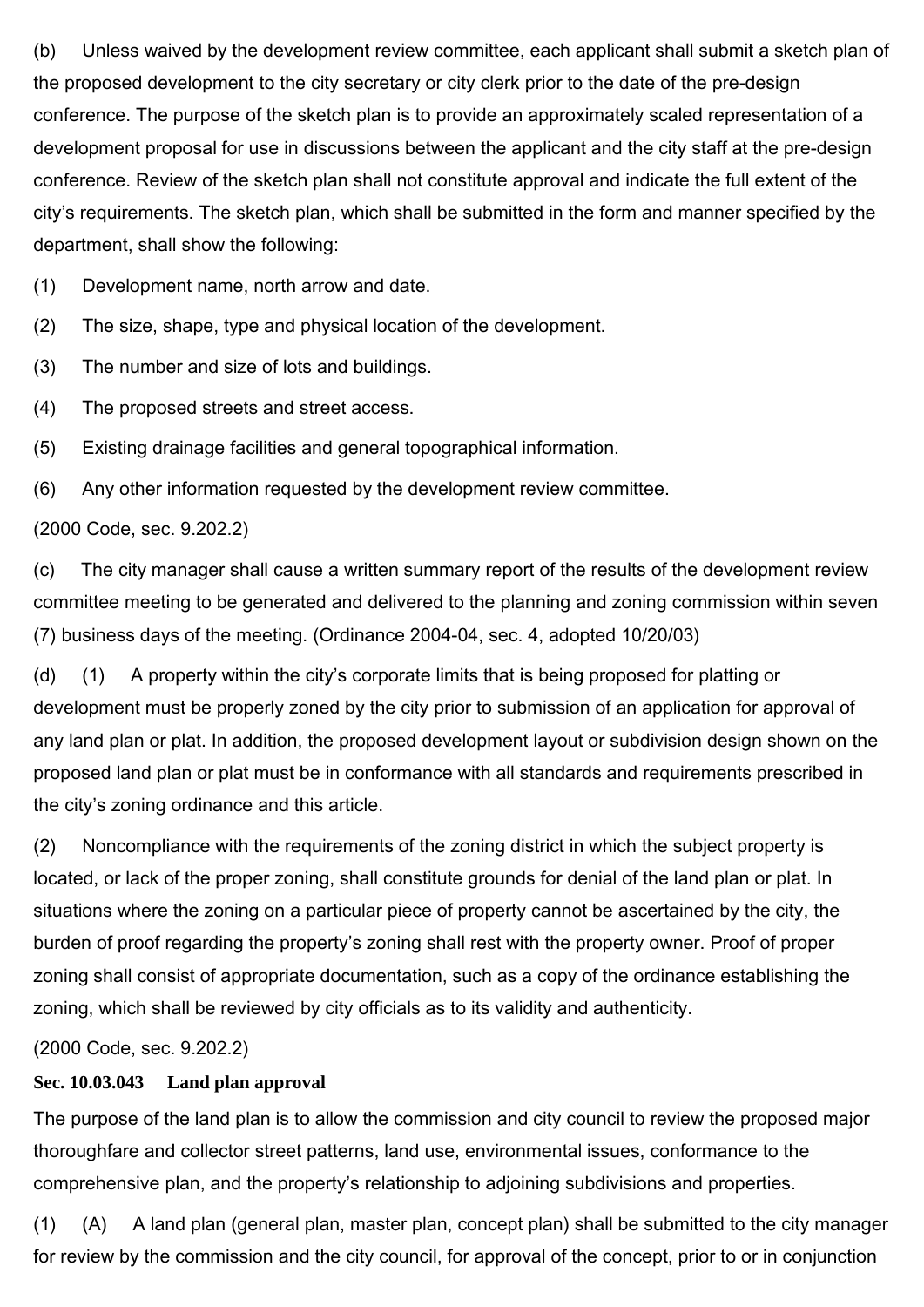with the submittal of any preliminary or final plat, except as noted below, for any tract of land over 50 acres in size proposed for residential use; or any parcel proposed for nonresidential use over 30 acres. If the development review committee determines that an area less than 50 acres contains unique features for [or] is surrounded by existing or proposed subdivisions with potential limited access, a land plan may be required to be reviewed prior to the preliminary or final plat submittal.

(B) When a phased or partial development is proposed, the land plan area shall include the entire property from which the phase is being subdivided. Where the applicant can demonstrate that natural or man-made features, such as thoroughfares and creeks, make unnecessary the inclusion of the entire property in the land plan to adequately review the items listed in the preceding paragraph, the subdivider may request approval from the city manager for submittal of a smaller land plan area. Boundaries such as thoroughfares (existing or proposed), creeks, political subdivisions, or other such natural or man-made features may be used to delineate the smaller land plan area.

(2000 Code, sec. 9.202.3)

(2) The land plan shall be reviewed by the commission for conformance with park land dedication requirements prior to issuing a recommendation on the land plan. Substantial changes to the land plan that may affect the park dedication requirements and park location shall be submitted to the commission. In reviewing the land plan, the commission shall refer to section 10.03.132 to ensure compliance. (Ordinance 2004-04, sec. 5, adopted 10/20/03)

(3) The submittal of the land plan shall be accompanied by the completed application as specified by the city. The submittal fees are set by separate ordinance and must accompany the application. No meeting of the development review committee shall be scheduled until a completed application is submitted including any applicable fees. (2000 Code, sec. 9.202.3)

(4) Any land plan or plat subdivision involving a change to a proposed corridor in the City of Oak Point Thoroughfare Plan must be preceded by submission of a traffic impact analysis if required by the development review committee. Failure to provide a traffic impact analysis, if required, prior to the submission of the land study or plan may be grounds for denial. (Ordinance 2004-04, sec. 5, adopted 10/20/03)

(5) The approval in concept of the land plan by the city council does not constitute approval of the subsequent plats within the plan boundaries.

(6) The graphic requirements for the land plan are contained in this article in section 10.03.050 [10.03.051].

(2000 Code, sec. 9.202.3)

## **Sec. 10.03.044 General requirements for preliminary plat**

(a) A preliminary plat of any proposed subdivision shall be submitted for commission review and recommendation for approval in compliance with the schedule and requirements set forth in this article.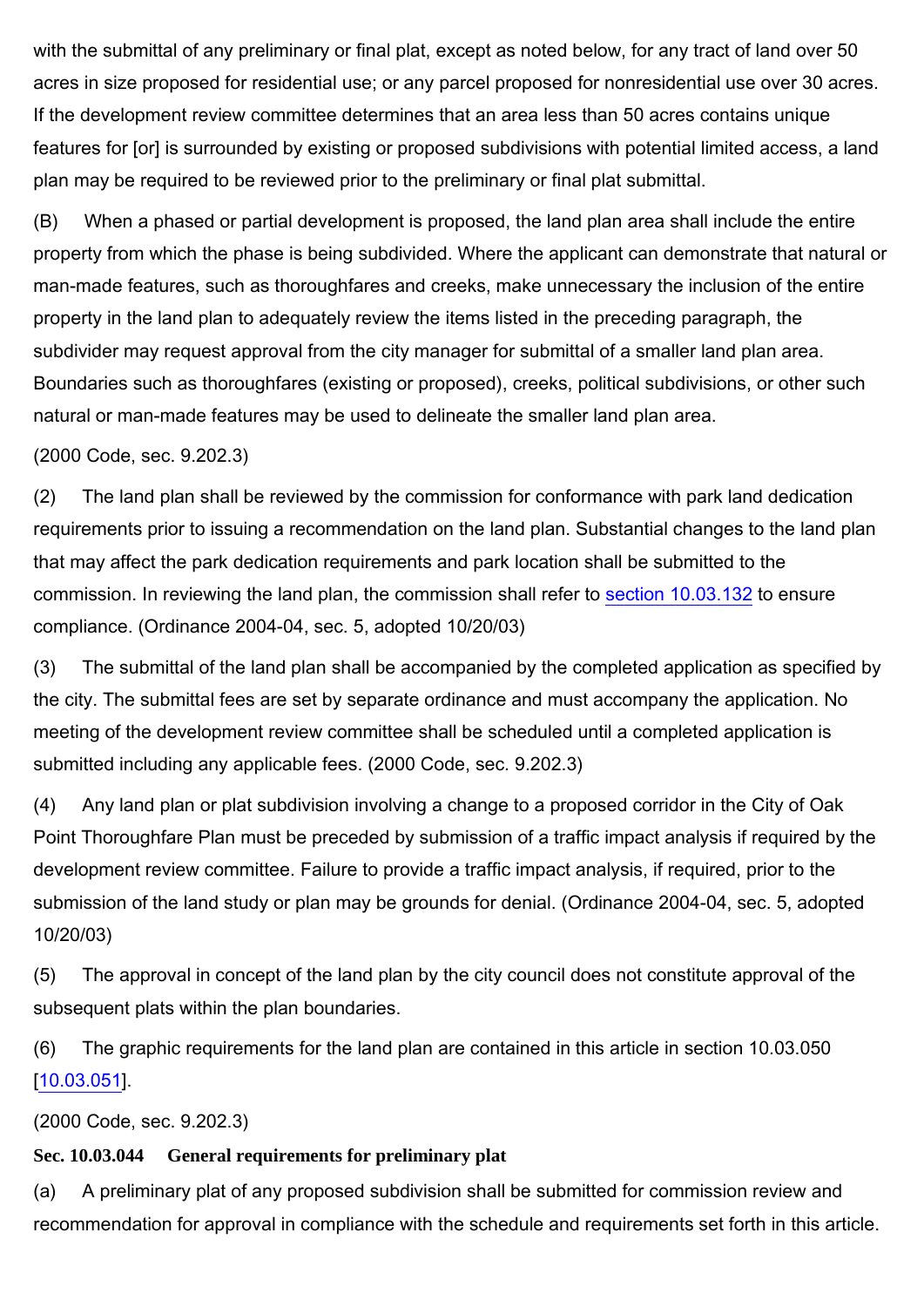(b) The city requires proof of land ownership prior to approval of any land plan or plat application. Along with the application submission, the applicant shall provide written verification, such as a notarized statement or a power of attorney or other evidence satisfactory to the city manager (or designee), that he or she is the owner of record of the subject land parcel or parcels, or is the property owner's authorized agent. The city manager (or designee) shall have the authority to determine what document(s) the city will require or to prove ownership, such as one of the following:

(1) General warranty deed;

(2) Special warranty deed;

(3) Title policy; or

(4) Some other documentation that is acceptable to the city manager (or designee).

If ownership cannot be conclusively established prior to the meeting date on which the application will be heard, the city shall have the authority to deny the application on the basis of protecting the public interest. The applicant may resubmit a new application, including the submission fees, for the property at any time following such denial.

(c) The preliminary plat shall be accompanied by the completed application as provided, and appropriate fees at least 28 days prior to the commission meeting at which it is to be considered. An application for plat approval shall be considered administratively complete upon the occurrence of all of the following: (1) the city staff and city engineer have determined that it meets all requirements of applicable city ordinances so that it may be reviewed by the planning and zoning commission, (2) the plat application has been placed on an agenda for the planning and zoning commission, and (3) the planning and zoning commission agenda has been posted as required by law. An incomplete application shall not be considered "filed" with the city as defined herein, but shall be returned to the applicant for completion and resubmittal.

(d) The requested number of copies of prints of the proposed subdivision drawn on sheets at a size of 24 inches by 36 inches and drawn to a minimum scale of 100 feet to the inch shall be submitted in the number of copies specified by the city. The required number of copies and reductions (11 inches x 17 inches) shall be as specified by the city.

(e) The preliminary plat shall be in accordance with the land plan and all approved comprehensive, water, sewer, and thoroughfare plans.

(f) The preliminary plat shall be prepared by a certified engineer, land planner, or surveyor.

(g) The city manager shall be furnished with copies of letters verifying contact with the following agencies:

(2000 Code, sec. 9.202.4)

(1) The appropriate school district official has been supplied a copy of the land plan of the proposed subdivision and the preliminary subdivision plat for planning purposes by the school district. (Ordinance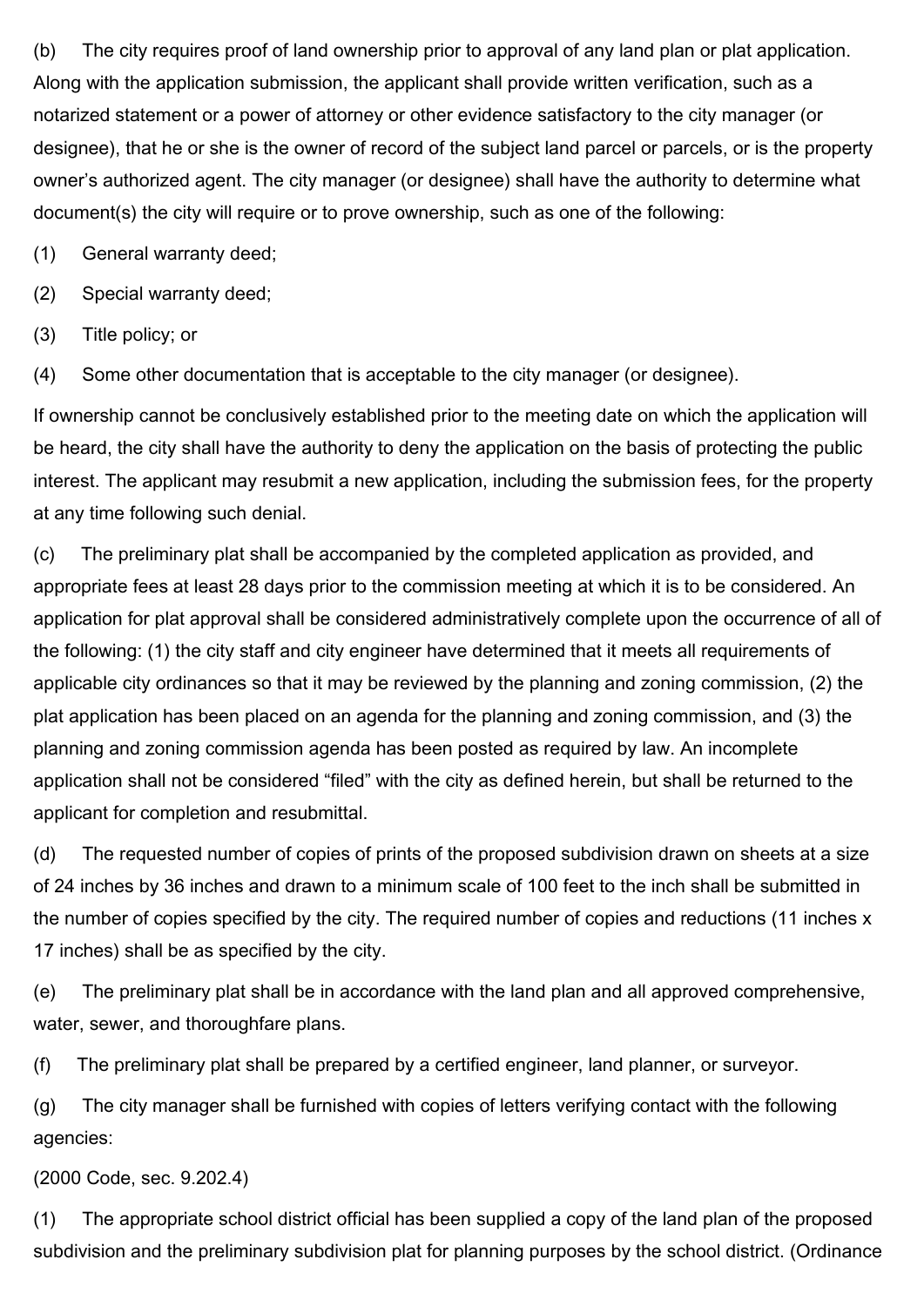# 2004-04, sec. 6(a), adopted 10/20/03)

(2) All applicable utility companies including water, light and telephone, stating that the utility companies have knowledge of the proposed subdivision and are currently negotiating the necessary service easements. A copy of the preliminary plat should be sent to the utility company at this time for the establishment of easements.

(3) The appropriate post office stating that postal service will be available.

(4) Any other applicable district or entity with jurisdiction in the area to verify adequate capacities and applicable fees.

(5) The application shall be accompanied by a certificate or other satisfactory evidence from the county tax assessor-collector showing that all taxes have been paid on the subject property, and that no delinquent taxes exist against the property. Documentation shall also be included that shows no delinquent tax assessments, fees, or other debts or obligations to the city and which are directly attributable to the subject property.

These verification letters must be received by the city manager prior to the final plat recommendation by the commission. If the letters are not available at this time, the recommendation of the plat by the commission shall be contingent upon the receipt of the letters.

(h) The city manager shall make a study of the preliminary plat and shall cause a written report to be given to the commission before its consideration for recommendation. The subdivider or his representative shall be provided, upon request, with a copy of this report prior to the commission meeting.

#### (2000 Code, sec. 9.202.4)

(i) The commission shall take action on the plat at a regularly scheduled meeting held within thirty (30) days of the date the preliminary plat for which approval is requested is submitted to the city clerk and deemed administratively complete. This deadline may be extended an additional thirty (30) days if the applicant requests or consents in writing to the extension to act upon the plat. If the plat meets all the requirements of these regulations, the commission shall approve the plat. If the plat does not meet the requirements of these regulations, the commission shall disapprove the plat, unless the applicant agrees at the meeting at which action is to be taken to correct or remedy the deficiency on which the disapproval is based in the submission of the final plat. If the preliminary plat is disapproved, no further action shall be taken on the application until or unless a new application and preliminary plat is submitted in accordance with these regulations. (Ordinance 2004-04, sec. 6(b), adopted 10/20/03)

(j) Upon approval of the preliminary plat by the commission, the preliminary plat shall be submitted to the city council at a regularly scheduled meeting within thirty (30) days after the date the preliminary plat is approved by the commission for final approval as required by section 212.009 of the Texas Local Government Code, as amended. This deadline may be extended an additional thirty (30) days if the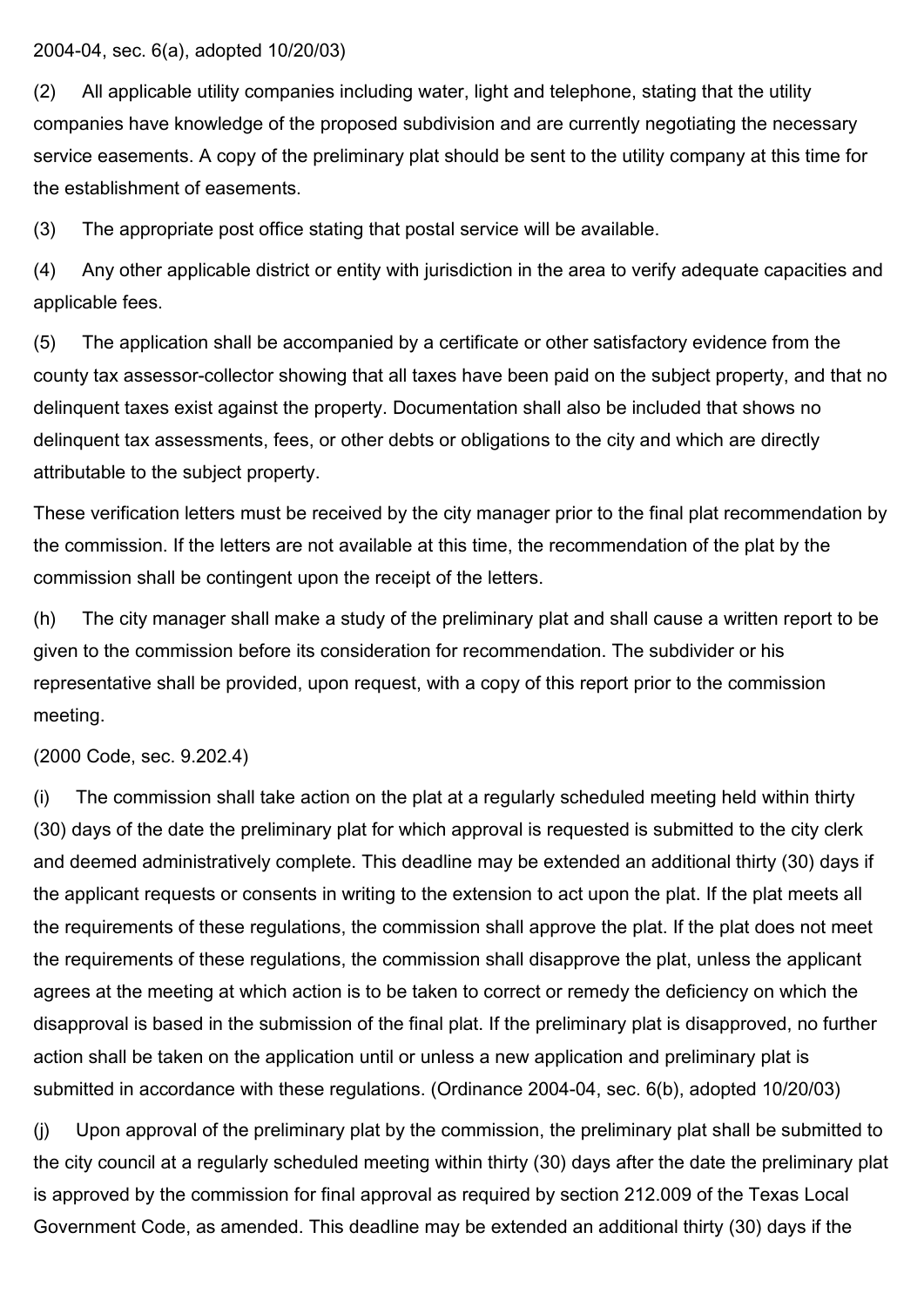applicant requests or consents in writing to the extension to act upon the plat. (Ordinance 2004-04, sec. 6(c), adopted 10/20/03)

(k) An approved preliminary plat shall be effective for one (1) year. (Ordinance 2004-04, sec. 6(d), adopted 10/20/03)

(l) No construction work shall begin on the proposed improvements in the proposed subdivision prior to the approval and recordation of the final plat. Any required permits shall be issued prior to commencement of work.

(m) A preliminary plat shall not be required if the proposed subdivision meets the criteria as set forth in section 10.03.046 (short form final plat).

(n) The graphic requirements for a preliminary plat are contained in this article in section 10.03.051. (2000 Code, sec. 9.202.4)

# **Sec. 10.03.045 General requirements for final plat**

(a) A final plat and engineering construction drawings and specifications are required for any area in the city or its extraterritorial jurisdiction. The final plat shall be in general conformance with the preliminary plat as recommended and shall incorporate all conditions, changes, directions and additions recommended by the commission. The final approval shall be by the city council. The final plat shall not be submitted for city council approval until detailed engineering plans have been submitted for approval by the city. (2000 Code, sec. 9.202.5)

(b) The final plat shall constitute only that portion of the approved preliminary plat which the subdivider proposes to record and then develop. Such portion shall conform to all the requirements of these regulations. If a final plat which is part of an approved preliminary plat is approved within the oneyear period that the preliminary plat is valid, approval of such final plat shall constitute an automatic extension of that preliminary plat for one year from the date of the approval of the final plat. If a final plat which is part of an approved preliminary plat is applied for during the one-year period that the preliminary plat is valid but is not finally approved until the one-year period has expired, approval of such final plat shall constitute an automatic extension of that preliminary plat for one year from the original expiration date of the preliminary plat. In the event the application for final plat is denied, no automatic extension of the preliminary plat shall have occurred. (Ordinance 2004-04, sec. 7(a), adopted 10/20/03)

(c) The final plat shall be submitted for review and recommendation by the commission at least twenty-eight (28) calendar days prior to a regularly scheduled meeting. The statutory thirty-day (30) time period shall begin when all contingencies and all submittal requirements have been completed as certified by the city manager. An application for plat approval shall be considered administratively complete upon the occurrence of all of the following: (1) the city staff and city engineer have determined that it meets all requirements of applicable city ordinances so that it may be reviewed by the planning and zoning commission, (2) the plat application has been placed on the agenda for the planning and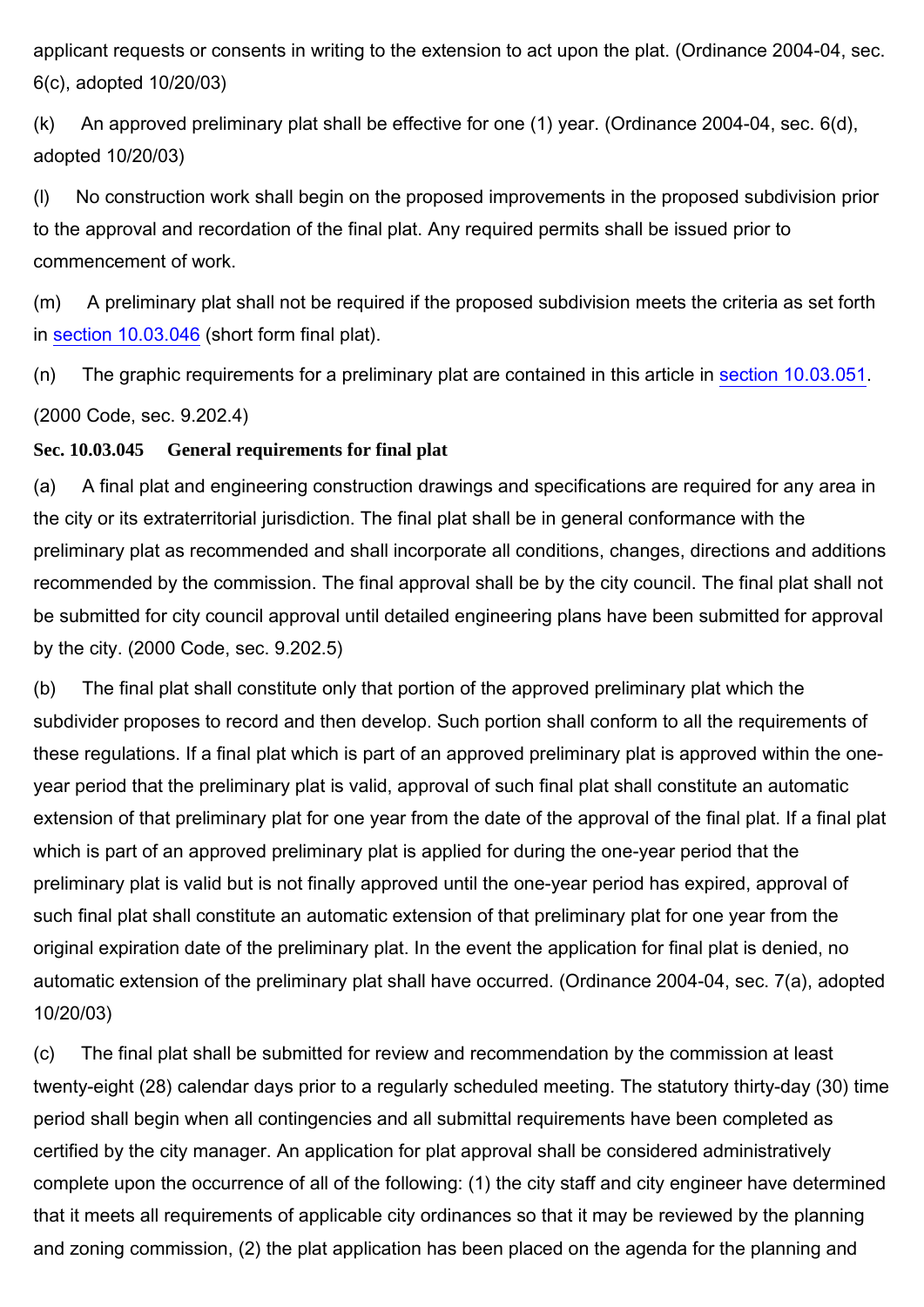zoning commission, and (3) the planning and zoning commission agenda has been posted as required by law. An incomplete application shall not be considered "filed" with the city as defined herein but shall be returned to the applicant for completion and resubmittal. (Ordinance 2004-04, sec. 7(b), adopted 10/20/03)

(d) The requested number of copies of prints of the proposed subdivision drawn on sheets at a size of 24 inches by 36 inches and drawn to a minimum scale of 100 feet to the inch shall be submitted in the number of copies specified by the city. The required number of copies and reductions (11 inches x 17 inches) shall be as specified by the city. The number of full-size copies and reductions shall be specified by the administrative officer. The submittal shall include:

(1) A completed application form;

(2) Copies and reductions of the plat;

- (3) Transmittal letter;
- (4) Fees;

(5) Title commitment on the specific tract of land;

(6) Engineering construction plans, or as a minimum requirement, the final utility layout showing the sizes and depths of all utilities as well as street widths; and

(7) All public utility easements shall be included as required for utility companies or the City of Oak Point.

(8) Building lines and/or setbacks for each lot.

(e) The filing date of an application for final plat recommendation by the commission shall be the date when the application is certified complete and marked "filed" by the administrative officer. The date the application is certified and marked "filed" is the date to be considered as the initial date of the statutory 30-day time period in which the commission is required to act upon a plat submitted to it under the Texas Local Government Code. All submittal requirements as stated for a final plat (section 10.03.045(d)) shall be met before an application is marked "filed."

(f) The city manager shall review the final plat for compliance with these regulations and make a written recommendation to the commission. The subdivider or his representative shall be furnished with a copy of the written recommendation.

(g) The commission will consider the final plat and the written recommendation at the regularly scheduled meeting and may take one of the following actions:

(1) Recommend approval;

(2) Recommend approval contingent upon corrections or changes to be made to the plat;

- (3) Recommend disapproval;
- (4) Table action until a future specified date; or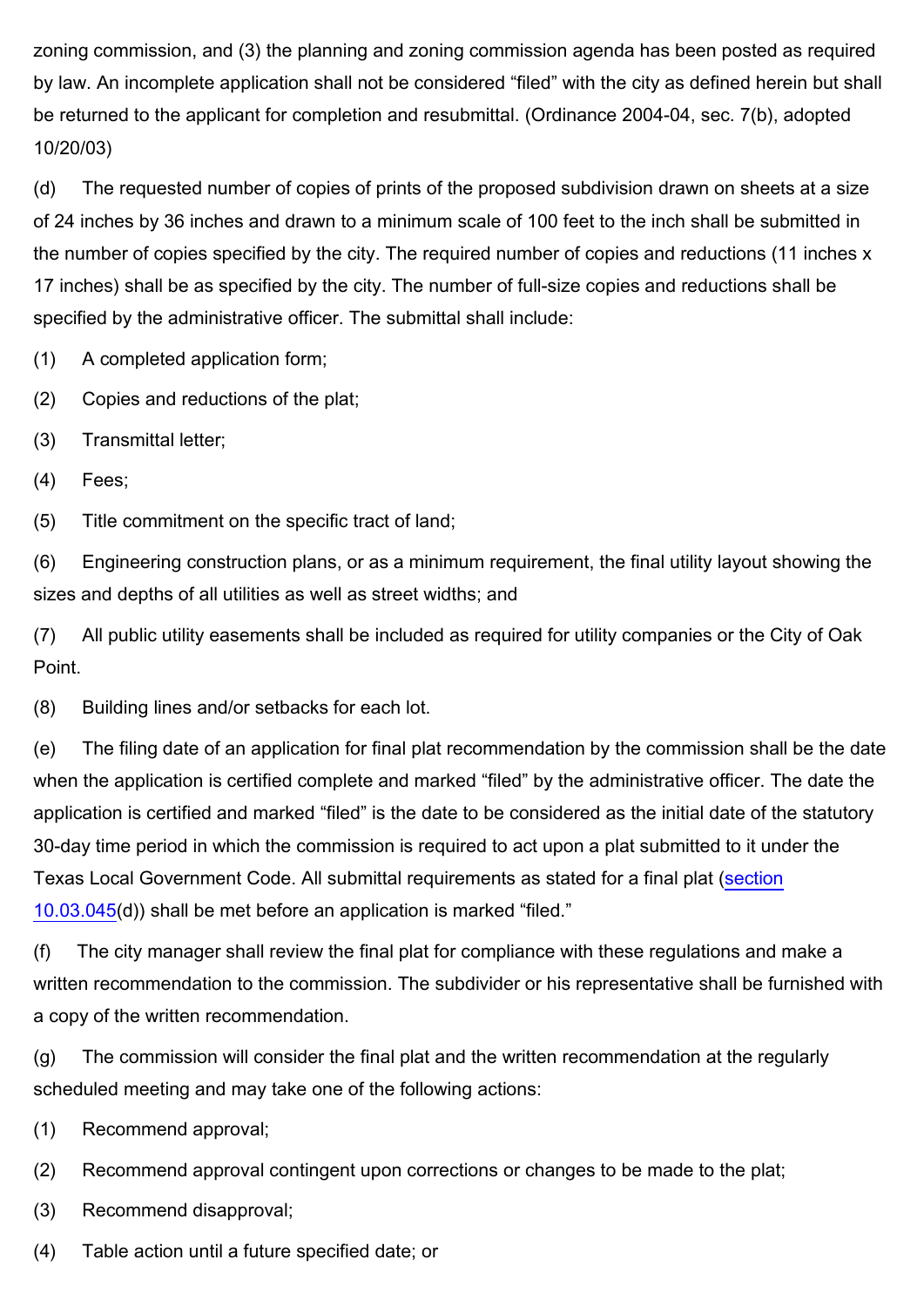(5) Refer back to staff for further review.

(h) The subdivider or his designated representative shall then submit the final plat with any required changes to the city council at least 28 calendar days prior to a regularly scheduled city council meeting. The submittal shall include the following:

(1) Specified number of full-size copies and reductions of the plat;

(2) Resolution of any contingency items recommended by the commission; and

(3) Current title report for the specific tract;

(4) Performance bonds, letter of credit for the cost of the public improvements, or assurance of completion of the public improvements.

(i) The administrative officer shall review for compliance with the regulations and recommendation of the commission and place the final plat on the city council agenda. Failure of the subdivider to provide any of the required items may cause disapproval of the plat.

(j) The city council shall take action on the plat within the time period specified by the filing date (subsection (k)). The action shall consist of:

(1) Approval; or

(2) Disapproval of the plat.

(k) The filing date of an application for final plat approval by the city council shall be the date the commission recommends approval of the plat. However, if the commission recommends approval with contingencies, the plat will not be considered as "filed" until all contingencies have been met by the applicant. The city manager shall certify when contingencies have been addressed. The statutory 30 day time period shall begin when all contingencies and all submittal requirements have been completed as certified by the administrative officer.

(l) A substantial change to the approved final plat prior to recordation shall require resubmittal to the city council. With the approval of the administrative officer minor changes including addition of easements, corrections of clerical errors or omissions may be made prior to submittal for signatures and recordation.

# (2000 Code, sec. 9.202.5)

(m) An approved final plat is valid for recordation for one (1) year from the date of approval by the city council. An extension of approval may be requested in writing at least thirty (30) days prior to the expiration date and submitted to the appropriate body for consideration and approval. The fee for such extension shall be established by separate ordinance. (Ordinance 2004-04, sec. 7(c), adopted 10/20/03)

(n) Prior to the submittal of the final plat for city council approval, engineering construction plans showing paving and design details of streets, alleys, culverts, bridges, storm sewers, water mains,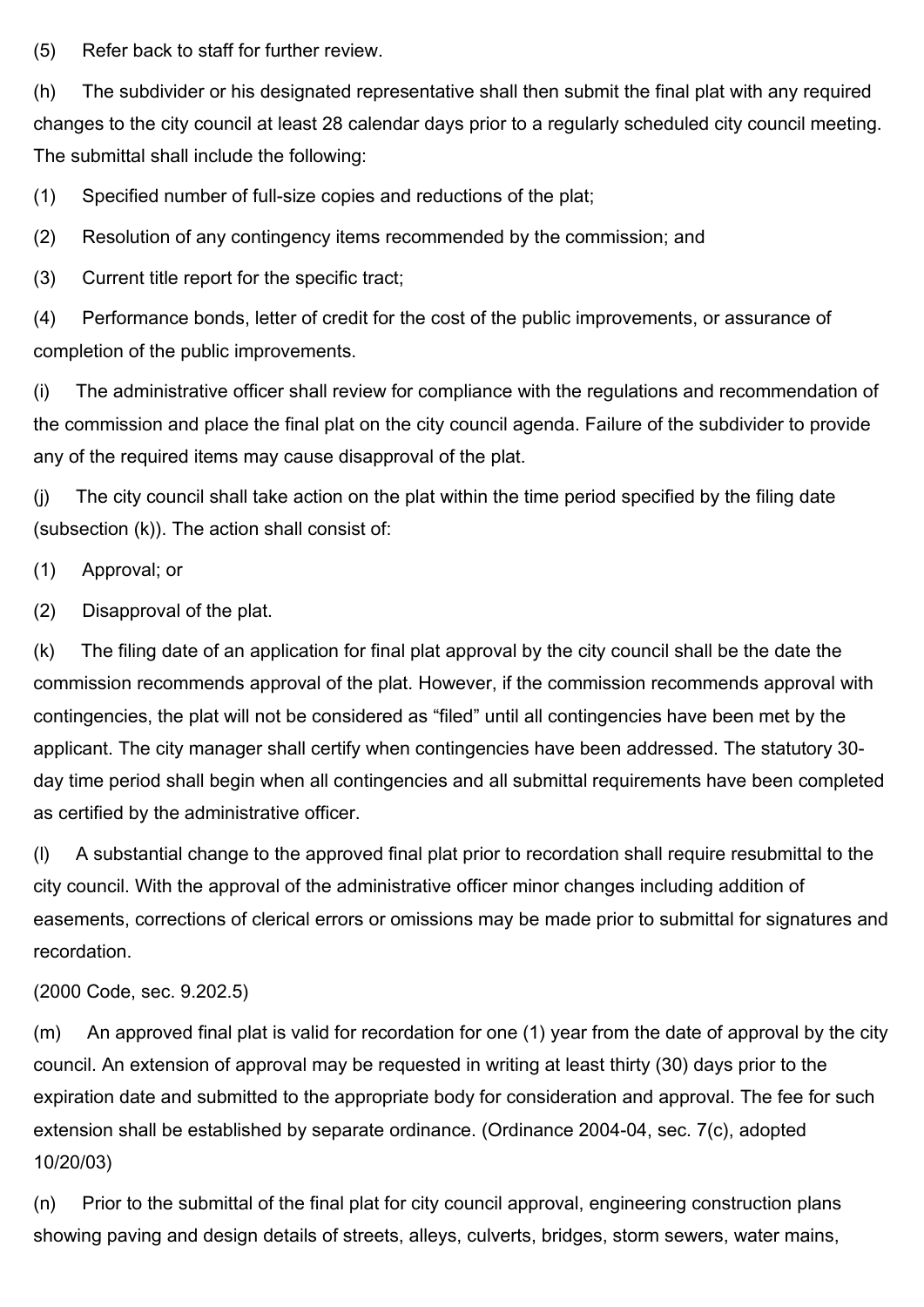sanitary sewers and other engineering details of the proposed subdivision shall be submitted to the administrative officer for review by the city engineer. Two copies shall be submitted with the final plat. Such plans shall be prepared by a registered professional engineer and shall conform with the design standards and applicable ordinance adopted by the City of Oak Point.

(o) Following approval by the city council, the specified number of originals may be submitted for signature and the placement of the city seal. If the final plat is within the city limits the originals shall be accompanied by the filing fee and the city shall record the final plat at the county clerk's office. If the final plat is in the extraterritorial jurisdiction the plat originals shall be forwarded by the city to the office of the Denton County Planning Department and recordation.

(p) The final plat (and any replats) shall be prepared by a registered public surveyor.

(q) No construction work shall begin in the proposed improvements in the proposed subdivision prior to the approval and recordation of the final plat except as provided herein. Engineering and construction plans shall also be submitted according to the design standards, in addition to the requirements set forth herein.

(r) The graphic requirements for the final plat are contained in this article in section 10.03.051.

(2000 Code, sec. 9.202.5)

#### **Sec. 10.03.046 Short form final plats (combination preliminary and final plat)**

(a) Approval of platting under the short form procedure eliminates the necessity for a preliminary plat as required in section 10.03.044. Application fees for short form platting shall be paid at the time of application.

(b) A short form platting procedure may be requested if the final plat is authorized by the city manager and meets the following requirements:

(1) No more than four lots, tracts or reserves are included;

(2) The area to be platted lies within an existing public street circulation system already approved by the city council;

(3) The proposed development meets all the requirements of the existing zoning district, if applicable;

(4) The plat does not propose to vacate public street rights-of-way or easements;

(5) The plat does not propose creation or extension of public rights-of-way;

(6) The proposed development does not require any significant drainage improvements and, if contained wholly or partially within the 100-year floodplain, conforms to Federal Emergency Management Agency floodplain management rules;

(7) The proposed development is consistent with the thoroughfare plan and creates no significant traffic congestion on the existing public street system;

(8) The proposed development creates no variance requests.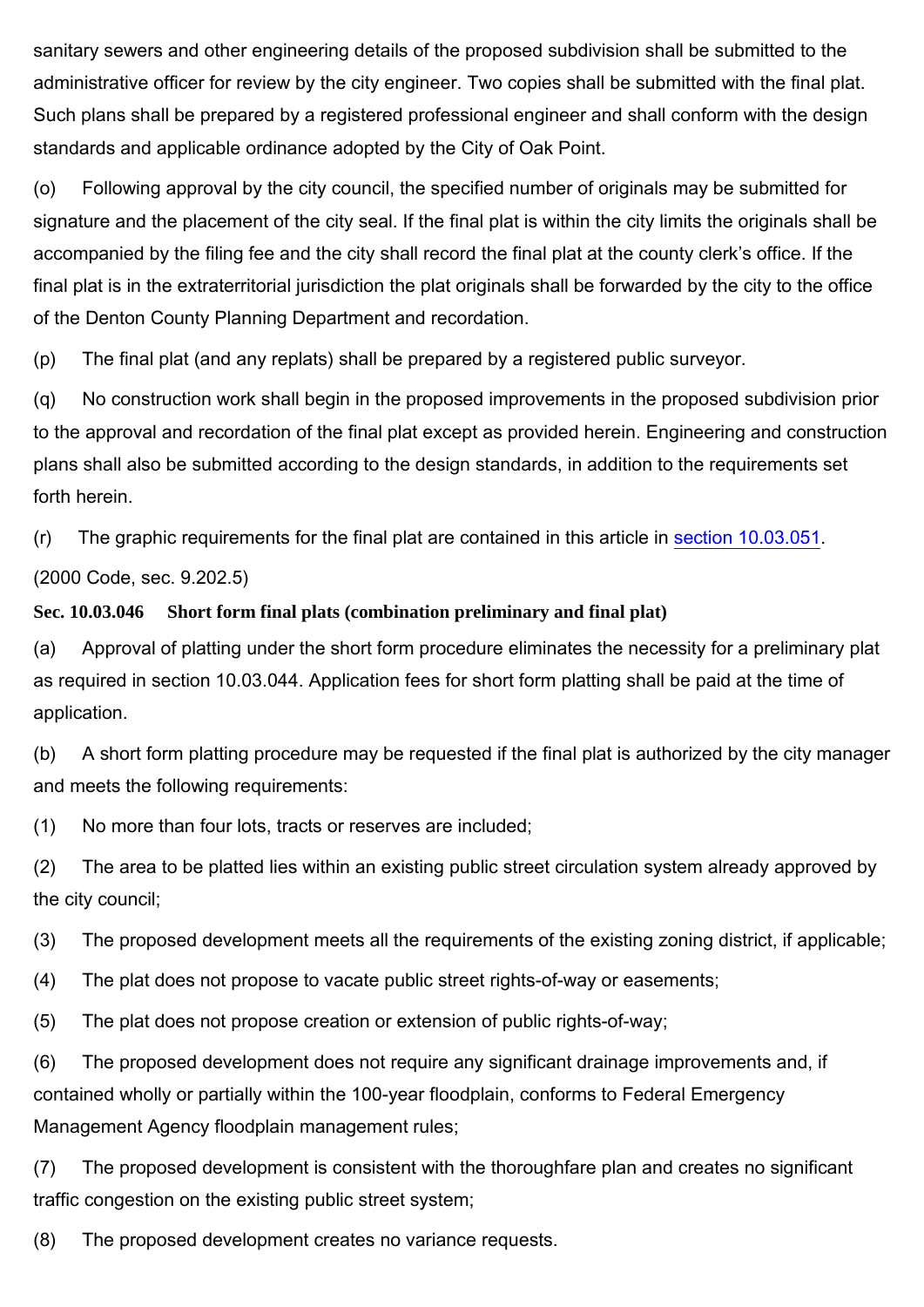(c) This procedure shall not be available if there is evidence of previous repeated use by the owner of the short form procedure in a manner to circumvent the intent of this article or the requirements for larger scale development.

(d) The short form plat shall meet all of the requirements for a final plat in sections 10.03.045 and 10.03.051.

(2000 Code, sec. 9.202.6)

**Sec. 10.03.047 Vacating of plat**

(a) A plat may be vacated by request of the subdivider. In addition to the procedure outlined below and in conformance with the Texas Local Government Code, as amended, the submittal requirements for the vacation to the commission and city council are the same as for approval of a final plat.

(b) Plat vacating procedure by owner.

(1) The owners of the tract covered by a plat may vacate the plat any time before any lot in the plat is sold. The plat is vacated when a signed, acknowledged instrument declaring the plat vacated is approved and recorded in the manner prescribed herein for a final plat.

(2) If lots in the plat have been sold, the plat, or any part of the plat, may be vacated on the application of all the owners of lots in the plat with approval obtained in the manner prescribed for the original plat.

(3) The county clerk shall write legibly on the vacated plat the word "vacated" and shall enter on the plat in a reference to the volume and page at which the vacating instrument is recorded.

(4) On the execution and recording of the vacating instrument, the vacated plat has no effect.

(c) Government initiated plat vacation–General conditions. The commission, on its motion, may vacate the plat of an approved subdivision or addition when:

(1) No lots within the approved plat have been sold within five years from the date that the plat was signed by the chairman of the commission; or

(2) The property owner has breached the city's development contract and the city is unable to obtain funds from the developer's or contractor's bonding company with which to complete construction of public improvements, except that the vacation shall apply only to lots owned by the property owner or its successors; or

(3) The plat has been of record for more than five years and the commission determines that the further sale of lots within the subdivision or addition presents a threat to public health, safety and welfare, except that the vacation shall apply only to lots owned by the property owner or its successors.

(d) Procedure. Upon any motion of the commission to vacate the plat of any previously approved subdivision or addition, in whole or in part, the commission shall publish notice in a newspaper of general circulation in the county and provide personal notice to all property owners within the subdivision or addition and shall also provide notice to the city council. The notice shall state the time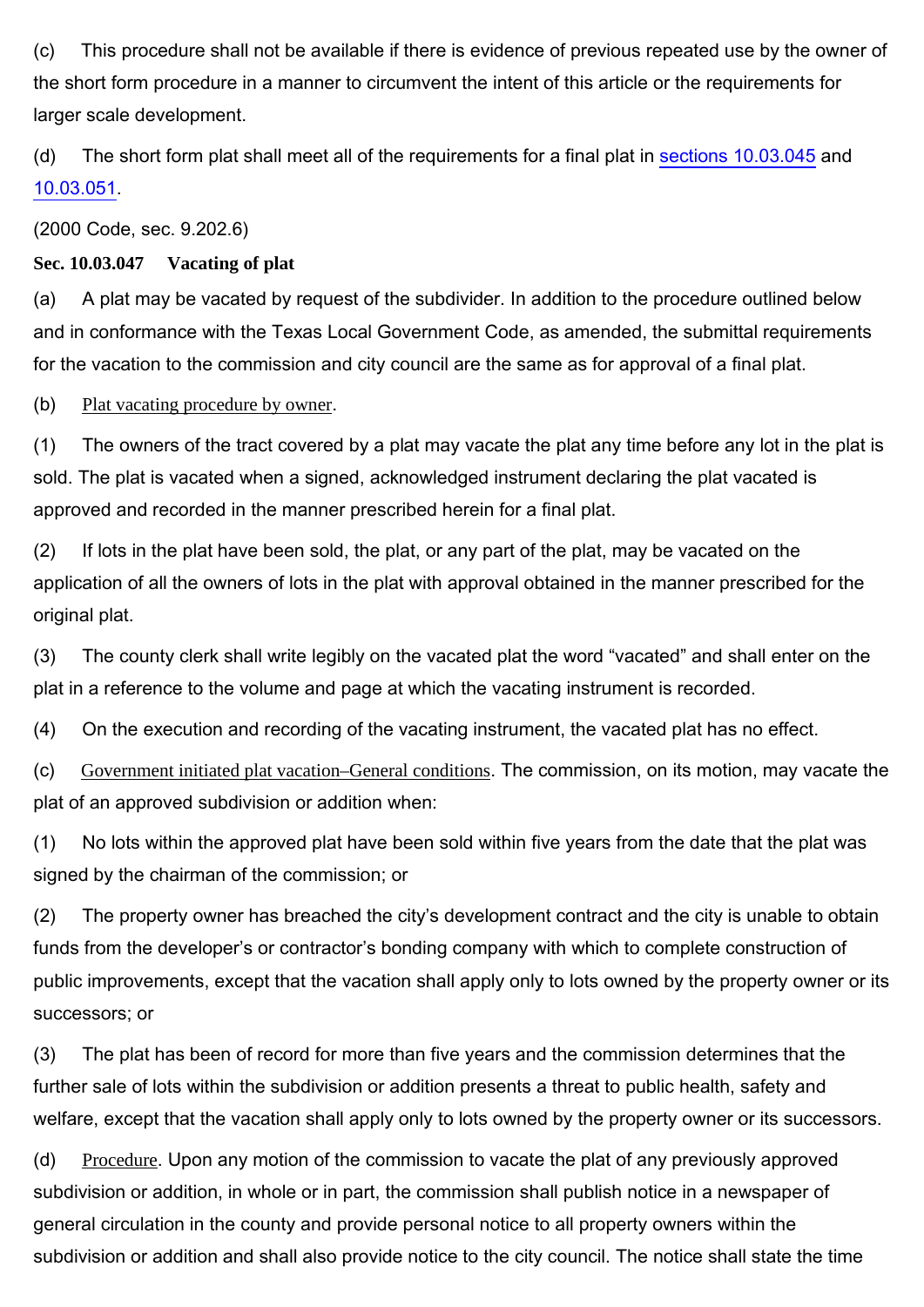and place for a public hearing on the motion to vacate the subdivision or addition plat.

(e) Record of notice. If the commission and city council adopt a resolution vacating the plat in whole, is shall record a copy of the resolution in the county clerk's office. If the commission and city council adopt a resolution vacating the plat in part, it shall cause a revised final plat to be recorded which shows that portion of the original plat that has been vacated and that portion that has not been vacated.

(f) A vacated plat shall be recommended by the commission and approved by the city council. The city council may reject any vacation instrument which abridges or destroys any public rights in improvement, easements, streets, alleys, or similar public areas which are deemed by city council necessary to serve the surrounding area.

(g) An approved vacated plat must be recorded and operates to destroy the effect of the recording of the vacated plat and to divest all public rights to the streets, alleys, and other public areas laid out or described in the plat.

(2000 Code, sec. 9.202.7)

**State law reference–**Vacating plat, V.T.C.A., Local Government Code, sec. 212.013.

#### **Sec. 10.03.048 Replat**

(a) A replat is a redesign of all or part of a recorded plat or subdivision of land which substantially changes the elements of the plat. The same procedures shall be followed as for preliminary, final or short form plat. The replat must be in accordance with the current Texas Local Government Code. A public hearing shall be required on all residential replats when the previous plat is not vacated and not in compliance with paragraph (b) below. The application request for the public hearing for the replat shall be made at least 35 days prior to a regularly scheduled city council meeting.

(b) A replat of a subdivision may be recorded and is controlling over the preceding plat without vacation of that plat if the replat:

(1) Is signed and acknowledged by all the owners of the property being replatted;

(2) Is approved, after a public hearing on the matter at which parties in interest and citizens have an opportunity to be heard, by the City of Oak Point; and

(3) Does not attempt to amend or remove any covenants or restrictions.

(c) In addition to compliance with paragraph (b) above, a replat without vacation of the preceding plat must conform to the requirements of this paragraph if any of the area proposed for replatting was limited to residential use for not more than two residential units per lot or any lot that was deed restricted for same within the preceding five years. If such is the case then the following procedure is required:

(1) Notice of the hearing required, in accordance with Texas Local Government Code, shall be given before the 15th day prior to the date of the hearing by:

(A) Publication in an official newspaper or a newspaper of general circulation in Denton County; and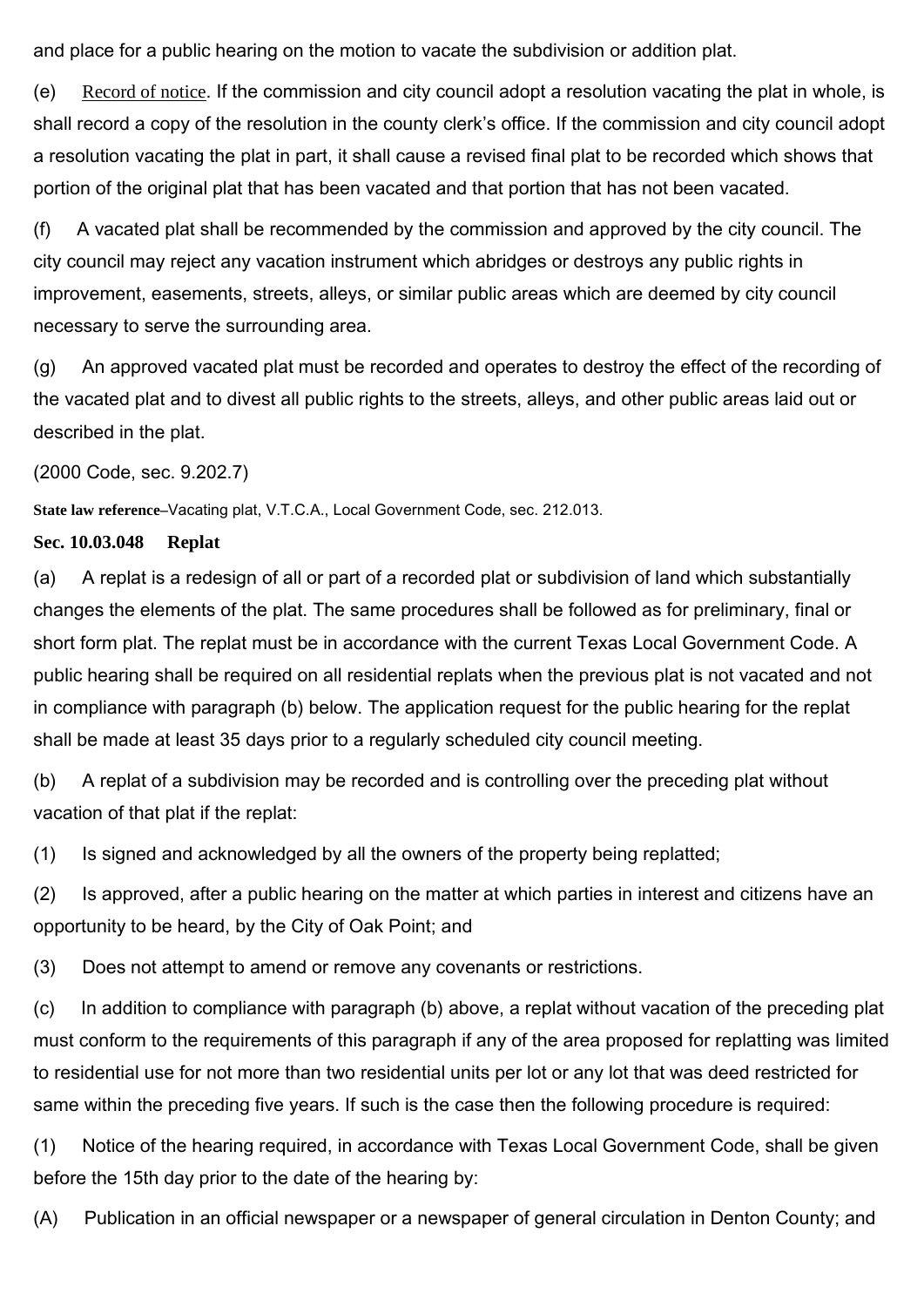(B) Written notice, with a copy of subparagraph (C) below attached, sent to the owners of property in the original subdivision, as indicated on the most recently approved municipal tax roll or in the case of a subdivision within the extraterritorial jurisdiction, the most recently approved ad valorem tax roll within 200 feet of the property on which the replat is requested. The written notice may be delivered by depositing the notice, properly addressed with postage prepaid, in a post office or postal depository which contains the zip code identified as Oak Point.

(C) If the proposed replat is protested in accordance with this subparagraph, the proposed replat must receive, in order to be approved, the affirmative vote of at least three-fourths of all members of the commission and three-fourths of all members of city council. For a legal protest, written instruments signed by the owners of at least 20 percent of the area of the lots or land immediately adjoining the area covered by the proposed replat and extending 200 feet from that area, but within the original subdivision, must be filed with the City of Oak Point prior to the close of the public hearing. The property owners shall be furnished with these requirements with the written notice of the public hearing.

(D) In computing the percentage of land under subparagraph (C) above, the area of streets and alleys shall be included.

(E) Compliance with the subparagraphs (C) and (D) is not required for approval of a replat of part of a preceding plat if the area to be replatted was designated or reserved for other than single or duplex family residential use by notation on the last legally recorded plat or in the legally recorded restrictions applicable to the plat.

(2) Extension of 30-day period. If action on a residential replat application must be deferred because sufficient written protest has been submitted, the 30-day period in which action must be taken by the council is extended by the period of time necessary to verify the written protest, but shall not exceed 90 days.

(d) The replat of the subdivision shall meet all the requirements for a new subdivision that are in force at the time of application submittal, as provided for herein. It shall show the existing property being resubdivided. No preliminary plat shall be required on replats if waived by the city manager.

(e) The title shall identify the document as "Lots \_\_\_\_\_, being a replat of Lots \_\_\_\_\_ of Block \_\_\_\_\_ of the \_\_\_\_\_\_\_\_\_\_\_\_\_ Subdivision." A reason for the replat shall also be stated on the plat.

(f) A partial replat of only the affected lots will be accepted when the conditions and/or options allowed by the amending plat procedure are not applicable.

## (2000 Code, sec. 9.202.8)

**State law references–**Replatting without vacating preceding plat, V.T.C.A., Local Government Code, sec. 212.014; additional requirements for certain replats, V.T.C.A., Local Government Code, sec. 212.015.

#### **Sec. 10.03.049 Amending plat**

Amending plat procedure shall be in accordance with the current Texas Local Government Code.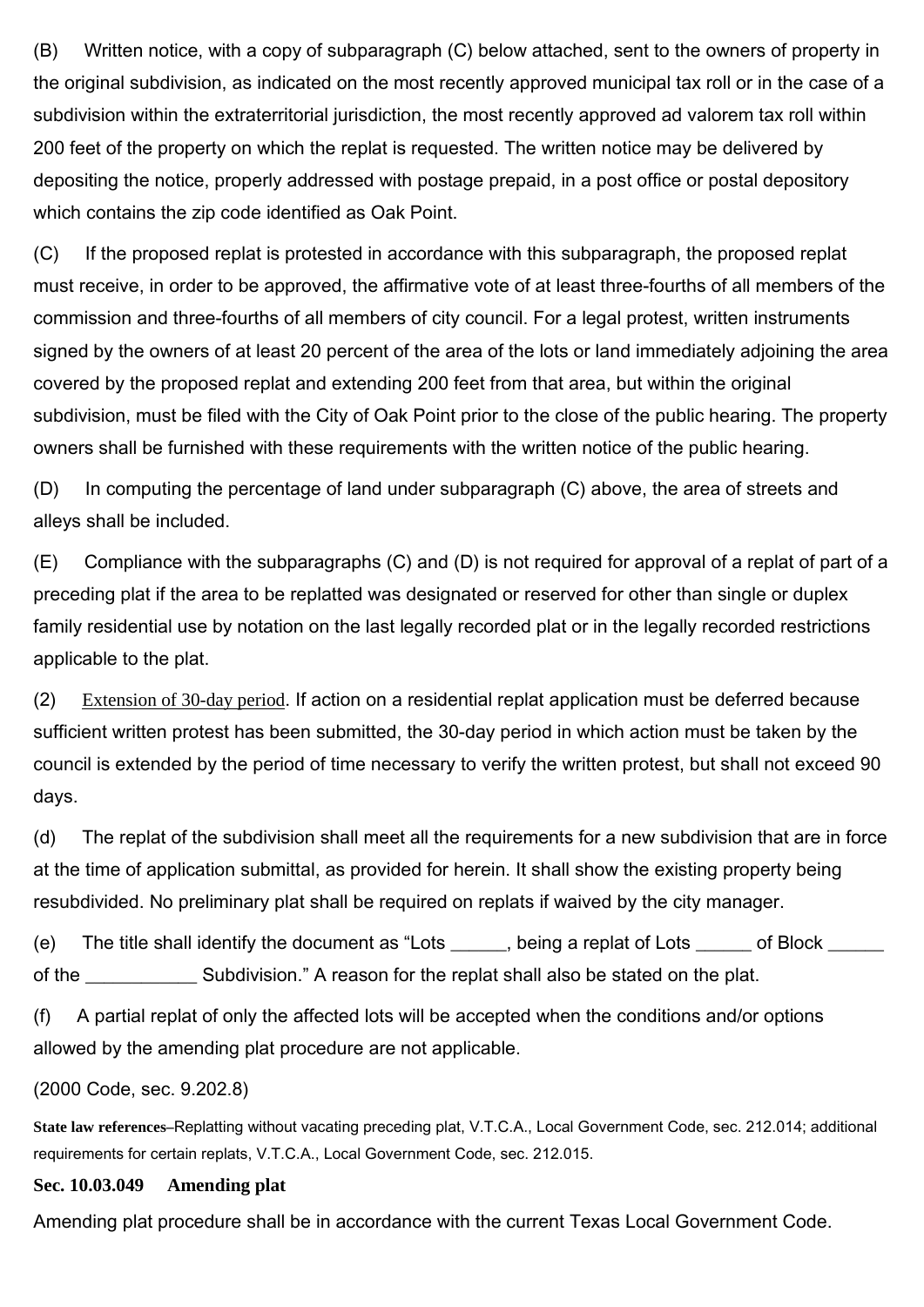(1) An amending plat shall meet all of the informational requirements set forth in a final plat.

(2) The city manager or his designee, may approve an amending plat, which may be recorded an [and] is controlling over the preceding or final plat without vacation of that plat, if the amending plat is signed by the applicants only and the sole purpose of the amending plat shall be to:

(A) Correct an error in a course or distance shown on the preceding plat; or

(B) Add a course or distance that was omitted on the preceding plat;

(C) Correct an error in a real property description shown on the preceding plat;

(D) Indicate monuments set after the death, disability, or retirement from practice of the engineer or surveyor responsible for setting the monuments;

(E) Show the location or character of a monument that has been changed in location or character or that is shown incorrectly as to location or character on the preceding;

(F) Correct any other type scrivener or clerical error or omission previously approved by the municipal authority responsible for approving plats, including but not limited to, lot numbers, acreage, street names, and identification of adjacent recorded plats;

(G) Correct an error in courses and distances of lot lines between two adjacent lots if:

(i) Both lot owners joined in the application for amending of a plat; and

(ii) Neither lot is abolished; and

(iii) The amendment does not attempt to remove recorded covenants or restrictions; and

(iv) The amendment does not have a material adverse effect on the property rights of other owners in the plat;

(v) No more than five lots are affected per plat;

(H) Relocate a lot line to eliminate an inadvertent encroachment of a building or other improvement on a lot line or easement;

(I) Relocate one or more lot lines between one or more adjacent lots if:

(i) The owners of all those lots join in the application for amending the plat;

(ii) The amendment does not attempt to remove recorded covenants or restriction; and

(iii) The amendment does not increase the number of lots.

(J) To make necessary changes to the preceding plat to create six or fewer lots in the subdivision or a part of the subdivision covered by the preceding plat if:

(i) The changes do not affect applicable zoning and other regulations of the municipality;

(ii) The changes do not attempt to amend or remove any covenants or restrictions; and

(iii) The area covered by the changes is located in an area that the municipal planning commission or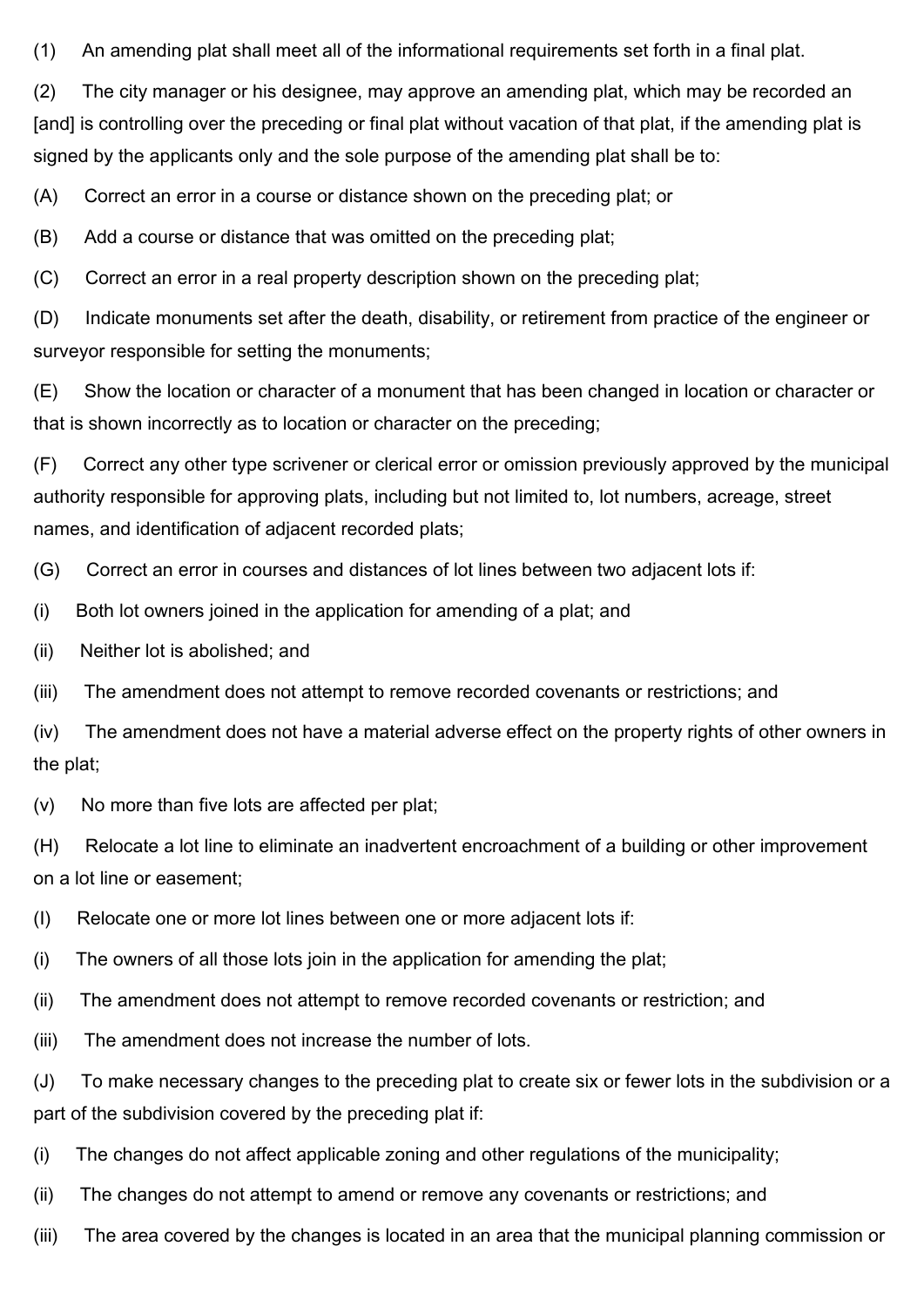other appropriate governing body of the municipality has approved, after a public hearing, as a residential improvement area; or

(K) To replat one or more lots fronting on an existing street if:

(i) The owners of all those lots join in the application for amending the plat;

(ii) The amendment does not attempt to remove recorded covenants or restrictions;

(iii) The amendment does not increase or decrease the number of lots; and

(iv) The amendment does not create or require the creation of a new street or make necessary the extension of municipal facilities.

(3) Notice, a public hearing and the approval of other lot owners are not required for the approval and issuance of an amending plat meeting the above requirements.

(4) When an amending plat is prepared, the surveyor shall be required to survey only those lots which are affected by the said changes. The surveyor shall sign the plat stating the lots which have been changed, in addition to any other corrections which have been made.

(5) The property owners for the lots which are changed shall be the only additional signatures necessary to the original signatures.

#### (2000 Code, sec. 9.202.9)

**State law reference–**Amending plat, V.T.C.A., Local Government Code, sec. 212.016.

#### **Sec. 10.03.050 Administrative plat**

The administrative plat or minor plat, as specified in the Texas Local Government Code, may be used in a limited manner for the purposes of creating or adjusting property lines and/or easements as defined in the plat for the purposes of development flexibility. The minor plat shall involve four or fewer lots on an existing street and shall not require the creation of any new street or extension of municipal facilities. The administrative plat shall meet all the requirements of a short form (section 10.03.046) final plat with the exception of approval by the commission and city council. The city secretary/clerk shall be the responsible party to approve the plat and the mayor shall sign the plat, if approved. If there are any questions or concerns, the city secretary/clerk shall direct that the plat [be referred] to the commission and city council for approval. The city secretary/clerk shall not disapprove the plat and shall be required to refer any plat which does not meet the requirements to the commission and city council within the time required for approval according the Texas Local Government Code, as amended. (2000 Code, sec. 9.202.10)

#### **Sec. 10.03.051 Graphic requirements for plats and plans**

- (a) Graphic requirements of a land plan. The following are the graphic requirements for a land plan:
- (1) Prepared at a scale of 1" = 200'.
- (2) A title block within the lower right-hand corner of the land plan.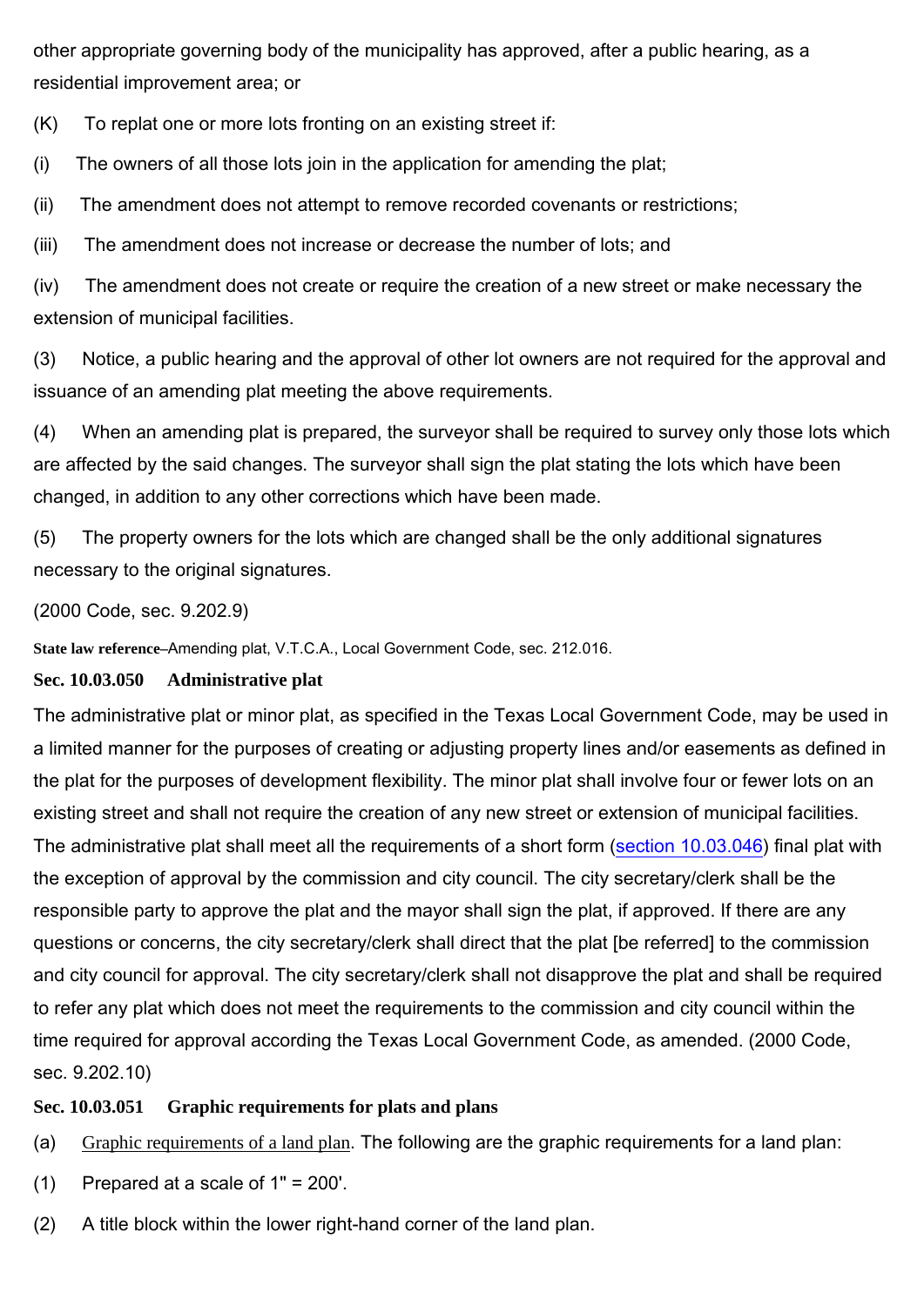(3) A vicinity or location map that delineates the location of the proposed subdivision with respect to major thoroughfares, freeways, watercourses and ditches. The vicinity map shall be located in the upper right-hand corner of the drawing.

(4) Proposed name of the development.

(5) The name and address of the subdivider and the land planner, engineer, or surveyor responsible for the design or survey.

(6) A graphic scale indicating the scale at which the drawing is prepared.

(7) Date of the drawing and revision number if applicable.

(8) The legal description of the tract according to the abstract and survey records of Denton County, Texas.

(9) North clearly indicated to the top or left of the study.

(10) The perimeter of the boundary shall be drawn in a bold solid line.

(11) The names of adjacent additions or subdivisions with respective recording information and/or owners of adjoining parcels of unplatted land with respective recording information.

(12) The existing zoning on adjoining land, where applicable.

(13) The location, width, and names of all existing or platted streets or other public rights-of-way within and/or adjacent to the tract.

(14) Existing permanent buildings.

(15) Railroad rights-of-way.

(16) Topography with contours at five-foot intervals.

(17) Existing drainage channels or creeks, and other important natural features.

(18) Existing pipelines and easements.

(19) Adjacent municipalities, political subdivisions, and corporate limits.

(20) Applicable district boundaries.

(21) The proposed layout and width of proposed thoroughfares, arterial, collector and local streets.

(22) A general arrangement of land uses, including residential lots, multifamily tracts, commercial development, park and school sites, public facilities, private open space, floodplains and drainageways, and proposed nonresidential and residential densities (net and gross) and building heights.

(23) The proposed phasing of development or the order of platting for planning purposes.

(b) Graphic requirements for a preliminary plat. Preliminary plats which do not include the following data and information will be considered incomplete and may not be accepted by the city. The required copies or prints of the proposed subdivision shall include the following: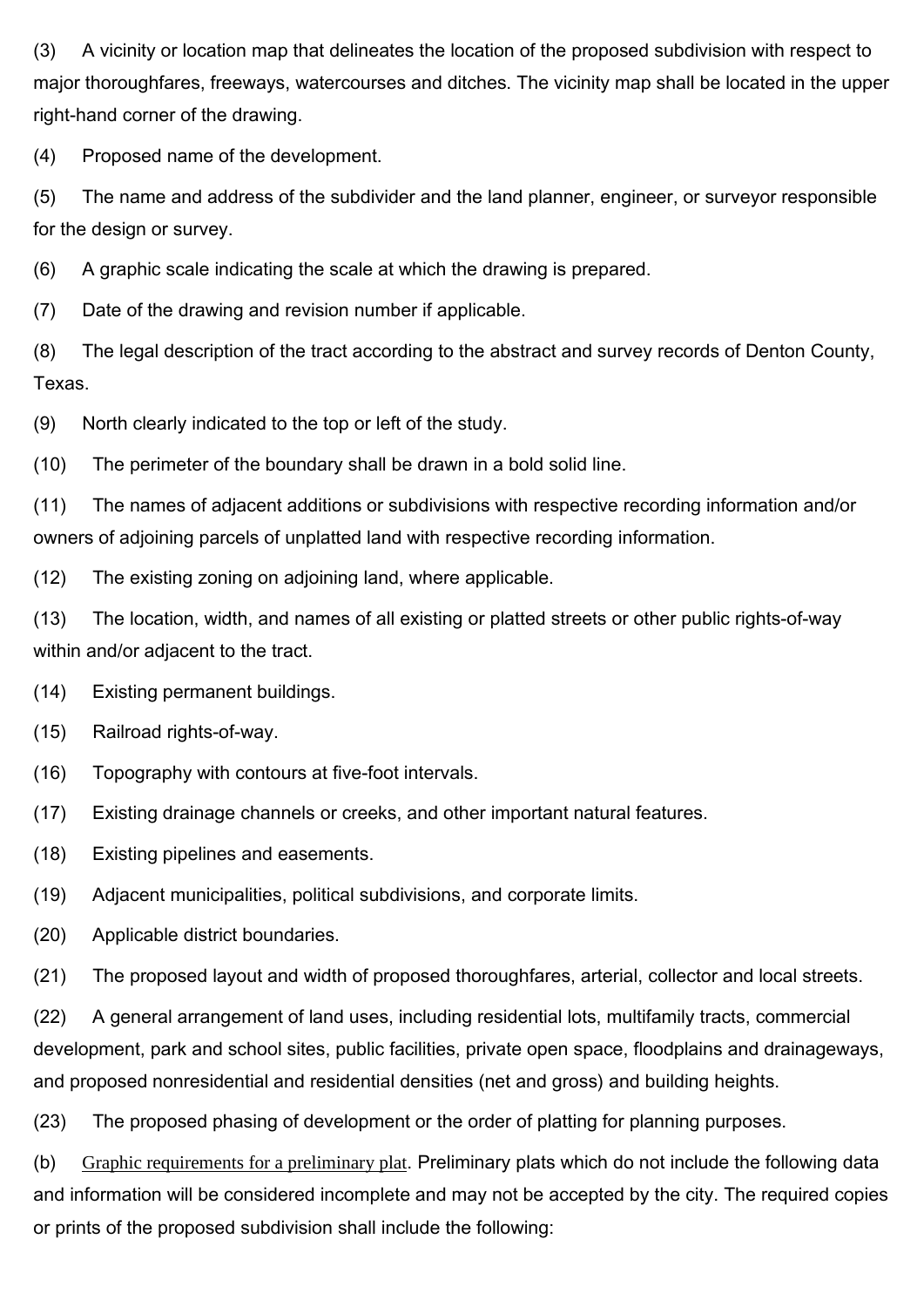(1) In cases of large developments which would exceed the dimensions of the sheet of 100 feet to the inch scale, preliminary plats may be 200 feet to the inch or a scale approved by the administrative officer. A graphic scale shall be shown on the plat. This is to be determined by administrative staff or the city manager or his designee.

(2) A vicinity or location map that delineates the location of the proposed subdivision with respect to major thoroughfares, freeways, watercourses and ditches. The vicinity map shall be located in the upper-right hand corner of the drawing.

(3) The boundary lines, abstract lines, survey lines, corporate boundaries, district boundaries, existing or proposed highway[s] and streets.

(4) The name and location of all adjoining subdivisions or property owners shall be drawn to the same scale and shown in dotted lines adjacent to the tract proposed for subdivision in sufficient detail to show accurately the existing streets, alleys and other features that may influence the layout of development of the proposed subdivision. Adjacent unplatted land shall show property lines and owners of record.

(5) The location and widths of all streets, alleys, railroads, and easements existing or proposed within the subdivision limits.

(6) Proposed street names are suggested but not required. Street names are required at the time the final plat is approved.

(7) The location of all property lines, existing lot and block numbers and date recorded, buildings, existing sewer or water mains, gas mains or other underground structures, whether public or private, easements of record or other existing features within the area proposed for subdivision. When appropriate, a separate submittal for utilities may be approved by the administrative officer.

(8) Proposed arrangements of lots (including lot and block numbers) and proposed use of same. Any nonresidential reserves shall also be shown.

(9) The title under which the proposed subdivision is to be recorded, the name and complete address of the owner with the name and complete address of the land planner, engineer, or registered professional land surveyor preparing the drawing shall be located in the lower right corner. The subdivision name shall not be duplicated, but phasing identification is allowed. The administrative officer shall determine if the proposed subdivision identification will be in conflict with existing plats.

(10) Sites, if any, to be reserved or dedicated for parks, playgrounds, schools, or other public uses.

(11) North arrow, date and other pertinent data oriented to the top of the sheet.

(12) Contours with intervals of two feet or less shown for the area with elevation on the contour map referenced to the latest U.S.C and G.S. and city data. If no contours exist on-site or immediately adjacent to the site, spot elevations may be used as a substitute for contour lines. Spot elevations shall not be farther apart than 500 feet.

(13) All physical features of the property to be subdivided including location and size of all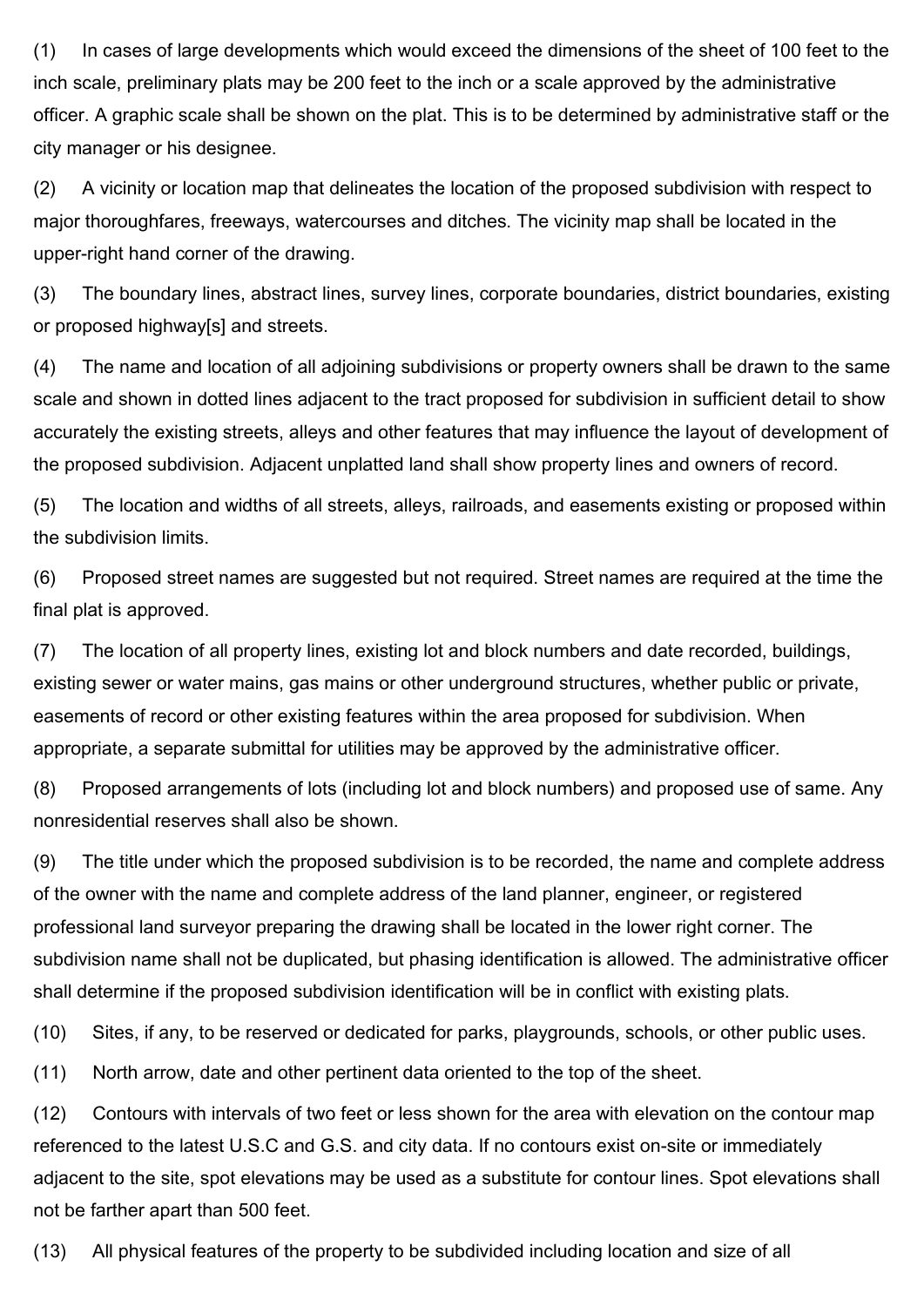watercourses, 100-year floodplain according to Federal Emergency Management Agency information, the outline of major wooded areas or the location of major specimen trees of 12 inches or greater in diameter, and other features pertinent to subdivision.

(14) All preliminary plats shall be submitted in legible format on a high-quality grade of blue line or black line paper.

(15) Proposed or existing zoning boundaries, if applicable.

(16) Variance request, if applicable. The request and justification shall be provided on the application form provided by the city.

(c) Graphic requirements for final plats. In addition to the graphic requirements for a preliminary plat the final plat shall include the following:

(1) All final plats shall be submitted on sheets no larger than 24 inches by 36 inches and to a scale of not greater than 100 feet to the inch.

(2) The exterior boundary of the subdivision shall be indicated by a distinct bold solid line and corner marked by individual symbols.

(3) The length and bearing of all straight lines, and the radii, arc lengths, chord lengths, tangent length and central angles of all curves shall be indicated along the lines of each lot or in a curve or line table. The curve data pertaining to block or lot boundaries may be placed in a curve table showing curve number, radius, delta, arc length, chord length, and chord bearing.

(4) The names and recording information of all adjoining subdivisions, all abutting lots, lot and block numbers and other recorded information.

(5) Reference ties to courses and distances of at least one recognized land corner shall be shown with a point of beginning.

(6) The names, accurate location and widths of all adjacent streets, watercourses, railroads, alleys, easements, city and utility district boundaries.

(7) Street names shall be shown and shall not duplicate existing street names in the city or the extraterritorial jurisdiction. Extensions of streets shall have the same name as the existing street. Similar spelling or pronunciations should be avoided to prevent confusion.

(8) The location and dimension of any utility easement adjoining or abutting the subdivision or proposed within the subdivision shall be shown. It shall be the applicant's responsibility to coordinate with appropriate utility companies for placement of utility easements.

(9) In all subdivisions and additions, sufficient permanent monuments shall be established at points to represent or reference boundary corners, angle points, and points of curvature or tangency along all street rights-of-way in the subdivision. Survey monuments shall be an iron rod or pipe not less than fiveeighth inches in diameter and 36 inches long. Monuments shall be set flush with the top of the ground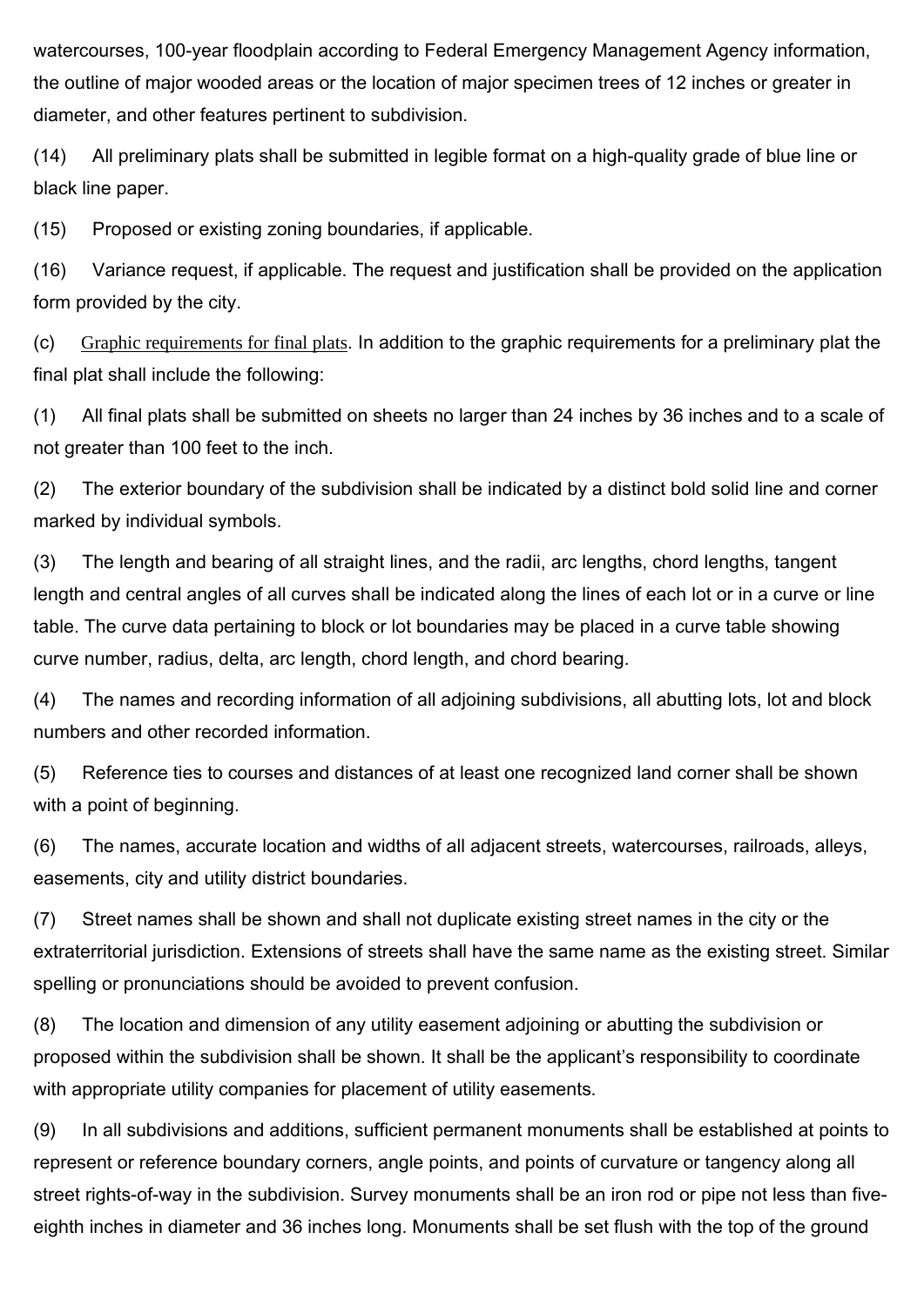or curb. Each monument set by the surveyor shall include a cap with the surveyor's registration number attached to it.

(10) The final plat shall show a title block in the lower right corner of the sheet. The name of the subdivision, the name, address, and telephone numbers of the subdivider and engineer or surveyor, the scale and location of the subdivision, and reference to original land grant or survey and abstract number shall be indicated. If more than one page is required for the plat the title block may be reduced in size on the subsequent sheets. The vicinity map is required on only one sheet.

(11) An owner's dedication block or acknowledgement shall be attached to and be a part of the final subdivision plat and shall contain a minimum of the information as required by the city. Examples of the information required on the final plat which would meet the above requirements shall be provided by the city.

(12) A statement signed by the owner and acknowledged before a notary public as to the authenticity of the signatures.

(13) Lienholder's certification and notarization.

(14) A signed registered professional land surveyor's certificate and/or a signed professional engineer's certificate.

(15) Plat approval block for the signature of the mayor or mayor pro-tem of the city council and a place for the city secretary/clerk to attest such signature. A plat approval block shall be provided for the planning and zoning commission. The commission chairman or vice-chairman shall sign the plat.

(16) Location(s) of any existing structures to be retained shall be shown on the plat.

(17) Any proposed reserve uses and the property dimensions shall be shown on the map.

(18) Any special restrictions shall be noted on the plat or referenced accordingly or in the general notes. Restrictions included, but are not limited to, wood shingle roofs, garage setbacks and zoning.

(19) General notes shall be included on the final plat as specified by the city. These notes shall appear on the same page with the layout of the subdivision and shall include, but are not limited to the following:

(A) Standard abbreviations;

(B) Finished floor elevations;

(C) Reference to U.S.C. and G.S. benchmark and description and temporary benchmark within 500 feet of the subdivision;

- (D) Elevation data;
- (E) Flood zone information;
- (F) District boundaries;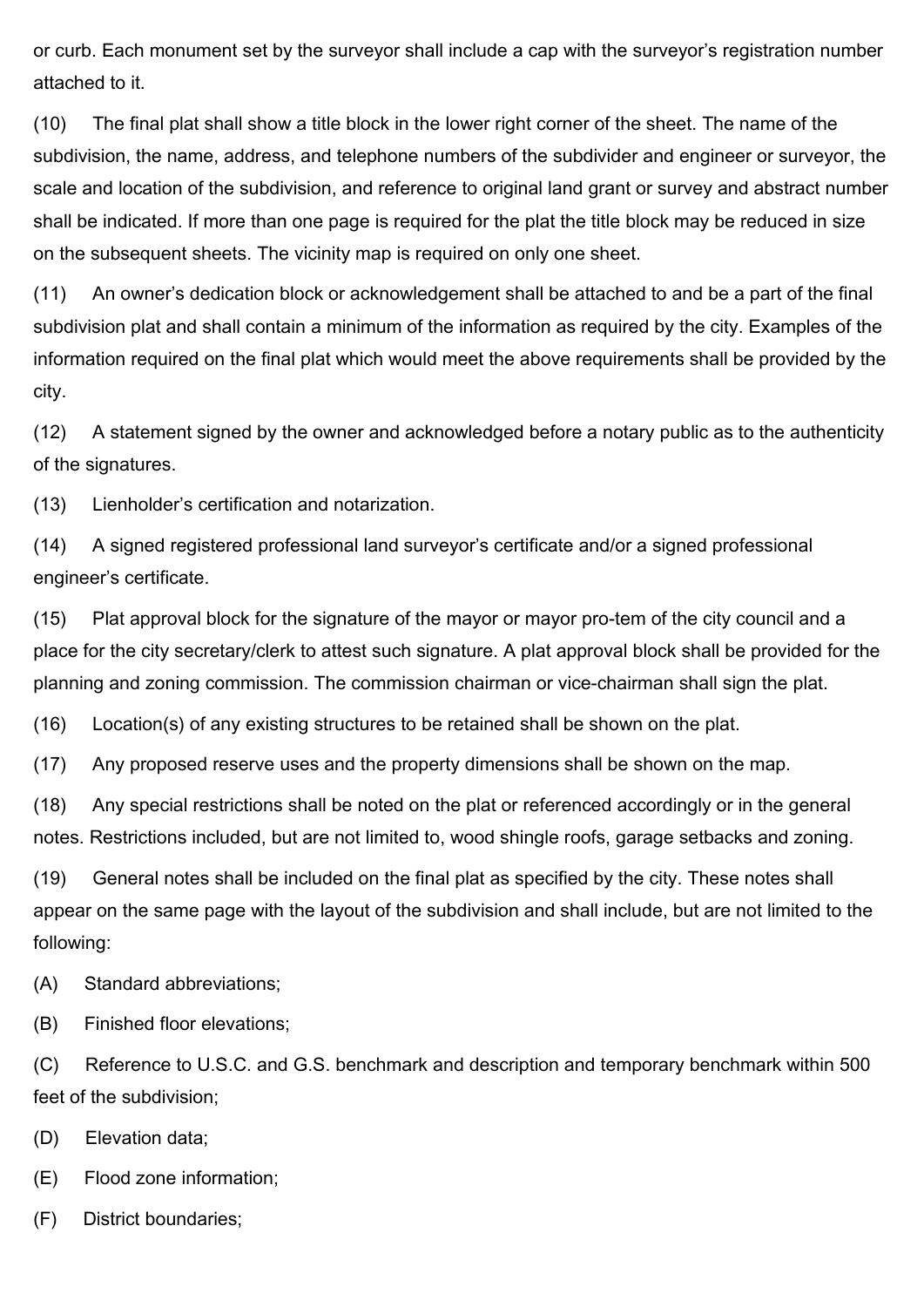(G) Zoning district;

(H) Location of aerial easements; and

(I) Building permit note (if applicable).

(2000 Code, sec. 9.202.11)

#### **Sec. 10.03.052 Recordation**

Following the approval of the city council, a plat shall follow the following procedures for recordation:

(1) Within seven business days following the approval of the final plat by the city council, the subdivider shall submit the required number of originals to the city for signatures. The originals shall be on at least three mil camera positive matte finish (both sides) film. All signatures and seals shall be clearly affixed in permanent black ink. All seals shall be affixed in black ink or a raised seal.

(2) A current title commitment for the specified tract and current tax certificates shall be submitted and verified prior to the city signatures and seals being affixed on the plat.

(3) If the plat is within the City of Oak Point or its extraterritorial jurisdiction, the subdivider shall record the plat at the county clerk's office of Denton County within five business days of city signatures and seals being affixed on the plat and the requirements set forth herein are met. The subdivider shall be responsible for all fees related to the recordation of the plat. All requirements of applicable ordinances have been met. One recorded original shall be returned to the city.

(4) The final plat shall not be submitted for recordation until detailed engineering plans have been approved by the City of Oak Point and/or the public improvements are complete. The approval of the plat and construction plans shall be valid for one year following the approval of the plat by city council, after which time they must be reapproved by the city, subject to the then-current requirements.

(5) Park dedication requirements that are met by monies in lieu of land shall be paid prior to the release of the plat to subdivider for recordation.

(6) The restrictive covenants shall be provided and the recording information shall be shown in a note on the plat.

(2000 Code, sec. 9.202.12)

**State law reference–**Recording of plats, V.T.C.A., Property Code, sec. 12.002.

#### **Sec. 10.03.053 Annexation policy**

(a) It is the policy of the City of Oak Point to assess on a case-by-case basis the annexation of area in the extraterritorial jurisdiction (ETJ) when significant developments are proposed, occurring, or likely to occur in the near future.

(b) The following are guidelines for determining when annexation should be considered:

(1) Single-family developments over five lots; or

(2) Multifamily, industrial or commercial developments over one acre; or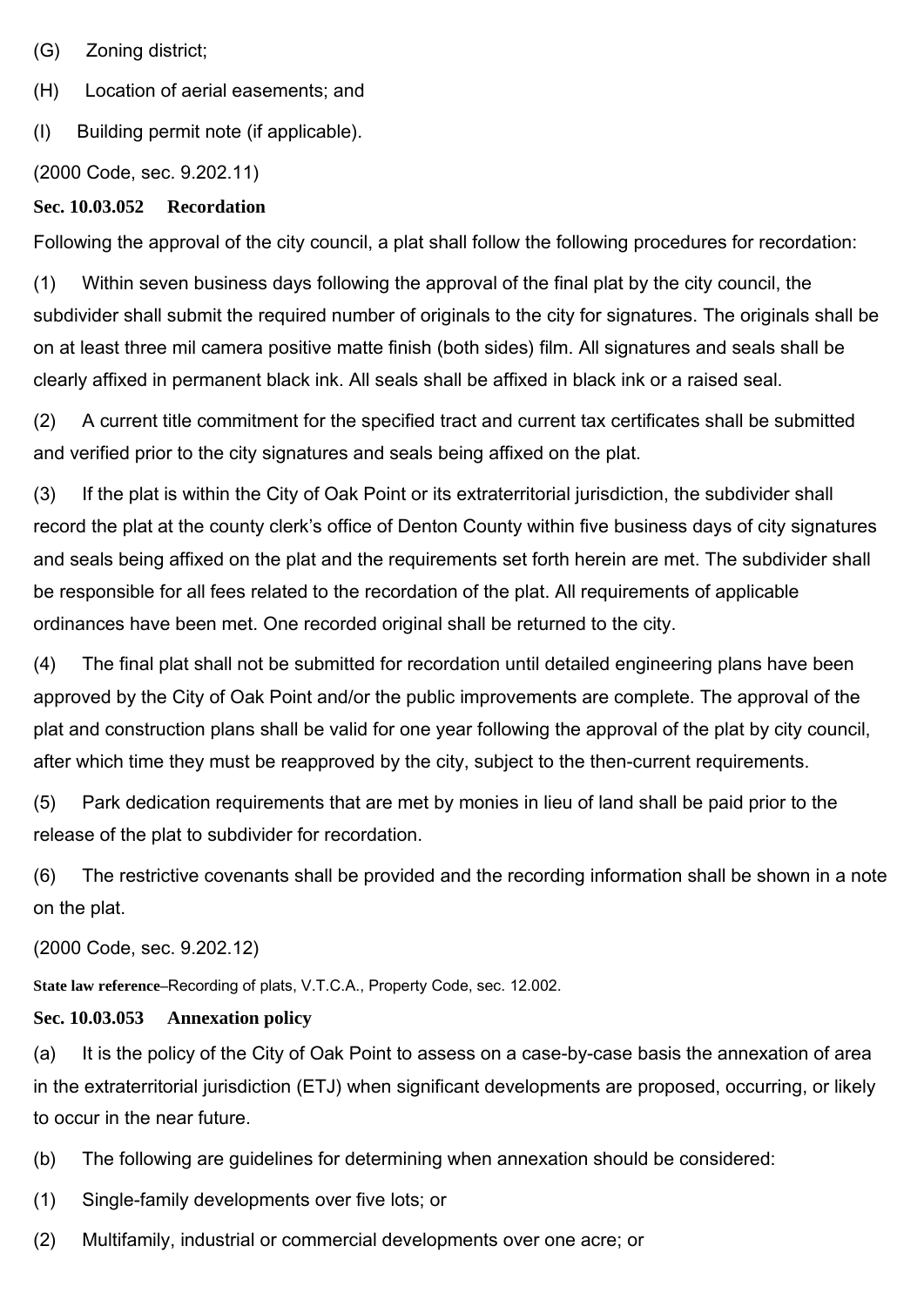(3) Any area where the density exceeds 500 units per square mile; or

(4) Any development or area that might have significant impact on the city, including but not limited to service costs, increased traffic, drainage impact, utility needs or utilization, safety or health hazards.

(c) When any or all of the above conditions exist, commission and city council shall review the proposed development for the purpose of considering annexation. The review shall also include consideration of the annexation of logical planning areas around the area of initial concern.

(d) Guidelines for scope of study. In studying the questions of whether or not an area should be annexed, the following criteria shall be considered at a minimum:

(1) The ability of the city to furnish normal city services equal to other comparable areas inside the city limits. Water and sewer system capabilities are considered, but lines for individual areas are normally not the city's financial responsibility.

(2) The reliability, capacity, and future public cost, if any, of current and planned provisions for community facilities such as roads, drainage, utilities, etc. Private facilities will be considered.

(3) The need and quality of land use and building controls. Private controls will be considered.

- (4) Impact on the city, both current and long range, including at a minimum:
- (A) Fiscal cost and benefits.
- (B) Traffic.
- (C) Infrastructure of roads, utilities and other community facilities.
- (D) Safety and health.
- (E) Building and development quality.
- (F) Aesthetic quality.
- (G) Community character.

(5) Conformance with or need to ensure conformance with the officially adopted master plan of the city.

(2000 Code, sec. 9.202.13)

## **Sec. 10.03.054 Annexation procedures**

(a) If, after preliminary study, the criteria described in section 10.03.053 indicate annexation is appropriate in order to promote the public interest, the city will initiate formal annexation proceedings to consider the annexation question in detail in accordance with the city's annexation plan and the provisions of V.T.C.A., Local Government Code section 43.052.

(b) If a tract of land in the extraterritorial jurisdiction is contiguous to the city limits and the owner of said property desires that it be annexed in order to be qualified to receive city services when available and to be afforded zoning protection, the owner may petition the city for annexation.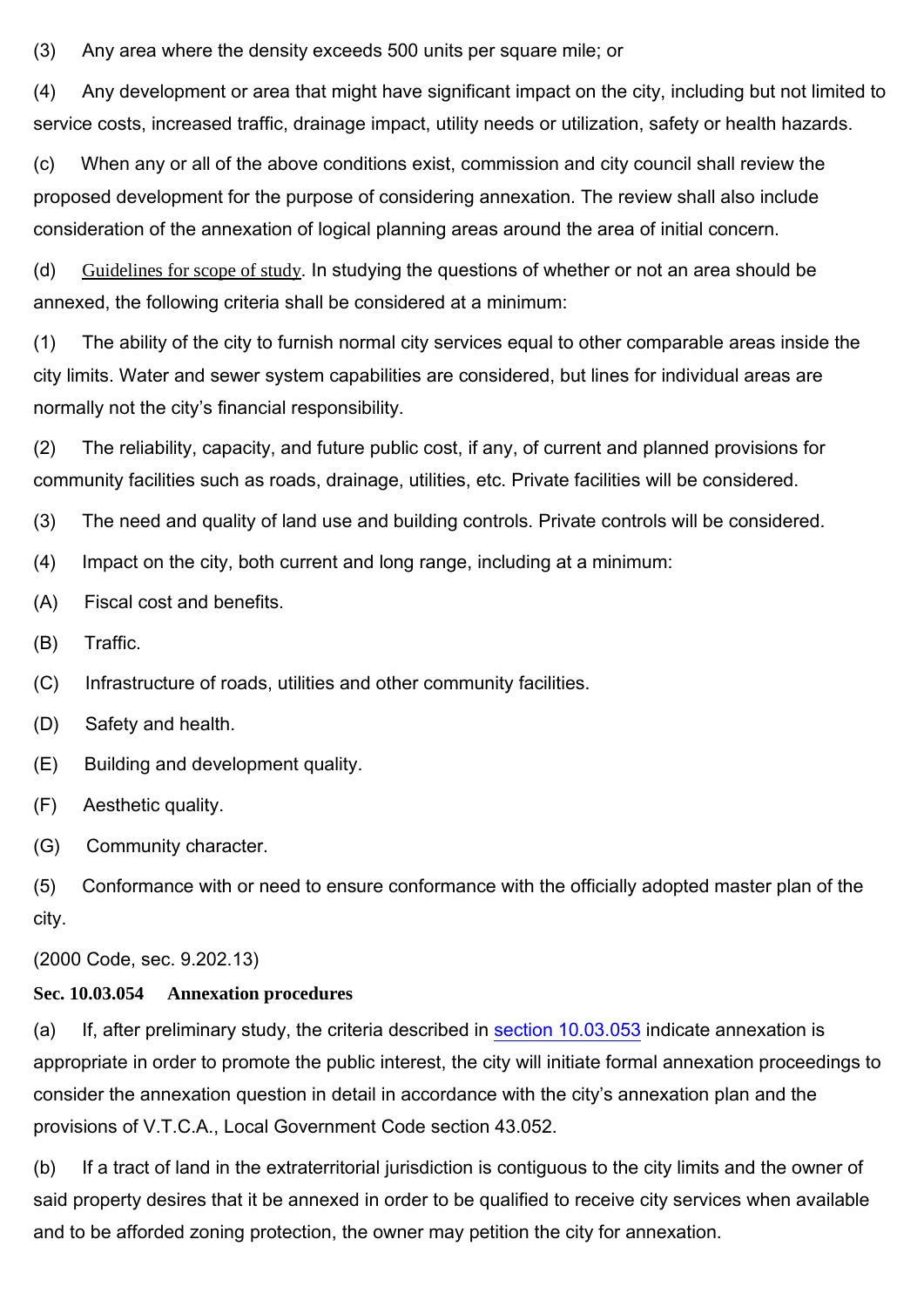# (c) Study and annexation procedure.

(1) Based upon guidelines for initiating study, the commission and/or the mayor shall initiate a preliminary assessment of the area for possible annexation and present the results to the city council. The city council will review the study results and other information and make a determination whether or not formal study and public hearings and annexation proceedings should be initiated.

(2) If formal hearings are initiated, the planning and zoning commission shall review the annexation study and make a recommendation to the city council.

(3) The city council will then consider all recommendations and public comment during the prescribed public hearings phase, and make a determination whether or not to initiate formal annexation proceedings.

(4) Formal annexation proceedings are executed, if applicable.

(d) Annexation fees. Any person, firm or corporation who shall petition the city for annexation shall pay the city secretary/city clerk, a fee in an amount determined, and as from time to time amended, by ordinance of the city council. The fee shall be based upon the administrative expenses of the city in reviewing such petitions. A true and correct copy of the current ordinance establishing the fees shall be maintained by the city secretary/city clerk.

(2000 Code, sec. 9.202.14)

**State law references–**Municipal annexation, V.T.C.A., Local Government Code, ch. 43; municipal annexation plan required; V.T.C.A., Local Government Code, sec. 43.052.

**Secs. 10.03.055–10.03.090 Reserved**

## **Division 3. Subdivision Design Requirements**

## **Sec. 10.03.091 Applicability within extraterritorial jurisdiction**

All of the provisions of this chapter governing subdivisions and development standards for subdivisions within the city shall also apply to all subdivisions and developments within the city's extraterritorial jurisdiction subject to the exemptions provided under section 10.03.006. (Ordinance 2004-04, sec. 8, adopted 10/20/03)

**State law reference–**Extension of subdivision rules to extraterritorial jurisdiction, V.T.C.A., Local Government Code, sec. 212.003.

## **Sec. 10.03.092 Streets**

(a) The arrangement, character, extent, width, grade, and location of all streets shall conform to the City of Oak Point Thoroughfare Plan and to the Design Standards Manual, and shall be considered in their relation to existing and planned streets or driveways, to topographical conditions, to public safety and in their appropriate relation to the proposed uses of land to be served by such streets. Unless required by the City of Oak Point, strips of land controlling access to or egress from other property, or to or from any street or alley, or having the effect of restricting or damaging the adjoining property for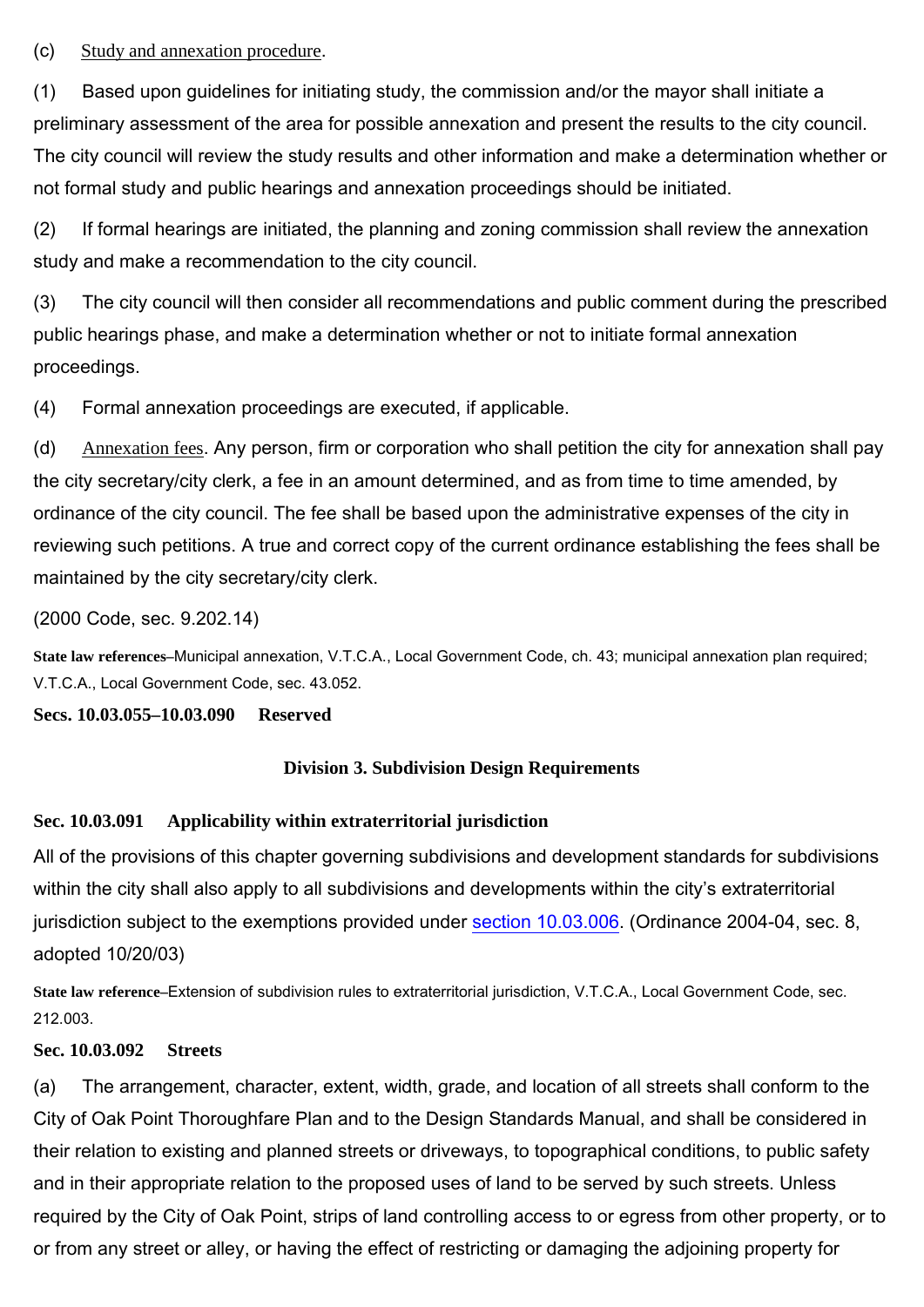subdivision purposes or which will not be taxable or accessible for special improvements shall not be permitted in any subdivision. All streets shall be paved in accordance with the current design standards. All lots, tract, and reserves shall have frontage on an approved public right-of-way or access easement(s).

(b) Primary access through an access easement in a condominium development shall conform to all design and construction standards stated herein and in the current design standards. The easement shall meet all of the requirements set forth for a public street including but not limited to construction standards, width, curves, building lines, sight distance visibility, landscape maintenance, and function but privately maintained. An access agreement between the property owners and lessors shall be submitted to the city for approval and so noted on the plat prior to recordation of the plat. A note shall be placed on the plat defining the accessibility to the access easement by police, fire, emergency vehicles and utility operations and maintenance personnel.

(c) When a street is not on the thoroughfare plan, the arrangement of streets in a subdivision shall:

(1) Provide for the continuation or appropriate protection [projection] of existing streets in surrounding areas; or conform to a plan for the neighborhood approved or adopted by the city to meet a particular situation where topographical or other conditions make a continuance or conformity to existing streets impracticable.

(2) Provide for future access to adjacent vacant areas which will likely develop in the future.

(3) Resolve alignment with existing right-of-way and driveway openings.

(d) Minor residential streets shall be so designed that their use by through traffic will be discouraged.

(e) Geometric street design. Standard for curvature, intersecting streets, and offset intersections are detailed in the design standard of the City of Oak Point.

(f) Street widths. Street right-of-way widths shall be as shown on the thoroughfare plan and shall be designed in accordance with the design standards. Lane widths and median widths shall also be in accordance with the design standards.

 $(g)$  Half streets. Half streets shall be prohibited, except when essential to the reasonable development of the subdivision in conforming with the other requirements of these regulations and the thoroughfare plan, and where the city council finds it will be practical to require the dedication of the other one-half when the adjoining property is subdivided. Whenever a partial street previously has been platted along a common property line, the other portion of the street shall be dedicated. Construction of half streets and improvements made to all on-site facilities are defined in the design standards.

(h) Cul-de-sacs. A cul-de-sac is a street having but one outlet and terminated on the opposite end by a vehicular turnaround. The minimum requirements for design and construction are in the design standards.

(i) Dead-end or stub streets. Dead-end or stub streets are temporary in nature and are not allowed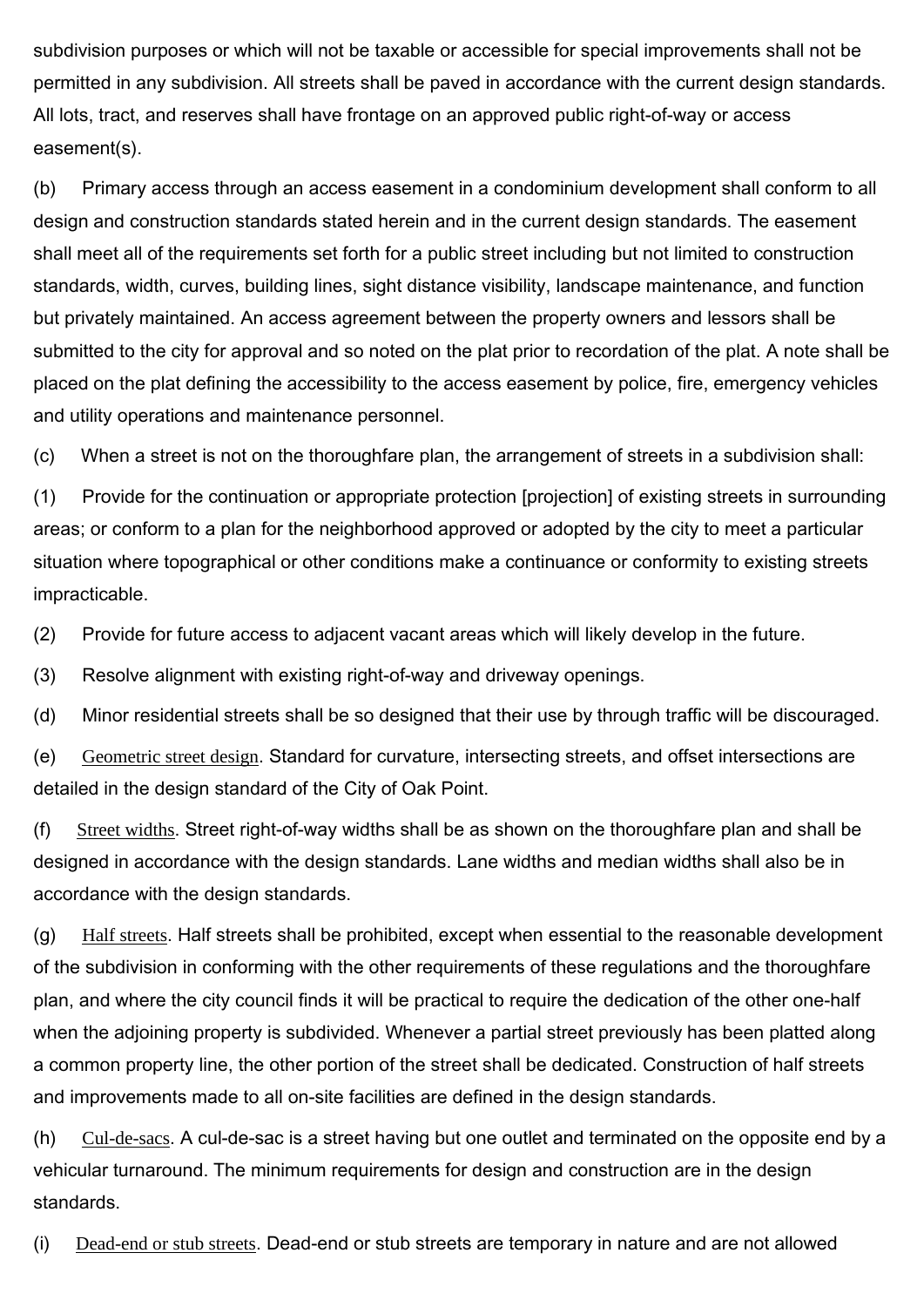except to provide access to adjacent land areas and in no case shall be more than 250 feet in length or equal to one lot depth. A temporary turnaround shall be provided and indicated on the plat and built in accordance with the design standards.

(j) A one-foot reserve shall be established along the side or end of a street that abuts acreage tracts. A note shall be on the plat to define the one-foot reserve.

(k) New streets. New streets which are an extension of existing streets shall bear the names of the existing streets and shall be dedicated with appropriate transitions and widths.

(l) Street names. No new street names shall be used which will duplicate or be confused with the names of existing streets. All street names shall demonstrate good judgment and character on behalf of the subdivider based upon commonly accepted use of names and places. Street names shall be subject to the approval of the city council at the time of final plat approval.

(m) Streetlights.

(1) Installation of streetlights shall be in accordance with design and specification standards of the city.

(2) The developer shall be responsible for the cost of such street lighting installation and shall pay the appropriate streetlight fee for each light at a total projected cost for a three-year period as per current rates as stated in the appropriate transmission and distribution company's street lighting schedule. The total fee due shall be paid to the city prior to final acceptance of the subdivision. Upon the expiration of three years from the date of the completion of such street lighting installation the city will perform a calculation comparing the actual costs of such street lighting installation to the projected cost collected by the city. In the event that the actual installation cost for each light exceeds the projected cost over the three-year period, the developer shall be responsible for reimbursing the city for the difference between the projected and actual costs. Such reimbursement to the city shall be remitted within 30 calendar days of the city's submission of an invoice to the developer outlining the increased costs. To the extent that projected cost exceeds the actual installation cost, the difference shall be refunded to developer. These fees shall be payable to the city for every subdivision final plat approved by the city council; however, the stated streetlight charges shall not be applicable to any final plat that was approved by the city council before the effective date of this subsection (m).

(3) The payment and collection of the fee established and levied by this subsection shall in no way obligate the city to provide any specific utility service and shall in no way guarantee any specific level or quality of service.

(4) The developer shall install conduit for streetlights and traffic signals in divided thoroughfares as directed by the city engineer.

(2000 Code, sec. 9.203.1)

(n) Construction. All streets dedicated within a subdivision in the city and its extraterritorial jurisdiction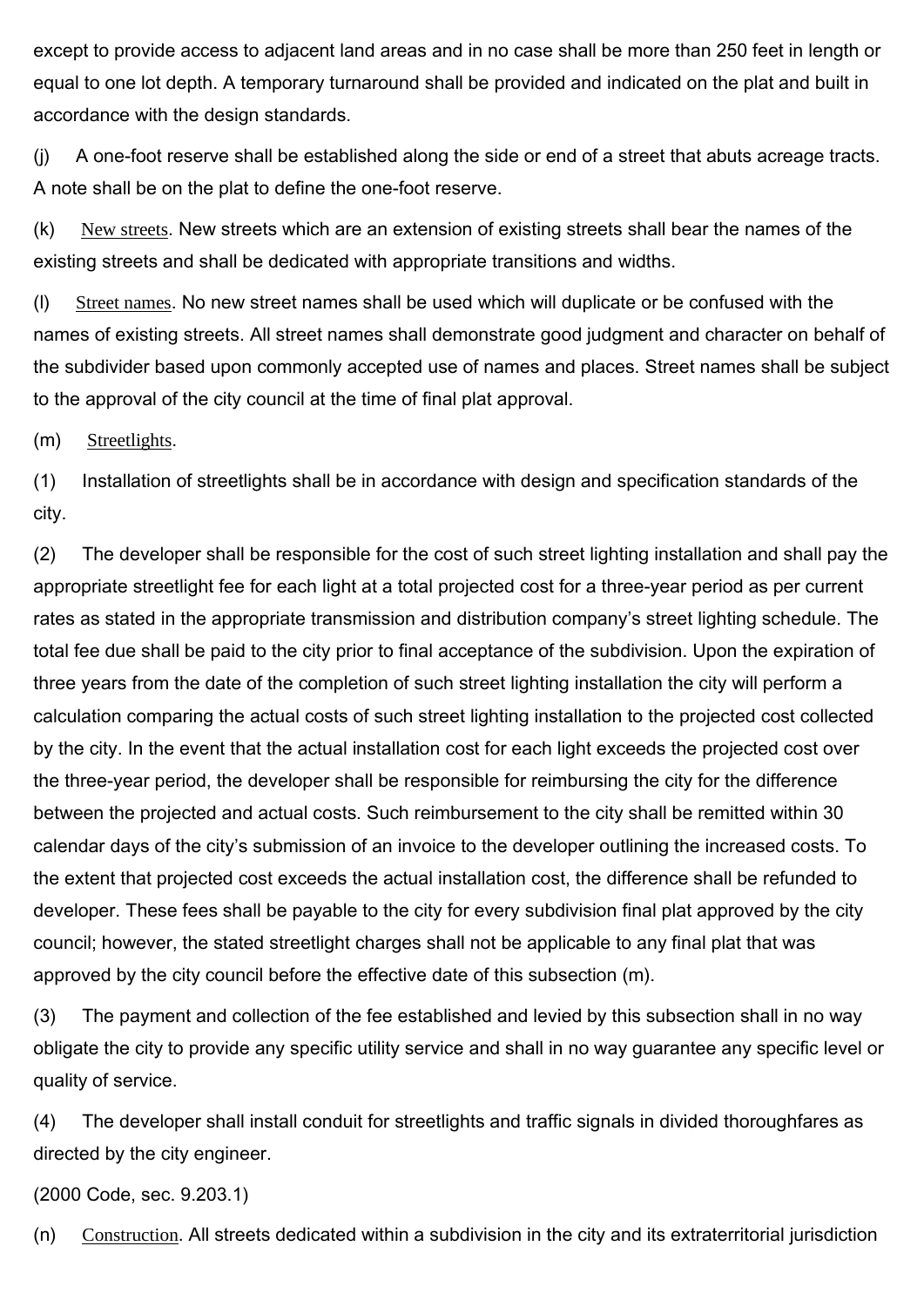shall be constructed in accordance with paving widths and specifications as set forth in the current design standards of the City of Oak Point at the time at which the application for preliminary plat is filed. (Ordinance 2004-04, sec. 9, adopted 10/20/03)

(o) Safety and visibility. In order to preserve public safety in the City of Oak Point and its ETJ, property owners should not plant nor allow any plant to grow into the public right-of-way and/or easements for same such that they obstruct the view of all or any vehicular and/or pedestrian traffic along or across said right-of-way.

(2000 Code, sec. 9.203.1)

#### **Sec. 10.03.093 Alleys**

(a) Alleys shall be allowed in commercial and industrial districts, except that the city council may require that definite and assured provision is made for service access, such as off-street loading, unloading and parking consistent with an [and] adequate for the use proposed. Service alleys in commercial and industrial districts shall be a minimum pavement width of 15 feet. An access easement may be substituted upon approval by the administrative officer if the easement is also a fire lane easement.

(b) Residential alleys shall not be required but may be allowed to connect to a subdivision with existing alleys for the purpose of providing continuity on providing parallel secondary access. If alleys are constructed, the construction shall meet the requirements of the design standards.

(c) Dead-end alleys shall be avoided where possible, but, if unavoidable, shall be provided with adequate turnaround facilities at the dead-end as determined by the city council.

(d) Alleys may not exceed a maximum length of 1,400 feet unless otherwise waived by the city council.

(2000 Code, sec. 9.203.2)

# **Sec. 10.03.094 Easements**

(a) All utility easements, including those for water, sewer, storm sewer, and fire lanes, shall be shown on the final plat.

(b) Easements across lots or centered on or adjacent to rear or side lot lines shall be provided for utilities where necessary and shall be of such widths as may be reasonably necessary for the utilities using the same. It shall be the subdivider's responsibility to determine appropriate easement widths as required by the current design standards.

(c) Where a subdivision is traversed by a watercourse, ditch, drainageway, or channel, there shall be provided a stormwater easement or drainage right-of-way conforming substantially with such course and of such additional width as may be designated by the city, subject to determination using proper engineering considerations. Maintenance easements shall also be specified. Approved utilities are permitted within the drainage easement if specified as a drainage and utility easement.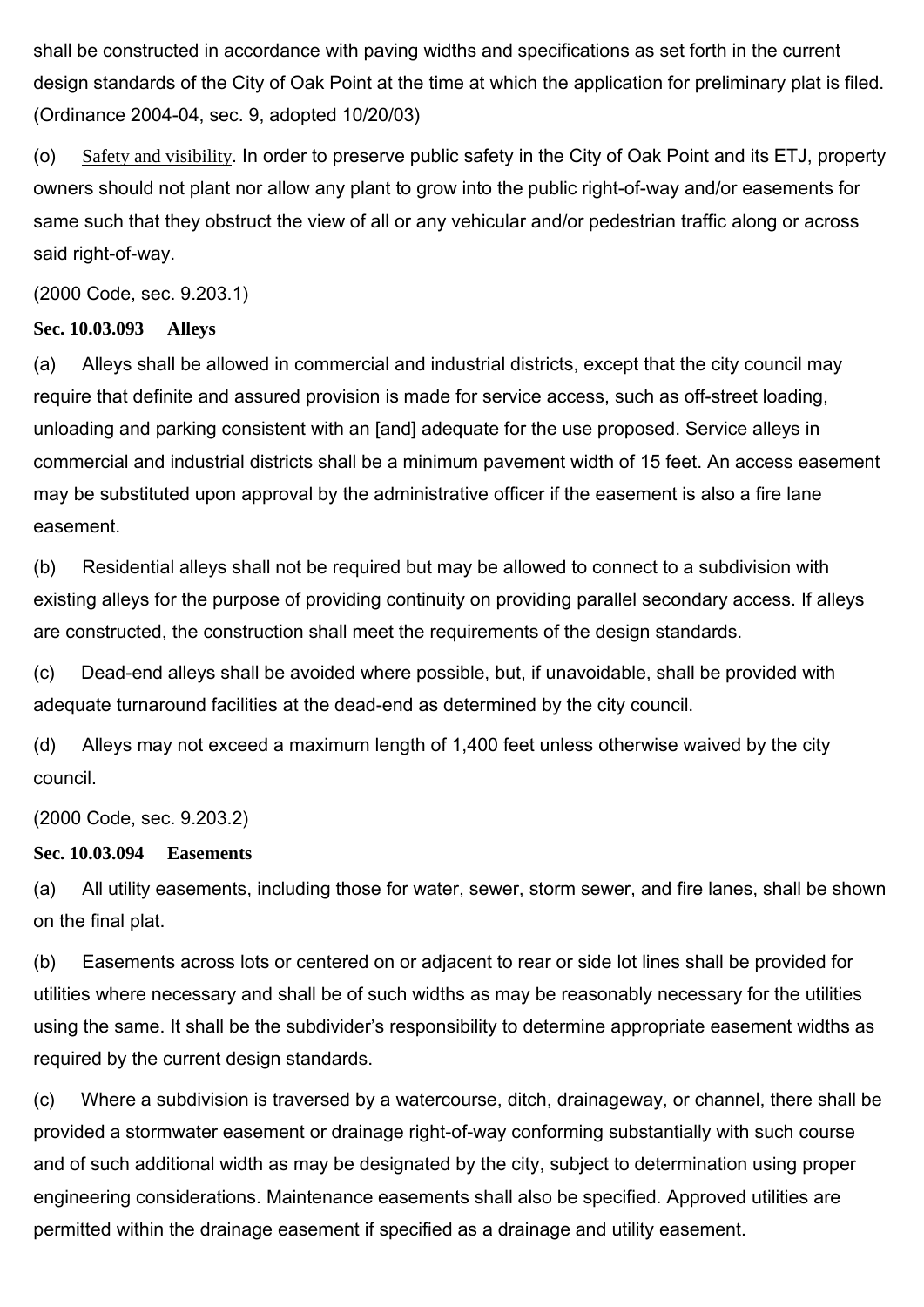(d) Fire lane easements shall be specified on all multifamily and nonresidential plats and shall conform to the design standards. The design and paving material in the fire lane shall conform to the design standards.

(2000 Code, sec. 9.203.3)

**Sec. 10.03.095 Blocks**

(a) The length, width, and shapes of blocks shall be determined with due regard to:

(1) Provision of adequate building sites suitable to the special needs of the type of use contemplated.

(2) Zoning requirements as to lot sizes, setbacks, and dimensions if applicable.

(3) Needs for convenient access, circulation, control, and safety of street traffic.

(b) Length and widths shall be in conformance with the design standards. In general, intersecting streets, determining the blocks, lengths and widths, shall be provided at such intervals as to serve cross-traffic adequately, and to meet existing streets or customary subdivision practices.

(1) Minimum block length 500 feet; however, deviation is allowed in cases where physical barriers or property ownership creates conditions where it is appropriate that these standards be varied having due regard for connecting streets, circulation of traffic and public safety.

(2) Maximum block length 1,200 feet, except where no existing subdivision controls, the block length may increase to 1,400 feet.

(3) When possible, the block width or depth shall allow two tiers of lots back-to-back except when prevented by the size of the property or the need to back on an arterial street identified. When adjacent to an arterial street, the subdivider may not double front lots.

(c) Blocks shall be numbered consecutively within the overall plat and shall be consistent with adjacent plats.

(2000 Code, sec. 9.203.4)

#### **Sec. 10.03.096 Sidewalks**

Pedestrian sidewalks shall be provided in areas of public use, and in certain portions of nonresidential developments as set forth in the current design standards. In general, sidewalks are discouraged in developments where residential density is two units per net acre, or lower. (2000 Code, sec. 9.203.5)

## **Sec. 10.03.097 Lots/tracts/reserves**

Lots, tracts and reserves within the city limits of Oak Point shall conform to the minimum requirements of the established zoning districts. All other lots, tracts and reserves shall conform to the minimum requirements established herein.

(1) Each residential lot, tract or reserve shall front on a dedicated public street.

(2) The width of the lot shall be measured at the property line/right-of-way. The width of cul-de-sacs and radial lots shall be measured at the property line using the chord or straight line.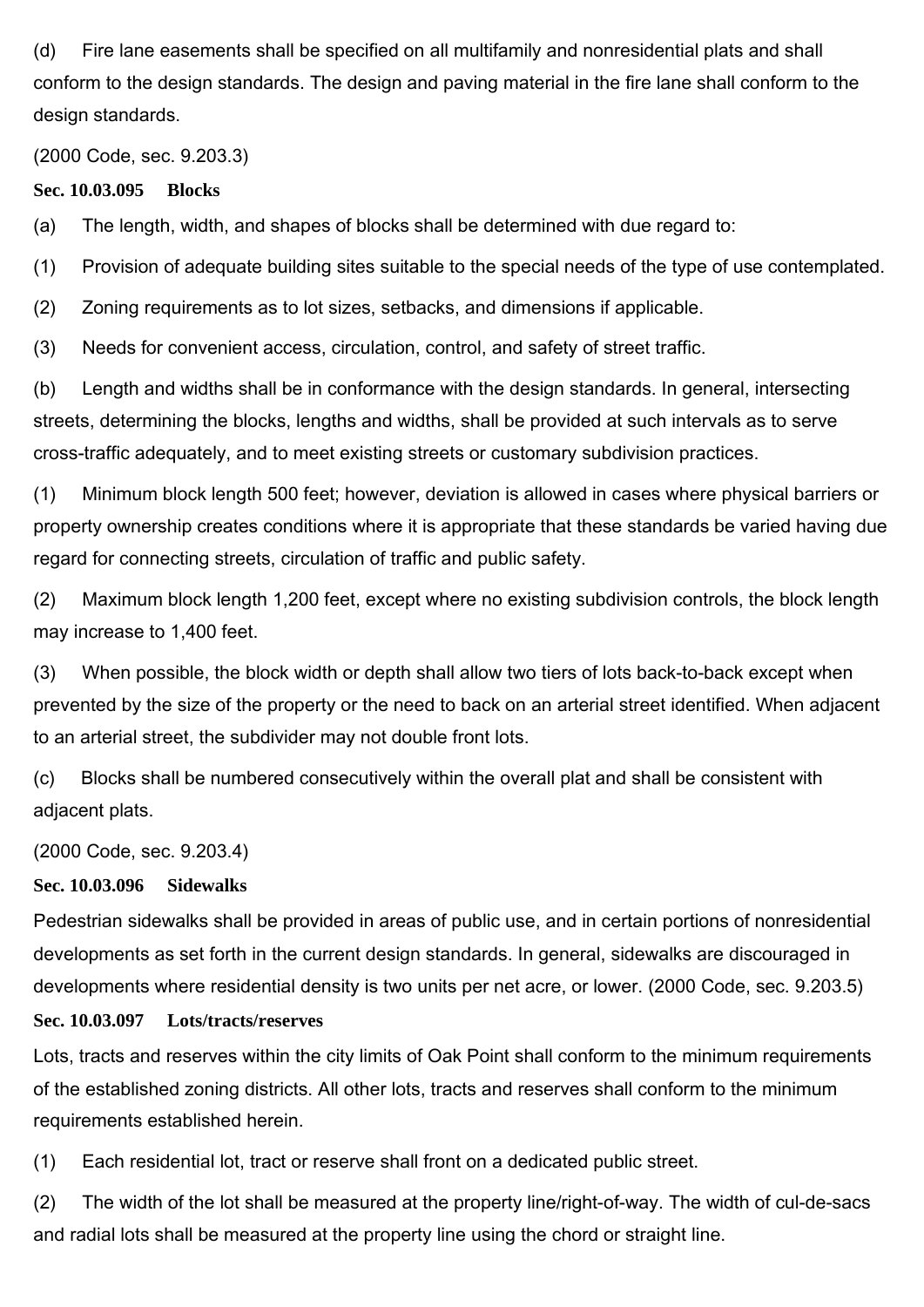(3) The depth of the lot shall be measured as an average between the side lot lines from the property line/right-of-way.

(4) A lot area shall be computed inclusive of all easements. There shall be a minimum buildable area, exclusive of easements, for each lot to meet the requirements set forth herein.

- (5) No lots may be split by any jurisdictional boundary lines.
- (6) Residential lots, tracts or reserves shall conform to the following requirements:
- (A) Lot widths–Minimum standards.
- (i) Single-family: Sixty feet.
- (ii) Cul-de-sac/radial: Forty feet with a minimum width of 60 feet at the front building line.
- (iii) Patio/zero lot line: Fifty feet.
- (iv) Townhome: Twenty-five feet.
- (B) Lot depths–Minimum standards.
- (i) Single-family: One hundred ten feet.
- (ii) Cul-de-sac/radial: One hundred ten feet.
- (iii) Patio homes/zero lot line: One hundred feet.
- (iv) Townhome: One hundred feet.
- (C) Lot size–Minimum.
- (i) Single-family: Seventy-five hundred square feet.
- (ii) Cul-de-sac/radial: Seventy-five hundred square feet.
- (iii) Patio homes/zero lot line: Five thousand square feet.
- (iv) Townhome: Twenty-five hundred feet.
- (D) Side lot lines should be generally at right angles or radial to the street right-of-way lines.
- (E) Corner lots shall be ten feet wider adjacent to the street or thoroughfare.

(F) Double frontage and reverse frontage lots shall be avoided except when essential to provide separation of residential development from traffic arteries according to the thoroughfare plan or to overcome specific disadvantage to topography and orientation. Where lots have double frontage, a front building line shall be established for each street.

(7) There shall be a maximum of 100 lots per single point of access into a subdivision or subdivision phase from a collector street (60-foot right-of-way). There shall be a minimum of two points of access for subdivisions in excess of 100 lots. In the case of phased construction, each phase should meet this requirement but in no case shall there be less than one access per 100 platted lots.

(8) All reserves may be labeled with their proposed use or as unrestricted reserves. Landscape and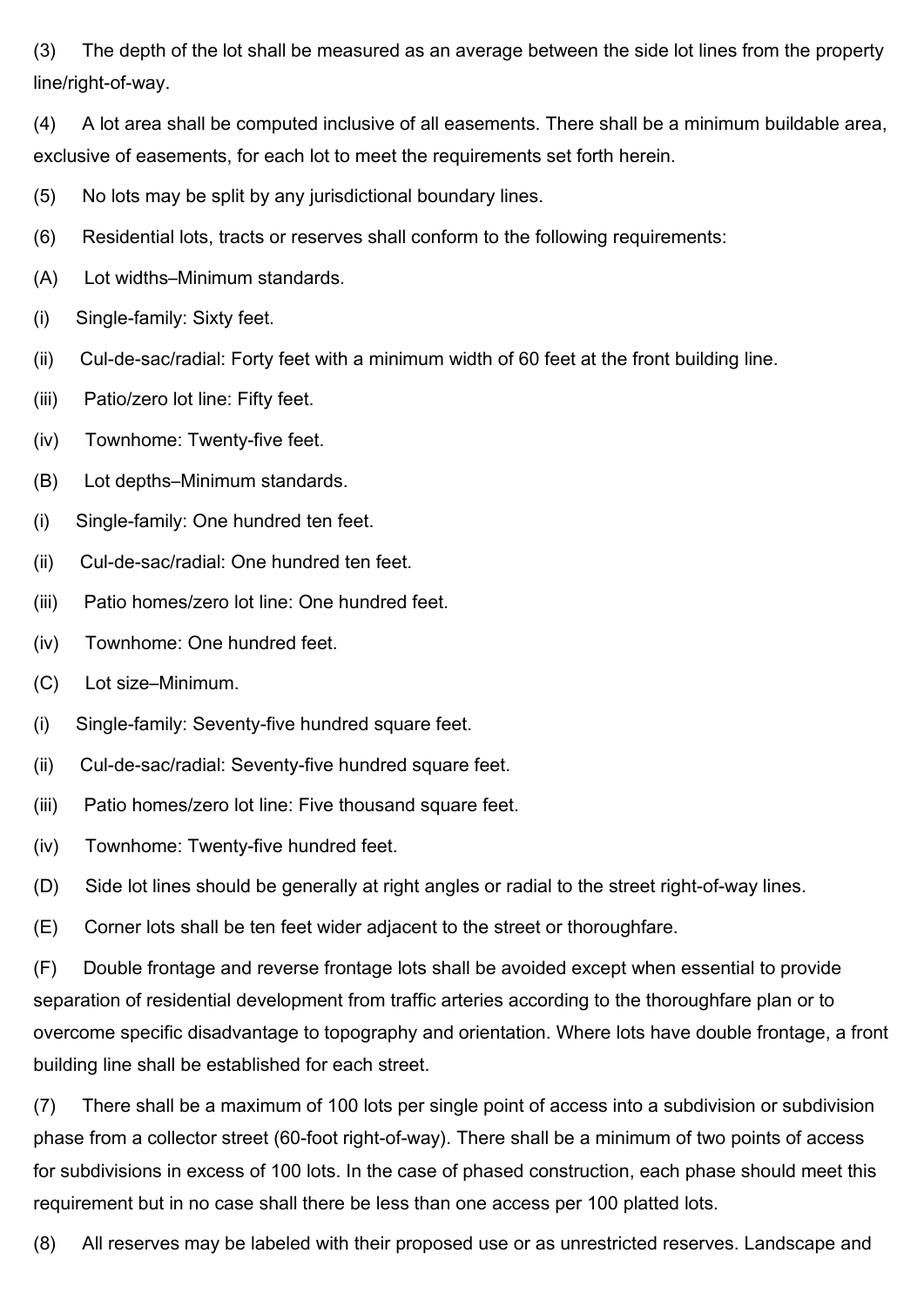detention reserves may also be designated as utility easements. When in the determination of the city council the proposed use is essential to the signage of public facilities, the city council may require the intended use of the reserve to be specified.

(9) Nonresidential and multifamily tract or reserve. All nonresidential and multifamily tracts or reserves shall front a dedicated public street or dedicated access/fire lane easement. The design of all driveways, access easements and fire lanes shall be in conformance with the current design standards.

(2000 Code, sec. 9.203.6)

# **Sec. 10.03.098 Building lines**

Front and street side building lines shall be shown on the final plat on all lots within the City of Oak Point and shall provide at least the minimum setback as required by the zoning ordinance. The following regulations regarding building lines shall not apply to developments within the city's extraterritorial jurisdiction. (Ordinance 2004-04, sec. 10, adopted 10/20/03)

- (1) Residential development minimums.
- (A) Front building line.
- (i) Single-family: Forty feet.

Fifty feet on arterial streets.

- (ii) Cul-de-sac: Forty feet. Must be 45 feet on lots less than 50 feet in width.
- (iii) Patio/zero lot line: Thirty feet.
- (iv) Townhome: Thirty feet.
- (v) Corner lots: Shall be ten feet wider adjacent to the street or thoroughfare.
- (B) Side building line.
- (i) Single-family, interior: Ten feet.
- (ii) Patio/zero lot line:
- a. Interior: Zero and ten feet.
- b. Corner: Twenty feet.
- (iii) Townhome:
- a. Interior: Zero.
- b. Corner: Twenty feet.

(iv) Garages shall be set back a minimum of 25 feet from the property line.

(v) Double frontage and reverse frontage lots shall be avoided except where essential to provide separation of residential development from traffic arteries according to the thoroughfare plan or to overcome specific disadvantage to topography and orientation. Where lots have double frontage, a front building line shall be established for each street.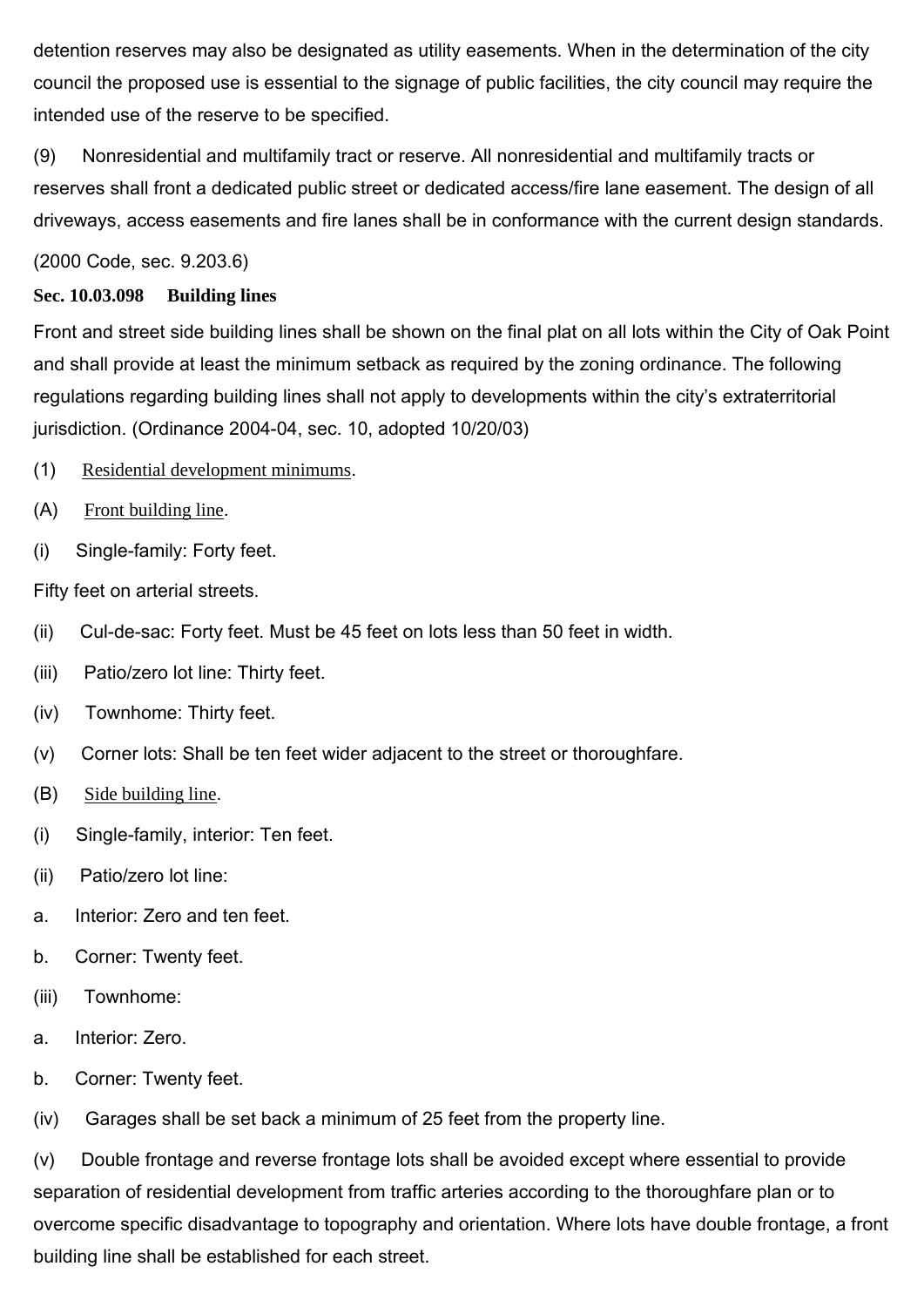(C) A 30-foot rear building line is required. It is recommended on property adjacent to lakes or waterways. There is no setback required on the line adjacent to Corps property.

(D) The transition from a 25-foot to a 40-foot building line shall occur at an angle of 45 degrees.

(E) The ten-foot side building line may be indicated by note on the plat rather than on each lot line. The 25-foot setback requirement for garages on corner lots may be indicated by note.

(F) Every part of a required side yard shall be open and unobstructed except for fencing and the ordinary projections of window sills, belt courses, cornices, and other architectural features not to exceed 12 inches into the required side yard, and roof eaves projecting not to exceed 18 inches into the required side yard.

(G) All garages, accessory buildings and uses shall be located completely within the building lines.

(2) Nonresidential and multifamily.

(A) Front building line. The front building line on nonresidential or multifamily reserves shall not be less than 40 feet from the front property line on a public street right-of-way, except that where the reserve faces on a major street, the front building line shall not be less than 50 feet from the front property line.

(B) Side building line. The side building line on a nonresidential or multifamily reserve shall not be less than 30 feet, except where the side property line abuts or is across a street from a residential lots, the side building line shall not be less than 50 feet from the side property line.

(C) Rear building line. No rear building line on nonresidential or multifamily reserves shall be required, except where the rear property line abuts or is across the street from residential lots, the rear building line shall not be less than 85 feet, including ten feet of landscape screening, from the rear property line.

(D) No building exceeding 30 feet in height shall be located closer than 50 feet from any residential area; buildings exceeding 30 feet in height shall set back from the property line not less than one additional foot for every one foot in height in excess of 30 feet and one additional foot for every two feet in height in excess of 45 feet, with a maximum setback requirement of 50 feet provided, however, no building shall be required to be set back a distance greater than 125 feet from the building setback line of an adjacent residential area.

## (2000 Code, sec. 9.203.7)

## **Sec. 10.03.099 Signs**

(a) The following definitions and regulations regarding signage are applicable within the city limits and extend to the extraterritorial jurisdiction of the City of Oak Point, Texas, to the extent allowed by law.

(b) Definitions.

*A-frame sign*. A self-supporting "A" shaped sign with two visible sides that is situated on or adjacent to a sidewalk.

*Attached sign*. Any sign, erected flush against an exterior wall, supported by the wall, and having the sign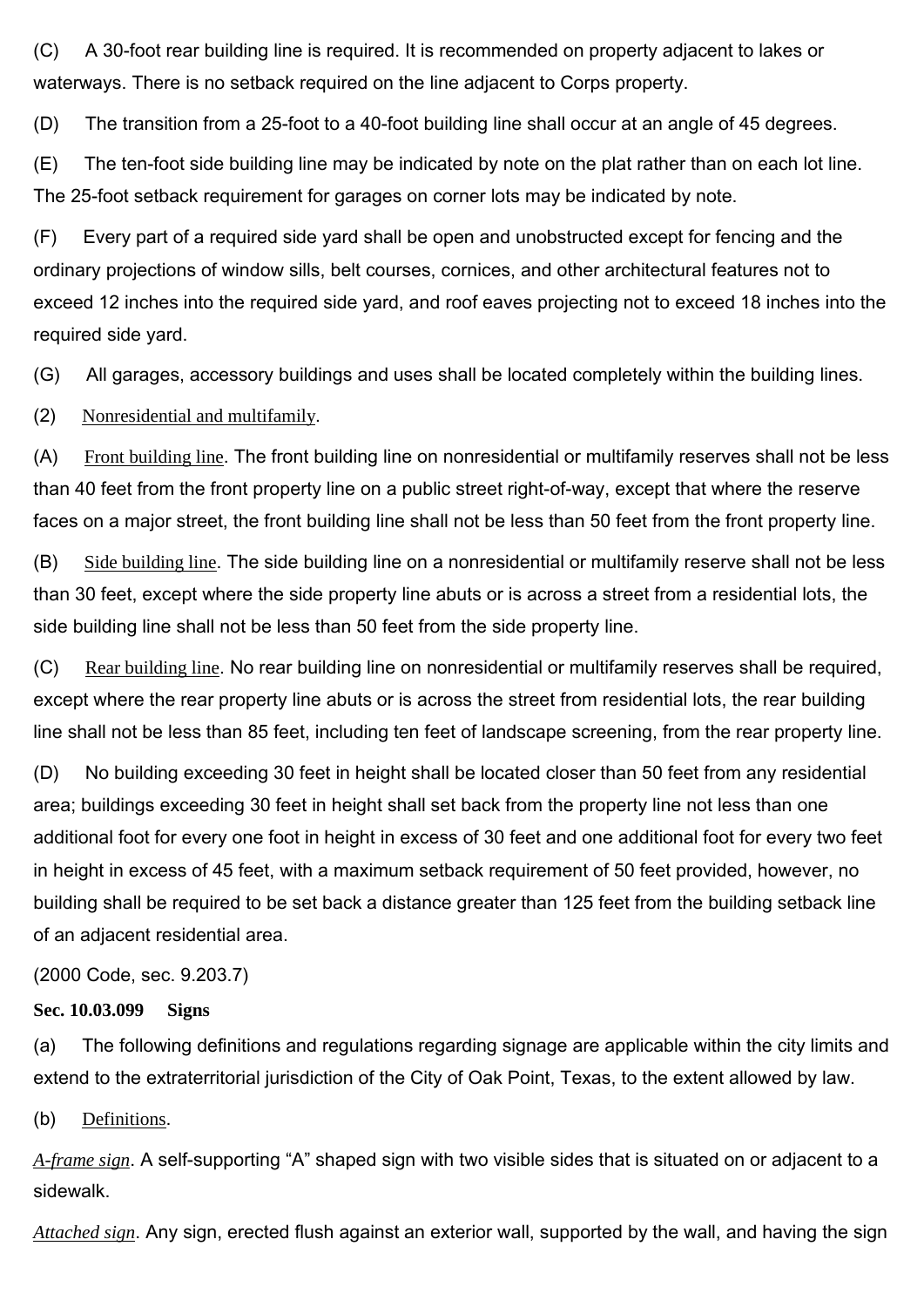face parallel to the wall or painted directly onto a wall. Neon tubing attached directly to a wall surface shall be considered an "attached sign" when forming a border for the subject matter, or when directing attention to the subject matter or when forming letters, logos, or pictorial designs.

*Banner*. A temporary sign made of cloth, canvas or other light fabric.

*Billboard sign*. Any pole sign having a face exceeding 60 square feet, and which promotes or advertises commodities or services available at a location other than where the sign is located and shall include those signs whose message is available for lease, rent, or hire.

*City manager*. The city manager of the City of Oak Point or his/her designee.

*Detached/freestanding sign*. An on-site sign or three-dimensional representation of a figure or object not attached to any building, supported by uprights or braces or some other approved support which is capable of withstanding the stress from weight and wind load.

# *Dilapidated or deteriorated condition*. Any sign:

(1) Where elements of the surface or background have portions of the finished material missing, broken or otherwise existing such that they are illegible.

(2) Where the structural support or frame members are visibly bent, broken, dented, or torn.

(3) Where the panel is visibly cracked or, in the case of wood and similar products, splintered in such a way as to constitute an unsightly or harmful condition.

(4) Where the sign, or its elements, are twisted or leaning or at angles other than those at which it was originally erected (such as may result from being blown or the failure of a structural support).

(5) Where the message or wording can no longer be clearly read.

(6) Where the sign or its elements are not in compliance with the requirements of the current electrical code and/or the building code of the City of Oak Point.

(2000 Code, sec. 9.203.8)

*Electronic government sign*. An electronic digital or LED sign whose information content can be changed or altered by manual or electric means and for the use of governmental entities including the City of Oak Point, Denton Independent School District and Little Elm Independent School District for community information, direction or instruction. (Ordinance 2015-03-399 adopted 3/16/15)

*Erect*. To build, construct, attach, hang, place, suspend, affix or paint a sign(s) on the exterior surface of a building or structure.

*Face*. The surface of the sign upon, again [against], or through which the message is displayed or illustrated.

*Logo*. Any design or insignia of a company or product that is commonly used in advertising to identify that company or product.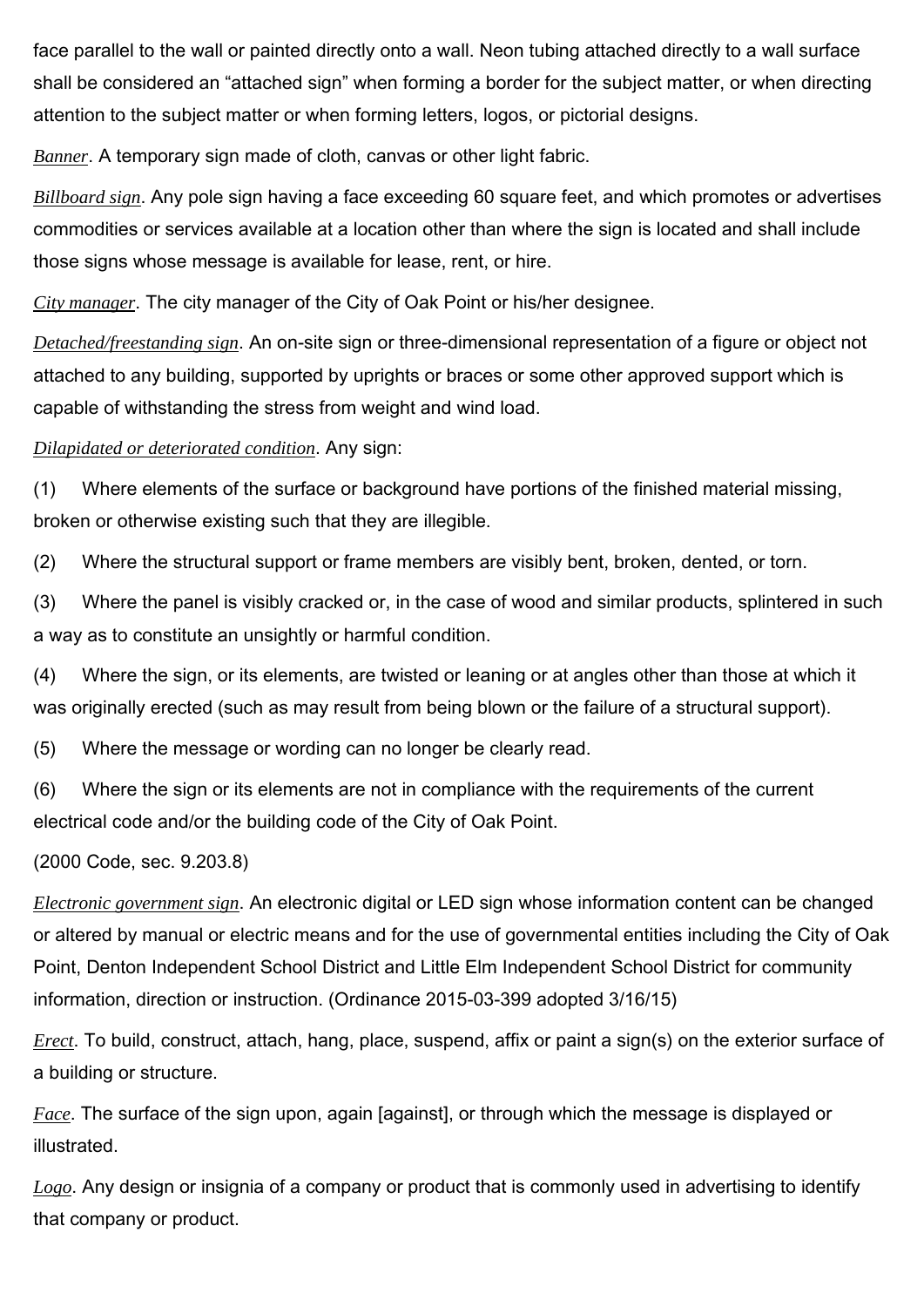*Monument sign*. Any sign mounted to a solid base support at ground level.

*Movement control sign*. A sign conveying a message which directs vehicular or pedestrian movement onto or within the premises where the sign is located and contains no advertising identification messages.

(2000 Code, sec. 9.203.8)

*Nits*. A unit of luminous intensity equal to one candela per square meter. (Ordinance 2015-03-399 adopted 3/16/15)

*Off-premises sign*. A permanent or temporary sign which directs attention to a business or profession conducted, or to a commodity or service sold or offered, off the premises where the sign is located or to which it is affixed.

*Person*. Any individual, corporation, partnership, association, sole proprietorship, or other business entity.

*Pole sign*. Any sign which is erected on a vertical framework consisting of one or more uprights supported by the ground.

*Political sign*. Any sign relating to a political issue, a particular candidate for a partisan or nonpartisan office, or to a political party.

*Portable sign*. Any sign that is not permanently attached to or affixed to the ground, a building, an object, or other fixed structure. This term specifically includes an advertising display affixed to or installed on a vehicle or other mobile unit, such as a trailer, wheel or skid.

*Premises*. Any parcel of real property, together with all buildings and structures thereon.

*Protective sign*. A sign that communicates a message regarding limitations or warnings about the premises (i.e., no trespassing, no soliciting, beware of dog).

*Sign*. Any device conveying either commercial or noncommercial messages or both commercial and noncommercial messages for visual communication that is used for the purpose of bringing the subject thereof to the attention of the public, but not including any lawful display of merchandise. The term "sign" shall also mean and include any display of one or more of the following:

(1) Any letter, numeral, figure, emblem, picture, outline, character, spectacle, delineation, announcement, trademark, logo;

(2) Multiple-colored bands, stripes, patterns, outlines, or delineations displayed for the purpose of commercial identification; and/or

(3) Anything specified above in part or in combination by any means whereby the same are made visible from beyond the boundaries of the lot or parcel of property on which the same are displayed for the purpose of attracting attention outdoors to make anything known.

*Temporary construction sign*. Any on-site temporary sign pertaining to the development of land or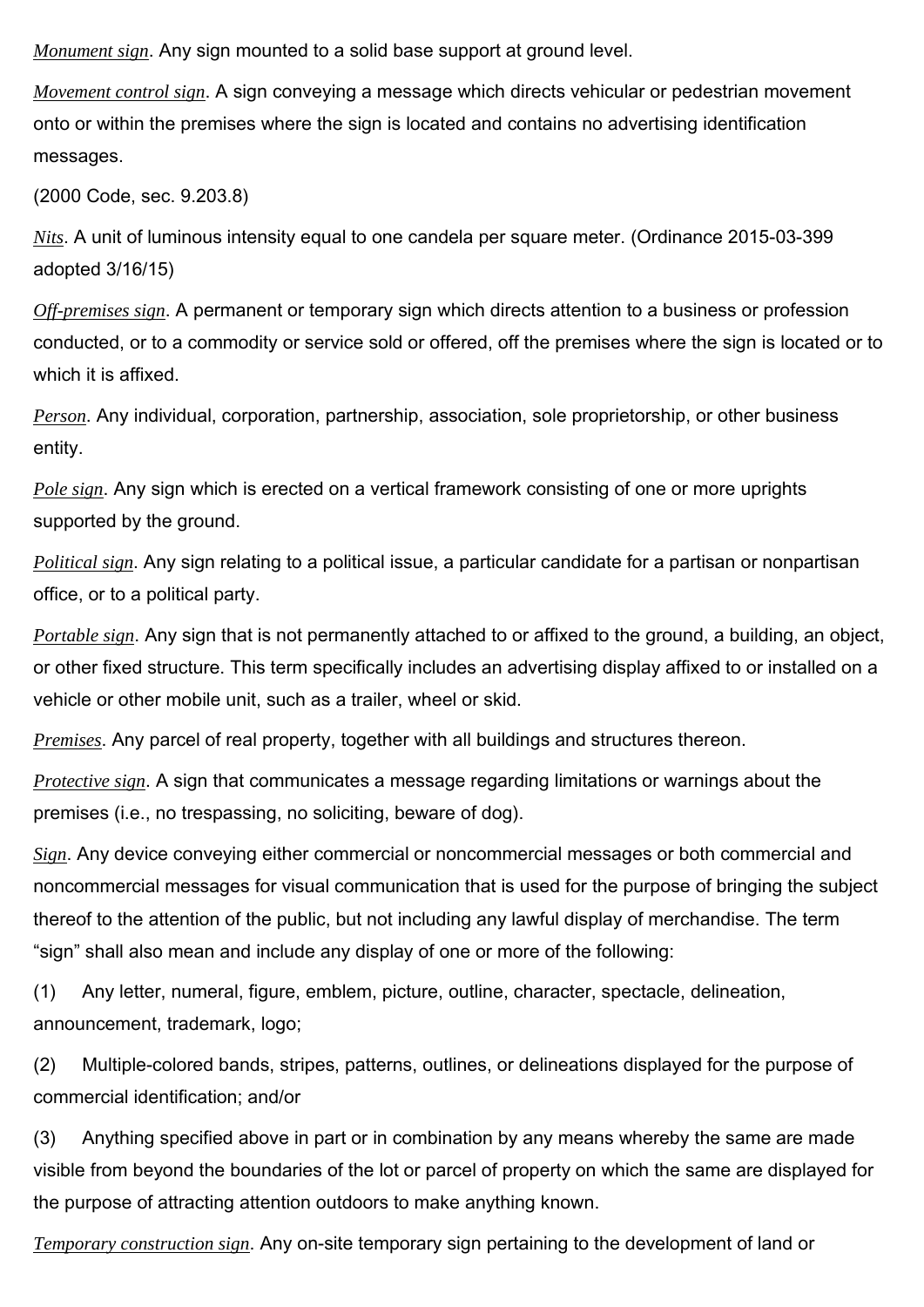construction of buildings, and/or the identity of a developer or any related party, for such building or land.

*Window sign*. Any sign, banner, poster, or display located on the internal or external surface of the window of any establishment for the purpose of advertising services, products or sales available within such establishment or which announces the opening of such establishment.

(c) Preservation of rights and violations under existing ordinances. By the passage of the ordinance from which this section is derived, no presently illegal use of signs shall be deemed to have been legalized, and no offense committed, and no liability, penalty or forfeiture, either civil or criminal, incurred prior to the time the ordinance is adopted, shall be discharged or affected by such repeal; but prosecutions and suits for such offenses, liabilities, penalties or forfeitures may be instituted, or causes presently pending proceeded with, in all respects as if such prior ordinance, or portion of such ordinance, had not been repealed.

(d) Permitting requirements.

(1) Permits required. It shall be unlawful to erect, re-erect, construct, alter, or maintain any sign within the corporate limits or extraterritorial jurisdiction of the City of Oak Point except as provided by this section and pursuant to a required permit for the same issued by the city. Except as hereinafter provided, a permit shall be required for each sign. In addition, electrical permits shall be obtained for any authorized lighted or illuminated signs, and building permits shall be obtained for sign structures.

(2) Permits not required. The following signs shall not require a permit but shall be subject to all other requirements of this section even though a permit shall not be required therefor:

(A) Maintenance and repairs to existing signs for which a valid permit was issued if required at the time of the initial installation;

(B) Repainting without the alteration of existing signs for which a valid permit was issued if required at the time of initial installation;

(C) Signs for public safety and convenience or those required for the enforcement of private property rights, such as "Entrance," "Parking," "No Trespassing," or "No Parking" provided not more than one such sign is maintained on each street, courtyard, or alley frontage on each site area and provided such signs do not exceed 150 square inches in area in any residential zone or four square feet in any nonresidential zone;

(D) Public notice signs, such as notices to remove weeds;

(E) Political signs not located within a public right-of-way and not exceeding 36 square feet in effective area, eight feet in height or being illuminated or containing moving parts;

(F) Garage sale or estate sale signs not located within any public rights-of-way;

(G) Lost pet signs;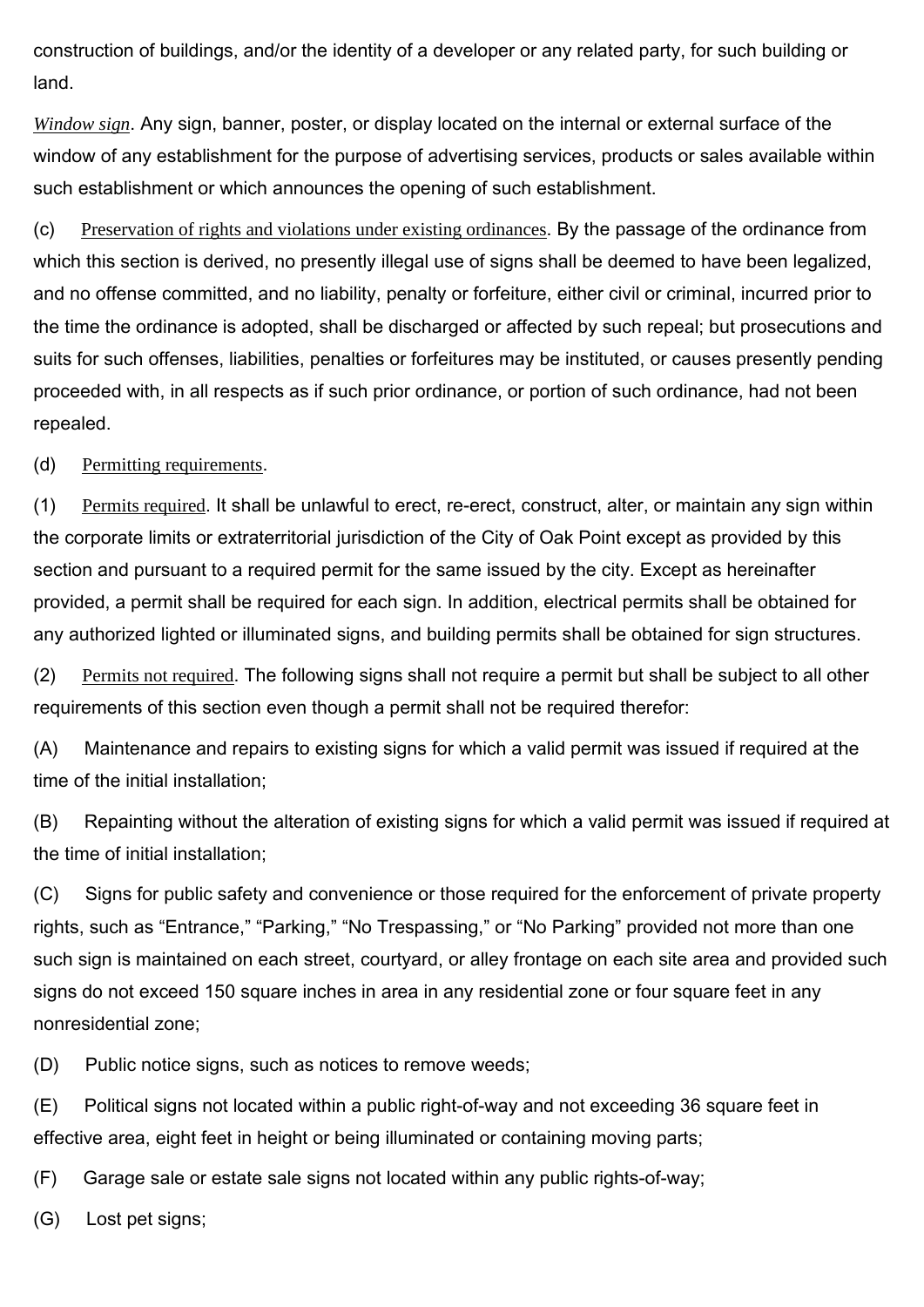(H) Real estate signs not exceeding six square feet in area in nonresidential districts or three square feet in area in residential districts and that otherwise are allowed by this section; and

(I) Address and security protection signs.

(3) Permit applications. Applications for sign permits shall be made in writing upon forms furnished by the city. Such applications shall contain the location of the proposed sign structure by street and number, the name and address of the property owner and the person or business erecting the sign. Plans and specifications showing all pertinent sign information shall be submitted with the permit application. In addition, if the erection of the sign involves electrical wiring or connections, the electrical inspector for the city shall examine the plans and specifications for compliance with the city's electrical code and shall approve or disapprove prior to final approval or disapproval of the permit. The application shall include a provision whereby the owner of the property on which the sign is to be located consents to its erection and agrees to remove the sign and supporting structure in the event the business so identified or whose products or services are thus described has ceased or discontinued use of the building for a period of 90 days or more, and said owner shall sign the application. The plans and specifications shall include the following:

(A) For all signs, two copies of artwork/drawing (to scale) showing the complete elevation of the building on which the sign is to be placed, [and] all exterior dimensions of the structure. Superimposed on this drawing shall be the proposed sign drawn to scale showing the dimension, type and size of lettering and all colors to be used. For signs not located on or attached to a building, the scaled drawing of the sign along with a site plan showing the location of the sign and all current or proposed improvements shall be provided. The drawing shall be drawn to the following scale or as approved by the building official:

(i) A quarter of an inch equals one foot, zero inches  $(1/4" = 1')$  for structures up to and including 40 feet in height.

(ii) An eighth of an inch equals one foot, zero inches (1/8" = 1') for structures that exceed 40 feet in height.

(B) Two copies of elevation/building wall or facade showing lineal building wall length and proposed location of sign (applies to wall sign, window signs and temporary banners).

(C) Two site/plot plans and current color photographs showing the facade of the building on which the sign is to be placed, together with all existing signs on the building, and all easements (applies to all signs).

(D) For all signs that are to be illuminated, the drawing shall show the location of electrical outlets, conduits, and lighting sources. The plan shall also indicate the intensity of illumination, which shall not exceed the maximum specified herein, and the building official shall require certification thereof by a lighting consultant or an electrical engineer.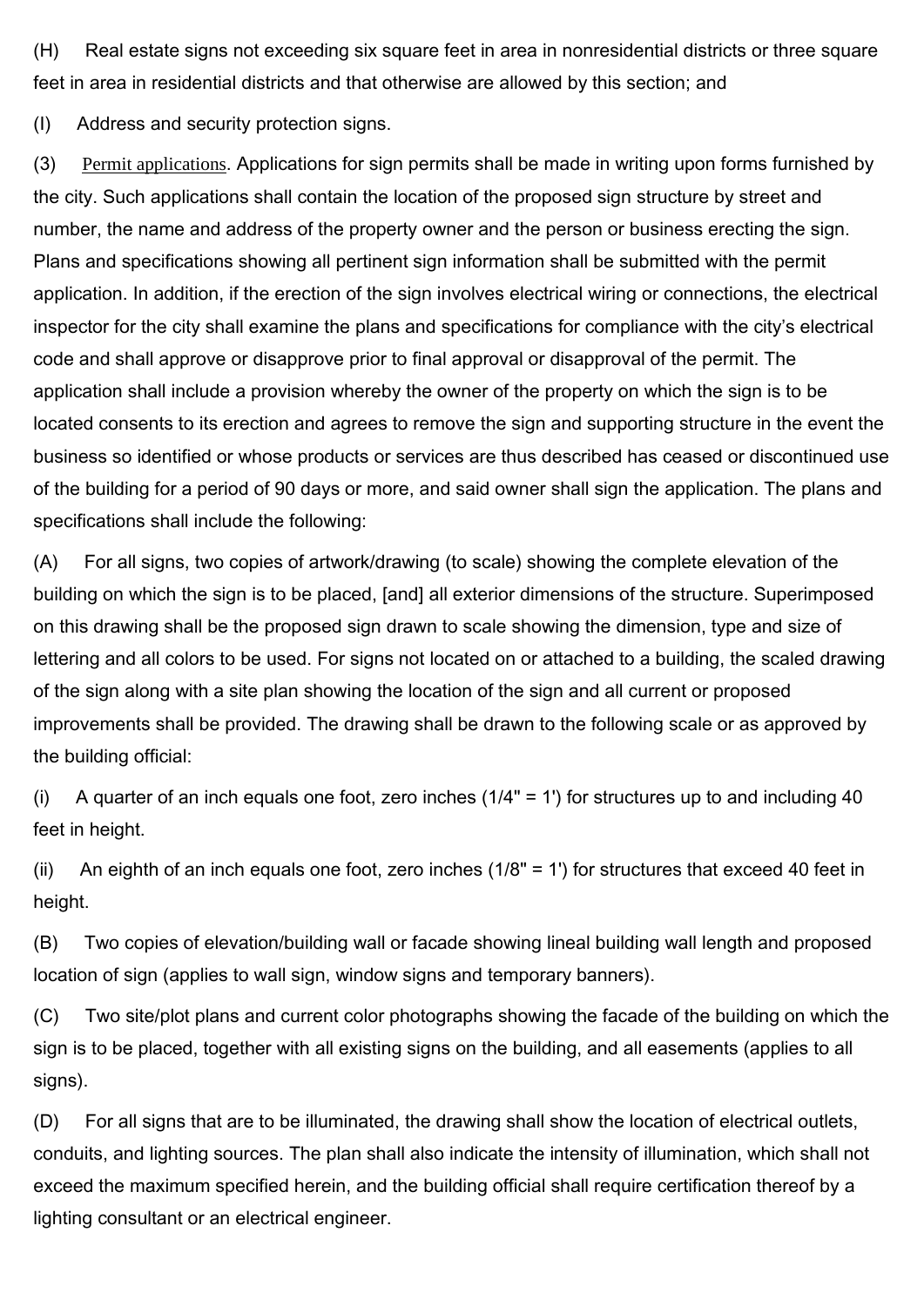(E) Two copies of engineered foundation plans that also indicate the method of fastening the sign to the building or anchoring to the ground (applies to ground signs).

(4) Granting and revocation of permits. The building official, before granting a permit for the erection, construction, reconstruction, repair or alteration of any sign, shall determine that the proposed sign conforms to all applicable laws and regulations, including, without limitation, those with respect to design, construction, location and materials. Any such permit may at any time be revoked should any of the provisions of this section be violated.

(5) Effect of permits. The granting of a permit shall not be construed to be a permit for, or an approval of, any violation of the provisions of any law or regulation of the city.

(6) Expiration of permits. All sign permits shall expire and become null and void if the work authorized by such permit is not commenced within 60 days from the date of issuance, or if the work authorized by the permit is suspended or abandoned at any time after the work is commenced for a period of more than 120 days. Before any work is recommenced, a new permit shall be obtained.

(7) Corrections and stopping of work. The granting of a permit shall not prevent the building official from thereafter requiring the correction of errors in the work or from preventing further work being done thereunder when such work is in violation of the provisions of any regulation or law of the city.

(8) Permit fees.

(A) A sign permit shall not become valid until the applicant has paid to the city the appropriate fee. There shall be no fee for alterations involving only change in copy, content or color.

(B) A fee shall not be required for signs for which a permit is not required or for graphics, murals, etchings or stained or painted glass that does not have a name, mark, logo, symbol, or commercial identification attached or associated therewith.

(C) Whenever a sign for which a permit is required has been installed, replaced or altered without first having obtained a permit, a special investigation consisting of inspection of the site, communication with the owner of the property or business and review of necessary records shall be made before a permit may be issued for such work. An investigation fee, equal to two times the sign permit fee, shall be collected whether or not a permit is then or subsequently issued. The investigation fee shall be in addition to the normal sign permit fee.

(e) General regulations.

(1) Prohibited signs. Unless otherwise allowed by the provisions of this section and in accordance with an approved site plan, the following shall be prohibited:

(A) Portable signs.

(B) Balloons, streamers, bunting, banners, pole signs or signs containing moving parts, unless of a temporary nature or otherwise specifically authorized by this section.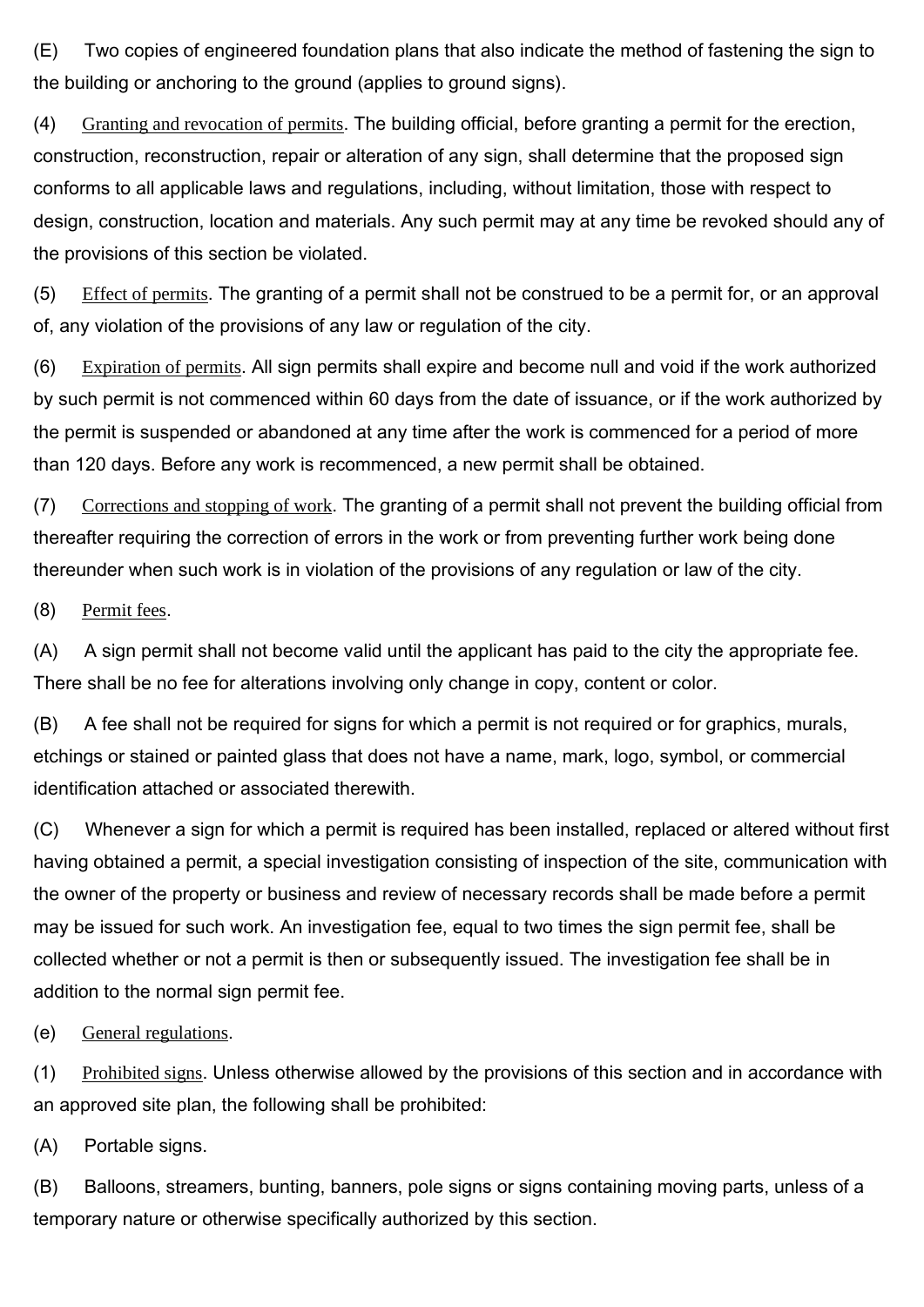(C) Any sign erected in violation of the building or electrical code of the city.

(D) Signs attached to or maintained on any tree or public utility pole.

(E) Signs attached to or painted on the outside of a fence, railing or wall that is not a structural part of a building.

(F) Signs attached or painted on any sidewalk, curb, gutter, or street (with the exception of singlefamily residential house numbers).

(G) Signs illuminated to an intensity to cause glare or brightness to a degree that could constitute a hazard or nuisance.

(H) Signs that move, flash light intermittently, change color, or revolve.

(I) Off-premise signs.

(J) Signs erected in the public right-of-way.

(K) Signs attached to a vehicle advertising the sale of the vehicle where the vehicle is parked in such a way that the sign attracts the attention of or informs persons using the public right-of-way unless it is located on one's owned property.

(L) Any detached sign not considered a monument sign.

(M) Luminous gaseous tubing, except that within an enclosed building, behind glass and visible from outside only through the window.

(N) A-framed signs.

(O) Billboard signs.

(P) Off-premise signs.

(Q) No sign may be placed so as to interfere with the sight line of traffic from one location on a public street to another location on the same street, or from one location on a public street or private drive which intersects with a public street to a location on the intersecting public street which is within 150 feet of the intersection.

(2) In all areas regulated by this section, no sign may be erected using any combination of forms, words, colors, or lights, which imitate standard public traffic regulatory, emergency signs or signals.

(3) For non-single-family residential uses, movement control signs may be erected. These signs may be attached to or detached from a structure, but shall not exceed three square feet. Attached signs shall not exceed six inches in height.

(4) In all areas regulated by this section, a maximum of two protective signs per acre for each frontage shall be allowed. Each sign shall not exceed two square feet and lettering must not exceed four inches in height. A detached sign shall not exceed two feet in height.

(5) No more than two signs, located on-site, for sale or rental of any property may be placed not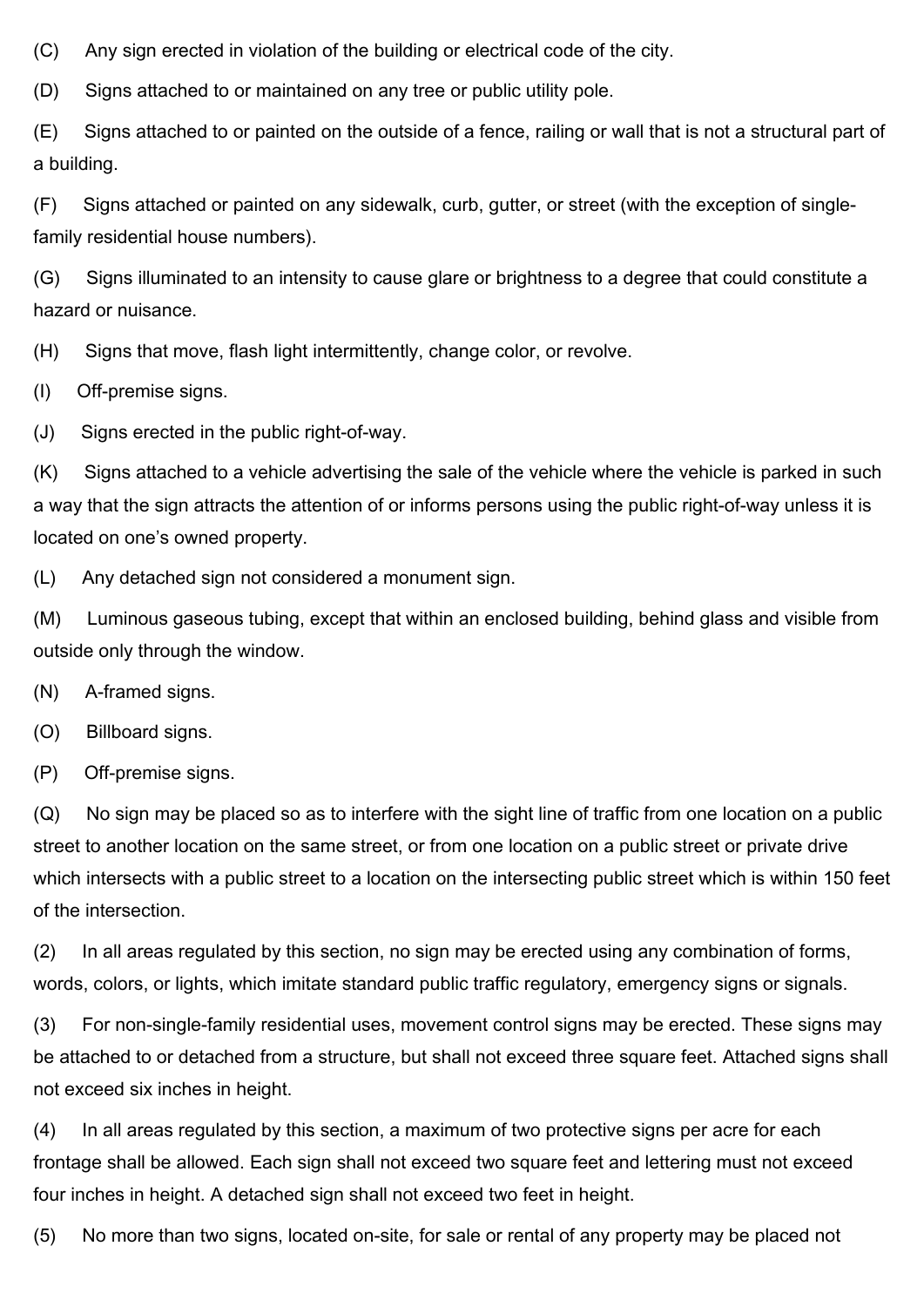closer than ten feet to any property line, provided such sign shall not exceed six square feet for nonresidential or three square feet for residential, nor be illuminated, nor attached to a tree or public utility pole.

(6) No more than one temporary construction sign shall be allowed on any development to identify developments, developers, builders, or financiers; however, one temporary construction sign shall be allowed for each residential builder constructing within a residential subdivision. The sign may include contact information and property cost information. Such temporary construction sign shall not exceed 36 square feet in area. The sign shall be located no closer than 15 feet from any property line and shall not exceed 18 feet in height. Such signs must be removed when construction permits have been issued for 50% of the development.

(7) Temporary lights and other holiday decorations shall be exempt from the provisions of this section.

(8) Flagpoles. Each lot shall have no more than one flagpole without a special use permit. Maximum height of flagpole is not to exceed 20 feet.

(9) Except as otherwise provided herein, all signs located in or within 25 feet of any single-family use shall comply with the following requirements:

(A) No sign shall be illuminated in such a manner as to produce intense glare or direct illumination across any property line.

(B) Signage noting entrance to a subdivision must be either a monument or attached sign placed on a screening or decorative wall. The effective area of such signs shall not exceed 36 square feet.

(10) All signs located within a non-single-family district shall comply with the following requirements and be in accordance with an approved site plan:

(A) All signs shall be consistent with the construction of the structures contained within the district.

(B) Monument signs shall comply with the following requirements:

(i) Monument signs shall be built on a base with no separation between the base of the sign and natural grade. A monument sign shall contain only the name(s), logo(s), address, product or service of the establishment(s). In the case of gasoline service stations, the price of gasoline per gallon may be included on such sign, and shall only be placed on this type of sign. In the case of governmental, homeowners' associations, or nonprofit uses, the sign may contain information of upcoming events. No other advertising or promotional information shall be permitted.

(ii) One monument sign is permitted per site, unless otherwise approved by a special use permit.

(iii) Monument signs shall not exceed 60 square feet in size and shall be no taller than six feet in height. Monument signs shall be no closer than 15 feet from public right-of-way and five feet from any property line not adjacent to public right-of-way.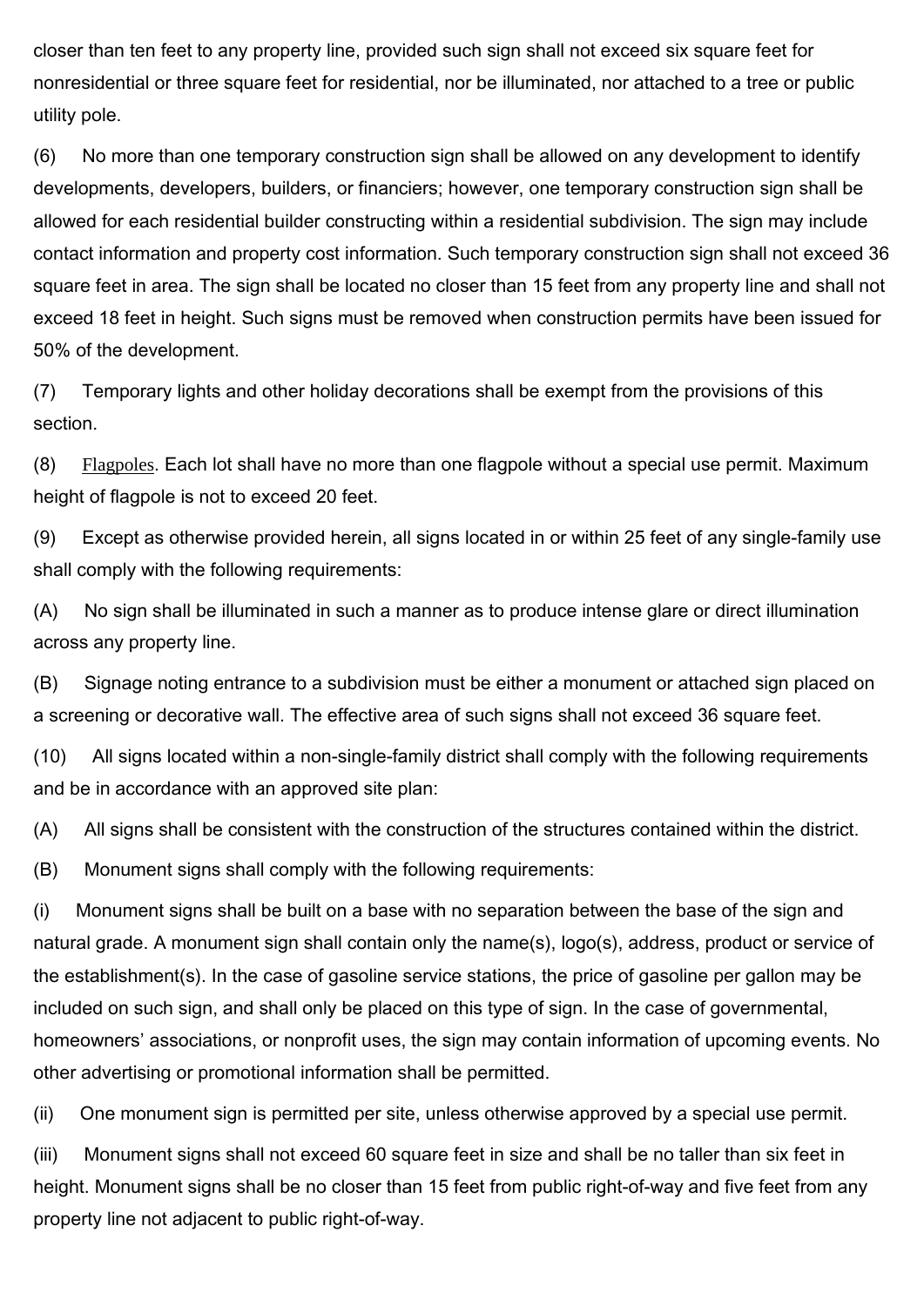(11) Attached signs shall comply with the following requirements:

(A) All signs and their words shall be mounted parallel to the building surface to which they are attached and shall project no more than 18 inches from that surface.

(B) Attached signs mounted shall not exceed one square foot per linear foot of building or leasehold frontage or per 300 square feet of gross floor area, whichever is less.

(C) Signs shall not be attached to canopies.

(12) On any one facade of a building, the total area of any window signs shall be limited to ten percent of the total area of all windows located on the facade. The outlining of a window on two or more of any sides with lighting or luminescent gaseous tubing shall constitute the total window area as a sign.

(13) Political signs. In all areas regulated by this section, political signs may be erected or placed no closer than three feet from the edge of a roadway. Such signs shall be removed from public rights-ofway within ten days following the election for which the sign has been placed. In an area regulated by this section on private property where a political sign is located with the consent of the owner of the real property, such political signs shall not have an effective area greater than 36 square feet, nor be greater than eight feet in height, be illuminated, or contain any moving parts, and a maximum size of three square feet on public property.

(2000 Code, sec. 9.203.8)

(14) Electronic government sign.

(A) Shall be set back a minimum of five (5) feet from any property line and shall not be located within a twenty-five (25) foot radius formed by the intersecting right-of-way lines of a corner lot.

(B) The maximum surface/face illumination shall not exceed thirty-two (32) square feet.

(C) The sign must be a monument sign that is mounted to a solid base support at ground level and shall not exceed eight (8) feet in height.

(D) No more than one (1) electronic government sign per lot.

(E) Shall not contain any vulgar messages, corporate logos, commercial advertisement or otherwise draw attention to an individual, business, commodity, service, or product.

(F) Shall not be programmed in a way that suggests or resembles a traffic-control device.

(G) Shall not be programmed in a way that will flash or blink and the image, message or lighting pattern shall hold a minimum of three (3) seconds.

(H) The surface/face illumination shall not exceed one thousand, two hundred fifty (1,250) nits after dusk or seven thousand, five hundred (7,500) nits during daylight hours. All electronic government signs shall be equipped with a sensor and/or timer or other device to automatically adjust to the day/night light intensity levels.

(Ordinance 2015-03-399 adopted 3/16/15)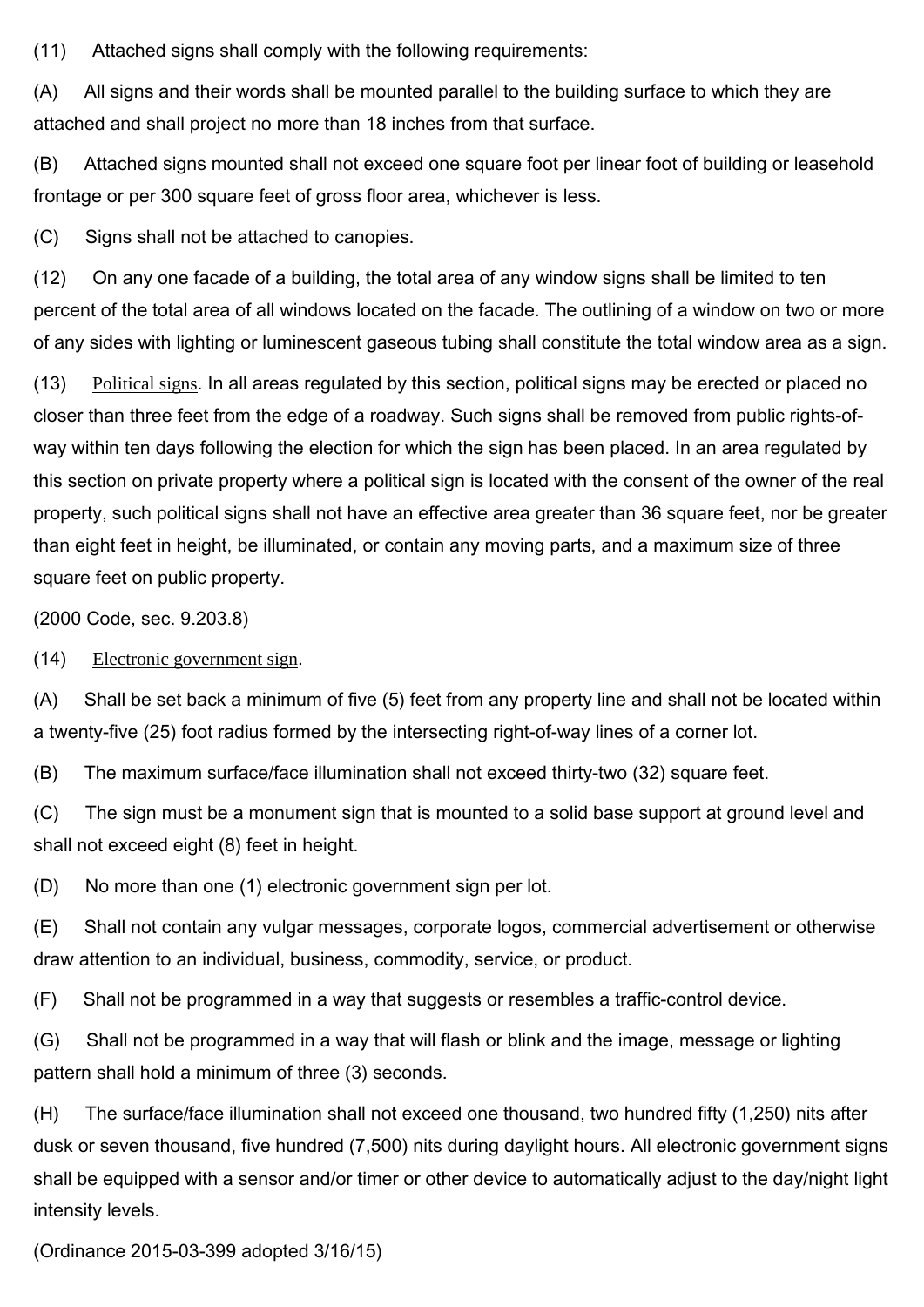## (f) Violations.

(1) A person is responsible for a violation of this section if the person is: (i) the owner, agent or person(s) having the beneficial use of the sign, (ii) the owner of the land or structure on which the sign is located, or (iii) the person in charge of erecting the sign.

(2) It shall be unlawful for any person to erect, replace, alter, or relocate any sign within the city, or cause the same to be done, except as provided in this section.

(3) It shall be unlawful for any person to install, construct or display a prohibited sign, as defined herein, or any sign in violation of the provisions of this section within the city.

(4) It shall be unlawful for any person to violate any term or provision of this section.

(g) Illegal signs. Illegal signs are those which do not meet the requirements of this article and which have not received nonconforming status.

#### (h) Nonconforming signs.

(1) Legal nonconforming uses. Subject to the provisions of this section, signs for a legal nonconforming use, as defined in the comprehensive zoning ordinance of the City of Oak Point, are allowed. Such signs shall be allowed only so long as the nonconforming use is allowed. Any such sign legally existing on the effective date of the ordinance from which this section is derived, but which does not comply with the regulations of this section, shall be deemed to be a nonconforming sign under the provisions of this section, and shall be subject to alteration or removal in accordance with the provisions of this section. It is the declared purpose of this section that nonconforming signs will be eliminated.

(2) Moving, relocating, or altering of signs. No nonconforming sign shall be moved, altered, removed and reinstalled, or replaced unless it is brought into compliance with the requirements of this section.

(3) Change in use of structure. Any nonconforming sign may continue to be utilized as long as the occupancy of the use within the structure remains the same. When a use changes from one occupancy category to another, all signs shall be brought into compliance with the provisions of this section.

(4) A sign which has been permitted to remain in place as a nonconforming use shall be removed when the sign, or a substantial part of it, is blown down or otherwise destroyed or dismantled for any purpose other than maintenance operations or for changing the letters, symbols or other material on the sign. For purposes of this section, a sign, or a substantial part of it, is considered to have been destroyed only if the cost of repairing the sign is more than 60 percent of the cost of erecting a new sign of the same type at the same location. No change of sign area will be permitted.

#### (i) Maintenance of signs.

(1) Maintenance. Each sign shall be maintained in a safe, presentable, and good condition, including the replacement of defective parts and other acts required for the maintenance of such sign, without altering the basic copy, design or structure of the sign. The city manager or her designee shall require compliance or removal of any sign determined by the city manager or her designee to be in violation of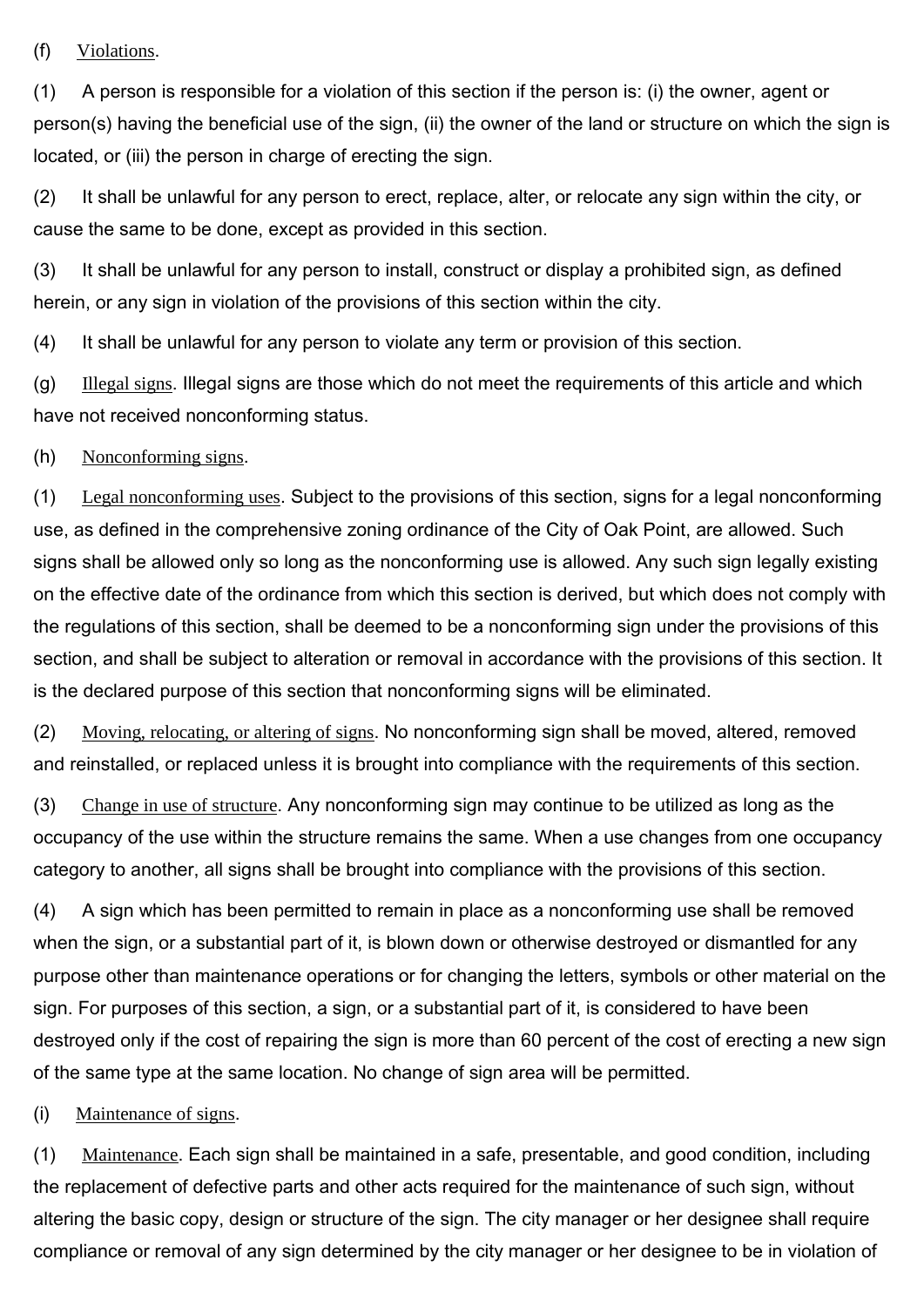this section in accordance with the enforcement provisions set forth below.

(2) Dilapidated or deteriorated signs. No person shall maintain or permit to be maintained on any premises owned or controlled by him or her any sign that is in a dilapidated or deteriorated condition as defined herein. Upon notice of violation, any such sign shall be promptly removed or repaired by the owner of the sign or the owner of the premises upon which the sign is located in accordance with the enforcement provisions set forth below.

(j) Enforcement.

(1) Authority. The city manager, or his/her designee, is hereby authorized to order the repair or removal of any dilapidated, deteriorated, abandoned, illegal or prohibited signs from property within the city limits or extraterritorial jurisdiction of Oak Point, in accordance with the enforcement mechanisms set forth in this section.

(2) Removal of illegal signs or objects in rights-of-way or otherwise affixed in violation of regulations. Any unauthorized sign or object erected, placed or maintained, in whole or in part, on city right-of-way or otherwise affixed in violation of these regulations may be immediately and without prior notice removed by a DPS officer, building inspector, operations department employee or other code enforcement officer. Signs removed by city officers or employees shall be taken to the DPS building. The officer or employee removing the sign shall immediately attempt to notify the owner of the sign, if such information can be ascertained. In cases where a sign contains the name of a printing firm or political candidate, the officer or employee shall also immediately attempt to notify such firm or candidate of the fact of removal, the location of the sign, and the procedure for retrieving the sign. The owner may be charged with removal costs. Any signs not claimed within 14 days of removal shall be destroyed.

(3) Enforcement procedures for signs not illegally erected in rights-of-way.

(A) Notice of violation. When the city manager, or his/her designee, determines that a sign located within the city limits or extraterritorial jurisdiction of Oak Point is dilapidated, deteriorated, illegal, prohibited or abandoned, and such sign does not fall under subsection (2) above, they shall issue a notice of violation to the owner of the sign or to the owner, occupant or person in control of the property on which the sign is located. The notice of violation shall contain:

(i) Name of the owner, occupant, manager or other person in control of the property;

(ii) Street address sufficient to identify the property on which the alleged violation occurred;

(iii) Description of alleged violation and reference to the section of this section that has been violated;

(iv) Statement of the action required to correct the violation and a deadline for completing the corrective action;

(v) Statement that failure to take the corrective action within the time specified may result in (1) a criminal penalty not exceeding \$500.00 per day for each violation, and (2) the city filing a civil action against the owner seeking injunctive relief and/or civil penalties up to \$1,000.00 per day for each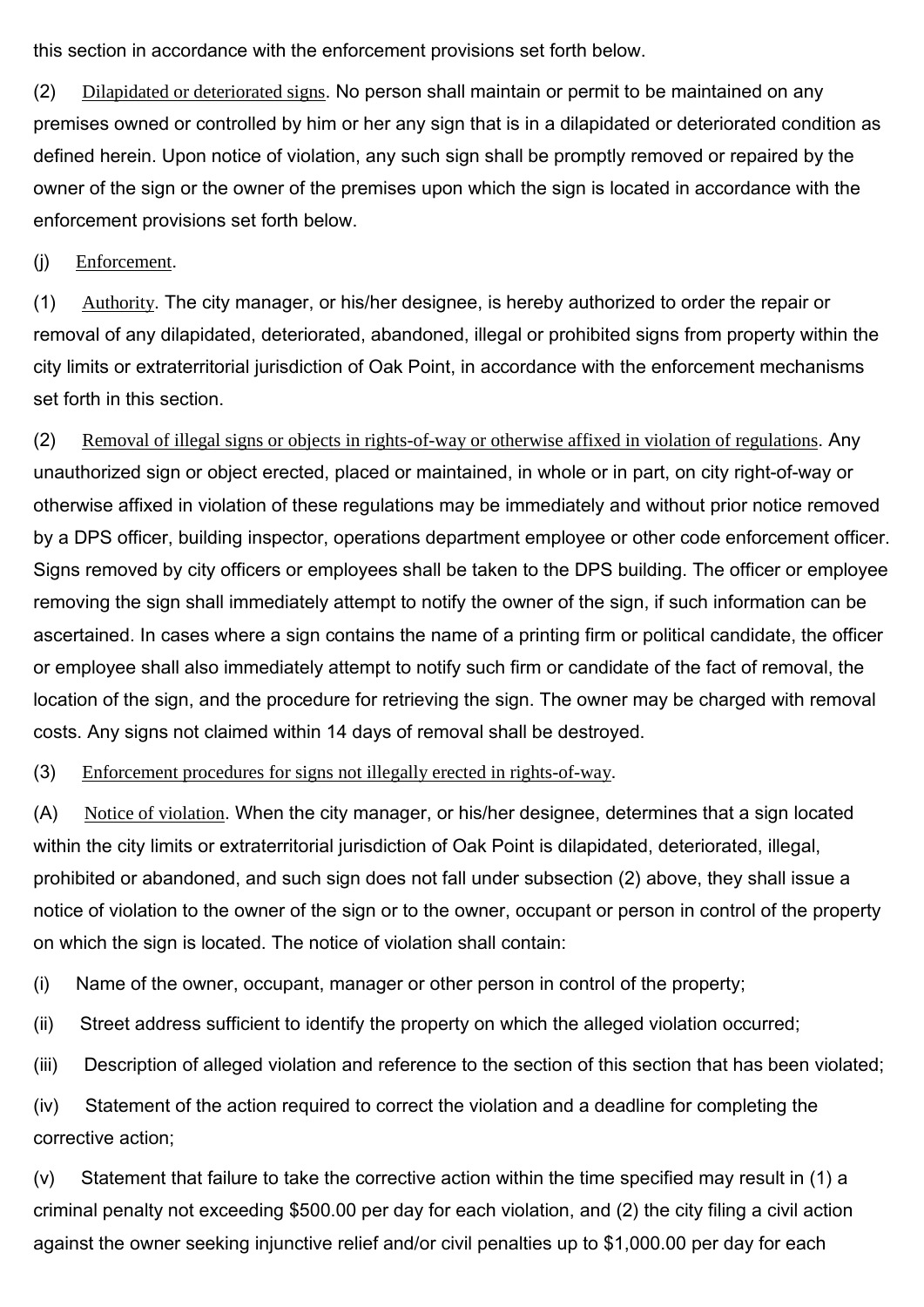violation;

(vi) Statement informing recipient of their right to appeal the decision of the city manager or his/her designee to the city council in accordance with the procedures established in V.T.C.A., Local Government Code chapter 216.

(B) Service of notice of violation. The city manager or his/her designee shall serve a written notice of violation on the owner of the sign, or the owner, occupant, or person in control of the property on which the sign is located. The notice of violation should be served by either hand-delivery or by certified mail, return receipt requested. Service by certified mail shall be effective three days after the date of mailing.

(4) Nonconforming signs under V.T.C.A., Local Government Code chapter 216, as amended. The city council may order nonconforming signs which (i) are permanently affixed to the ground on the effective date of the ordinance from which this section is derived, and (ii) were erected in conformity with city ordinances in effect at the time of their erection to be removed pursuant and subject to compliance with V.T.C.A., Local Government Code chapter 216, as amended.

(5) Enforcement remedies.

(A) Criminal penalties. Any person, firm or corporation violating any of the provisions or terms of this subsection shall be deemed guilty of a misdemeanor and, upon conviction thereof, be subject to a fine not exceeding \$500.00 for each offense, and each and every day or portion thereof that such violation shall continue shall constitute a separate offense.

(B) Civil remedies. The city may file a civil action in state district court to enforce the requirements of this subsection, seeking injunctive relief and/or civil penalties up to \$1,000.00 per day for each offense as authorized by V.T.C.A., Local Government Code chapter 54, subchapter B, as amended, or any other applicable law.

(C) Emergency removal of sign. The city may remove a sign that the city manager or her designee finds to be an immediate and imminent threat to the public safety because of its dilapidated, deteriorated or structural condition.

(D) Remedies cumulative. All remedies authorized under this subsection are cumulative of all others unless otherwise expressly provided. Accordingly, the filing of a criminal action shall not preclude the pursuit of a civil or administrative action for violation of this article nor shall the filing of a civil action preclude the pursuit of any other action or remedy, administrative or criminal.

(k) Sign control board.

(1) If the City of Oak Point requires the relocation, reconstruction, or removal of a sign within its corporate limits or extraterritorial jurisdiction that is subject to V.T.C.A., Local Government Code ch. 216, as amended, the mayor shall appoint a municipal sign control board which must be composed of:

(A) Two real estate appraisers, each of whom must be a member in good standing of a nationally recognized professional appraiser society or trade organization that has an established code of ethics,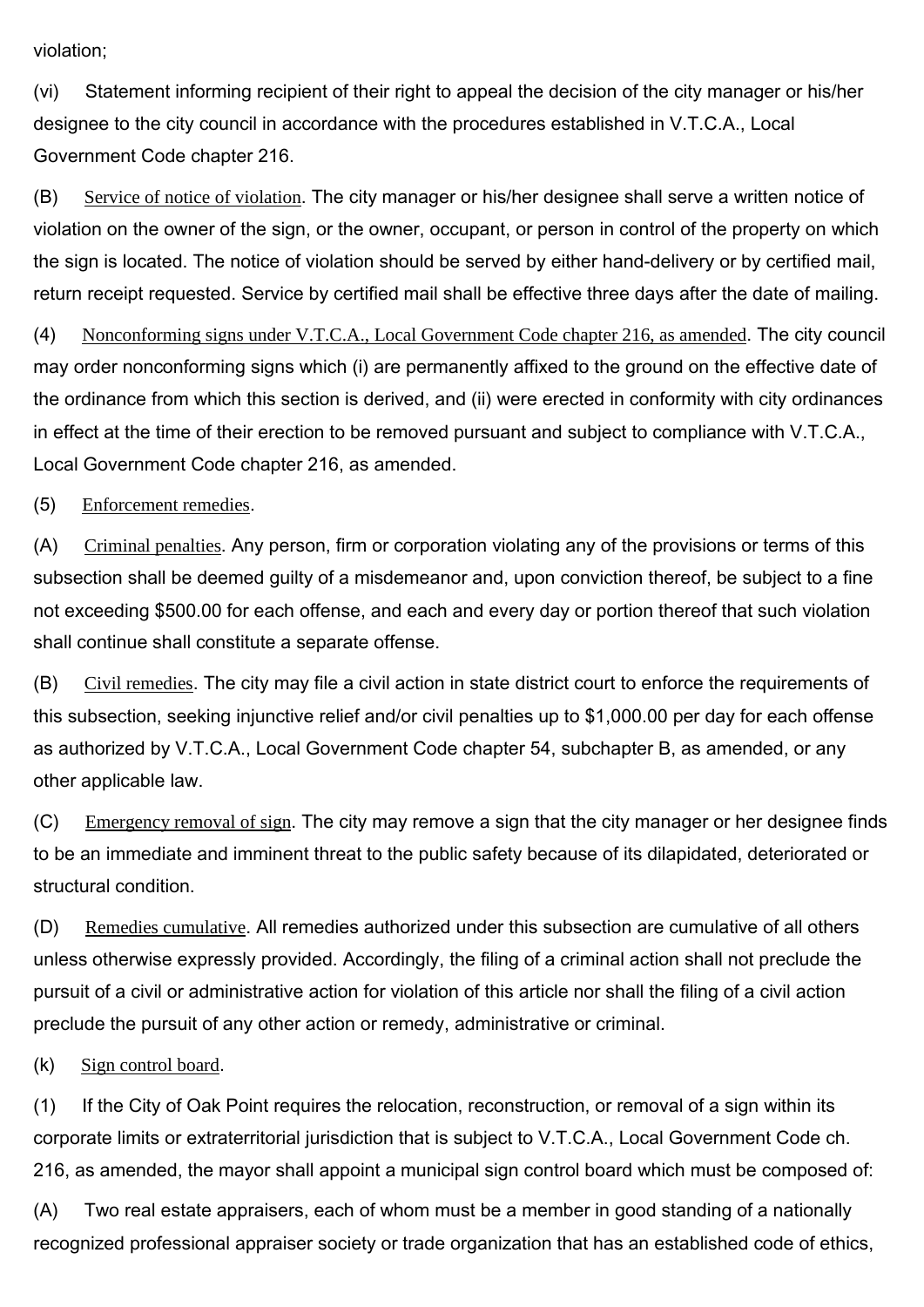educational program, and professional certification program;

(B) One person engaged in the sign business in Oak Point;

(C) One employee of the state department of transportation who is familiar with real estate valuations in eminent domain proceedings; and

(D) One architect or landscape architect licensed by the State of Texas.

(2) A member of the board is appointed for a term of two years.

(3) The board shall determine the amount of the compensation to which the owner of a sign that is required to be relocated, reconstructed, or removed is entitled. The determination shall be made after the owner of the sign is given the opportunity for a hearing before the board about the issues involved in the matter.

(4) The city council hereby recognizes and adopts the powers granted to the city by V.T.C.A., Local Government Code ch. 216, as amended, pertaining to the required relocation, reconstruction, or removal of signs within its corporate limits or extraterritorial jurisdiction and subject to such chapter 216.

(5) The city council hereby adopts the procedures outlined in V.T.C.A., Local Government Code ch. 216, as amended, pertaining to the calculation of compensation and the method of compensation applicable to the relocation, reconstruction or removal of signs subject to such chapter 216.

 $(6)$  Appeal. Any person aggrieved by a decision of the sign control board may file in state district court a verified petition setting forth that the decision is illegal, in whole or in part, and specifying the grounds of the illegality. The petition must be filed within 20 days after the date the decision is rendered by the board.

(2000 Code, sec. 9.203.8)

**State law reference–**Authority of municipality to regulate signs, V.T.C.A., Local Government Code, ch. 216.

# **Sec. 10.03.100 Planned development**

(a) A planned development (PD) (also identified as planned development (PD) in the zoning ordinance) promotes the development of a tract of land in a unified manner and may allow for deviation from the development standards in this and other ordinances. Variances to the established criteria for lot widths, lot depths, building lines, [and] location of open space may be considered for approval and recommendation as part of a PD when the following requirements are met:

(1) All single-family residential lots shall front on a public street right-of-way.

(2) Provision of adequate separation between the fronts of buildings.

(3) Lot widths and depths shall be adequate to provide for residential construction in accordance with established building codes.

(4) Building lines shall be established to provide adequate off-street parking for each residential unit.

(5) Provision of compensating open space within the PD.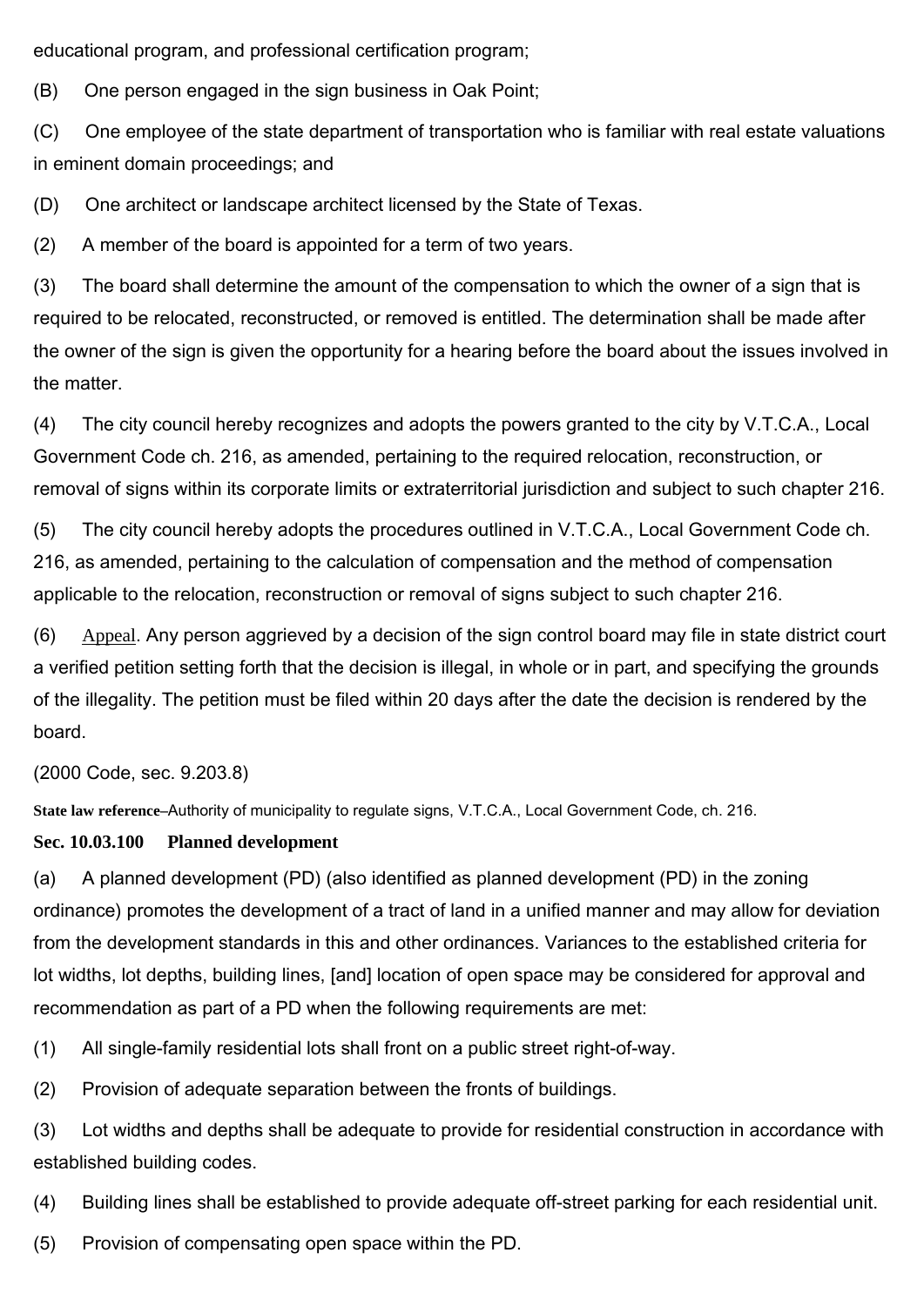- (6) Justification of the design of the subdivision.
- (7) A finding that there is no negative impact on health, safety, or welfare in the area.
- (b) A PD may include such developments as follows:
- (1) Townhomes.
- (2) Multifamily residential units.
- (3) Condominiums.
- (4) Cluster homes.
- (5) Mixed residential commercial use development.
- (6) Patio homes/zero lot line homes/single-family homes.
- (c) A PD shall meet all of the other platting requirements of this article.

(2000 Code, sec. 9.203.9)

## **Sec. 10.03.101 Utility services**

(a) All utility service lines for residential distribution for electricity, telephone, gas, cable television and any other such service shall be underground with the exception of electric major transmission or feeder lines. These lines are identified as three phase lines and shall be located on the perimeter of a subdivision whenever possible, but not along street rights-of-way. It is recommended that commercial developments have an underground feed from the nearest power line for individual service. The standards for easement requirements for utility service lines are stated in the design standards.

(b) All lots, tracts and reserves shall be served by public utilities, water, wastewater and storm drainage designed, constructed, inspected and accepted in accordance with the requirements set forth in the current design standards.

(c) All public utilities and improvements shall be designed and installed according to the latest edition of the design standards, comprehensive plan, water and wastewater phasing plan, and any other applicable plans approved for the area by the city, or the utility district's plans, whichever is applicable.

(2000 Code, sec. 9.203.10)

## **Sec. 10.03.102 Changes or amendments to the design standards**

The current design standards will, from time to time require revisions and updates to allow for changing construction technology. The design standards referenced herein shall mean the current standards, as they may be revised from time to time. (2000 Code, sec. 9.203.11)

**Secs. 10.03.103–10.03.130 Reserved**

## **Division 4. Park Land and Public Sites**

#### **Sec. 10.03.131 Areas for public use**

The subdivider shall give consideration to suitable sites for parks, playgrounds, schools, and other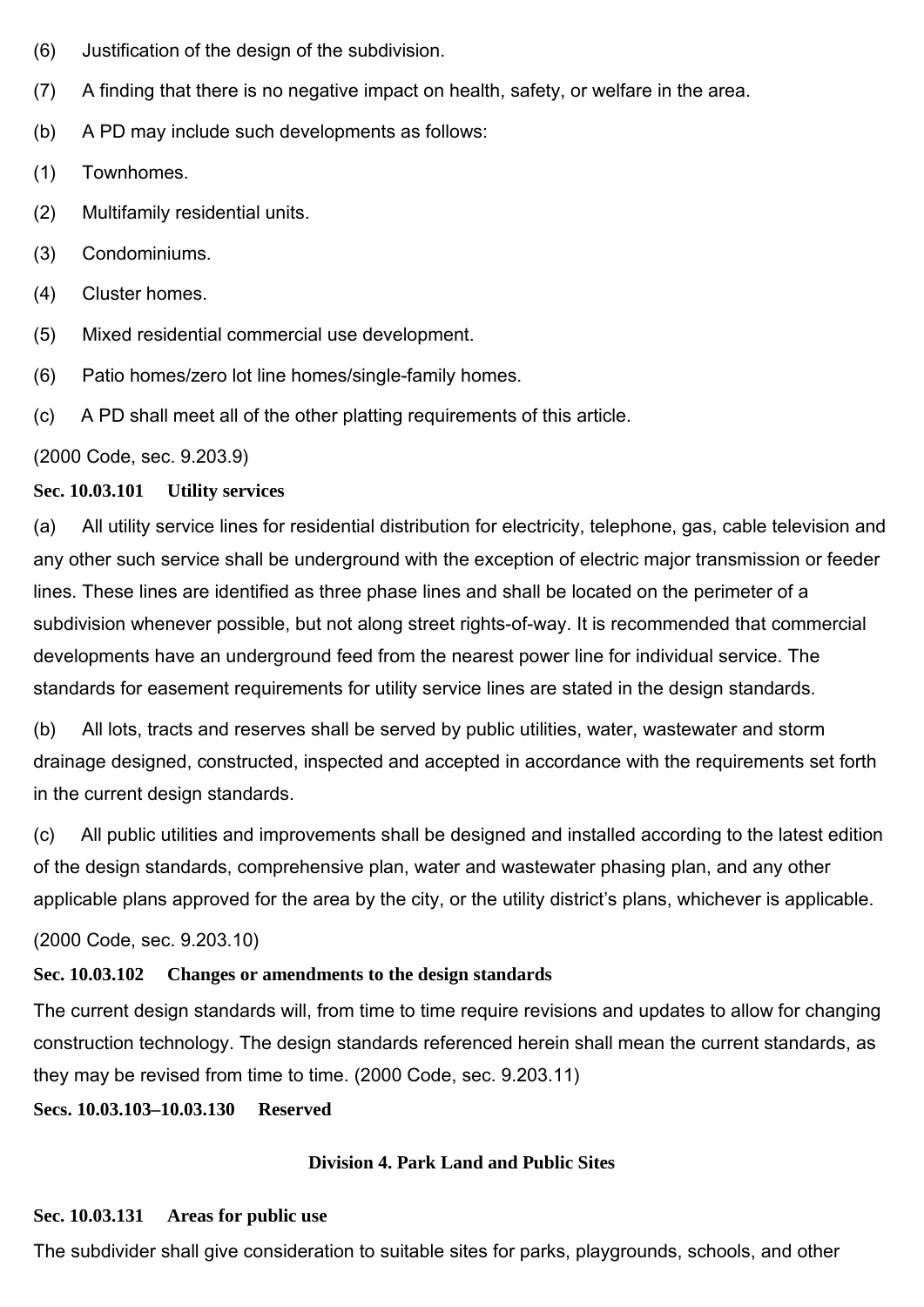areas of public use so as to conform with the recommendations of the commission and the city council. Any provision for schools, parks, and other public uses, shall be indicated on the preliminary plat. (2000 Code, sec. 9.204.1)

## **Sec. 10.03.132 Park land dedication**

(a) Land dedication. Whenever property within the jurisdiction of the City of Oak Point is subdivided for the development of a residential or commercial area in accordance with the subdivision regulations and planning and zoning ordinances of the city, such plat shall contain a fee simple dedication of an area of land to the city for park purposes, which area shall equal one acre for each 100 proposed dwelling units. The owner/developer shall make a presentation to the development review committee to define the optimum location of the dedication prior to the time of submission of the preliminary plat for approval. Any proposed plat submitted to the city for approval shall show the area proposed to be dedicated under this section.

(1) The city council declares that development of an area smaller than one acre for public park purposes is impractical. Therefore, if fewer than 100 units are proposed by a plat filed for approval, the developer shall be required to pay the applicable cash in lieu of land amount provided by subsection (b), rather than to dedicate any land area. No plat showing a dedication of less than one acre shall be approved, unless the dedication will add on to an existing park area.

(2) In instances where an area of more than one acre is required to be dedicated, the city shall have the right to accept the dedication for approval on the final plat, or to refuse same, after consideration of the recommendation of the planning and zoning commission and the development review committee, and to require payment of cash in lieu of land in the amount provided by subsection (b), if the city determines that sufficient park area is already in the public domain in the area of the proposed development, or if the recreation potential for that zone would be better served by expanding or improving existing parks.

(3) The dedication required by this section shall be made by filing of the final plat or contemporaneously by separate instrument unless additional dedication is required subsequent to the filing of the final plat. If the actual number of completed dwelling units exceed the figure upon which the original dedication was based, such additional dedication shall be required, and shall be made by payment of the cash in lieu of land amount provided by subsection (b), or by the conveyance of an appropriate amount of numbered lots to the city.

(4) Any land dedicated to the city under this section must be suitable for park and recreation uses. The following characteristics of a proposed area are generally unsuitable:

(A) Any area primarily located in the 100-year floodplain.

(B) Any areas of unusual topography or slope which renders same unusable for organized recreational activities.

The above characteristics of a park land dedication area may be ground for refusal of any preliminary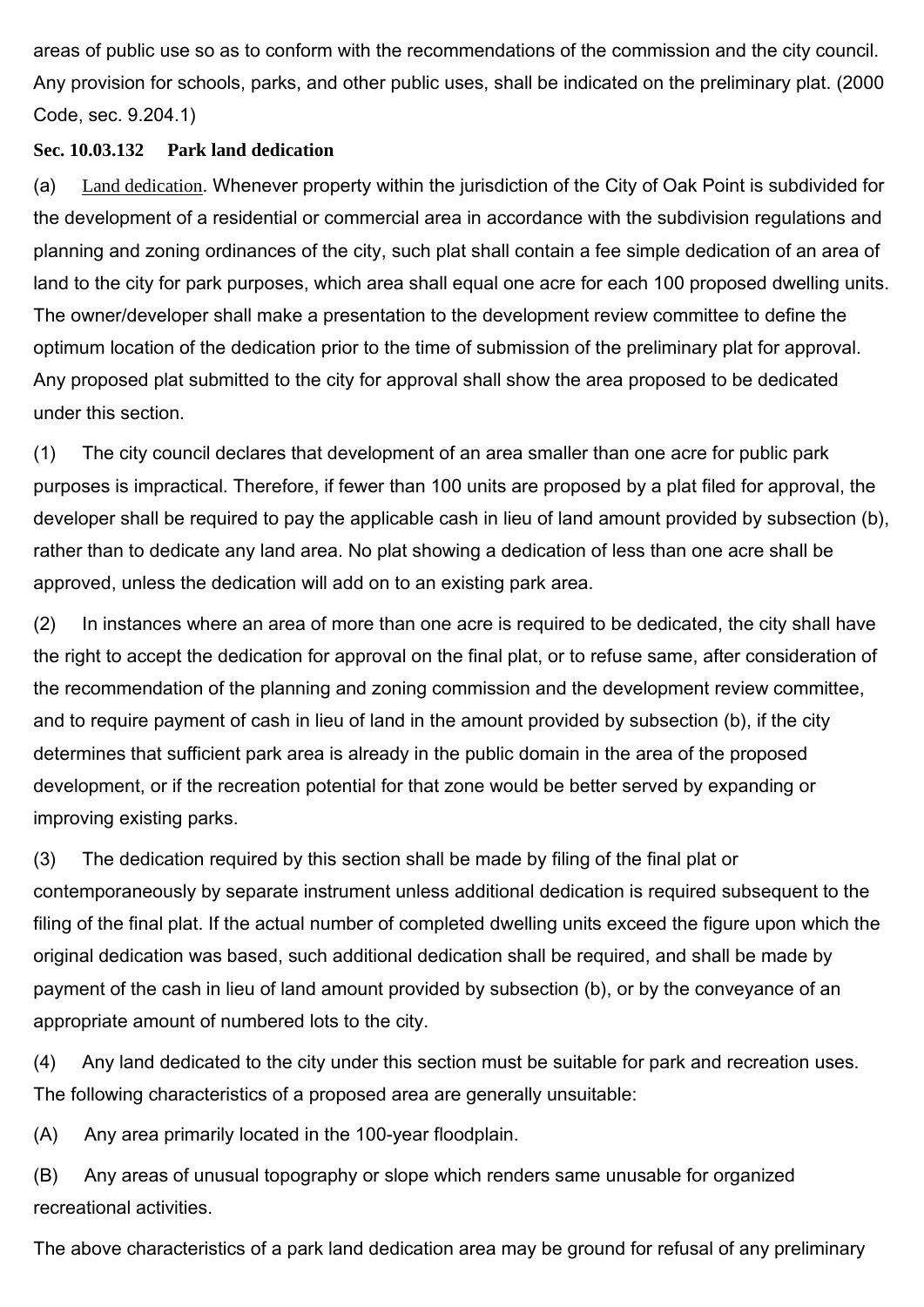plat.

(b) Cash in lieu of land.

(1) The dedication requirement of this section shall be met by the dedication of land to the city. If all or a portion of this land is determined to not be in the best interest of the city, the city may require a payment of money in lieu of land, or part land and part money. This will be determined by the city council after considering city staff, development review committee and planning and zoning commission recommendations. The dedication requirement shall be met by a payment in lieu of land at a fee set from time to time by the city council, sufficient to acquire land, develop park facilities, and provide for adjacent streets and utilities for a park. Unless changed by the city council, such fee shall be computed on the basis of \$500.00 per (single-family or per unit of multifamily units) residential dwelling unit or a fee of \$300.00 for commercial developments.

(2) The city may, from time to time, decide to purchase land for parks in or near the area of actual or potential development or expand or improve existing parks. If the city does require cash in lieu of land to purchase park land or expand or improve existing parks, subsequent park land dedication for that area shall be in cash only unless otherwise permitted by the city council.

(c) Fees paid under this article shall be deposited into a fund of the city known as the "city park dedication fund."

(d) Any funds paid in lieu of land must be expended by the city within ten years from the date received by the city for the acquisition and development of a parks and recreation area. Such funds shall be considered to be spent on a first in, first out basis. If not so expended, the owners of the property on the last day of such period shall be entitled to a pro rata refund of such fees. The owner of such property must request such refund within one year of entitlement in writing or such right shall be barred.

(e) Any and all private amenities, improvements, and open space, as well as property dedications may be credited either as an offset against dedication or payment of fees as determined by the city council.

(f) Additional requirements; definitions.

(1) Each park must have ready access to a public street, and sidewalks shall be continued and constructed throughout any dedicated park site.

(2) Unless provided otherwise herein, an action by the city shall be by the city council, after consideration of the recommendations of the planning and zoning commission and the development review committee.

(3) In determining the allowable density which may be constructed on a tract of land, the gross acreage after any reductions for park land dedication shall determine the allowable number of dwelling units which may be constructed on the remaining property.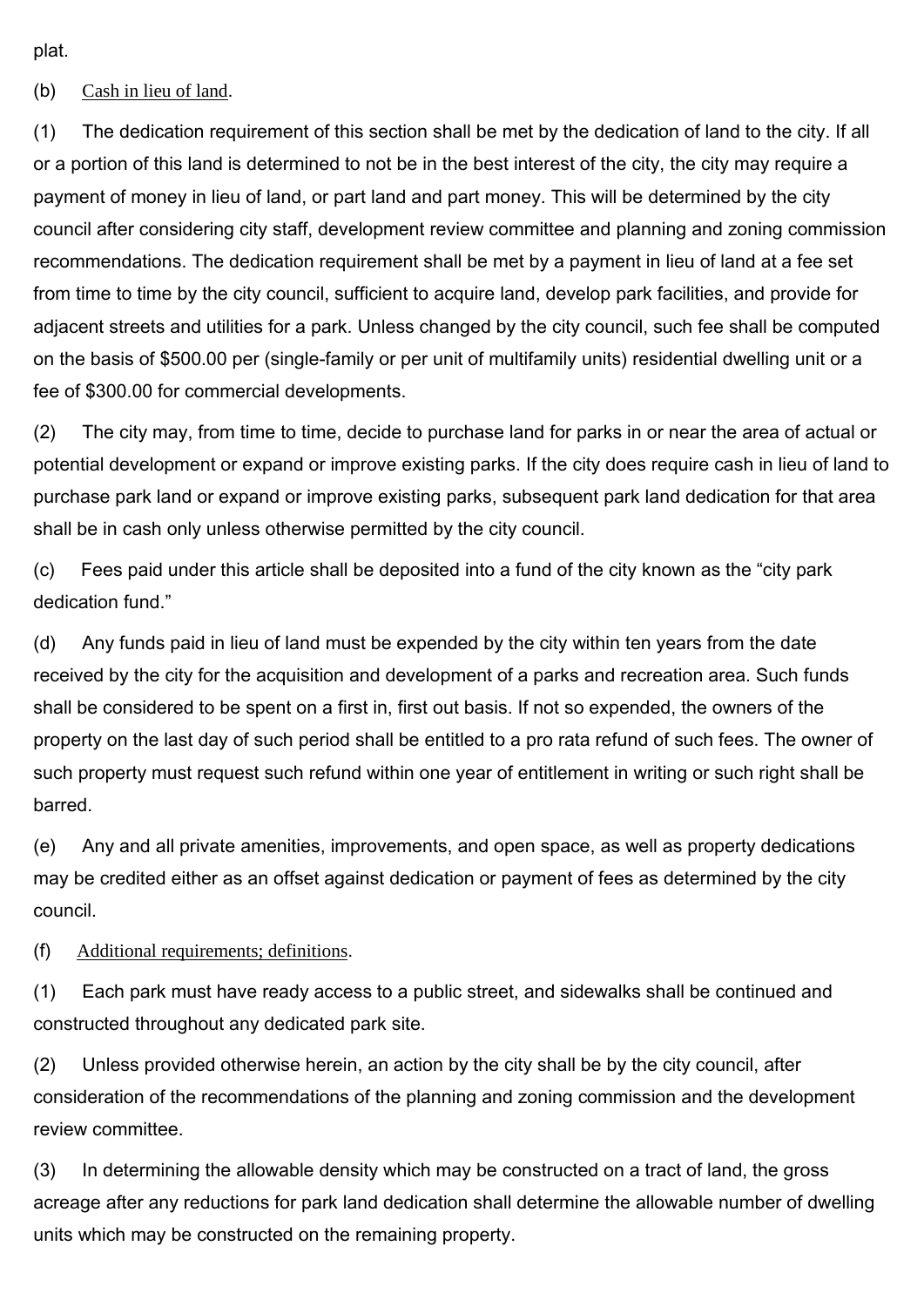(4) Each development adjacent to a hike and bike trail shall be responsible for construction of such trail in accordance with city specifications, in addition to compliance with all other park dedication requirements.

(5) The developer shall be responsible for the removal of all trash, dead trees and debris, including blockages within creeks or tributaries or other obtrusive items, within the proposed site to be dedicated pursuant to this section. Prior to meeting with the development review committee, the developer shall meet with the city manager or his/her designee and agree upon the degree of cleanup required for the site. In the event of a dispute regarding the cleanup required, the decision of the city council shall be final.

(2000 Code, sec. 9.204.2)

#### **Sec. 10.03.133 School sites**

School sites for public schools shall be coordinated with the appropriate school district within whose jurisdiction the plat lies. (2000 Code, sec. 9.204.3)

#### **Sec. 10.03.134 Public facilities**

Public facilities such as fire stations, libraries, municipal and county buildings, municipal utility districts, or special utility districts operations shall be platted individually or contained within a plat. The location of these facilities shall be coordinated with the comprehensive plan of the City of Oak Point. (2000 Code, sec. 9.204.4)

## **Sec. 10.03.135 Wetlands**

If there are any areas previously designated which constitute wetlands by the federal law, these areas shall be indicated on the plat. In addition, any restrictions on these areas shall be noted on the plat. (2000 Code, sec. 9.204.5)

## **Sec. 10.03.136 Homeowners' association**

(a) Applicability. When a subdivision contains either common open space or other improvements which are not intended to be dedicated to the City of Oak Point for public use, a homeowners' association shall be created, and the duties and responsibilities shall be established in a declaration consistent with state and other appropriate laws, must be submitted to the city council, and made a part of the final plat documents.

(b) Membership. A homeowners' association shall be an incorporated nonprofit organization operating under recorded land declarations through which:

(1) Each lot owner in a described land area is automatically a member; and

(2) Each lot is automatically subject to a charge for a proportionate share of the expenses for the homeowners' association's activities, such as maintenance of common open spaces or the provision and upkeep of common recreational facilities.

(c) Legal requirements. In order to assure the establishment of a permanent homeowners' association, including its financing, and the rights and responsibilities of the homeowners in relation to the use,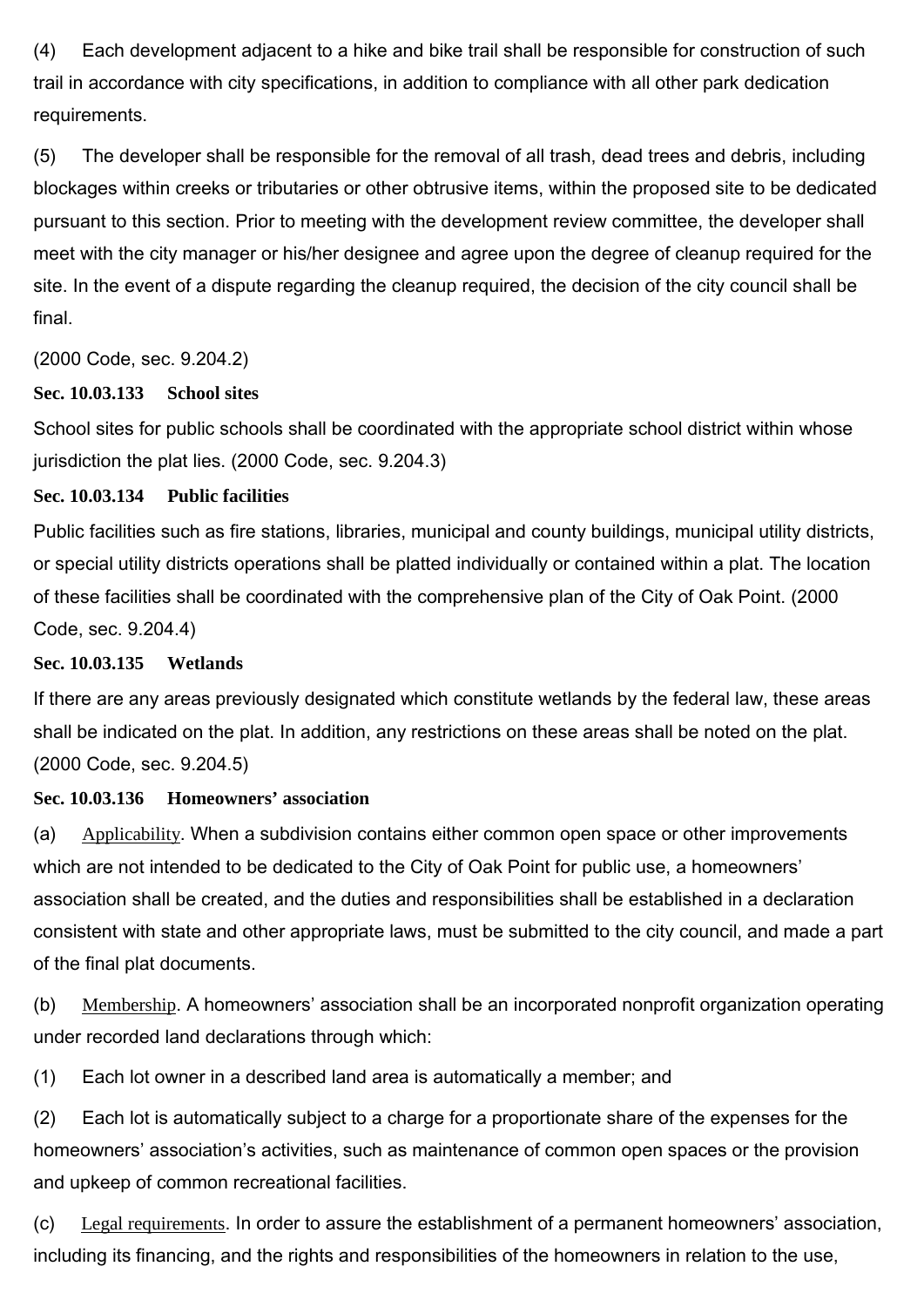management and ownership of common property, the subdivision plat, dedication documents, covenants, and other recorded legal agreements must:

(1) Legally create an automatic membership, nonprofit homeowners' association;

(2) Place title to the common property in the homeowners' association, or give definite assurance that it automatically will be so placed within a reasonable, definite time;

(3) Appropriately limit the uses of the common property;

(4) Give each lot owner the right to the use and enjoyment of the common property;

(5) Place responsibility for operation and maintenance of the common property in the homeowners' association;

(6) Place an association charge on each lot in a manner which will both assure sufficient association funds, and provide adequate safeguards for the lot owners against undesirable high charges;

(7) Give each lot owner voting rights in the association; and

(8) Must identify land area within the association's jurisdiction including but not limited to the following:

- (A) Property to be transferred to public agencies;
- (B) The individual residential lots;
- (C) The common properties to be transferred by the developer to the homeowners' association; and
- (D) Other parcels.

(d) Protective covenants. Protective covenants shall be developed which, among other things, shall make the homeowners' association responsible for:

- (1) The maintenance and operation of all common property;
- (2) The enforcement of all covenants;
- (3) The administration of architectural controls; and
- (4) Certain specified exterior maintenance of exterior improvements of individual properties.

(2000 Code, sec. 9.204.6)

## **Secs. 10.03.137–10.03.170 Reserved**

## **Division 5. Improvements and Acceptance of Subdivision**

#### **Sec. 10.03.171 Improvements**

(a) The requirements of these subdivision regulations as set forth below are designed and intended to ensure that for all subdivisions of land within the scope of these subdivision regulations all improvements as required herein are installed in a timely manner in order that:

(1) The city can provide for the orderly and economical extension of public facilities and services; and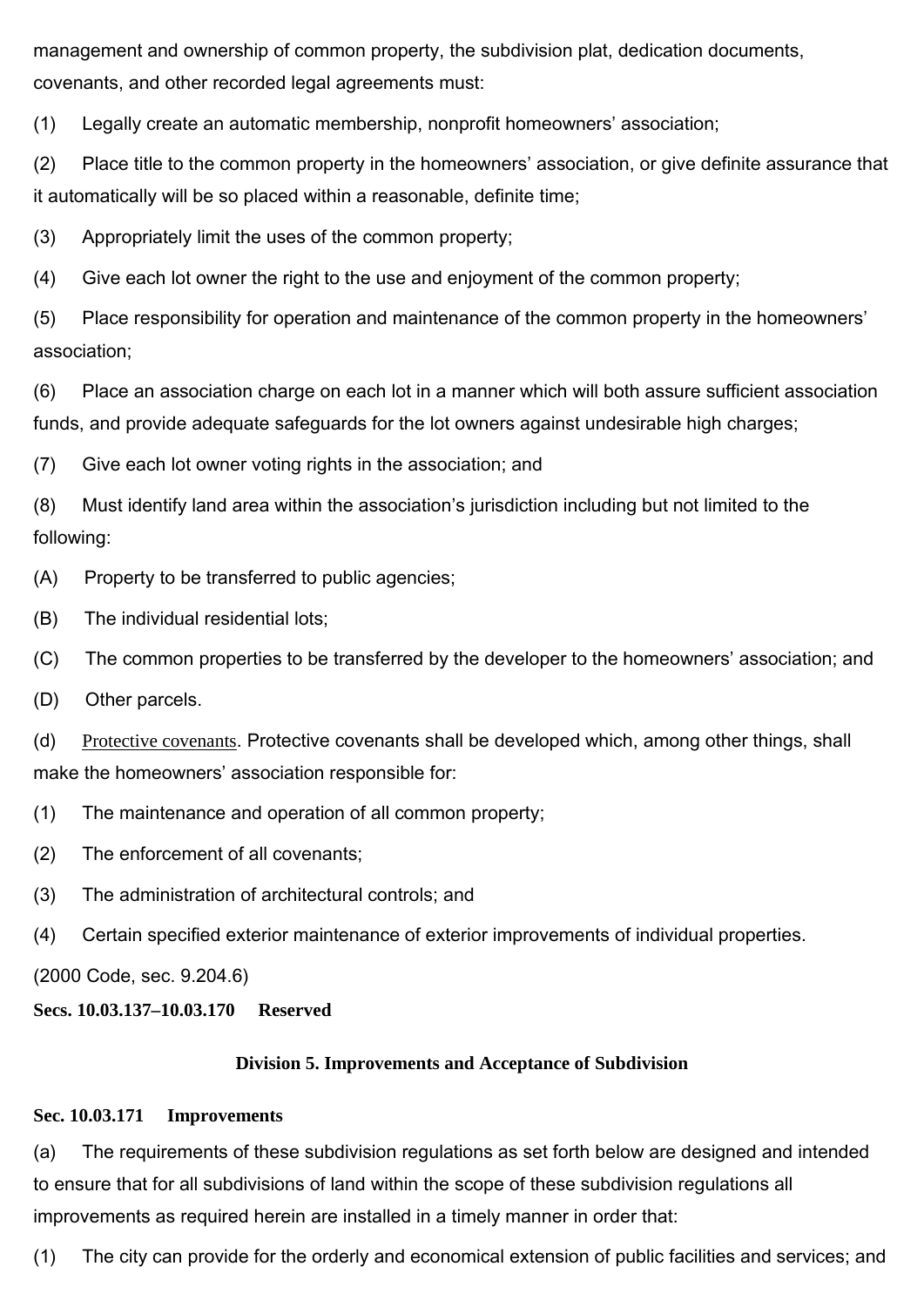(2) All purchasers of property within the subdivision shall have a usable buildable parcel of land; and

(3) All required improvements are constructed in accordance with city standards.

(b) The public improvements required by the City of Oak Point for the acceptance of the subdivision by the city shall include, but are not limited to the following:

(1) Water and wastewater facilities;

(2) Drainage facilities, including stormwater control;

- (3) Streets;
- (4) Streetlights;
- (5) Street signs;
- (6) Sidewalks, as applicable in this article;

(7) Traffic-control devices required as part of the project; and

(8) Appurtenances to the above, and any other public facilities required as part of the proposed subdivision.

All aspects of the design and implementation of public improvements shall comply with the current design standards and any other applicable city codes and ordinances, including preparation and submittal of construction plans and construction inspection.

(c) Prior to the final approval of construction of the streets and utilities, monumentation for the subdivision shall be in place for the perimeter, right-of-way corners, angle points, and points of curvature using an iron pipe or rod of not less than five-eighths inch in diameter and 36 inches long and set six inches below finished grade. Plat boundary corners shall be set and shall include a cap or tag with the surveyor's registration number. Acceptance by the city shall be contingent upon proper documentation. All lot corner monuments shall be set prior to the issuance of a building permit or the beginning of principal building construction. The lot corner monuments shall be iron rods not less than one-half inch in diameter and 24 inches in length.

(d) The final approval of construction and acceptance of the improvements in a subdivision shall be in accordance with the guidelines established in the current design standards.

(e) Building permit statement to be recorded on plat. The city shall not issue any permits for construction within the subdivision, within the corporate limits, except permits to construct public improvements, until such time as all public improvements of the subdivision have been constructed and accepted by the city or a certified check, performance bond or letter of credit is provided to and accepted by the city. A notation stating the above shall appear on each final plat.

(f) Guarantee of public improvements. Before considering the final plat of a subdivision located all or partially within the city and/or the city's extraterritorial jurisdiction, the city council must be satisfied that all public improvements required will be constructed in accordance with the design standards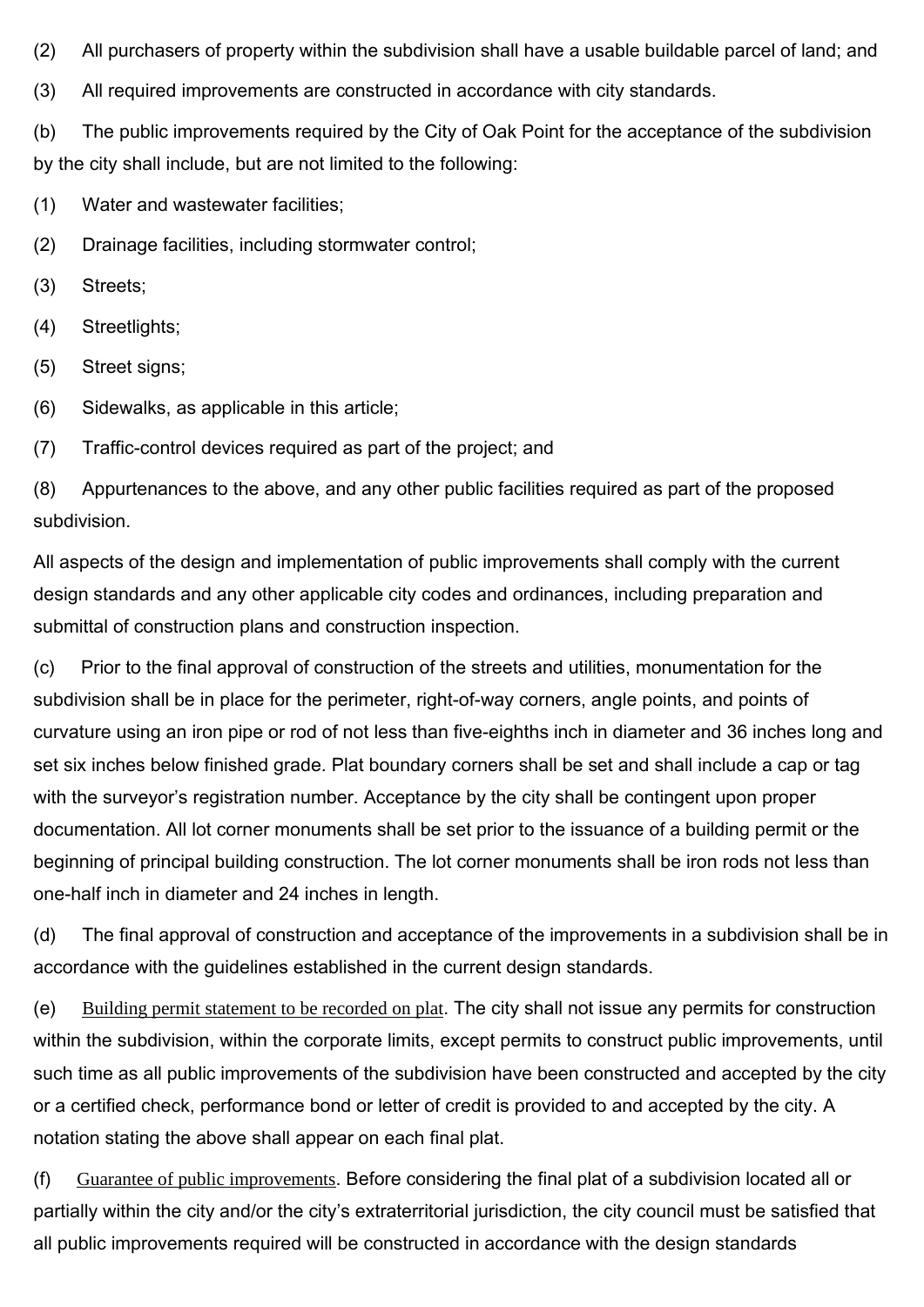requirements. The subdivider shall, unless the city council has determined otherwise, guarantee these public improvements will be constructed in one of the following ways:

(1) Deposit a certified check with, and payable to, the city in an amount equal to the cost to complete such public improvements, including the cost of remaining engineering and inspection services.

(2) Furnish the city with a performance bond executed by a surety company authorized to do business in the State of Texas in an amount equal to the cost to complete such public improvements. The performance bond shall be subject to the approval of the city attorney and must be executed by a corporate surety in conformance to V.T.C.A., Government Code ch. 2253; or

(3) The subdivider shall furnish the city with a letter of credit by an acceptable financial institution to the city in a form approved by the city attorney, guaranteeing the payment of an amount equal to the cost to complete such public improvements. The letter of credit shall be irrevocable and shall be for a term sufficient to cover the 12-month period plus an additional 30 calendar days and require only that the city present the issuer a letter signed by an authorized representative of the city certifying to the city's right to draw or collect funds under the specific terms of the letter of credit.

(4) As an alternate to providing one of the above financial securities, the following may occur.

(A) Upon approval of the final plat by the city council and prior to it being signed by the chairman and secretary of the commission and the mayor and city secretary/clerk of the City of Oak Point, and before said final plat shall be allowed to be recorded in the plat records of Denton County, Texas, the subdivider requesting final plat approval shall, within the time period for which the final plat has been approved by the city, construct all improvements as required by these subdivision regulations and provide a surety instrument guaranteeing their maintenance as required herein. In the event that all public improvements have not been constructed at the time the subdivider requests plat recordation, the subdivider shall provide a financial security as described in paragraph (1), (2), or (3), above in the amount of the improvements not previously constructed. Prior to city council granting this specific approval, the subdivider must request in a letter to the city that the plat will not be recorded on the deed records of Denton County until such public improvements are constructed or otherwise guaranteed.

(B) In all instances this original copy of the final plat without benefit of required signatures of city officials shall be held in escrow by the administrative officer and shall not be released for any purpose until such time as the conditions of the approval are complied with.

(C) Upon the requirements of this section being satisfied, the final plat shall be considered fully approved, [and] except as otherwise provided for in these regulations, the original copy of the final plat shall be signed by the appropriate city officials. The administrative officer shall cause the final plat to be [recorded] in the plat records of Denton County, Texas; or forward to Denton County for final approval and recordation.

In the event that a performance bond or a letter of credit is the method selected by the subdivider for guaranteeing such improvements, such document shall be subject to the condition that the public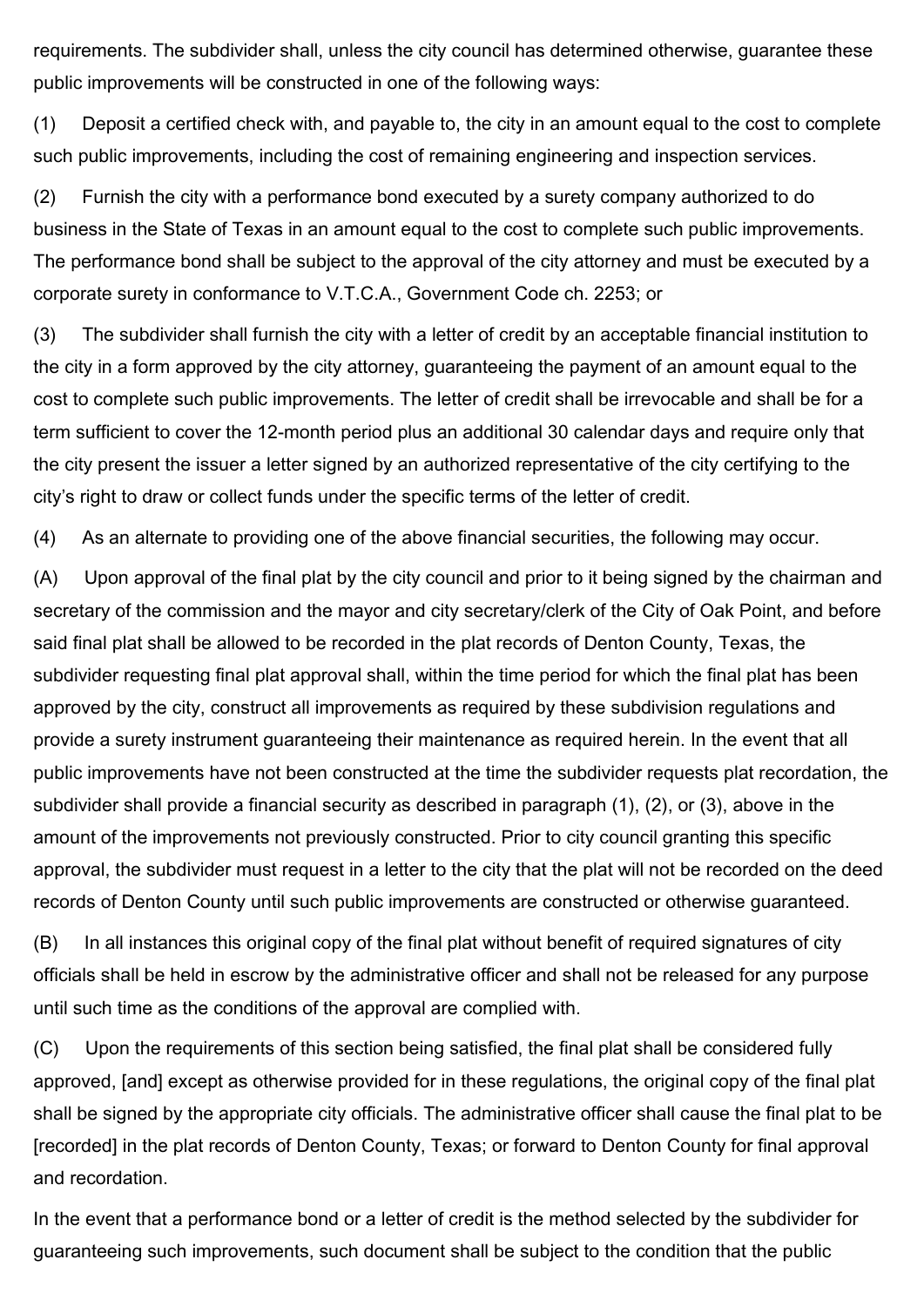improvements will be completed within 12 months after approval of the final plat by the city council, unless a longer time shall be approved by the city council, upon the determination that such longer time period would not be unreasonable. In the event that the required public improvements guaranteed by such performance bond and/or such letter of credit are not or will not be completed within the time specified by the city council, the city council shall have the authority to extend the time period within which the subdivider shall complete the public improvements, subject to the extension of the expiration date of the approval of the plat, performance bond or letter of credit.

(g) Security.

(1) Waiver of security. The city council may waive all or a portion of the security requirements of this section if it finds that the public health, safety and general welfare will not be harmed by such waiver. The council shall take into consideration the extent of public improvements to be installed, and the likelihood that such improvements will be installed by the subdivider within the 12-month period, the impact, that may result, is such improvements are not timely installed, and the hardship to the subdivider if the security requirements are imposed.

(2) Release of security. As portions of the public improvements are completed in accordance with the design standards, the subdivider may make application to the administrative officer to reduce the amount of the original letter of credit, performance bond or certified check. If the city council is satisfied that such portion of the public improvements has been completed in accordance with city standards, said city council may cause the amount of the letter of credit, performance bond or certified check to be reduced by such amount that the council deems appropriate, so that the remaining amount of the letter of credit, performance bond or certified check adequately insures the completion of the remaining public improvements.

(3) Determination of account. A professional engineer licensed to practice in the State of Texas shall furnish estimates of the costs of engineering and construction of all required improvements to the administrative officer who shall review the estimates in order to determine the adequacy of the guarantee instrument for insuring the construction of the required facilities.

(4) Coordination with Denton County. If the project is located in the extraterritorial jurisdiction and is subject to the county bonding requirements, the subdivider may provide the financial security conforming to the above requirements in the name of Denton County, provided that the security will not be reduced or released without written approval by the administrative officer, and provided that the instrument is transferable from the county to the city upon annexation.

(h) Approval of final plats shall be deemed to have expired in subdivisions for which no assurances for completion have been posted or the improvements have not been completed within the period of one year. In those cases where a surety instrument has been required and improvements have not been completed within the terms of said surety instrument, the city shall declare the surety to be in default and require that all the improvements be installed, unless extended under the provisions of this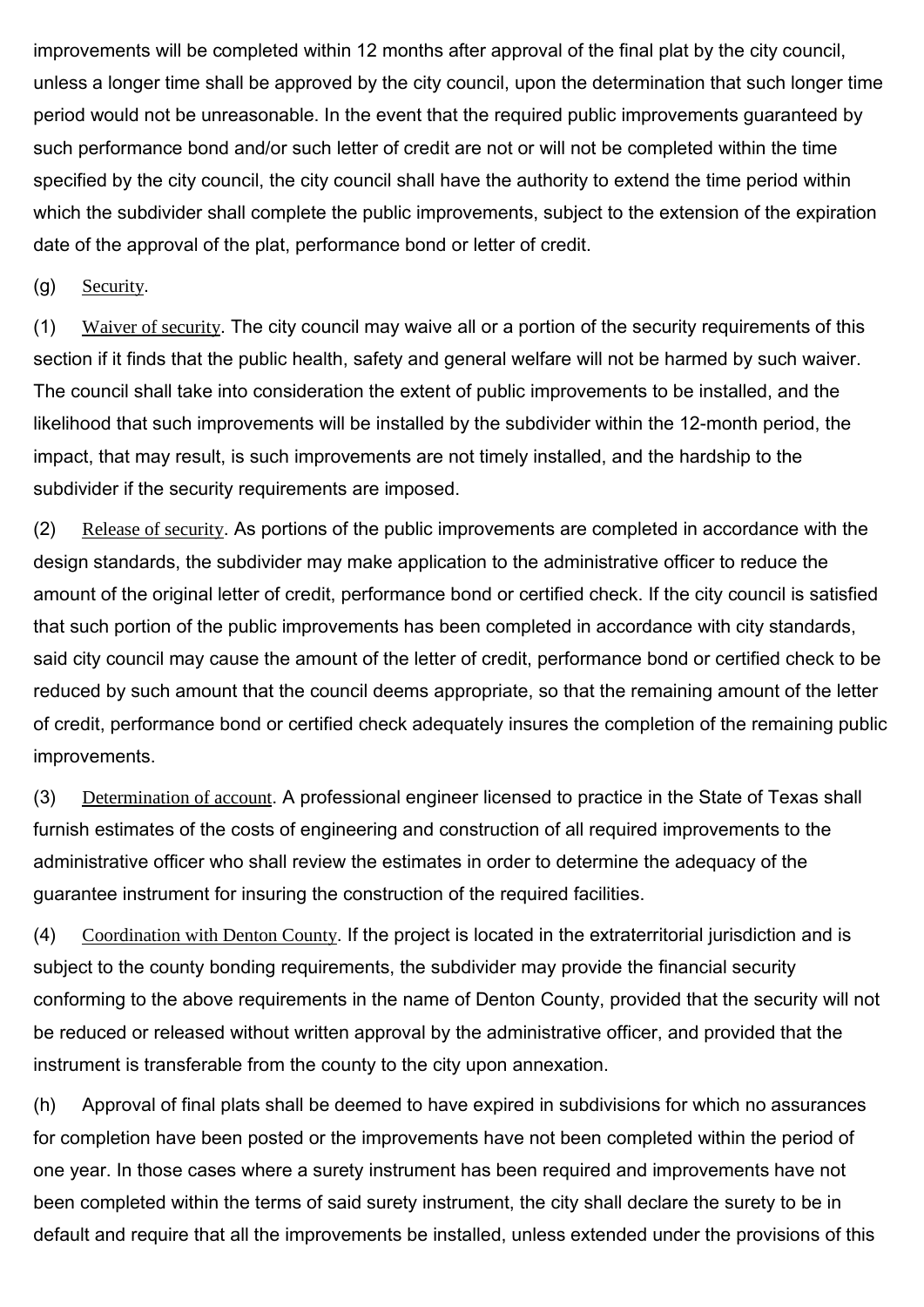#### section.

(i) The city shall inspect all required improvements to insure compliance with city requirements and approved construction plans. When all required improvements have been satisfactorily completed, or shall issue a punch list to the developer denoting items remaining to be completed [sic]. The city shall not accept dedications of required improvements nor release or reduce a performance bond or other assurance, until such time as it determines that:

(1) All improvements have been satisfactorily completed; and

(2) The required number of "as built" plans have been submitted to and accepted by the city; and

(3) The required maintenance guarantee has been provided; and

(4) Any and all other requirements identified in this article or other city codes and ordinances have been satisfied.

## (j) Maintenance bond required.

(1) Before the release of any surety instrument guaranteeing the construction of required subdivision improvements or the signing of the final plat where subdivision improvements were made prior to the filing of the final plat for recordation the subdivider shall furnish the City, if in the city limits, for [or] Denton County, if in the extraterritorial jurisdiction, with a maintenance bond or other surety instrument to assure the quality of materials and workmanship, and maintenance of all required improvements. The maintenance bond or other surety instrument shall be satisfactory to the city attorney as to form, sufficiency, and manner of execution. Said bond shall be in compliance with the design standards.

(2) Whenever a defect or failure of any required improvement occurs within the period of coverage, the city may require that new maintenance bond or surety instrument be posted for a period of one full calendar year sufficient to cover the corrected defect or failure.

(2000 Code, sec. 9.205.1)

# **Sec. 10.03.172 Flood damage prevention**

The lowest elevation of the first floor for all principal buildings is to be constructed at least one foot above the 100-year floodplain. All public streets are to be designed such that the lowest top of curb elevation is equal to or above the 100-year floodplain elevation. In lieu of the above, the developer may provide documentation to show that the lowest public street top of curb elevation is not exceeded by the 100-year floodplain elevation more than four hours. The 100-year floodplain is considered to be the 100-year water surface elevation in the outfall channel or receiving stream designated to receive storm runoff from the proposed development. For levied areas subject to multiple outlet condition analyses conforming to the Denton County criteria, the aforementioned requirement is to be met for all conditions. Special consideration may be given to tracts containing natural aesthetic amenities within existing developed areas and served by existing outfall drainage facilities, where the addition of fill would result in the destruction of those amenities, and for which there is not other feasible method to meet the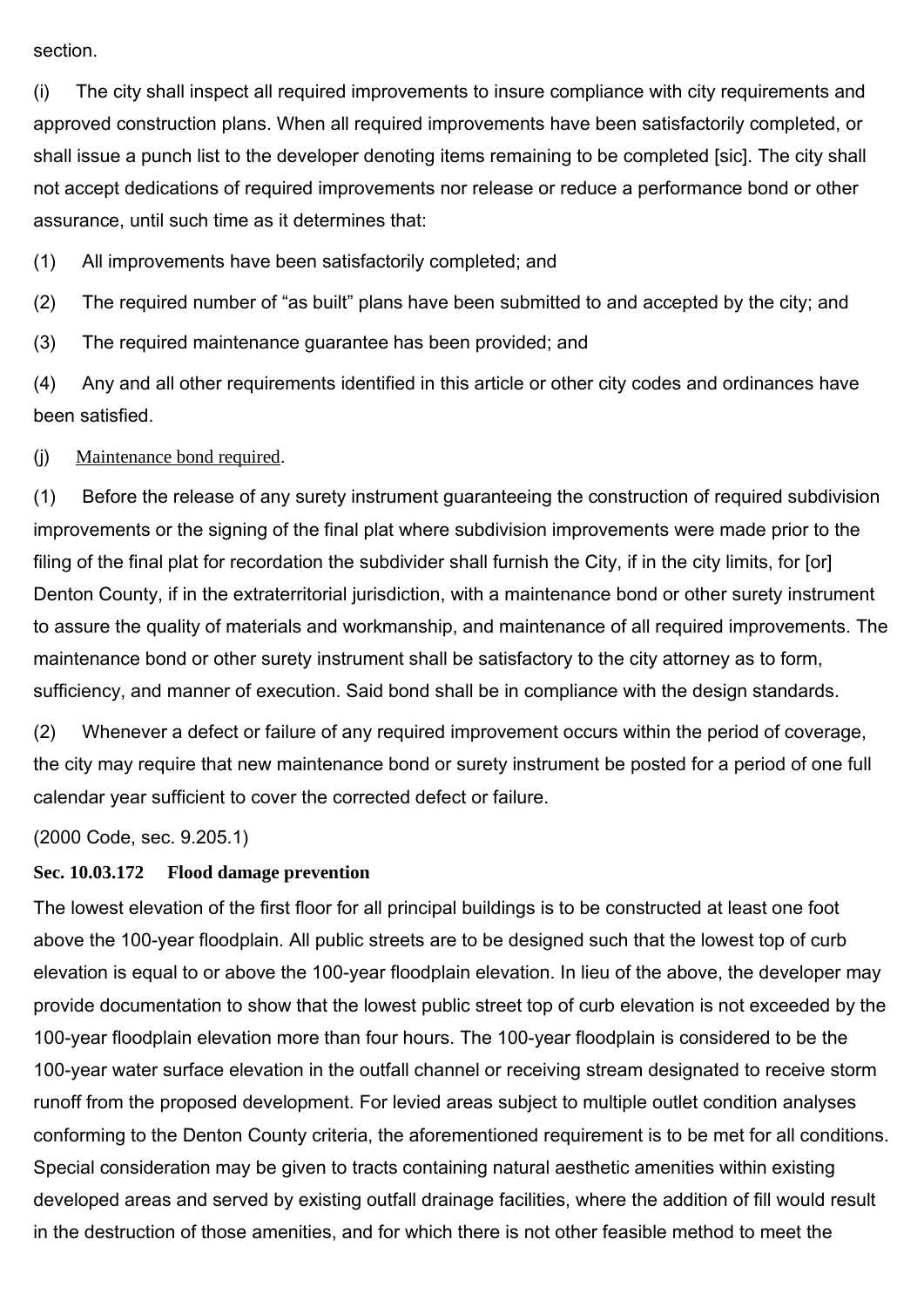aforementioned criteria. (2000 Code, sec. 9.205.2)

## **Sec. 10.03.173 Stormwater control**

(a) Drainage requirements and design standards.

(1) Compliance. All developments shall provide the drainage facilities and improvements to serve the development in accordance with the requirements and design standards of this section.

(2) Purpose. The standards and requirements of this section are adopted for the following purposes:

(A) To protect human, life, health and property;

(B) To minimize the expenditure of public monies for costly flood control projects;

(C) To minimize the need for rescue and relief efforts associated with flooding and generally undertaken at the expense of the general public;

(D) To minimize prolonged business interruptions;

(E) To minimize damage to public facilities and utilities located in floodplains;

(F) To provide for the sound use and development of all areas in such a manner as to [minimize future flood blight areas;]

(G) To retain natural floodplains in a condition that minimizes interference with floodwater conveyance, floodwater storage, aquatic and terrestrial ecosystems, and groundwater and surface water;

(H) To minimize erosion and sedimentation problems and enhance water quality; and

(I) To minimize future operational and maintenance expenses.

(3) Definitions. The words defined in the drainage manual (Denton Drainage Design Manual as adopted and from time to time amended) shall apply to any word used in this section which is not otherwise defined.

(4) General drainage requirements. General requirements for drainage shall include the following:

(A) Drainage improvements required. All developments shall provide for any new drainage facilities, the improvement of any existing drainage facilities, channel improvements or grading, driveway adjustments, culvert improvements or any other improvement, drainage facility or work which is necessary to provide for the stormwater drainage needs of the development, in accordance with the requirements and design standards of this section, including but not limited to any drainage facilities, improvements or other work which is necessary to:

(i) Provide for the conveyance of all stormwater from the development when fully developed to an adequate discharge point;

(ii) Fulfill any purpose for which the requirements of this section are imposed;

(iii) Adequately protect the development from flooding, including the effects of the 100-year flood;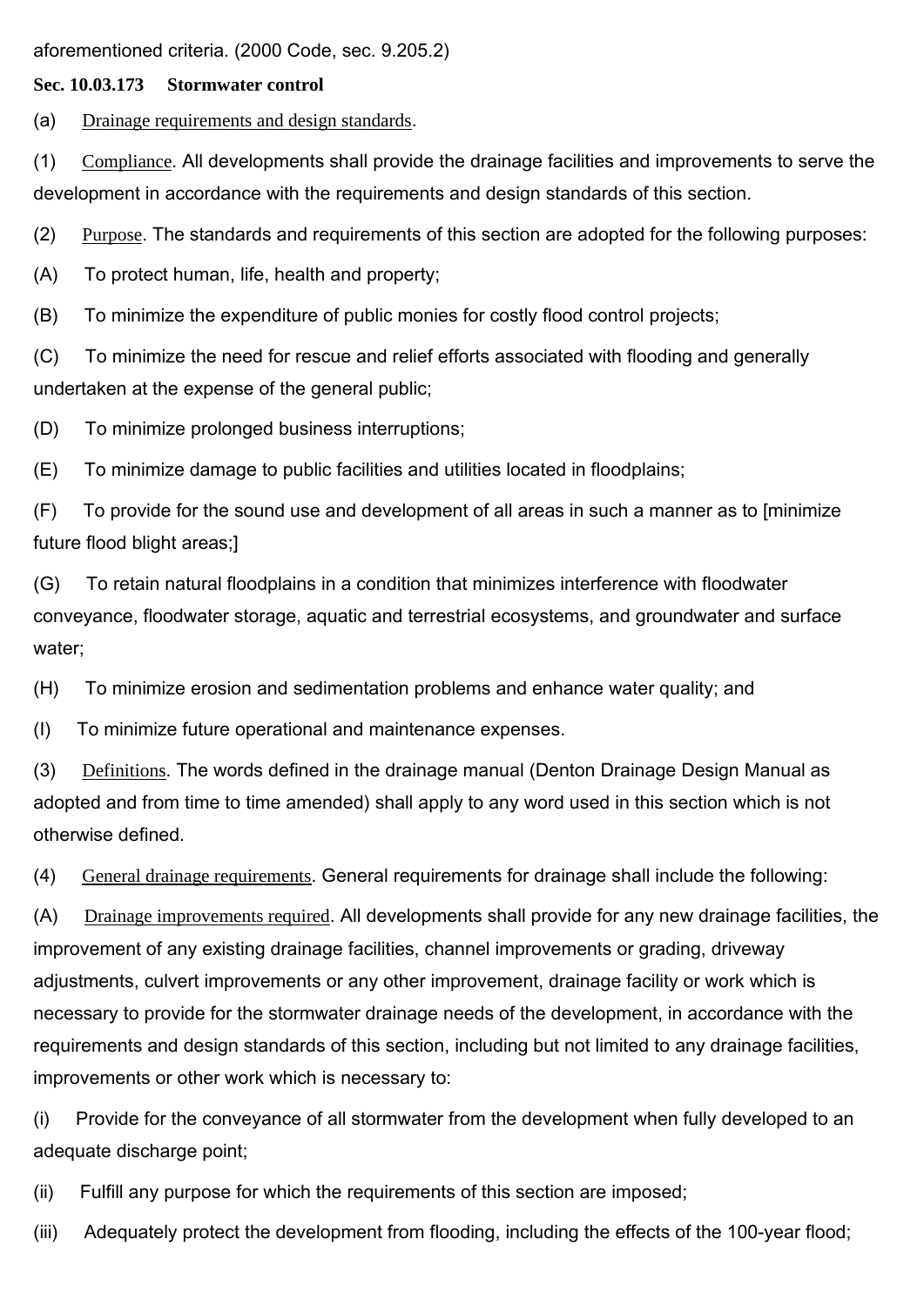(iv) Properly control any increase in the upstream or downstream stage, concentration or water surface elevation caused by the development;

(v) Provide for the conveyance of existing storm drainage flowing through the development.

(B) Off-site drainage. Off-site drainage facilities and improvements shall be provided by the development whenever additional stormwater runoff from the development would adversely affect any off-site property or would overload an existing drainage facility, whether natural or man-made. Where stormwater runoff from three or more acres has been collected or concentrated to one point, it shall not be discharged onto adjacent properties, except into existing creeks, channels or storm drains, unless drainage or flowage easements are obtained for those properties. If the developer cannot obtain the necessary easements to make required off-site drainage improvements, upon the request of the developer after compliance with the provisions of this article, the city may bring condemnation proceedings to obtain the off-site drainage easements.

(C) Permeable (greenbelt) area stormwater control. Any development may provide for stormwater runoff by reserving a sufficient amount of land within the development for landscaping, green space or other permeable areas, excluding detention facilities, if sufficient to alleviate the need for particular drainage facilities or improvements. The city engineer may require the submission of any drainage computations necessary to determine that the permeable areas reserved are adequate in size, design or location so as not to require particular drainage facilities or improvements. If a plat is approved on that basis, the permeable areas proposed to be reserved shall be shown on the plat or otherwise referenced by the plat, in the manner specified by the city engineer. No buildings, structures or other impermeable improvements shall be constructed or installed in the permeable areas so designated on the final plat.

(D) Detention facilities. Detention facilities may be used to reduce peak discharges where conditions prevent conveying stormwater to an adequate discharge point or studies show that off-site structural facilities will not mitigate hydraulic effects more efficiently. All detention facilities shall comply with the design criteria of this section. A development may provide for drainage by participating in the design and construction of a regional detention facility. Detailed engineering studies of the entire basin shall be required to ensure that the timing of peak flows has not been altered to create higher peak flow elsewhere in the basin. Detention facilities may be constructed in phases, if phased so as to provide for the timely needs of the development.

(E) Floodplains. Where the regulations of this section would require a development to make any drainage improvements in, or adjacent to a floodplain in order to provide for the ultimate base flood, the development may, in lieu of making the required improvements, restrict development in the area that would be subject to flooding by the ultimate base flood because of the failure to provide for the drainage improvements. In such cases the area to be left undeveloped shall be dedicated to the public as a drainage easement on the final plat.

(F) Floodway fringe areas. Where any development would fill a floodway fringe area where the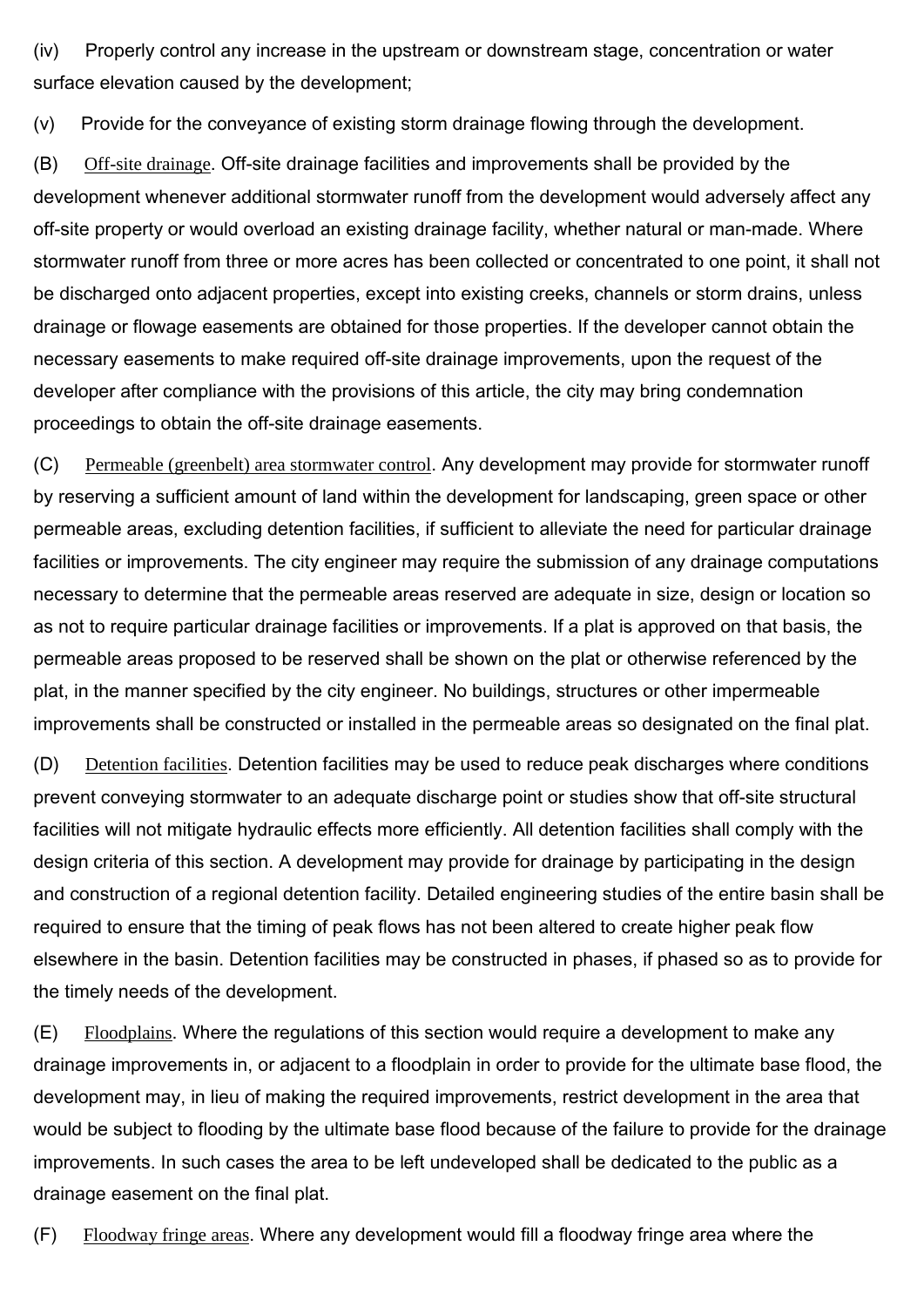floodway has not been designated on the flood hazard boundary map, the necessary engineering studies to show the limits of the floodway shall be submitted. If the floodway fringe area is not proposed to be filled, the areas within the floodplain which will be necessary to provide for the drainage needs of the development shall be dedicated to the public as a drainage easement on the final plat.

(G) Floodways and improvements.

(i) Generally, floodways serving drainage areas larger than one square mile in area and which are still functioning primarily in a natural and adequate state shall not be altered or improved to provide for the drainage needs of a development, unless there is no other reasonable means or method to provide for such drainage.

(ii) As part of the required improvements, all debris, small brush, vines and other obstructions shall be cleared once from that portion of any channel located within or on the perimeter of the development, as directed by the city engineer, prior to the connection of any utilities for any building within a development. A development may also be required to provide clearing of off-site floodways to the extent necessary to adequately receive or convey stormwater runoff from the development, based on the roughness coefficient approved during the design process for the final plat.

(iii) Developments discharging stormwater runoff into a floodway shall provide supplemental vegetation, on-site and off-site, when necessary to preserve or restore any disruption to the natural state. The vegetation planted shall be coastal Bermuda grass or similar vegetation proposed by the developer and approved by the city engineer. The vegetation requirement shall apply to any portion of any floodway, on-site or off-site, which would be affected by runoff from the development.

(iv) Any approvals necessary for completion or occupancy of the development may be withheld, including utility connections and certificates of occupancy, unless and until the clearance and vegetation requirements for floodways are satisfied.

(H) Site erosion control. To minimize erosion resulting from the removal of vegetation and to reduce the introduction of erosion materials into the storm drainage systems, all developments and any person undertaking any development activity shall make use of erosion and sediment control devices in accordance with the recommendations of the drainage manual, as directed by the city engineer. The erosion and sediment control devices shall be installed and thereafter maintained until sufficient vegetation cover has been provided or been replaced to control erosion and sediment, as directed by the city engineer.

(I) Payment in lieu of improvements. Any development required to provide drainage facilities or improvements in accordance with this article may elect to pay to the city the total construction cost of the required facilities or improvements, excluding engineering and design cost, when:

(i) The city's approved capital improvement plan proposes to provide, within two years of the date the required improvements are to be undertaken, for the same or similar drainage improvements that would make the drainage improvements required by the development unnecessary; and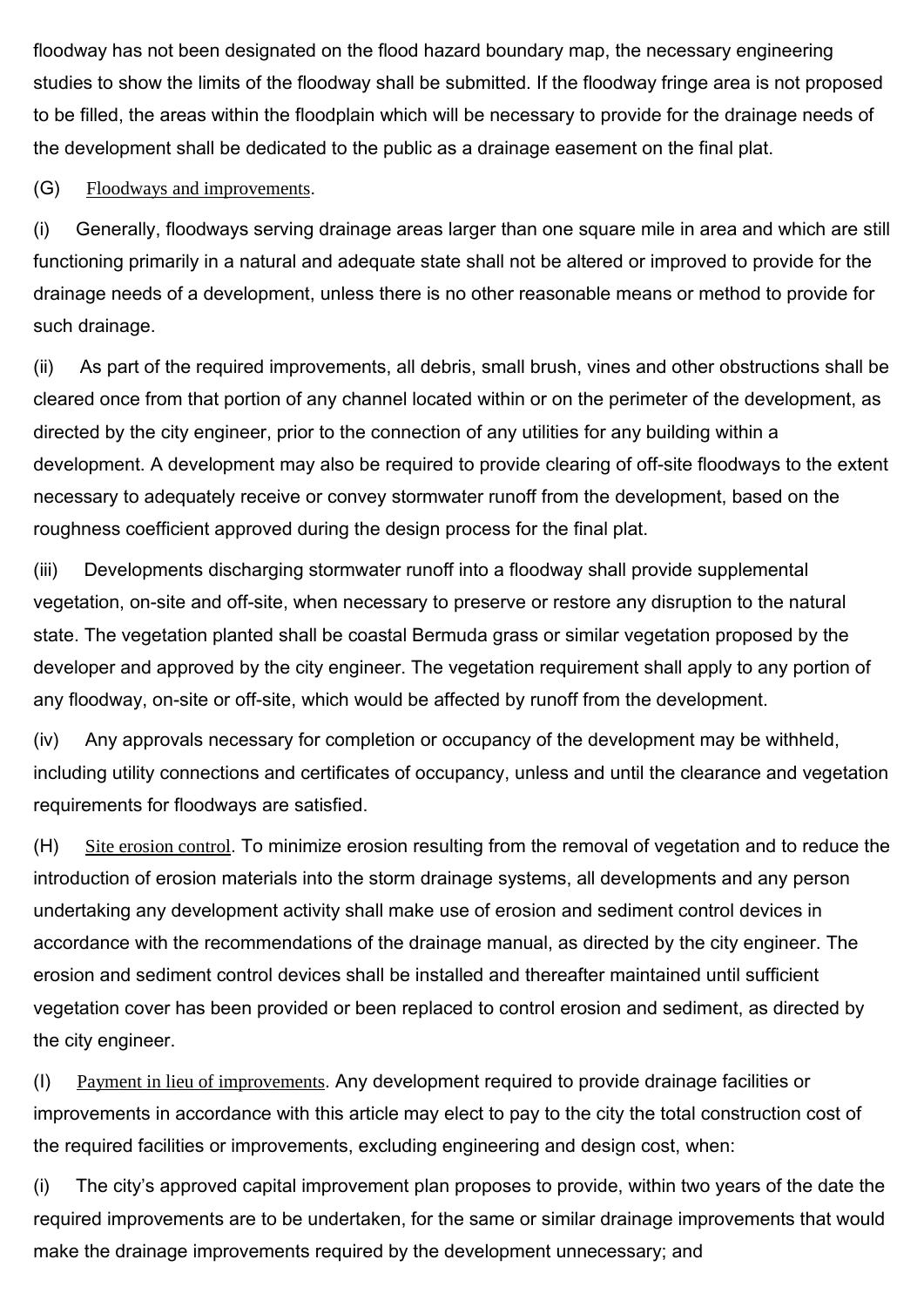(ii) Failure to provide the drainage improvements at the time of development would not adversely affect the development of any off-site properties, as determined by the city engineer.

The payment allowed in this subsection shall be made prior to beginning any construction of the development. If the money paid to the city is not used for the required improvements within five years of payment, the funds shall be returned to the person making the payment.

(5) General design standards. General design standards shall be as follows:

(A) Drainage manual adopted. The City of Denton Drainage Design Criteria, a copy of which is on file with the city engineer and city secretary, is adopted by reference as a part of the regulations and standards of this article. In addition to meeting the requirements expressly set out in this article, all drainage systems shall comply with the design standards and requirements contained in the latest edition of the drainage criteria adopted by ordinance. Where there is any conflict between a provision set forth in this article and a provision of the drainage criteria, the provision of this article shall apply.

(B) Drainage computation data. Design standards for drainage facilities and improvements shall be based on hydraulic and hydrologic computation data submitted and approved by the city engineer prior to submission of the final plat to the planning and zoning commission. The city engineer may specify the form and manner in which the necessary data is to be submitted.

(C) Separation of stormwater and sanitary sewerage systems. Stormwater and sanitary sewerage systems are intended to be used and maintained as separate systems. Drainage facilities shall be designed so as not to connect, direct or allow stormwater, whether by pool backwash or otherwise, into the sanitary sewerage system.

(D) Street access crossing channels. No development shall be designed to access a public street across a channel without providing adequate clearance for the channel under design storm conditions as required by the drainage manual. Bridges crossing channels serving drainage areas greater than one square mile in area shall have one foot of freeboard between the design water surface and the lowest beam of the bridge. Bridges crossing channels serving drainage areas less than one square mile in area shall have one foot of freeboard between the design water surface and the lowest top of road elevation of the bridge.

(E) Channel requirements. Channel regulations and improvement requirements shall be based on the amount and concentration of the stormwater runoff from the development. All developments shall provide for the permanent improvement and modification of existing drainage channels as necessary to serve the development, subject to and in accordance with the following:

(i) Channels which serve as floodways serving drainage basins larger than one square mile shall be maintained in a natural state as provided for in this section. Undeveloped branches of natural channels and creeks of local drainage systems may be allowed to remain in a natural state if maintenance and hydraulic considerations do not require improvements.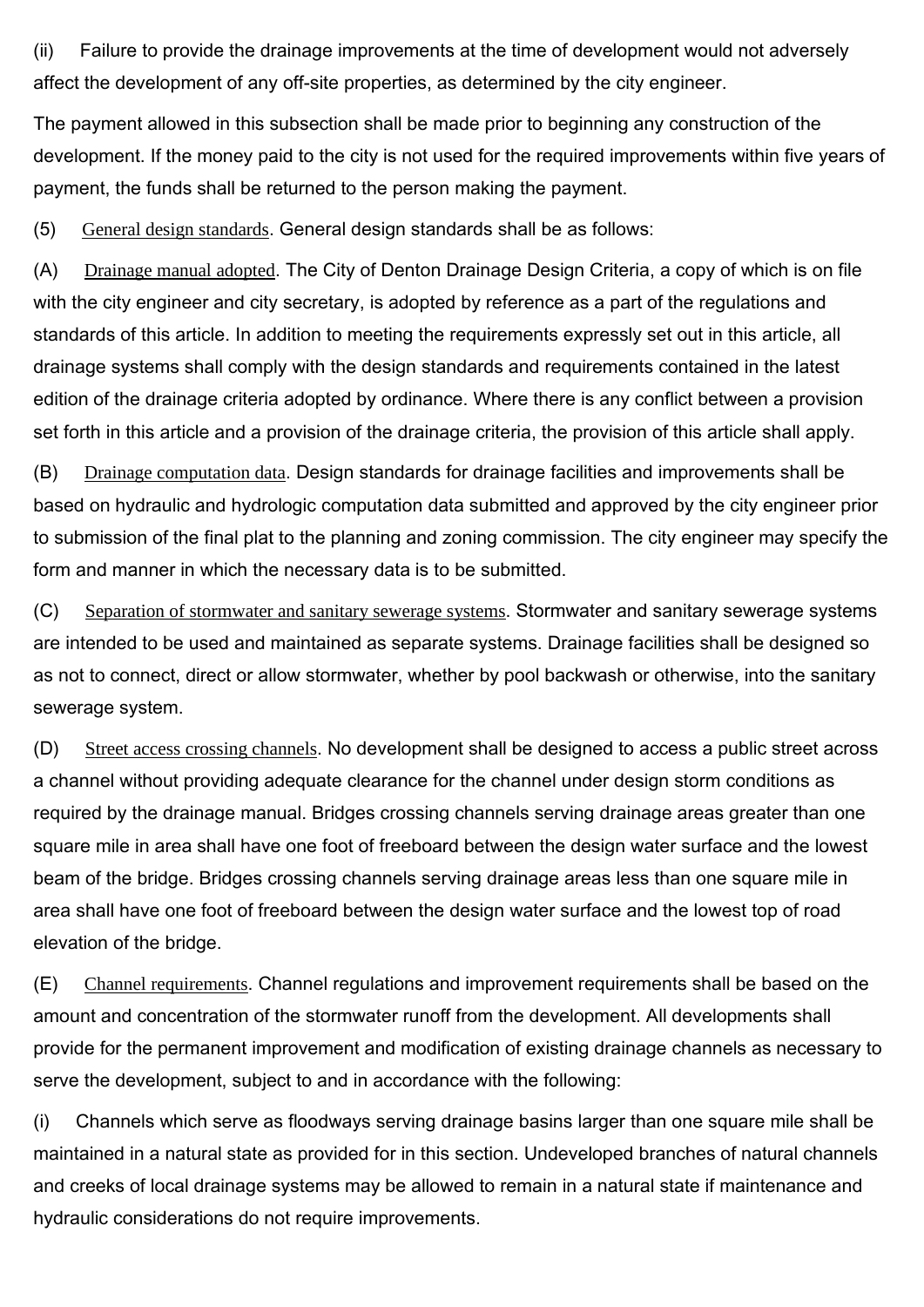(ii) Channels of local drainage systems serving a development shall be fully lined with concrete to a level at least one foot above the water surface from the 25-year frequency storm.

(iii) If a development provides for the reservation of permeable areas as provided for in this section so that a fully lined channel is not necessary to adequately convey stormwater runoff, the channel shall be provided with a concrete pilot channel meeting the specifications of the drainage manual.

(iv) The minimum grade allowed on an outfall channel or ditch shall be three-tenths foot per 100 feet for concrete lined channels and five-tenths foot per 100 feet for grass-lined channels.

(v) Improved channels shall have one foot of freeboard above the 100-year flood.

(vi) The design for all open channels shall be based on geotechnical investigations, unless determined to be unnecessary by the city engineer.

(F) Channel access roads and ramps. Any development which makes use of any channel within or on the perimeter of the development to provide for stormwater runoff may be required to provide adequate access roads and ramps for the channel for maintenance purposes as follows:

(i) For all channels serving drainage basins larger than one square mile, access ramps shall be provided where the channel intersects any public roadway.

(ii) For all improved, unlined channels serving basins less than one square mile, access to channels shall be provided by one of the following methods, as approved by the city engineer:

a. By constructing a flexible base road or equivalent;

b. By providing a combination of the bottom access and an access road on one side of the channel, if the depth of the channel will allow maintenance from the access road.

c. For channels exceeding a depth of four feet and four-to-one side slopes, an access road shall be provided on both sides of the channel where none of the other methods would be sufficient to provide for maintenance of the channel.

(iii) To ensure adequate access, all lined and pilot channels shall have a minimum bottom width of ten feet and shall be provided with access ramps located as directed by the city engineer. Access ramps shall not be less than 12 feet wide, with a minimum cross grade of six to one. All access roads shall be located within a dedicated easement of the size required by this section.

(G) Major drainage systems. Major drainage systems are intended to provide for conveyance of major flooding and usually consist of channels, detention reservoirs, street rights-of-way and overflow swales. Major drainage systems shall be designed to convey the 100-year flood and may be planned as an integral, usable part of a development.

(H) Minor drainage systems. Minor drainage systems are intended to provide for conveyance of nuisance-type flooding and usually consist of streets, storm drain inlets and pipes.

(I) Maximum and minimum times of concentration. Drainage systems for all developments shall be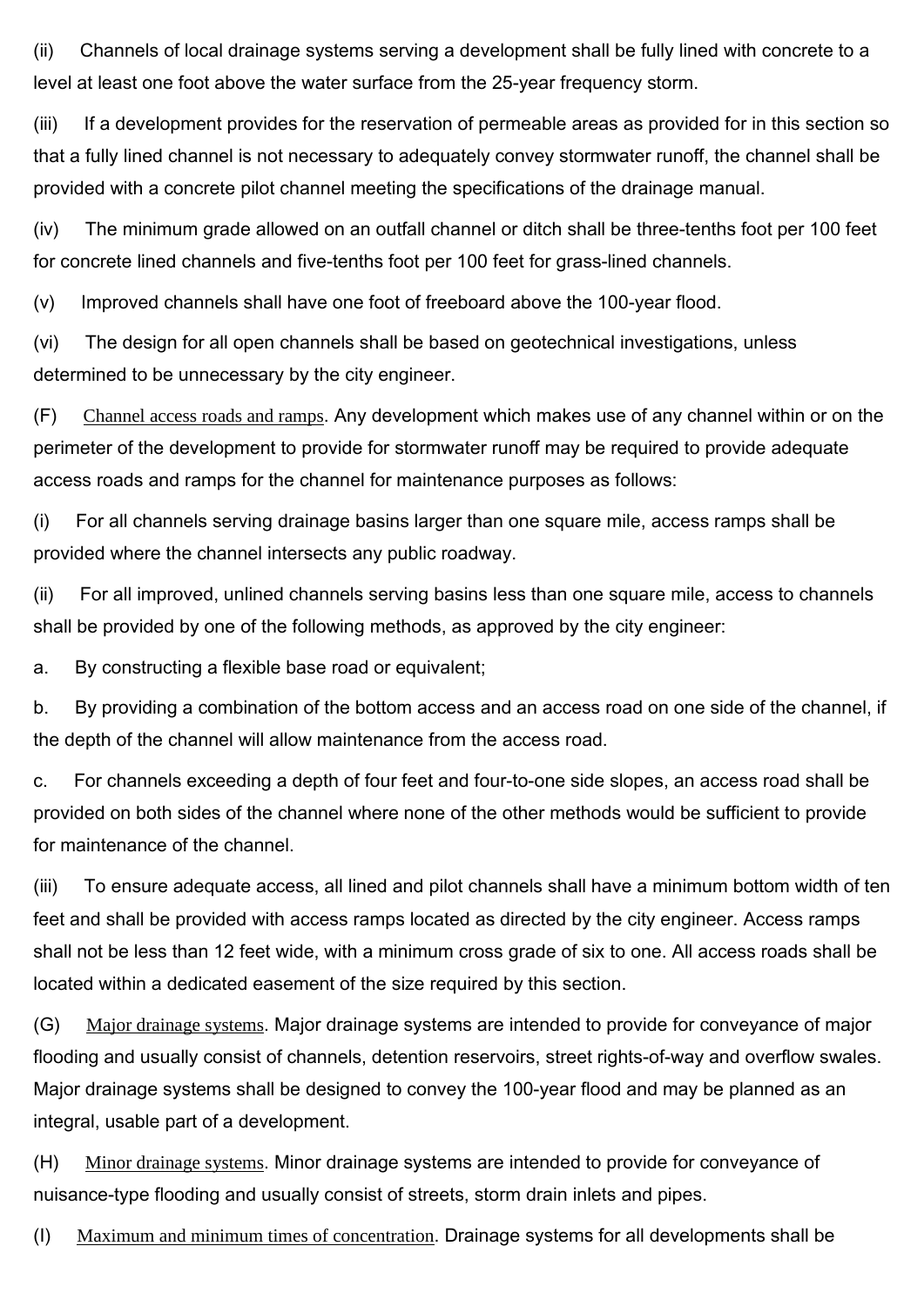designed so as to comply with the minimum and maximum time of concentration for the proposed land use, as specified in the drainage manual. In cases where it is evident, as determined by the city engineer, that the actual time of concentration is less than the minimum specified in the drainage manual, a shorter time of concentration may be required.

(J) Tailwater considerations. Proposed storm drains may discharge into existing watercourses shown on the current flood insurance rate map. The tailwater elevation used in hydraulic calculations of the proposed drain system shall consider the water surface elevation of the watercourse for the same design frequency as the storm drain system. All storm drainage systems shall be designed in reference to the watercourse flood elevation at the time the storm drainage discharges into the watercourse, except when the watercourse into which the storm drain discharges is located outside zone X of the flood insurance rate map, the tailwater elevation of the proposed storm drain system shall be the water surface elevation of the watercourse when its peak discharge occurs.

(K) Lot drainage. Generally, each lot shall be designed or graded to direct stormwater into an abutting street, alley, channel or inlet. If drainage is provided in the rear of any lot by an alley or closed storm drainage system consisting of inlets and pipes, the alley or drainage system shall be designed for the 100-year flood. Where it is not practical to provide abutting drainage facilities for each lot, drainage facilities shall generally be required whenever the stormwater runoff from more than two lots used for one- or two-family dwellings is directed across a third residential lot or whenever the facilities are necessary to avoid an adverse effect on any other lot. It shall be unlawful for any person to fill, modify or otherwise obstruct any public drainage easement designed or used as an overflow channel or structure.

(L) Design criteria. Design criteria shall be as follows:

(i) Design flood frequencies. The following listed facilities shall be designed to handle the flood frequencies indicated:

Facility Flood Frequency (years)

| Street capacity and enclosed pipe system, 25 |  |
|----------------------------------------------|--|
| if needed                                    |  |

Driveway culverts and roadside ditches 25

Street right-of-way 100

Improved channels 100

Culverts 100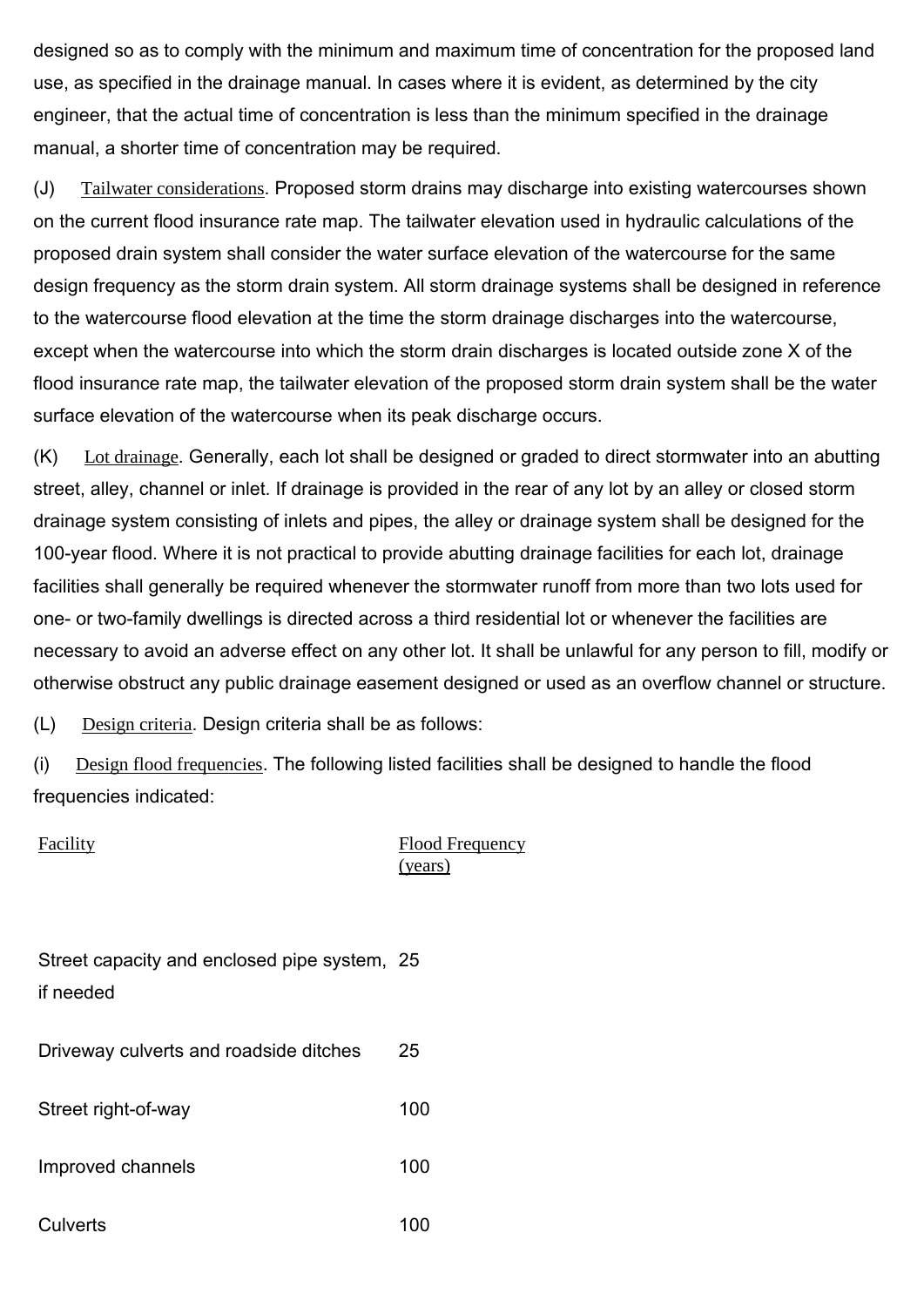Bridges 100

Floodways 100

(ii) Street drainage requirements.

a. All streets shall be capable of conveying a 100-year flood without water exceeding the right-of-way limits.

b. Street crowns shall be reduced for approximately 100 feet on each side of valleys, and only one valley crossing for each street shall be used at an intersection.

(iii) Pipe system requirements if used.

a. Storm drain systems capable of conveying the 25[-year] frequency flood are required when water spread and intersection cross flow limits are exceeded. Closed pipe systems shall be required for discharges up to and including the equivalent flow of a 48-inch pipe, unless the grade of the natural ground is less than 0.5 percent, then an enclosed pipe system shall be required for discharges up to and including 100 cfs.

b. The minimum velocity with the pipe flowing full shall be three feet per second.

c. The minimum storm drain pipe diameter shall be 18 inches.

d. Pipe diameters shall not normally decrease downstream.

e. Pipe soffits at changes in pipe sizes should be set at the same elevation.

f. Vertical curves in the conduit will not be permitted, and horizontal curves will be permitted only with the approval of the city engineer.

g. Manholes shall be placed at the connection of two or more laterals, at pipe junctions having pipe sizes greater than 24 inches, at alignment changes and at the beginning of the storm drain system. Maximum manhole spacing shall be as follows:

| Pipe Size (inches) | <b>Maximum Spacing (feet)</b> |
|--------------------|-------------------------------|
|                    |                               |
| $18 - 36$          | 600                           |
| $42 - 60$          | 1,000                         |
| Larger than 60     | No limit                      |

(iv) Driveway culverts. All driveway culvert construction shall be inspected by the city during construction and shall meet the following requirements:

a. Culverts shall be of sufficient size to carry the expected water flow based on the 25-year flood, be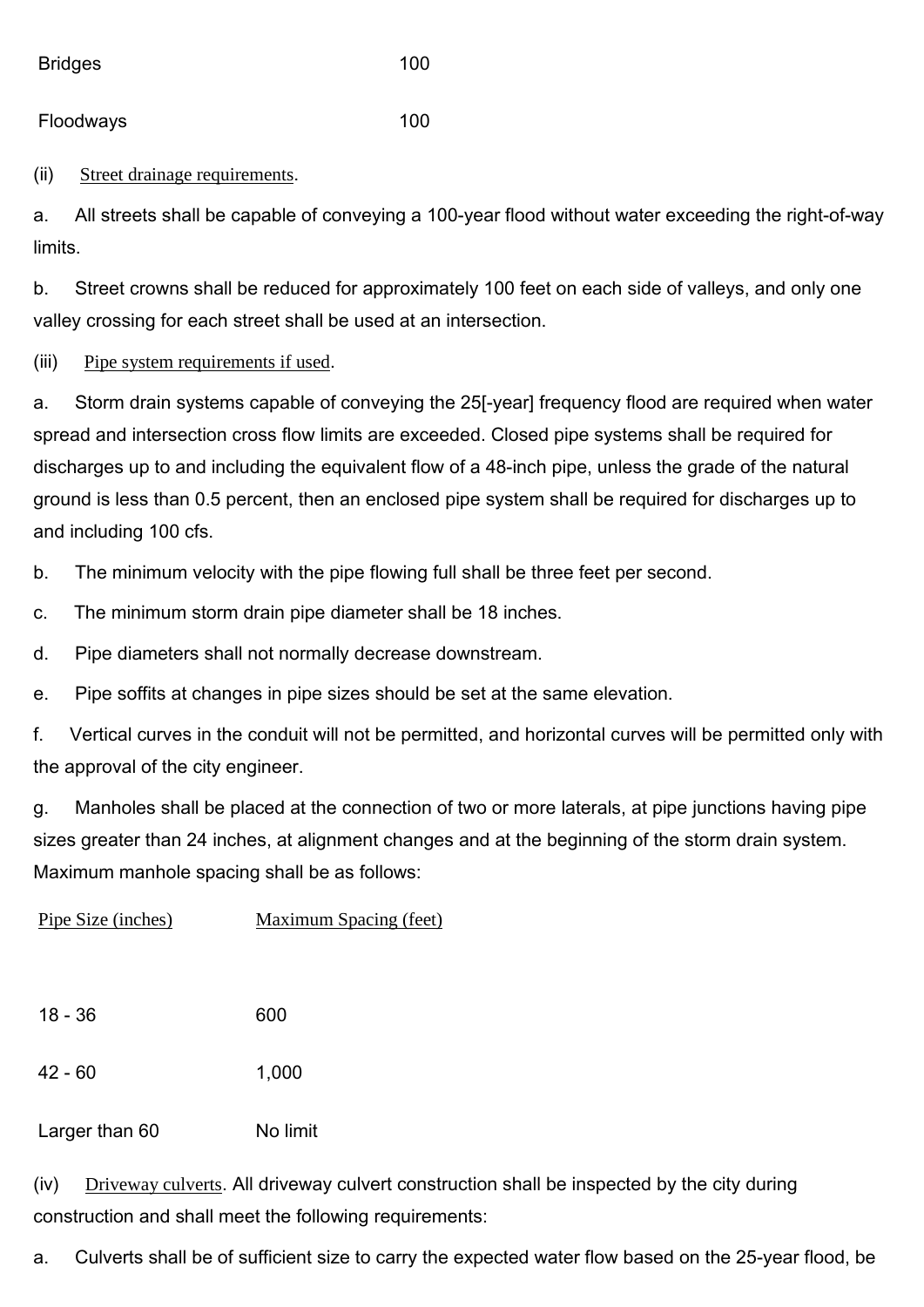made of approved classes of reinforced concrete pipe (RCP) or corrugated metal pipe (CMP), and shall be joined together properly by materials approved by the city engineer.

b. The safety standards for ends to driveway culverts adopted by the state department of transportation, as amended, on file in the office of the city engineer, are hereby adopted by reference to the following extent:

1. Culverts of 21 inches in size or larger shall have six to one safety end sections. The ground around the end section shall have a grade of six to one.

2. Culverts less than 21 inches in size shall have type B end sections (state department of transportation drawing). Type B headwalls and guardrails may be used for pipes larger than 21 inches, when approved by the city engineer.

3. Culverts of 30 inches or less do not require safety pipe runners. Culverts above 30 inches shall meet state department of transportation standards.

(v) Detention ponds. All detention ponds shall be in compliance with any applicable design requirements of any state or federal laws or regulations, as amended, including the regulations of the state commission on environmental quality or its successor agency. The following requirements and design standards shall apply to detention ponds to the extent they do not conflict with any applicable federal or state laws or regulations, as amended:

a. The 100-year flood shall be used to determine the volume of detention storage required. Detention facilities shall be designed so that any additional runoff generated by the proposed development will not increase the amount of original discharge for storm frequencies from the five-year to the 100-year flood.

b. The modified rational method shall be used to construct runoff hydrographs for detention storage design when the contributing drainage area is 200 acres or less. The procedures outlined in Soil Conservation Service Technical Release No. 20 (TR-20) or in the U.S. Corps of Engineers' Flood Hydrograph Package (BEC-1) shall be used to determine runoff hydrographs for detention storage design when the contributing drainage area exceeds 200 acres. The city engineer may approve the use of other methods for runoff hydrographs when appropriate.

c. An emergency spillway or overflow area shall be provided at the maximum 100-year pool level and shall be capable of conveying discharges as required by the regulations of the state commission on environmental quality or its successor agency. The spillway shall be constructed of concrete, unless alternative materials are approved by the city engineer.

d. Any outflow structure which conveys water through the embankment in a conduit shall be reinforced concrete designed to support the external loads. The conduit shall withstand the internal hydraulic pressure without leakage under full external load or settlement and must convey water at the design velocity without damage to the interior surface of the conduit.

e. The outflow structure of a detention basin discharging water into any natural stream or unlined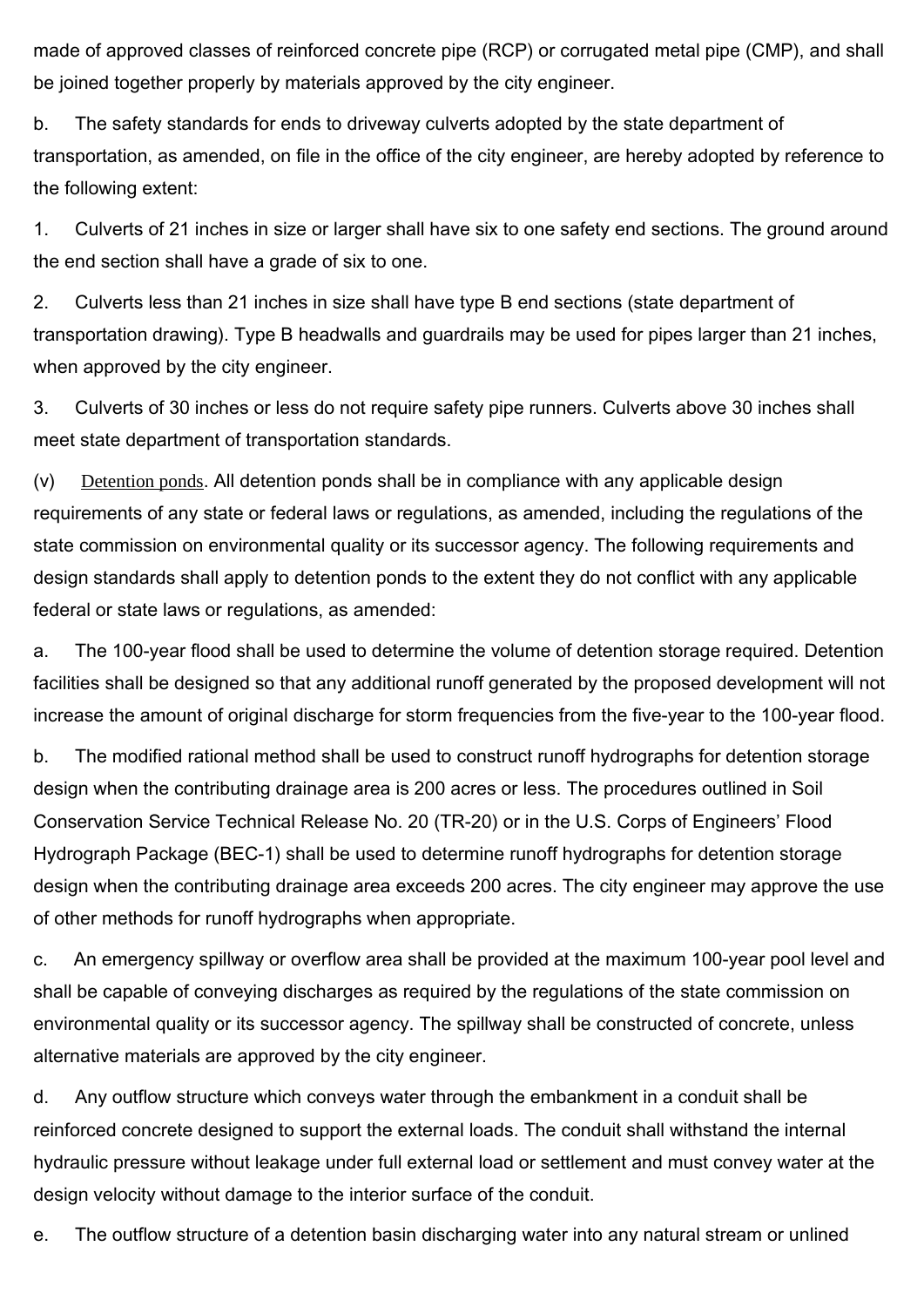channel shall discharge at a non-erosive rate, unless approved erosion protection is provided in accordance with the drainage manual.

f. Detention basins resulting from excavation shall provide positive drainage in accordance with the drainage manual. The side grade for any excavated detention basin, which is not in rock, shall not exceed four to one.

g. Earthen embankments used for water impoundments must be constructed according to specifications for fill material and be designed based upon geotechnical investigations of the site. The minimum crown width of the embankment shall be 12 feet.

h. Detention basins shall be designed with adequate ingress and egress to allow for regular maintenance, including periodic de-silting and debris removal. Detention basins designed for permanent water storage must include de-watering facilities to allow for maintenance. Detention basins designed to serve drainage areas of 320 acres or more must include a de-silting basin in the upstream pool area.

i. Security fencing of a minimum height of six feet shall encompass the detention storage area if the velocity, depth or slopes create a potentially dangerous condition. The fence shall be designed so as to allow access for maintenance and so as not to restrict stormwater flow into or out of the detention basin.

(6) Easements. In addition to any other provisions of this article relating to easements for public improvements, the following requirements for easements for public drainage improvements, channels and facilities required for any development by this section shall apply:

(A) All public drainage systems and facilities which are not to be included within an existing or proposed public street right-of-way shall be located within easements to be dedicated to the city and shall have adequate access to a public street. Prior to acceptance of any public drainage facilities, all easements within which the facilities are located shall be cleared of all buildings, structures, fences or other obstacles that would interfere with access to the easements.

(B) Easements for closed drainage systems shall meet the following minimum standards, unless special circumstances warrant additional or reduced easements, as determined by the city engineer:

| Pipe Size (in inches) | Minimum Easement Width<br>(in feet) |
|-----------------------|-------------------------------------|
| 36 and under          | 15                                  |
| 42 through 54         | 20                                  |
| 60 through 66         | 25                                  |
| 72 and above          | 30                                  |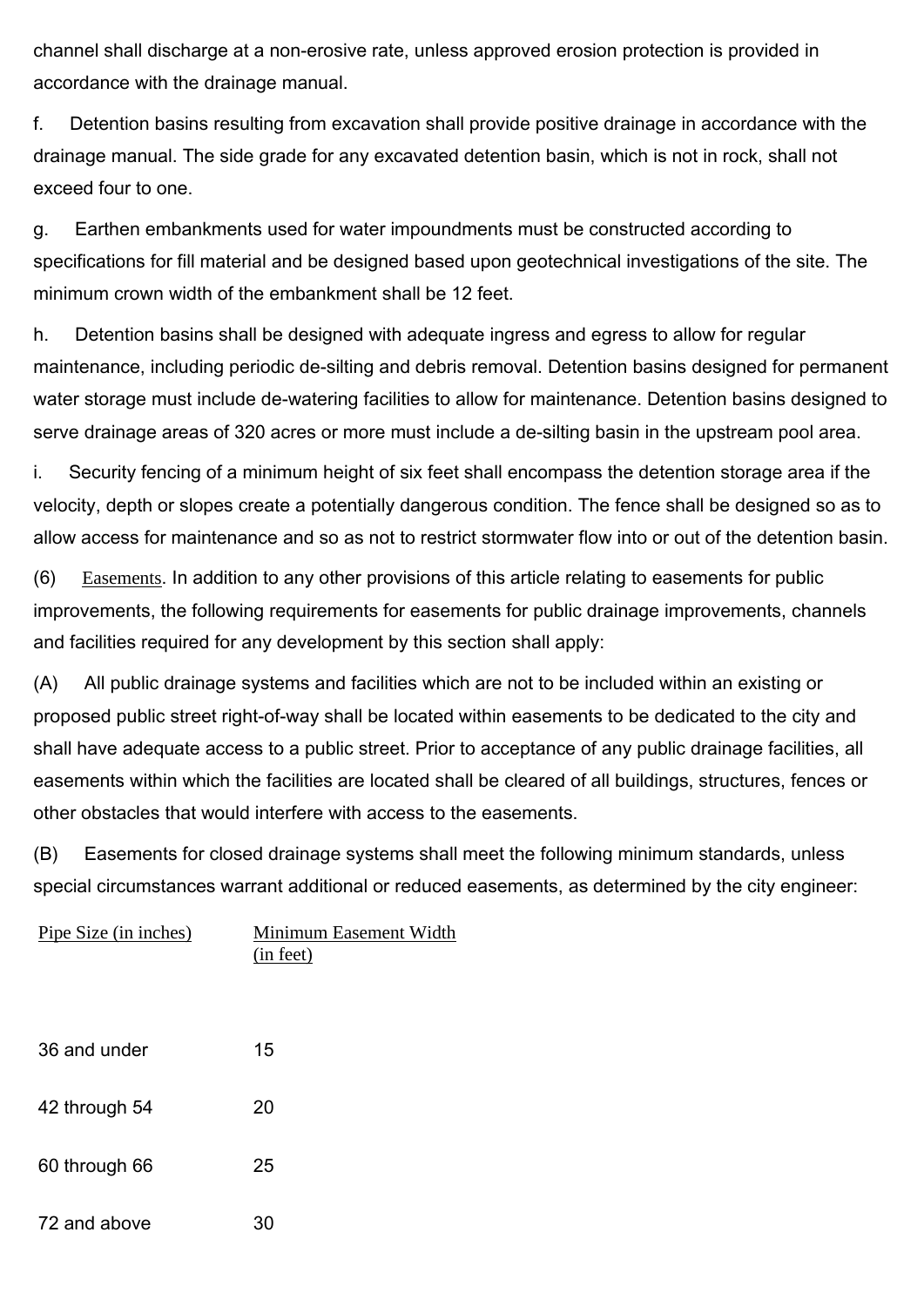(C) Where an access road is required adjacent to a channel, an easement of a minimum width of 15 feet shall be provided.

(D) Utilities shall not be located within any existing drainage easement, unless it is also designated for utility use. No utilities shall be located in any lined channel in such a way as to interfere with maintenance of or access to the channel.

(E) A drainage easement shall be provided for the area within a required outfall channel or ditch to the point where the flow line "day lights" on natural grade.

(F) To provide for maintenance, a drainage easement shall be provided at least 25 feet beyond any outfall headwall.

(7) Flood damage prevention. All developments regulated by this article shall be designed to prevent flood damage and shall meet the following requirements:

(A) Minimum finished floor elevation. Minimum finished floor elevations for proposed development areas shall be twenty-four (24) inches above the 100-year flood elevation based on encroached stream conditions as contained in the appropriate flood insurance study. If a 100-year water surface elevation for encroached stream conditions has not been determined by a flood insurance study, the finished floor elevations in the development area shall be 24 inches above the 100-year flood elevation based on ultimate watershed development conditions.

(B) Floodway and floodplain modification and permitting. No land shall be modified in any floodplain or floodway until the drainage modification plans have been reviewed and a permit issued by the city engineer in accordance with this article.

(2000 Code, sec. 9.205.3)

**Secs. 10.03.174–10.03.200 Reserved**

# **Division 6. Miscellaneous Requirements**

## **Sec. 10.03.201 Form and slab surveys**

(a) The city shall require the submittal of a form survey and subsequent slab survey for every structure in the city and the extraterritorial jurisdiction. The surveys shall be prepared by a registered professional surveyor. Copies of the survey will be filed within the city, logged in to the appropriate record system and returned to the builder for his records.

(b) Noncompliance of the submittal of the required surveys is a violation of this article.

(2000 Code, sec. 9.206.2)

## **Sec. 10.03.202 Map update**

The developer shall submit to the city a reduced copy of the entire subdivision at a scale appropriate to update the city maps and subdivision map. (2000 Code, sec. 9.206.3)

**Sec. 10.03.203 Schedule of fees**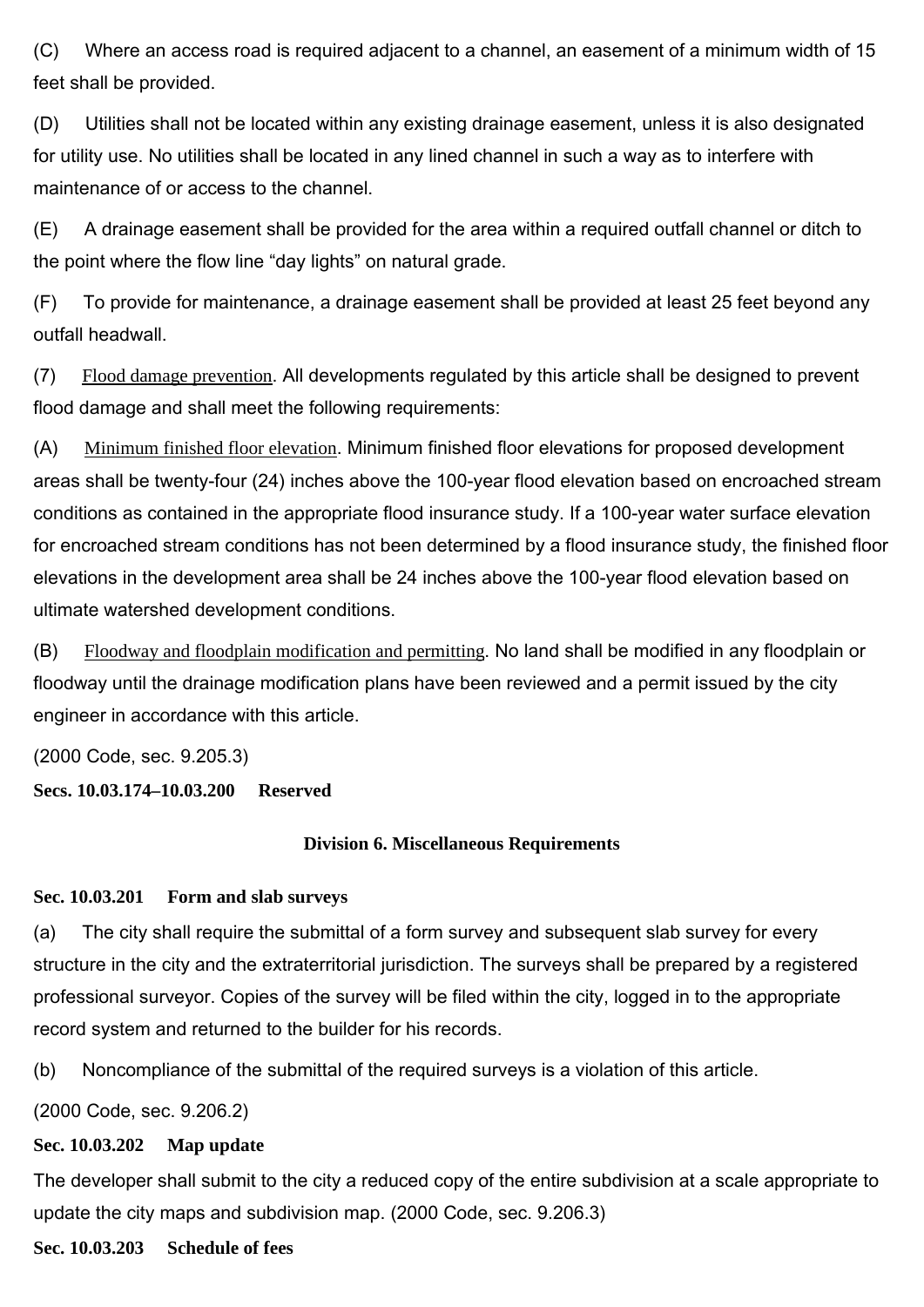(a) Fees and charges for filing of preliminary plats, final plats, replats, and foundation permits shall be as established by separate ordinance of the city council from time to time.

(b) Such fees and charges shall be collected by the city when any plan [or] subdivision plat is tendered to the commission. Such fees and charges shall be paid in advance.

(c) Such fees and charges shall be imposed on all preliminary plats, final plats and replats, etc. regardless of the action taken by the commission and city council thereon. Such fees shall be collected for the purpose of defraying the costs of administrative, clerical and inspection services necessary to properly investigate plats, replats, and subdivisions.

(d) Any required fees, unless specifically stated otherwise, shall be paid prior to the recording of the plat.

(2000 Code, sec. 9.206.4)

#### **Sec. 10.03.204 Enforcement**

Any subdivision of land being developed in violation of the terms and provisions of these regulations is hereby declared to be a public nuisance and the city manager or his designee is hereby authorized to institute any action which may be necessary to restrain or abate such violations. (2000 Code, sec. 9.206.5)

#### **Sec. 10.03.205 Variances**

(a) The commission shall review the variance request and make a recommendation to the city council. The city council may then authorize a variance from these regulations when in its opinion undue hardship will result from requiring strict compliance. The applicant shall have the responsibility of proving the variance is a hardship. In granting a variance, the city council shall prescribe conditions that it deems necessary or desirable to the public interest and making the findings hereinbelow required to eliminate the hardship. The city council shall take into account the nature of the proposed use of land involved and existing uses of the land in the vicinity, the number of persons who will reside or work in the proposed subdivision, and the probable effect of such variance upon traffic conditions and upon the public health, safety, convenience, and welfare in the vicinity. No variance will be granted unless the city council finds that an undue hardship exists. The following conditions must be present for consideration:

(1) There are special circumstances or conditions affecting the land involved such that the strict application of the provisions of this article would deprive the applicant of the reasonable use of his land.

(2) The granting of the variance will not be detrimental to the public health, safety or welfare, or injurious to other property in the area.

(3) The granting of the variance will not have the effect of preventing the orderly subdivision of other lands in the area in accordance with the provisions of this article.

(4) A more appropriate design solution exists which is not currently allowed in this article.

(b) Such recommendations of the commission and findings of the city council, together with the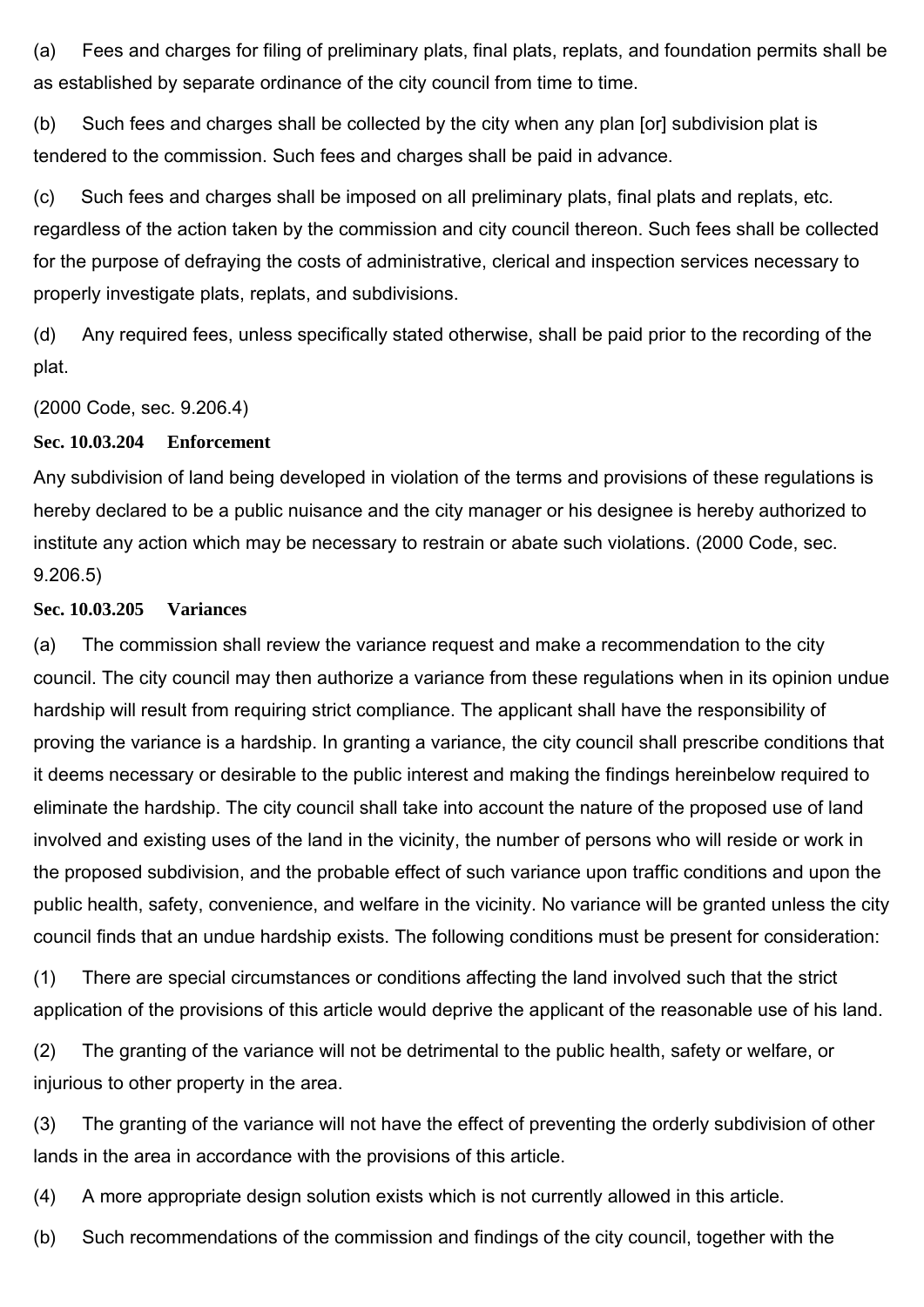specific facts on which such findings are based, shall be incorporated in the official minutes of the commission and the city council meetings at which such variance is recommended or granted. Variances may be granted only when in harmony with the general purpose and intent of this article, so that the public health, safety and welfare may be secured and substantial justice done. Economic hardship to the subdivider, standing alone, shall not be deemed to constitute undue hardship. The city council may reach a conclusion that a hardship exists if it finds that:

(1) If the applicant complies strictly with the provisions of this article, he can make no reasonable use of his property.

(2) The hardship of which the applicant complains is one suffered by the applicant rather than by neighbors or the general public.

(3) The hardship relates to the applicant's land, rather than personal circumstances.

(4) The hardship is unique to the property, rather than one shared by many surrounding properties.

(5) The hardship is not the result of the applicant's own actions.

(c) In granting variance, the city may impose such reasonable conditions as will ensure that the use of the property to which the variance applies will be as compatible as practicable with the surrounding properties.

(d) A variance may be issued for an indefinite duration or for a specified duration only.

(e) The nature of the variance and any conditions attached to it shall be entered on the application and plat, and refer to the written record of the variance for further information. All such conditions are enforceable in the same manner as any other applicable requirement of this article.

(f) The city council shall not authorize a variance that would constitute a violation of any other valid ordinance of the city.

(g) The request for a variance shall be made in writing and accompanied by a fee as set forth in the city's fee schedule.

(2000 Code, sec. 9.206.6)

**Secs. 10.03.206–10.03.230 Reserved**

#### **Division 7. Tree Preservation**

#### **Sec. 10.03.231 Purpose and intent**

(a) The purpose of these regulations is to promote the preservation of mature trees and natural areas, tree stands, including, but not limited to, remnants of the Cross Timbers Forest and existing tree canopy, to protect trees during construction, to facilitate site design and construction that contribute to the long-term viability of existing trees which improves environmental conditions, specifically to comply with air and water quality regulations, to increase property values and to develop a process to control the removal of trees. It is the further purpose of this division to achieve the following broader objectives: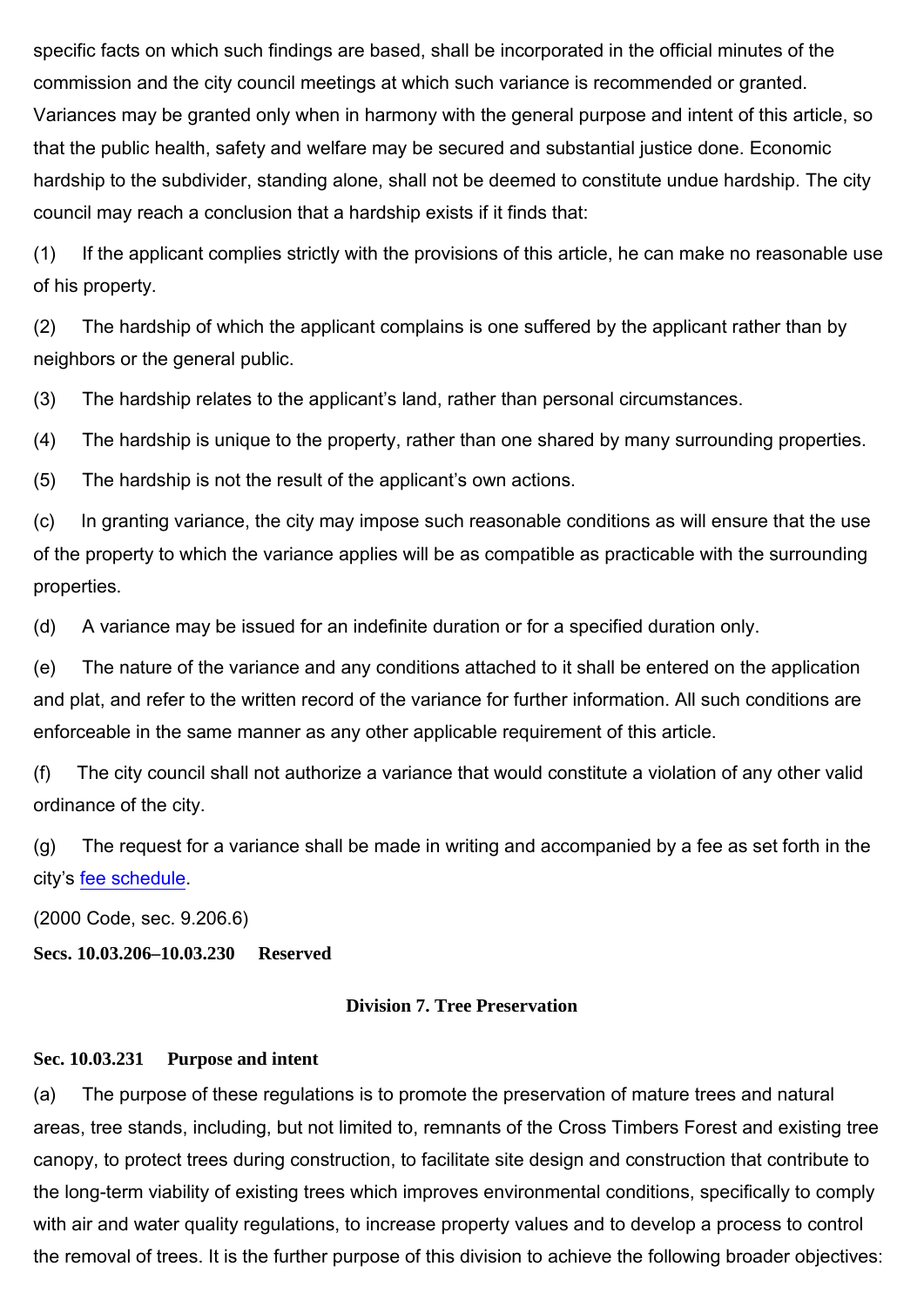(1) Preserve the country atmosphere and natural environment that define the community character of the city and make it a unique and desirable community.

(2) Prevent untimely and indiscriminate removal or destruction of trees.

(3) Maintain and enhance a positive image of the city for the attraction of new residents and business enterprises to the city.

(4) Protect healthy protected/historic and protected/quality trees and promote the ecological, environmental and aesthetic values of the city.

(5) Preserve protected/historic trees.

(6) Provide for shade, windbreaks and the cooling of air; thereby, reducing the requirements for air conditioning and heating and the utilization of scarce energy resources.

(7) Promote site planning that is sensitive to the location of existing trees in an effort to save protected/historic and protected/quality trees.

(8) Provide for a permitting and enforcement procedure.

(9) Provide for open space and more efficient drainage of land; thereby, reducing the effects of soil erosion and the need for additional drainage facilities.

(10) Mitigate the ill effects of rapid and intense urbanization.

(b) The removal of any protected/historic or protected/quality trees as defined in this division requires a tree removal permit in accordance with the terms and provisions of this division. The terms and provisions of this division allow trees located within necessary public rights-of-way, easements and the buildable area of a building lot or site where the lot or site is less than one acre in size to be removed without a tree removal permit and prior to the issuance of a building permit. It is provided, however, that where a building lot or site is one acre in size or larger, then no protected/historic or protected/quality trees shall be removed from the buildable area of the lot or site before the issuance of a building permit relating to the lot or site, unless otherwise permitted herein.

(2000 Code, sec. 9.207.1)

# **Sec. 10.03.232 Definitions**

For the purpose of this division, the following terms, phrases, words and their derivations shall have the meaning given herein:

*Agricultural use*. The use of land to produce plant or animal products, such as the growing of crops, raising and pasturing of livestock or farming. It does not include the processing of plant or animal products after harvesting or the production of timber or forest products. Agricultural use is not determined by the zoning classification of the land.

*Buildable area*. That portion of a building site exclusive of the required yard areas on which a structure or building improvements may be erected and including the actual structure and driveway.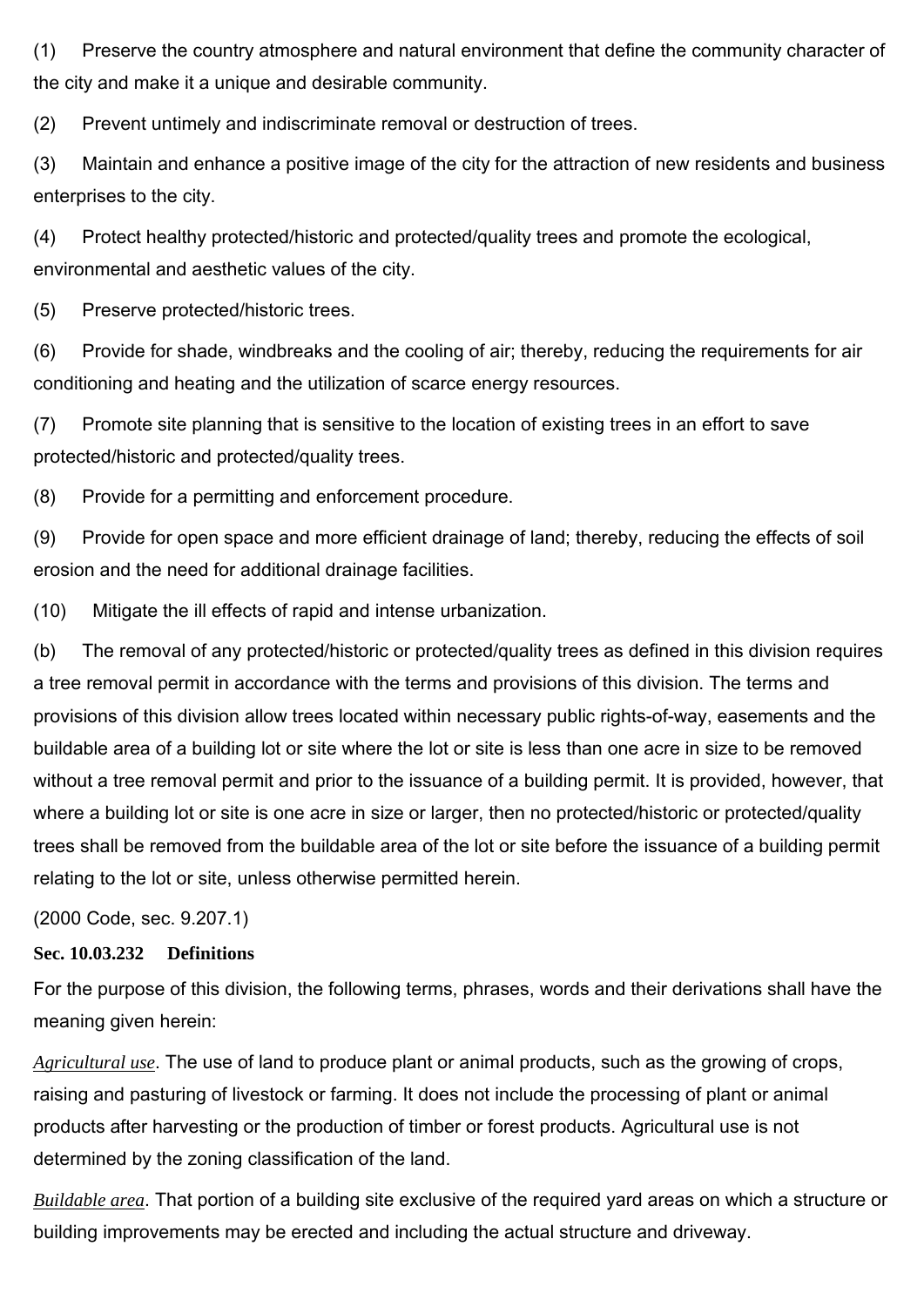*Building pad*. The actual foundation area of a building area and the area within eight feet of the foundation that is used for construction and grade transition.

*Clear-cutting*. The removal of all of the trees or a significant majority of the trees within an area.

*Clearing and grading, limits of*. The boundaries of that area of land identified in the clearing and grading plan, site plan or landscape plan subject to soil disturbance, clearing of trees, and other vegetation in conjunction with a proposed development or land use.

*Conservation easement*. A non-possessory interest held by a governmental body empowered to hold an interest in real property under the laws of the State of Texas or the United States; other qualified entity, pursuant to section 170(h) of the Internal Revenue Code, as amended; or a charitable corporation, charitable association, or charitable trust in real property that imposes limitations or affirmative obligations designed to:

(1) Retain or protect natural, scenic, or open-space values of real property or assure its availability for agricultural, forest, recreational, or open-space use;

(2) Protect natural resources;

(3) Maintain or enhance air or water quality; or

(4) Preserve the protected/historical, architectural, archeological, or cultural aspects of real property.

*Critical root zone (CRZ)*. The area of undisturbed natural soil around a tree defined by a concentric circle with a radius equal to the distance from the trunk to the outermost portion of the drip line (see section 10.03.247, exhibit D).

*Cut/fill*. Areas where the natural ground level has been excavated (cut) or fill brought in.

*Development review committee*. As defined in section 10.03.003 of the Code of Ordinances, as may be amended from time to time.

*Diameter at breast height (dbh)*. The tree trunk diameter measured in inches at a height of four and onehalf feet above existing ground level.

(1) For single-trunk trees, the width shall be measured at four and one-half feet above existing ground level.

(2) For multi-trunk trees, combine the diameter of the largest stem or trunk with one-half of the diameter of each additional stem or trunk, all measured at four and one-half feet above ground level.

*Drip line*. A vertical line run through the outermost portion of the canopy of a tree and extended to the ground (see section 10.03.247, exhibit D).

*Homestead property*. An individual residential property that has been declared as a homestead in accordance with Texas state law.

*Limits of construction*. Delineation on a graphic exhibit that shows the boundary of the area within which all construction activity will occur.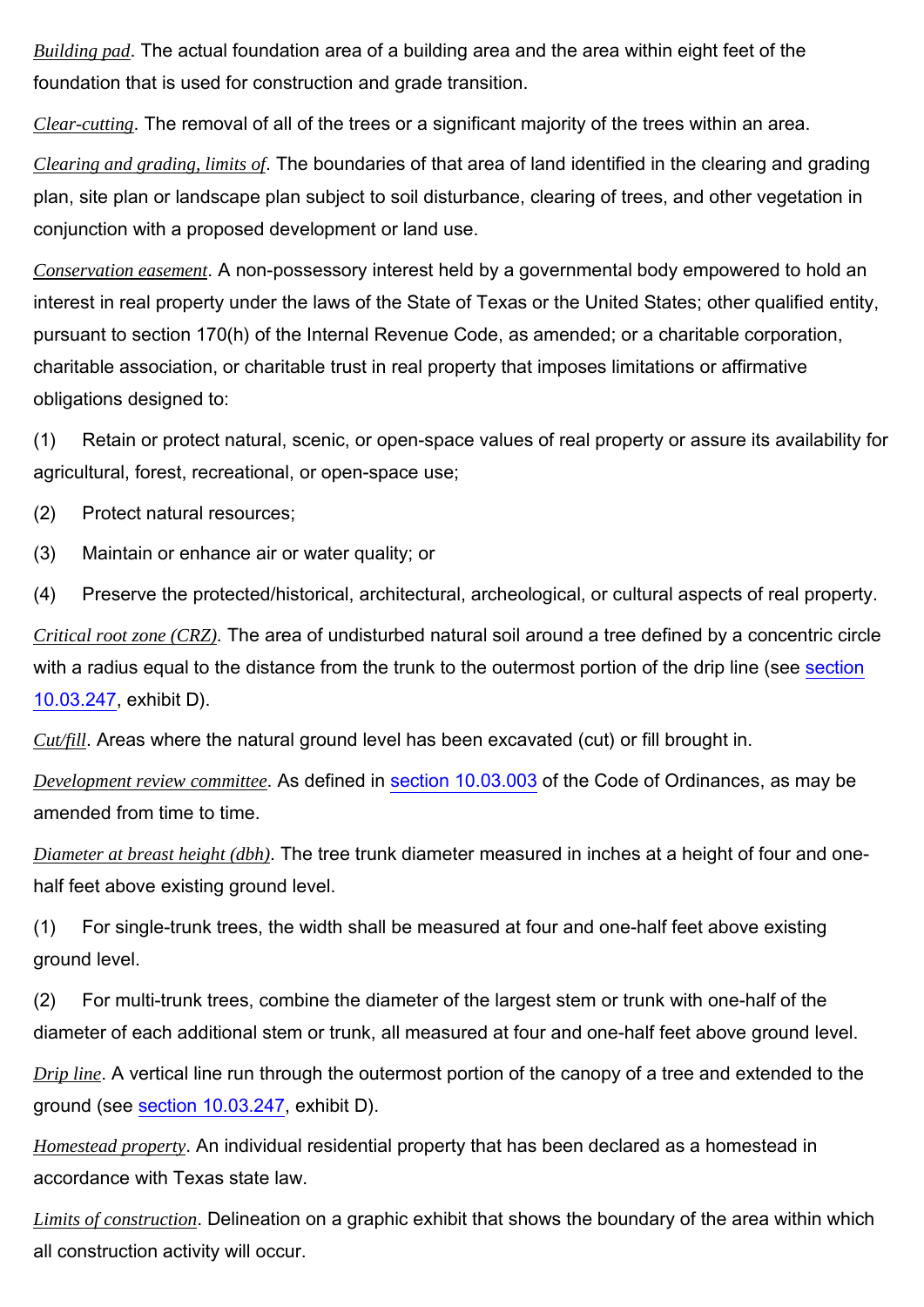*Municipal/public domain property*. Property that is owned by the city or property in which the city has a legal or equitable ownership interest. Examples of this would include city hall, rights-of-way, easements, trails, public parks, county property, school district property, Corps of Engineers property, State of Texas rights-of-way, library, fire stations, water tower sites, or similar properties.

*Pad site*. The location of the proposed or actual footprint of a primary building as shown on a grading plan, site plan or plot plan.

*Protective fencing*. Temporary chain-link fence, wire fence, orange vinyl construction fence, snow fencing or other similar fencing with a minimum four-foot height.

*Root pruning*. To cut away, remove, cut off or cut back all or parts of the root. All root pruning shall be in accordance with approved methods set forth in the National Arborist Association Standards.

*Selective thinning*. The removal of selected trees from within a densely forested area.

*Tree*. Any self-supporting woody perennial plant that will attain a trunk diameter of two inches or more when measured at a point four and one-half feet above ground level and normally an overall height of at least 15 feet at maturity, usually with one main stem or trunk and many branches. It may appear to have several stems or trunks as in several varieties of oaks.

*Tree board*. For all matters relating to this division, the planning and zoning commission shall perform as the tree board.

*Tree, healthy*. A tree that is vigorously growing and is free of structural problems such as hollows or voids, free of disease, or insect problems and has a root system that is large enough to support its above-ground mass.

*Tree, marginal*. A tree that is not listed as a protected/quality tree within this division and is not required to be preserved in accordance with this division.

*Tree mitigation plan*. A plan that requires replacement or payment of funds into a tree mitigation fund for those areas/trees that are subject to tree protection.

*Tree, park*. Trees in public parks and all areas owned by the city to which the public has free access to as a park.

#### *Tree, protected/historic*.

(1) A healthy tree or tree stand that stands at a place where an event of protected/historic significance occurred that had local, regional, or national importance; or at the home of a citizen who is famous on a local, regional, or national basis.

(2) A tree or tree stand that has taken on a legendary stature to the community; is mentioned in literature or documents of protected/historic value; or is considered unusual due to size, age or has landmark status.

(3) A tree or tree stand that has been designated by the city council, after due notice to the owner of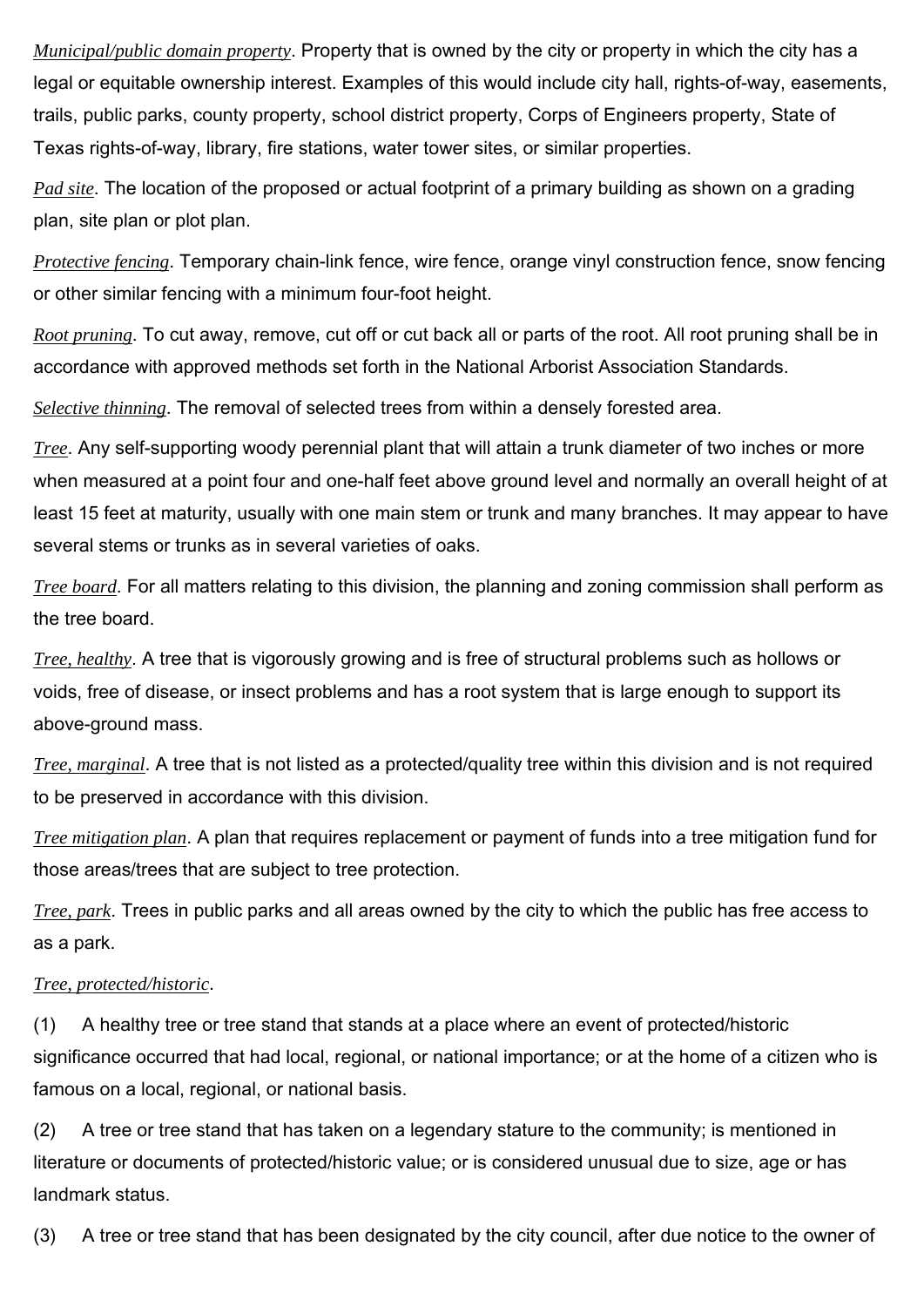the tree and public hearing, as a tree or tree stand of notable interest and value to the city because of its location or historical association with the community. A listing and map of all designated protected/historic trees shall be maintained and updated by the city manager or his/her designee and made available to the public upon request.

(4) A tree listed as a protected/historic tree on exhibit A herein.

*Tree, protected/quality*. A tree that is listed within this division in section 10.03.247 and has a diameter of six inches or greater measured at four and one-half feet above ground; an understory tree that has a diameter of two inches or greater measured at 18 inches above ground. For a multi-trunk tree, the diameter shall be the total diameter of the largest trunk plus half the diameter of each additional trunk (see section 10.03.247, exhibit E).

*Tree protection, permanent*. Structural measures, such as retaining walls/wells or aeration devices, that are designed to protect the tree and its root systems throughout its lifetime.

*Tree protection sign*. A sign furnished by the City of Oak Point upon approval of a tree survey or tree removal permit that describes prohibited conduct detrimental to trees.

*Tree protection, temporary*. Physical barriers installed prior to any clearing and grading activity and construction for the purpose of preventing damage to existing trees and understory vegetation and set outside of the root zone of such vegetation for the life of the development's construction.

*Tree removal*. An act or activity that causes or may be reasonably expected to cause a tree to be removed, damaged, cut, injured or destroyed including, but not limited to, uprooting, severing the main trunk, damaging the root system, and excessive pruning.

*Tree stand*. Contiguous trees whose canopies are generally clustered together.

*Tree, street*. Trees located adjacent to streets within the rights-of-way or within landscaping easements.

*Tree survey*. A survey of protected/quality trees indicating size, type and location of trees, done by a professional land surveyor, civil engineer, landscape architect or arborist.

*Tree topping*. The severe cutting back of limbs to stubs larger than three inches in diameter within the tree's crown so as to remove the normal canopy and disfigure the tree.

*Tree, understory*. A tree that does not typically attain great size, and grows underneath the canopy of much larger trees (see section 10.03.247, exhibit A).

*Visibility triangle area*. A triangular area on a lot at the intersection of two streets, two sides of which are lot lines measured from the corner intersection of the lot lines for a distance specified in these regulations. The third side of the triangle is a line across the corner of the lot joining the ends of the other two sides. Where the lot lines or intersections have rounded corners, the lot lines will be extended in a straight line to a point of intersection.

(2000 Code, sec. 9.207.2)

**Sec. 10.03.233 Applicability**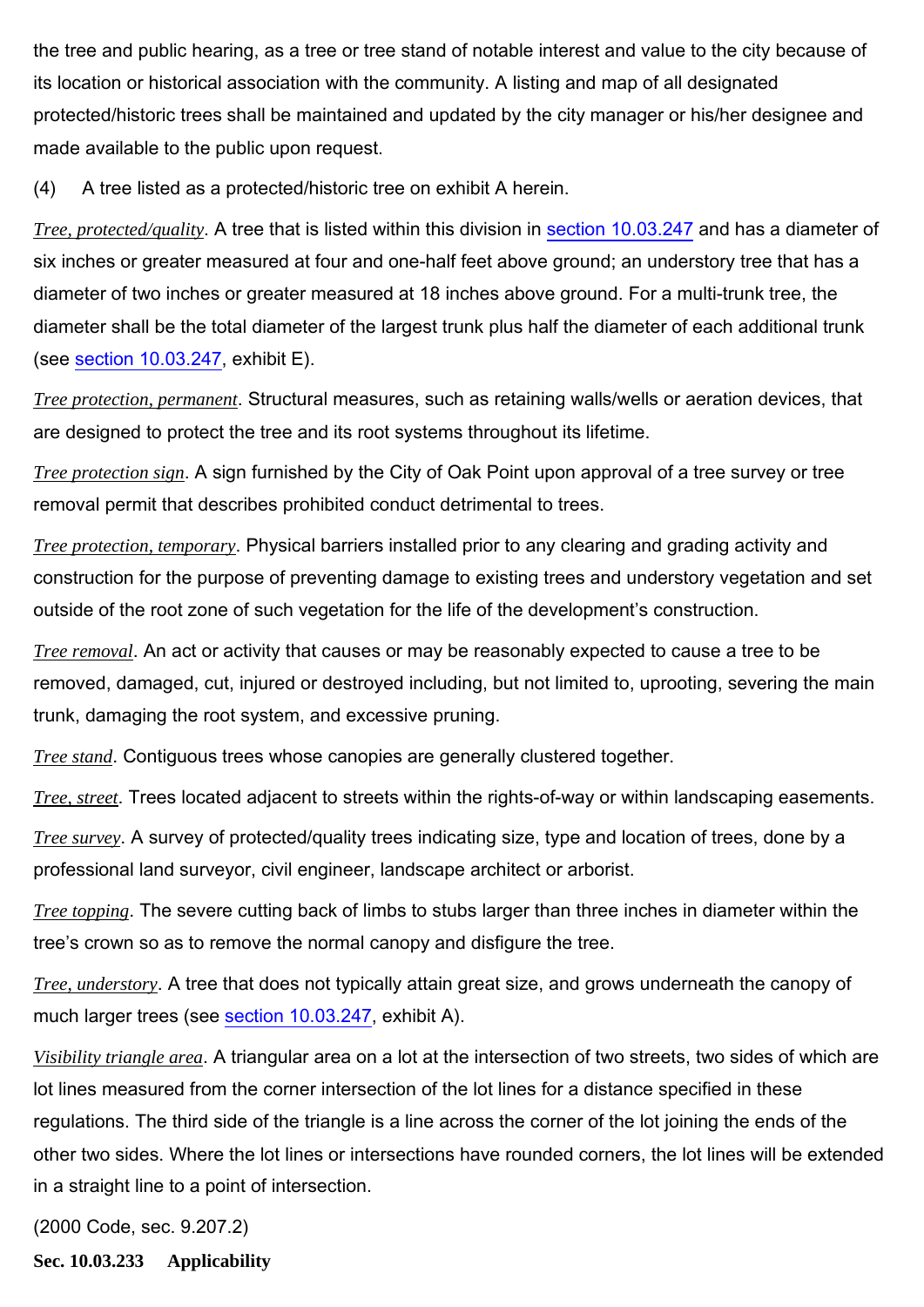(a) Unless exempt under subsection (c) below, this division shall apply to:

(1) Undeveloped land.

(2) All property to be redeveloped including additions or alterations, but not including interior alterations or exterior alterations that do not change the footprint of the building and that do not require the removal of trees.

(3) Rights-of-way, streets, parks, and other public property under the jurisdiction of the City of Oak Point and other governmental entities.

(b) To the extent there is a conflict between this division and any other ordinance or regulation of the city, the more stringent requirement that preserves the largest quantity of trees shall apply.

(c) Exceptions. A tree removal permit shall not be issued and tree protection and replacement requirements shall not be required under any of the following conditions. The burden of proof as a qualified exception is upon the remover of a tree.

(1) New developments that have an administratively complete application on file for a final or preliminary plat for a single-family residential development or a building permit, whichever is applicable, as of the effective date of this division.

(2) Any development for which construction has begun on infrastructure improvements pursuant to an approved development agreement, including roads, as of the effective date of this division. In the event that construction of all infrastructure improvements in such a development ceases for a continuous period of 180 days or longer, this exemption shall cease to apply on the 181st day after cessation of construction unless the city accepts the infrastructure improvements.

(3) Property on which a single-family or two-family residential dwelling unit(s) exists as of the effective date of this division.

(4) Trees located in the visibility triangle area.

(5) Any tree that has disrupted a public utility service due to a tornado, storm, flood or other act of God. Removal shall be limited to the portion of the tree reasonably necessary to re-establish and maintain reliable utility service.

(6) Any tree that is diseased, damaged beyond the point of recovery, or in danger of falling as determined by the development review committee prior to the removal of the tree. The removal of a diseased tree by the city or an individual is required to reduce the chance of spreading the disease to adjacent healthy trees.

(7) Any tree determined to be causing a danger or be in hazardous condition as a result of a natural event such as a tornado, storm, flood or other act of God or that endangers the public health, welfare or safety and requires immediate removal.

(8) Clearing of understory trees necessary to perform soil borings, boundary surveying of real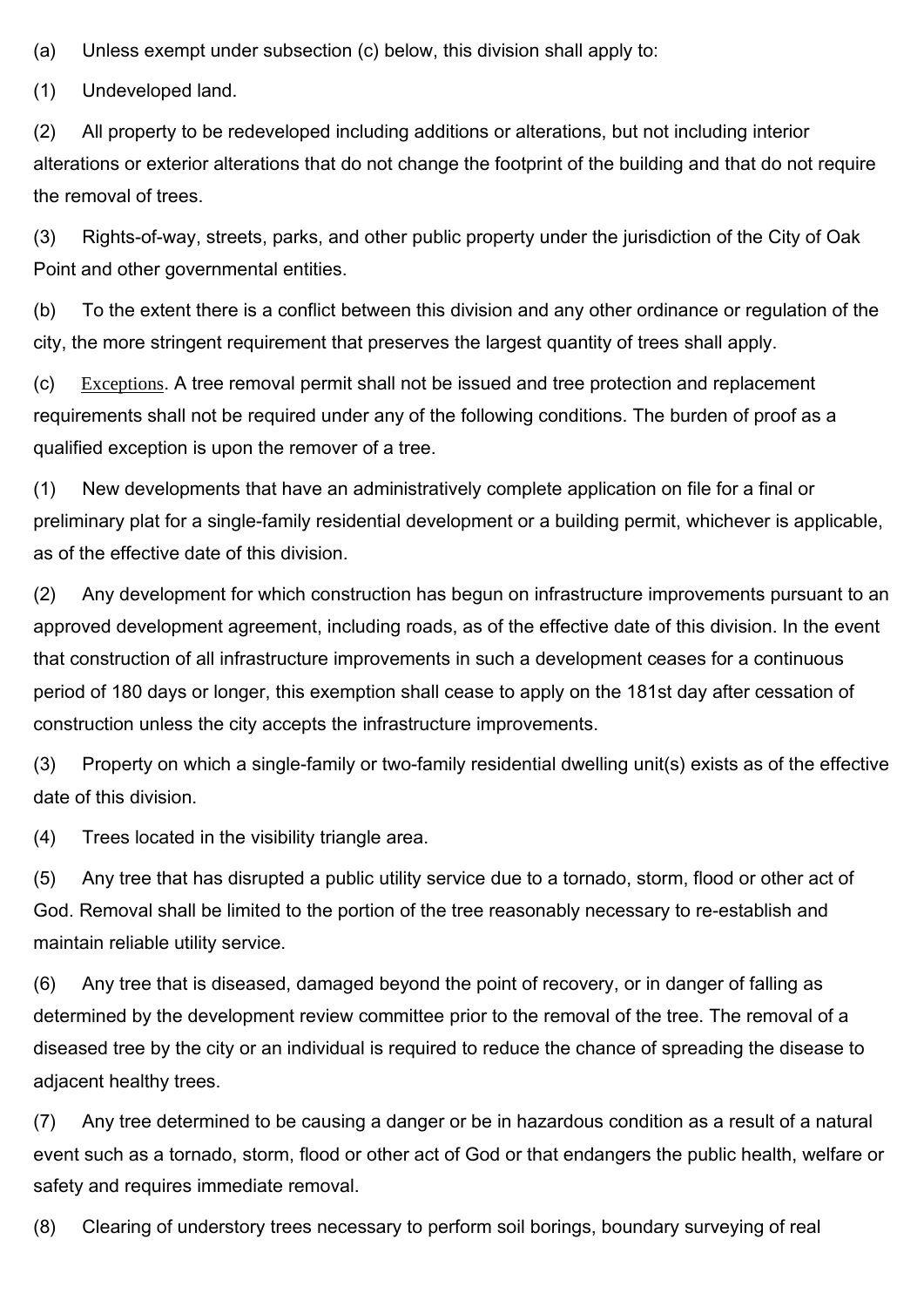property or to conduct tree surveys or inventories as long as the clearing for surveying shall not exceed a width of two feet for general survey (i.e. of easement boundary, etc.) and eight feet for survey of property boundary lines and any tree having a ten-inch dbh or greater shall not be removed under this exemption during such boundary or general surveying.

(9) Capital improvement projects awarded prior to the effective date of this division.

(2000 Code, sec. 9.207.3)

## **Sec. 10.03.234 Permit required**

(a) The clear-cutting of land as defined in this division is prohibited, and all permits for tree removal shall be subject to this division (see section 10.03.247, exhibit B).

(b) A tree removal permit is required for all non-single-family residential lots.

(c) No person, directly, or indirectly, shall cut down, destroy, remove or move, or intentionally destroy or damage any protected/quality tree without first obtaining a tree removal permit and complying with the requirements of this division.

(d) No grading or tree removal shall take place on any undeveloped property subject to this division without obtaining a tree removal permit.

(e) No heavy equipment shall be moved onto a site prior to all applicable permits being issued.

(f) All trees not listed as a protected/historic or protected/quality tree within this division may be removed with a permit.

(g) Selective thinning, when done in a professionally acceptable manner, shall be allowed as a single permit upon approval of the development review committee. Approval will only be granted when it is determined that the selective thinning is being done in a manner that would enhance the environment and likelihood of survival for the remaining trees.

(h) Where protected/quality tree removal is allowed through exemption or by a tree removal permit and the root system is intertwined with protected/quality trees that are intended to be saved, the tree shall be removed by flush cutting with the natural level of the surrounding ground. Where stump removal is also desired, stump grinding shall be allowed, or upon approval of the city, a trench may be cut between the two trees sufficient to cut the roots near the tree to be removed, thereby allowing removal of the remaining stump without destruction of the root system of the saved tree(s).

(2000 Code, sec. 9.207.9)

## **Sec. 10.03.235 Preservation**

The following shall apply unless an application for relief is filed and approved under section 10.03.238:

(1) Any tree or tree stand designated as a protected/historic tree shall be preserved.

(2) Any tree designated as a protected/quality tree shall be preserved unless mitigated under the requirements of section 10.03.240 below.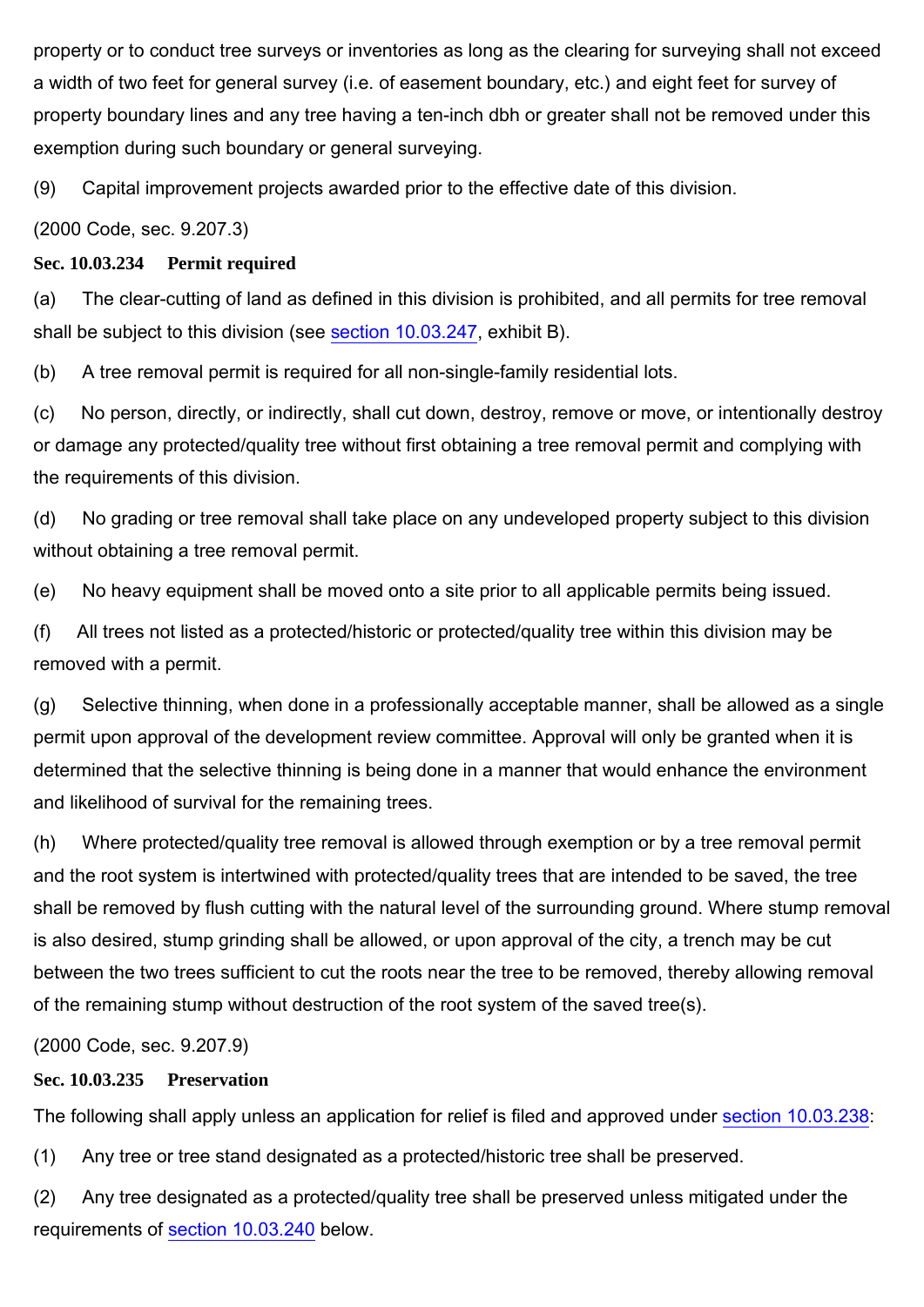(3) A notation shall be placed on the site plan or final plat identifying each protected/quality tree and each protected/historic tree required to be preserved under this section. The notation shall limit any future unauthorized land-disturbing activity or construction that would impact and/or damage the tree(s) to be preserved or protected.

(2000 Code, sec. 9.207.10)

## **Sec. 10.03.236 Requirements for new developments**

All projects/developments that have not submitted final plat/construction plans, site plan or building permit, whichever is applicable, as of the effective date of this division shall be subject to the requirements for tree protection and replacement specified herein. Approval of development plans for compliance with this division may be by city council, planning and zoning commission, development review committee, or city staff, whichever is applicable by city regulations.

(1) Single-family residential subdivision developments.

(A) A developer shall submit a tree survey showing all protected/historic and protected/quality trees as defined in this division and an aerial photo of the property showing tree coverage. An overlay of the proposed development showing all improvements including rights-of-way, easements, lot patterns, etc., shall be superimposed on the tree survey. This document shall be provided with the submittal of a concept plan for zoning, development plan, zoning exhibit, preliminary plat, or final plat, whichever occurs first. Any subsequent changes to the plans shall be accompanied by a revised tree survey showing the changes/revisions. The tree survey, aerial photo and plan overlay shall be to the scale of a minimum of one inch equals 100 feet (1" = 100'). If the scale is impractical for the project, alternatives may be considered by the development review committee.

(B) The requirement of a tree survey may be appealed to the tree board. If sufficient information is provided to review the various provisions of this division and the board determines that a tree survey is not necessary, this requirement may be waived by the board. The tree board shall make the final decision on whether a tree survey is necessary for a development.

(C) The development review committee may recommend a revised lot layout following the review of the tree survey. All trees within street rights-of-way, utility or drainage easements as shown on an approved final plat/construction plans as approved by the city may be removed following the execution of a development agreement and approval of a tree protection plan by the city manager or his/her designee and shall be exempt from the tree protection and replacement requirements specified herein. All other tree removal activity shall be in conjunction with a building permit for individual lots and shall conform to the requirements of this division.

(D) The developer may request from the development review committee to perform lot grading and pad site preparation following the clearing of rights-of-way and easements and prior to the issuance of building permit(s). In order for the development review committee to consider the request for pad site grading in advance of issuance of a building permit, a tree survey as defined in subsection (A), and a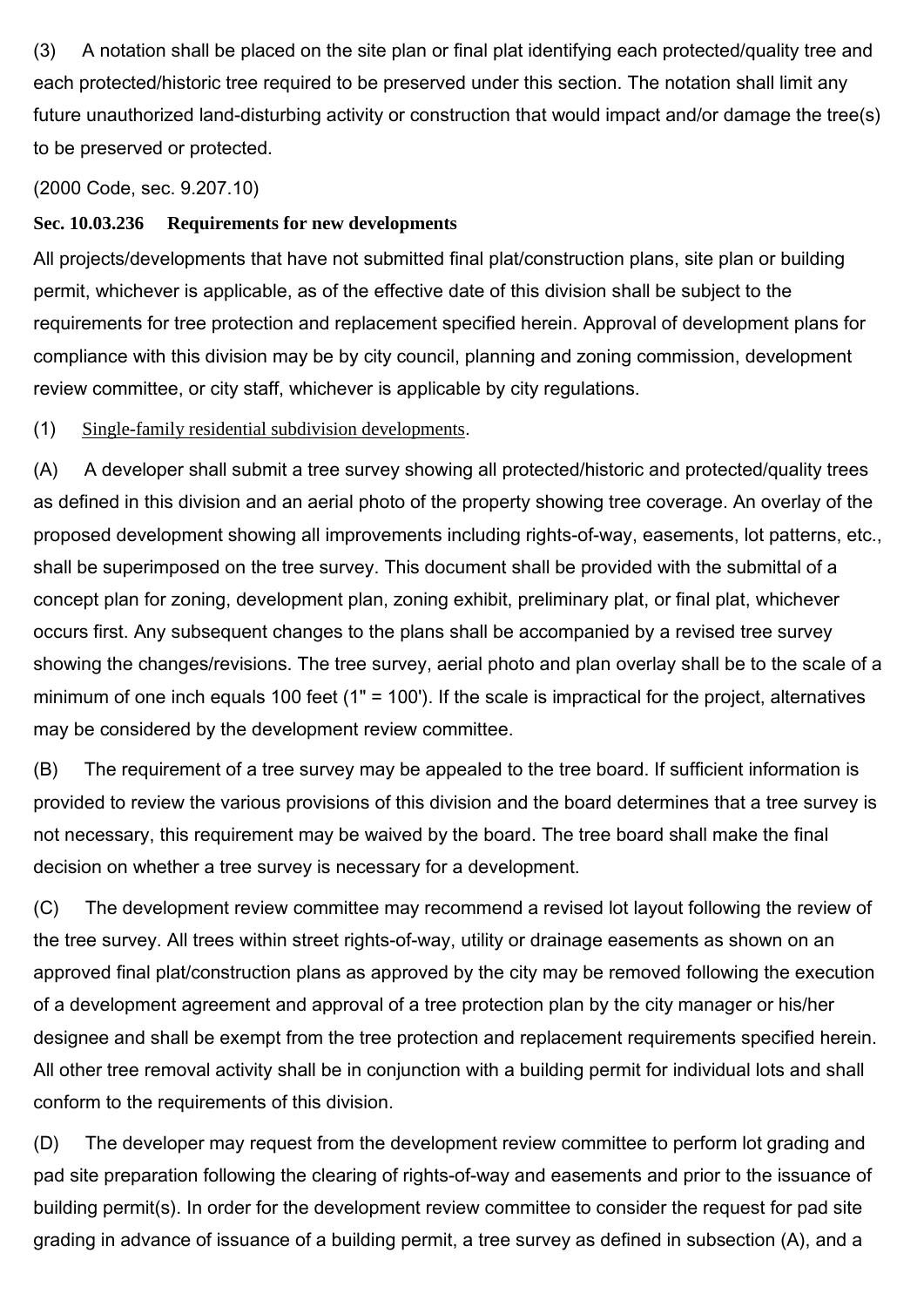tree removal plan shall be submitted. The tree removal plan shall reflect the areas for proposed tree removal necessary to provide for a finished pad site and a minimum finished floor elevation of the slab. For purposes of initial tree removal, the maximum area of proposed pad site for residential lots as shown on a grading plan shall not exceed 150 percent of the minimum dwelling unit allowed in the zoning district. The development review committee may also grant permission for trees in other areas such as proposed ponds, amenity center, etc., to be removed at the time of right-of-way clearing. The decision of the tree board on granting the request for advance lot grading shall be final.

#### (2) Non-single-family residential development.

(A) A tree survey showing all protected/historic and protected/quality trees as defined in this division, an aerial photo of the property showing tree coverage, and all proposed improvements shall be submitted with an application for zoning, platting, or site plan as appropriate.

(B) A tree removal permit is required for all non-single-family residential developments and may be obtained in conjunction with a building permit or as a separate permit.

(C) Street, alley and mews trees shall be counted towards tree replacement requirements hereunder.

(D) All trees planted as treescapes or lawn ornamentation shall be credited 1:1 to the developer or builder as an offset for any additional trees allowed to be removed hereunder and that fall under this division.

(E) Preserved tree stands of five acres or more shall be placed within a conservation easement. The conservation easement shall be located on the preliminary plat, final plat, site plan, and overlay district plan as may be required under the 720 Corridor overlay district regulations. The property located within the easement shall be maintained by a special district, if any, property owner or other body as approved by the city manager or his/her designee.

(3) Requirements for agricultural property. The owner of property being actively used for agricultural purposes shall be permitted to remove up to seven protected trees per calendar year with a permit. It is not the intent of this division to prohibit the clearing of land to be for a legitimate, agricultural use. The property owner shall request from the city manager to make an on-site inspection of the property to be cleared and provide the city with the purpose and reason for the clearing. If the city manager or his/her designee determines the clearing of land to be for a legitimate, agricultural reason, the city will issue a tree removal permit. The decision of the city manager may be appealed to the tree board.

(4) Requirements for municipal/public domain property, rights-of-way and easements.

(A) All construction and maintenance activities within municipal/public domain property, rights-of-way or easements by the city, county, school districts, state or other governmental entity, franchise utility companies, cable providers, telecommunication providers or other entities shall be subject to the requirements for tree protection and replacement specified herein.

(B) A tree removal permit shall not be required and trees may be removed within the public right-of-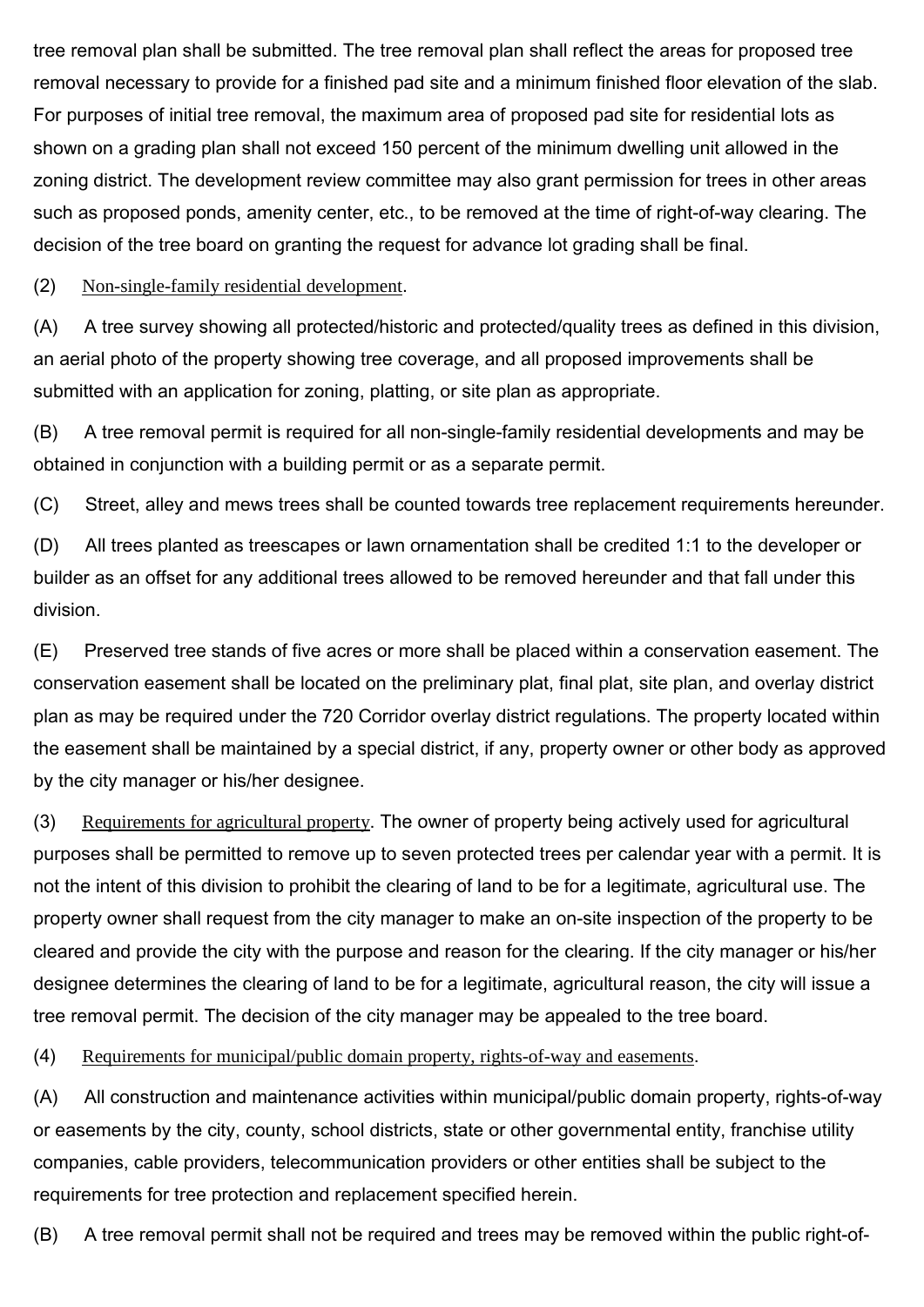way and utility easements by an appropriate representative of a party listed under subsection (4)(A). However, no construction or maintenance activity shall begin until construction plans showing protected trees to be removed and the limit of construction activity have been approved by the city manager or his/her designee.

(C) The city shall administer a plan for the care, preservation, pruning, planting, replanting, removal or disposition of trees in municipal/public domain property.

(D) A list of trees acceptable for planting along streets, within parks or other public areas or for replacement and mitigation is contained in section 10.03.247, exhibit I. Trees other than those listed as acceptable may be planted only upon approval of the development review committee.

(E) The city shall have the right to plant, prune, and maintain street trees and park trees within the municipal/public domain property as may be necessary to insure public safety or to preserve or enhance the symmetry and beauty of such public properties. The city may remove or cause or order to be removed any tree or part thereof that is in an unsafe condition, or that by reason of its nature is injurious to sewers, electric power lines, gas lines, water lines or other public improvements, or which is affected with any injurious fungus, insect or other pest.

(2000 Code, sec. 9.207.11)

#### **Sec. 10.03.237 Permit review and approval process**

(a) Authority for review. An application for a tree removal permit shall be submitted to the building official for building permit purposes or city manager for infrastructure improvements, grading or drainage purposes, whichever is applicable during the construction process (see section 10.03.247, exhibit B).

(b) The development review committee shall be responsible for the review and approval of all requests for tree removal permits submitted in accordance with the requirements specified herein.

(c) The development review committee may defer the approval of a tree removal permit to the tree board for any reason. The decision of the tree board shall be final.

(d) Any decision made by the development review committee may be appealed to the tree board. The decisions of the tree board shall be final.

(e) The city shall establish administrative procedures necessary to facilitate the implementation and enforcement of this division.

(f) A request for a tree removal permit must be submitted and approved prior to the removal of any protected tree in the city unless the tree is exempt under a provision of this division.

(g) All tree removal permits shall be accompanied by a payment made to the city in the amount specified in the city's fee schedule contained in this code.

(h) An aerial photo of the property showing tree coverage and a tree survey of all protected/historic and protected/quality trees shall be submitted with any tree removal permit as determined by the development review committee and must include the items referenced in this division and its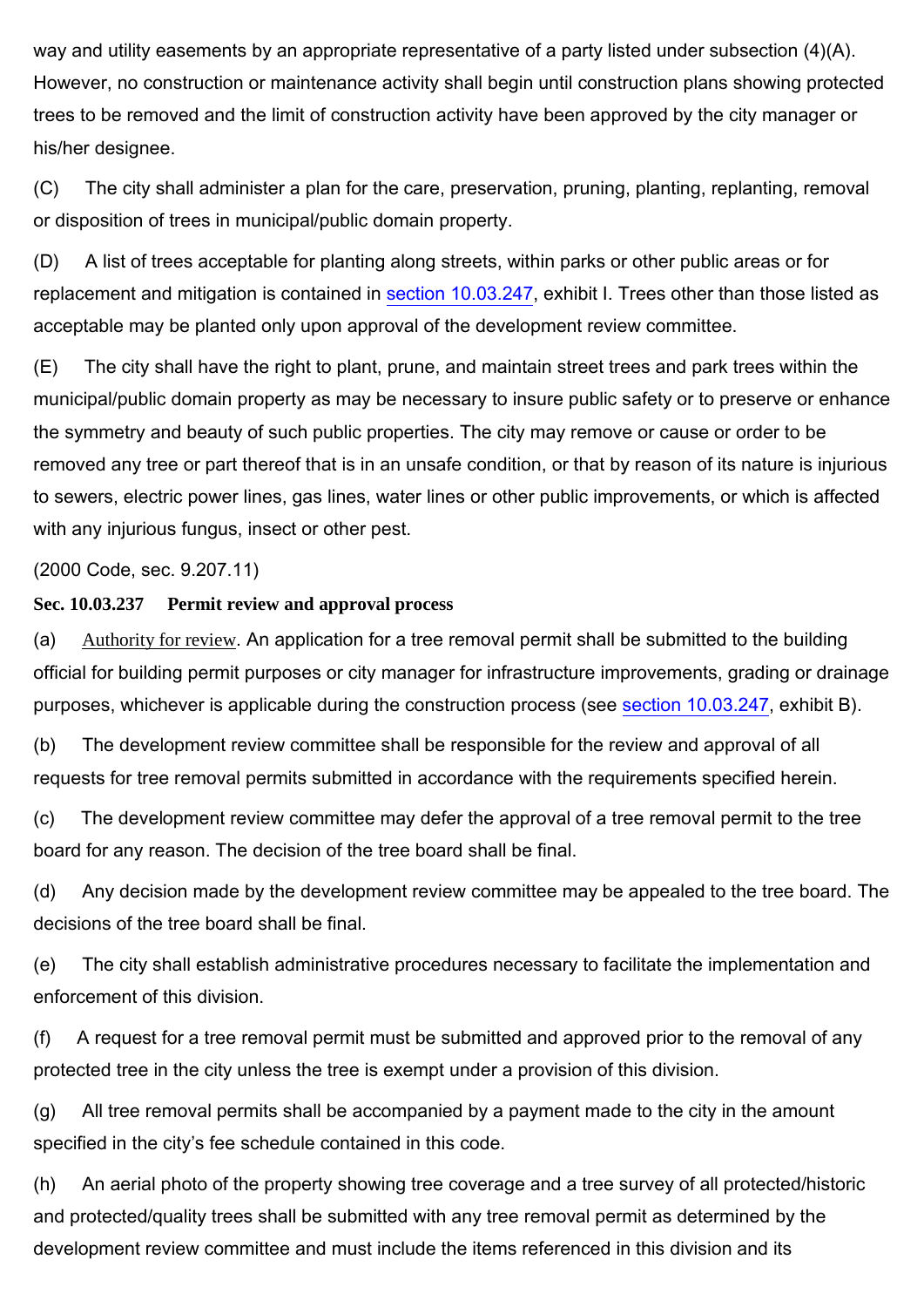appendices.

(i) Permits for tree removal issued in connection with a building permit or site plan shall be valid for the period of that building permit's or site plan's validity. Permit(s) for tree removal not issued in connection with a building permit or a site plan shall become void 180 days after the issue date on the permit. Upon expiration, a new permit shall be required.

(j) The development review committee or the tree board shall grant a tree removal permit based on the following criteria:

(1) Whether or not a reasonable accommodation or alternative solution can be made to accomplish the desired activity without the removal of the tree;

(2) The cost of preserving the tree as a factor of the project's cost;

(3) Whether the tree is worthy of preservation;

(4) The effect of the removal on erosion, soil moisture, retention, flow of surface waters, and drainage systems;

(5) The need for buffering of residential areas from the noise, glare, and visual effects of nonresidential uses;

(6) Whether the tree interferes with a utility service;

(7) Whether the proposed tree replacement pursuant to the tree replacement requirements hereof adequately mitigates the removal of the tree; and

(8) Any other factors deemed to be in the interest of preserving or protecting the health, safety and welfare of the City of Oak Point and its citizens.

(2000 Code, sec. 9.207.12)

#### **Sec. 10.03.238 Tree preservation relief provisions**

(a) The purpose of this provision is to allow a determination of whether the application of the regulations of this division as applied to a tree removal permit application and related development applications would, if not modified or other relief granted, may unreasonably burden the development of the property.

(b) An applicant may request relief from all or a part of the requirements of this division if application of such requirements would, if not modified or other relief granted, unreasonably burden the development of the property. Such request must be made at the time that a tree removal permit would be requested hereunder.

(c) Criteria for approval. In deciding whether to grant relief to the applicant, the development review committee, planning and zoning commission and city council shall consider whether there is any evidence from which it can reasonably conclude that the application of all or a part of the provisions of this division may deprive the applicant of all economically viable use of the property, based on the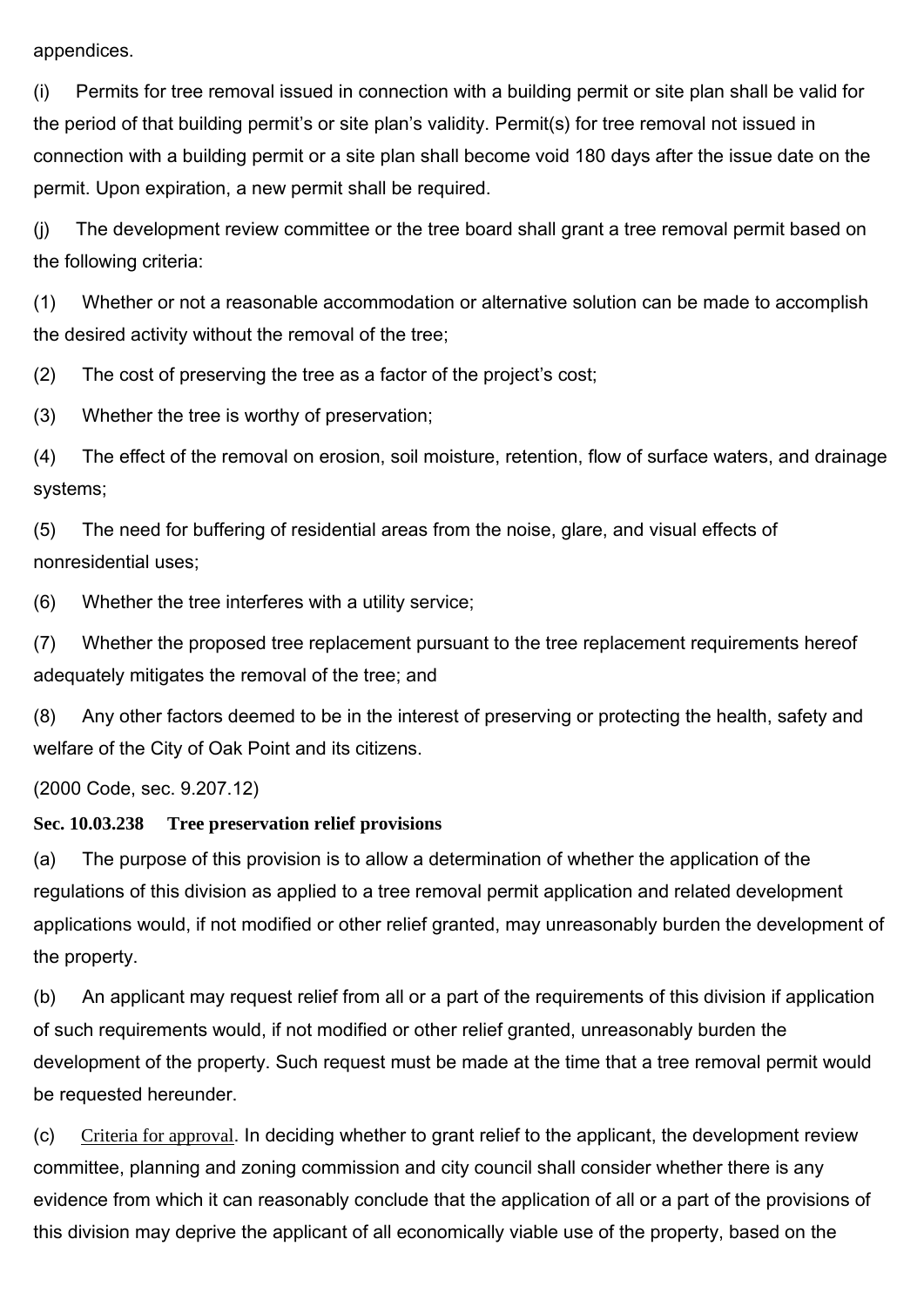following factors:

- (1) Whether there is a unique physical circumstance on the property.
- (2) Whether the proposed design has minimized the loss of trees to the extent possible.
- (3) Whether preservation and/or mitigation unduly burdens the development of the property.
- (d) The decision of the city council is a final determination.

(2000 Code, sec. 9.207.18)

### **Sec. 10.03.239 Incentives for tree preservation**

(a) Parking spaces. For every 12 dbh of protected/quality tree(s) that have been protected on-site, beyond the minimum requirements, one parking space may be added to or subtracted from the required number of parking spaces up to a 15 percent increase or decrease. Upon the approval of the development review committee, a waiver of up to 30 percent may be granted.

(b) Parking lot design. The development review committee may allow parking lot design and parking lot landscaping requirements to vary from adopted standards to preserve existing trees.

(c) Subdivision design. The following incentives may be approved by the development review committee and tree board and must be commensurate with the quality and character of the trees to be preserved:

(1) Block length may be increased up to 25 percent.

(2) Cul-de-sac length may be increased up to 25 percent.

- (3) Alternative sidewalk locations.
- (4) Offset street location within a right-of-way.

(d) Other incentives. The employment of the following incentives must be approved by city council and must be commensurate with the quality and character of the trees to be placed within a conservation easement or otherwise conserved and the extent to which the preserved land contributes to the preservation of the remnants of the Cross Timbers Forest. Incentives may include, but are not limited to:

- (1) Fee waivers or credits;
- (2) Reduced park land dedication requirements;
- (3) Tax abatements;
- (4) Tax increment financing;
- (5) Chapter 380 grant of money;
- (6) Transfer of development rights; and/or
- (7) Purchase of development rights purchase by government or trust.

(2000 Code, sec. 9.207.19)

**Sec. 10.03.240 Tree replacement requirements**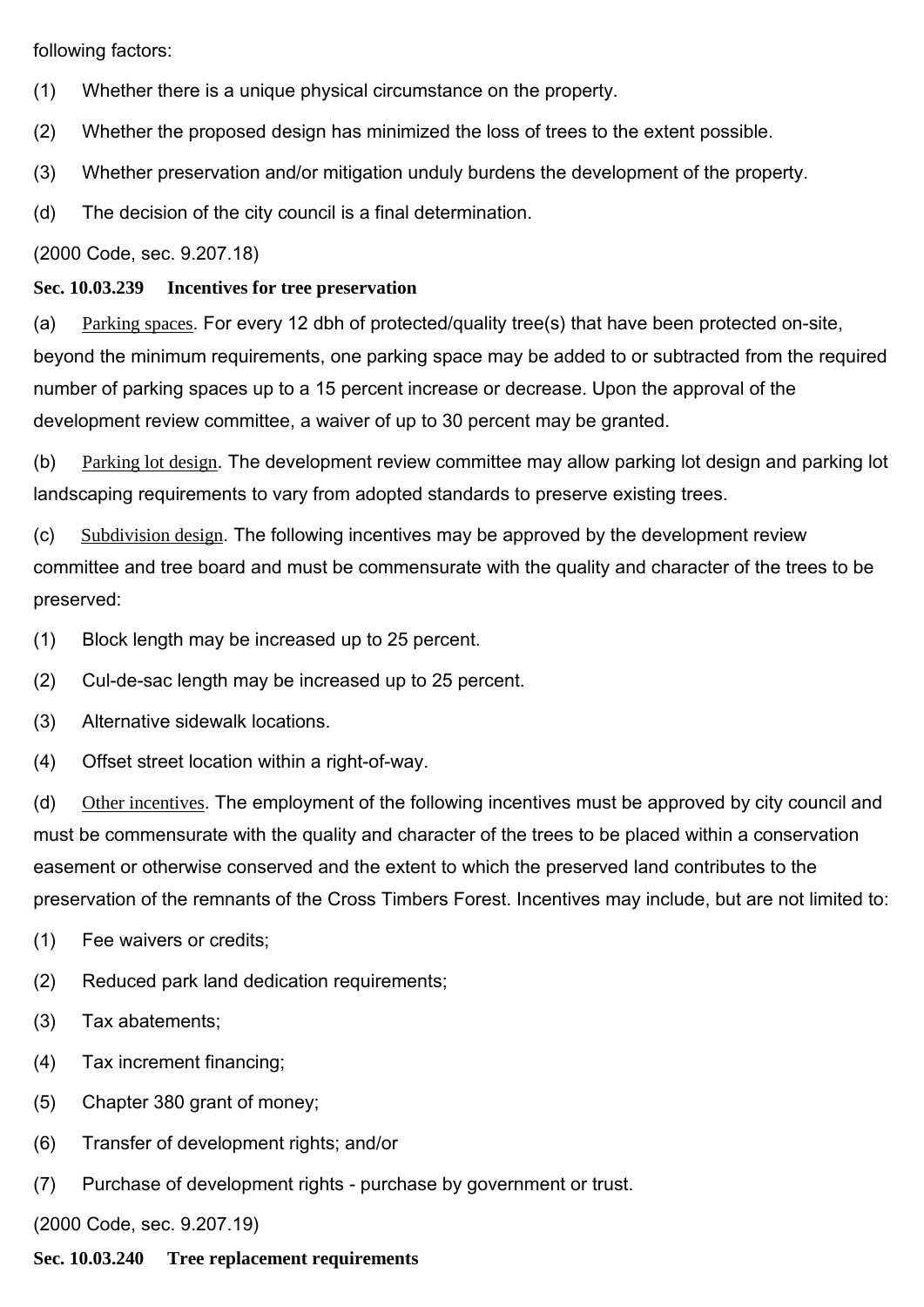(a) In the event that it is necessary to remove a protected tree as specified in this division, the party removing the tree shall be required to submit a mitigation plan to replace the protected trees being removed with replacement trees as authorized in section 10.03.247, exhibit I. The mitigation plan shall provide for a 1:1 caliper inch ratio of protected/quality trees removed on a property. Tree replacement may take place on the same lot that tree removal took place or within the development that tree removal took place. A deposit of a minimum of \$100.00 per caliper inch shall be made into a tree mitigation fund if the above options are not feasible, and money in lieu of planting is approved by the tree board. A sufficient number of trees shall be planted to equal or exceed the diameter (measured at 4.5 feet) above ground level of each tree removed. This mitigative measure is not meant to supplant good site planning. Tree replacement will be considered only after all design alternatives, which could save more existing trees, have been evaluated and reasonably rejected. Said replacement trees shall be a minimum of three-inch diameter (measured at one foot above ground) and seven feet in height when planted.

(b) At the time of review, the agent responsible for placement, the time of replacement and the location of the new trees will be determined by the development review committee. The replacement trees shall be located on the same property that trees were removed. If the tree board approves the planting of replacement trees more than 30 days after the removal of protected trees, the applicant shall provide the city manager with an affidavit that all replacement trees will be planted within six months. A replacement tree that dies within two years of the date it was planted must be replaced by another replacement tree in compliance with this division.

(c) Tree mitigation fund. The applicant may make a payment into the tree mitigation fund to be administered by the city in lieu of planting the replacement tree on the subject site if approved by the tree board. The funds shall be used only for purchasing, planting and maintaining trees on public property, acquiring wooded property that shall remain in a naturalistic state in perpetuity, or to educate citizens and developers on the benefits and value of trees.

(1) The amount of the payment required for each replacement tree shall be calculated based on a schedule, which sets forth the average cost of a quality tree added to the average cost of planting a tree based on the schedule published by the International Society of Arboriculture but not less than \$250.00 per caliper inch. The schedule may be periodically updated by the city without changing this division.

(2) Fees contributed to the tree mitigation fund shall be paid prior to the issuance of a tree removal permit, building permit, approval of site plan, or approval of final plat, whichever applies.

(3) Voluntary contributions for tree preservation shall be placed in the tree mitigation fund.

(d) Tree trusts.

(1) Areas of a minimum of one acre that have the characteristics of Cross Timber Forests are eligible to be classified as a tree trust.

(2) Designation of a tree trust and use of such tree trust to satisfy the tree replacement requirements of this section shall be approved by the development review committee.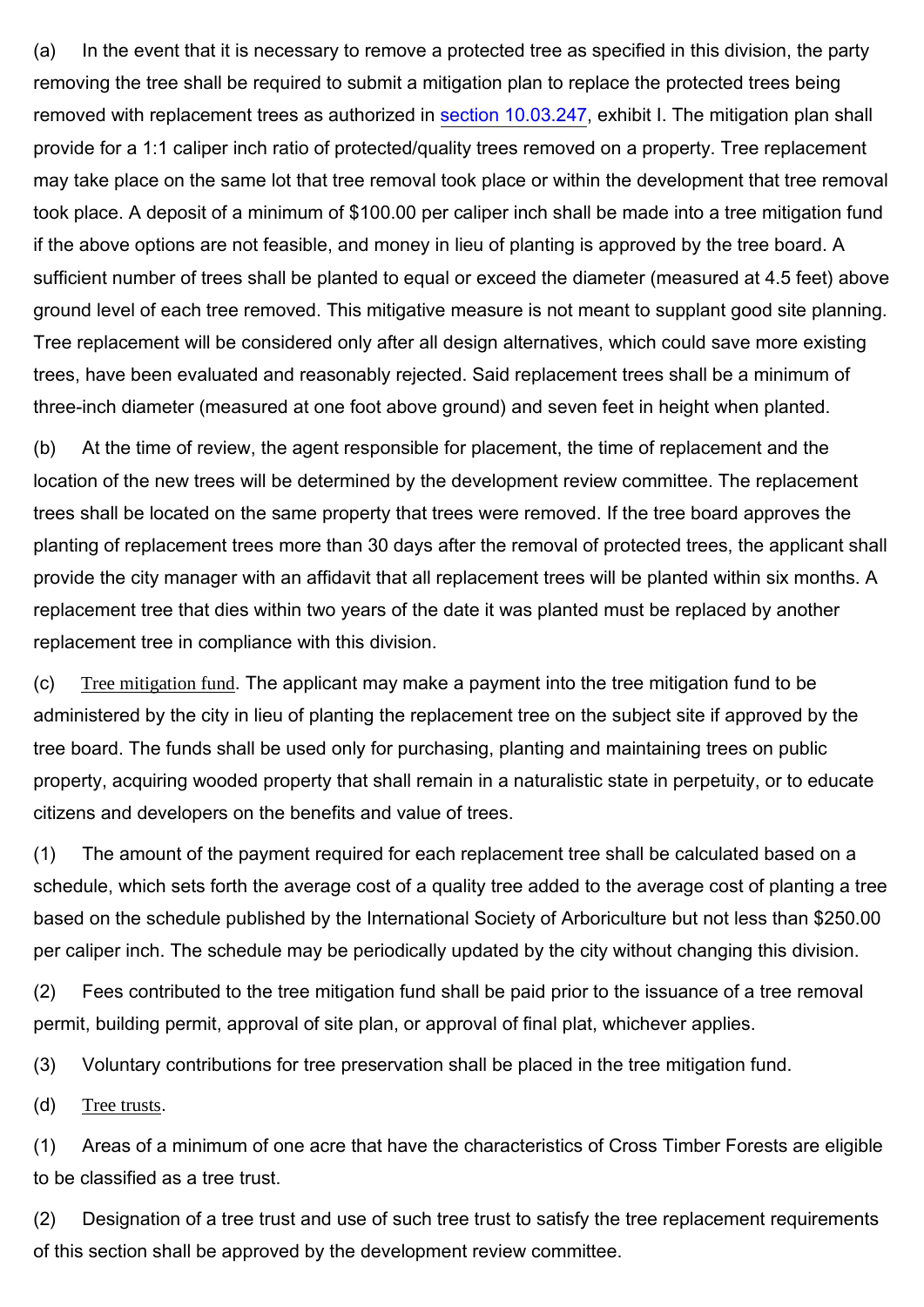(3) Tree trusts shall be preserved with a permanent easement that shall limit any future landdisturbing activity or construction that would impact and/or damage the tree(s) and shall run with the land and be binding upon all successors and assigns of the current owner. Methods for the long-term conservation of said trees may include permanent conservation easements, restrictive covenants, or other such legal mechanisms.

(4) Trees that are required to be preserved in compliance with other development regulations shall not be credited towards the tree trust.

(5) Areas that are undevelopable, including, but not limited to, undeveloped floodplain, wetlands and riparian areas, shall not be designated as tree trusts.

(2000 Code, sec. 9.207.20)

## **Sec. 10.03.241 Tree transplantation**

The city may request to enter a property following the approval of a tree removal permit or development plans for a property to inspect the site for any trees marked for removal that may be transplanted. The city will pay all costs associated with the removal and transplantation of designated trees to public parks, public facilities or public rights-of-way. (2000 Code, sec. 9.207.21)

## **Sec. 10.03.242 Tree protection**

A major purpose of this division is to protect all protected/quality trees, which are not required to be removed, to allow approved construction to occur. The following procedures are required:

(1) All construction plans shall include the necessary documents as requested by the development review committee to review the tree preservation plan.

(2) The following activities shall be prohibited within the limits of the critical root zone of any protected tree subject to the requirements of this division:

(A) Material storage. No materials intended for use in construction or waste materials accumulated due to excavation or demolition shall be placed within the limits of the critical root zone of any protected tree. However, this restriction shall not apply to material storage in areas exempt from the tree protection and replacement requirements (e.g., building pad, driveway, patios, parking lot, etc.).

(B) Equipment cleaning/liquid disposal. No equipment shall be cleaned or other liquids deposited or allowed to flow overland within the limits of the critical root zone of a protected tree. This includes, without limitation, paint, oil, solvents, asphalt, concrete, mortar or similar materials.

(C) Tree attachments. No signs, wires or other attachments, other than those of a protective nature, shall be attached to any protected tree. Fencing attached to a tree via "U" nails or bent nails when only at points of tangency with the trees are allowed.

(D) Vehicular traffic. No vehicular and/or construction equipment traffic or parking shall take place within the limits of the critical root zone of any protected tree other than on an existing street pavement. This restriction does not apply to single incident access within the critical root zone for purposes of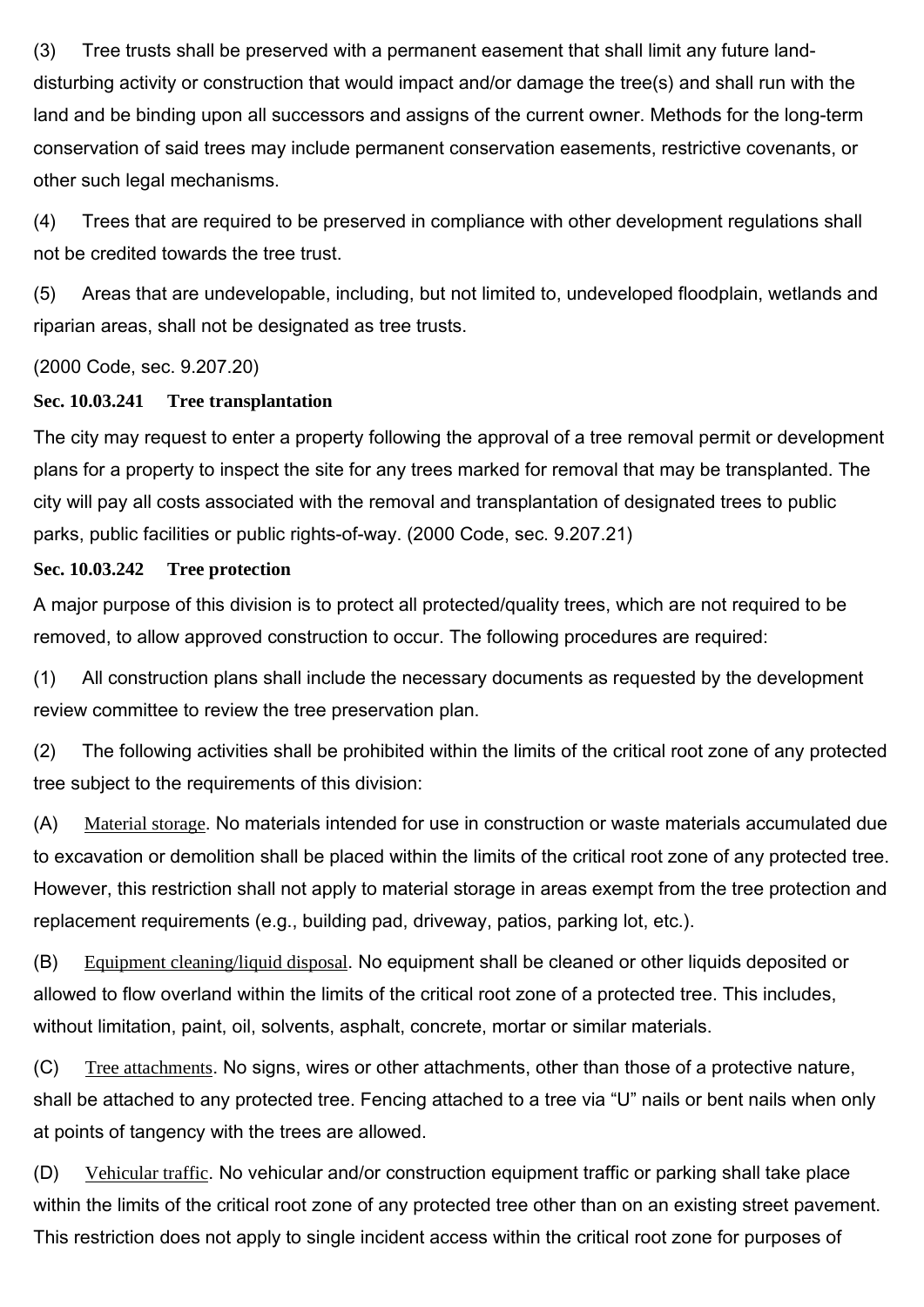clearing underbrush, establishing the building pad and associated lot grading, vehicular traffic necessary for routine utility maintenance or emergency restoration of utility service or routine mowing operations.

(E) Grade changes. No grade changes shall be allowed within the limits of the critical root zone of any protected tree unless adequate construction methods are approved by the development review committee or if grading is as directed by the city's engineer.

(F) Impervious paving. No paving with asphalt, concrete or other impervious materials in a manner that may reasonably be expected to kill a tree shall be placed within the limits of the critical root zone of a protected tree. If a protected tree dies within five years of issuance of a certificate of occupancy for nonresidential construction or final building inspection for residential construction, due to construction activity or impervious paving around the critical root zone of the tree, the property owner shall submit a mitigation plan and tree replacement in accordance with this division shall be required.

(3) A protected tree shall be considered to be preserved only if a minimum of 75 percent of the critical root zone is maintained at undisturbed natural grade and no more than 25 percent of the canopy is removed due to building encroachment.

(4) The following procedures shall be followed on all types on construction projects (i.e. residential subdivisions, commercial, multifamily, residential builders and municipal/ public).

(A) Tree flagging or marking. Trees that are shown on an approved plan by the city for preservation/protection shall be flagged with bright fluorescent orange vinyl tape or ribbon wrapped around the main trunk at a height of four and one-half feet or more such that it is very visible to workers operating construction equipment. Trees that are marked for preservation/protection shall have protective fencing in accordance with the requirements of this division.

(B) Protective fencing. In those situations where a protected tree is so close to the construction area that construction equipment might infringe on the root system or is within 20 feet of the construction area, a protective fencing shall be required between the outer limits of the critical root zone of the tree and the construction activity area. Four feet high protective fencing shall be supported at a maximum of ten feet intervals by approved methods. All protective fencing shall be in place prior to commencement of any major site work involving heavy equipment for construction of utilities and roadways and shall remain in place until all site work has been completed. This provision does not apply to clearing the right-of-way for the purpose of access to the site for site preparation.

(C) Protective fencing shall not be required for clearing the rights-of-way for the purpose of access to the site. Once the site is accessible by heavy equipment, protective fencing shall be placed in accordance with this division.

(2000 Code, sec. 9.207.22)

#### **Sec. 10.03.243 Tree pruning restrictions**

No protected tree shall be pruned in a manner that significantly disfigures the tree or in a manner that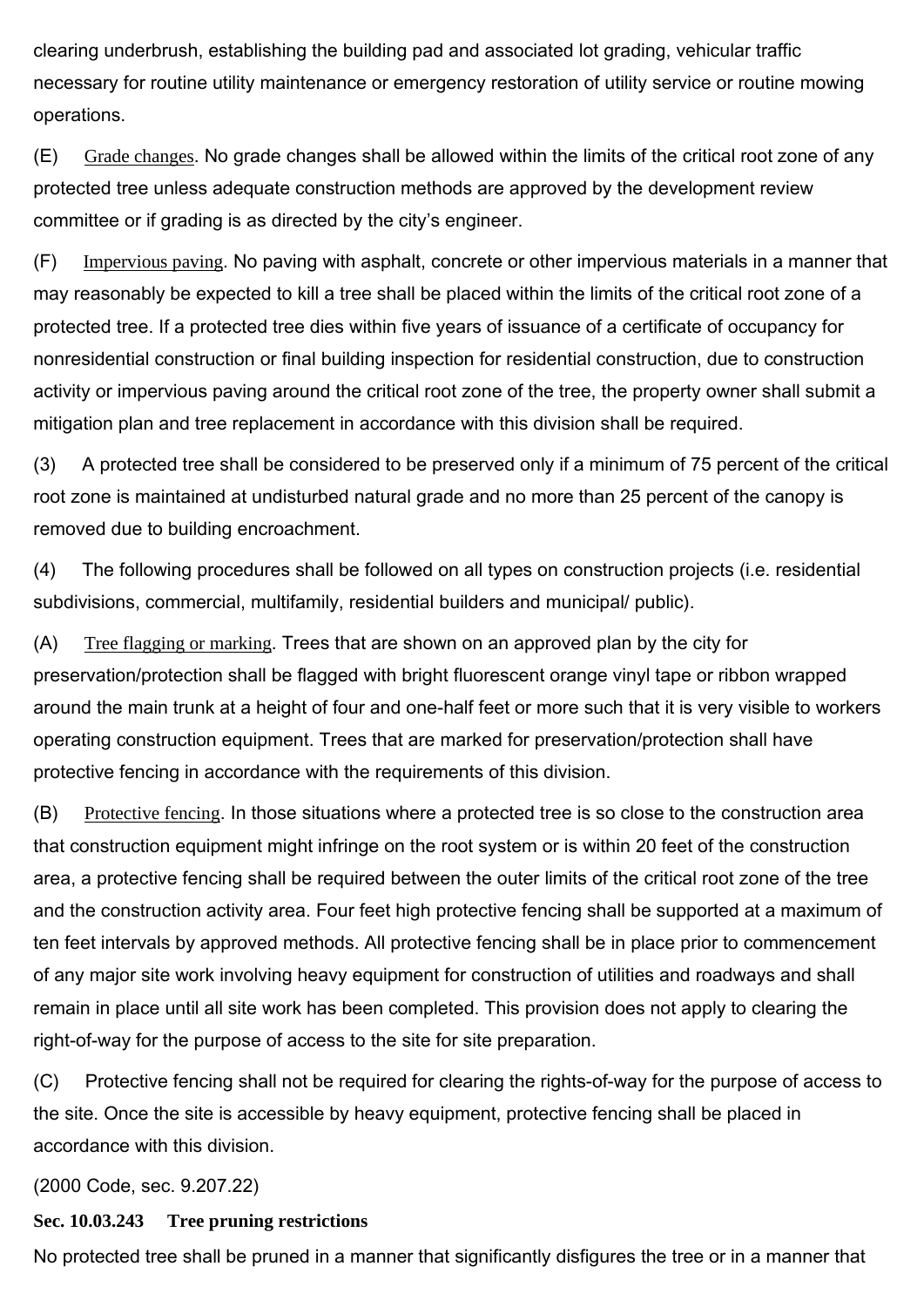would reasonably lead to the death of the tree.

(1) Allowed pruning. Protected trees may be strategically pruned to allow construction or demolition of a structure. All pruning shall take place in accordance with approved arboricultural techniques and the recommendations of section 10.03.247, exhibit G. Reasonable pruning of trees also may be performed or contracted to be performed by the owner of the tree when unrelated to construction activity.

(2) Required pruning. The owners of all trees adjacent to public right-of-way shall be required to maintain a minimum clearance of 13.5 feet above the traveled pavement or curb of a public street. Said owners shall also remove all dead, diseased or dangerous trees, or broken or decayed limbs that constitute a menace to the safety of the public. The city shall also have the right to prune trees overhanging within public right-of-way that interfere with the proper spread of light along the street from a streetlight or interfere with visibility of any traffic-control device or sign or as necessary to preserve the public safety.

(3) Tree topping. It shall be unlawful as a normal practice for any person, firm, or city department to top any street tree, park tree or other tree on public property. Trees severely damaged by storms or other causes, or certain trees under utility wires or other obstructions where other pruning practices are impractical may be exempted from this division at the determination of the city.

(2000 Code, sec. 9.207.23)

#### **Sec. 10.03.244 Tree planting restrictions**

(a) Overhead lines. Any required replacement trees shall not be planted within an area such that the mature canopy of the tree will be within ten feet of overhead utility lines.

(b) Underground utilities. Any required replacement trees or street trees shall not be planted within five feet of underground public utility lines, including water lines, sewer lines, transmission lines or other utilities. No trees may be planted within five feet of a fire hydrant.

(c) Street corners. No street tree shall be planted closer than 25 feet of any street corner, measured from the point of nearest intersecting curbs or curblines.

(2000 Code, sec. 9.207.24)

#### **Sec. 10.03.245 Enforcement**

(a) Permit required. No development or grading activity shall commence until all applicable requirements of this division are met and a notice to proceed or a tree removal permit has been issued for the site. The building official or other authorized representative of the city shall have the authority to place a stop work order on any activity involving the removal of protected/quality trees, protected/historic trees, or that may otherwise endanger trees contrary to the provisions of this division.

(b) Acceptance of improvements. No acceptance of public improvements shall be authorized until it is determined that all requirements of this division are met and all fines for violations of this division have been paid to the city or otherwise disposed of through the municipal court. No acceptance of public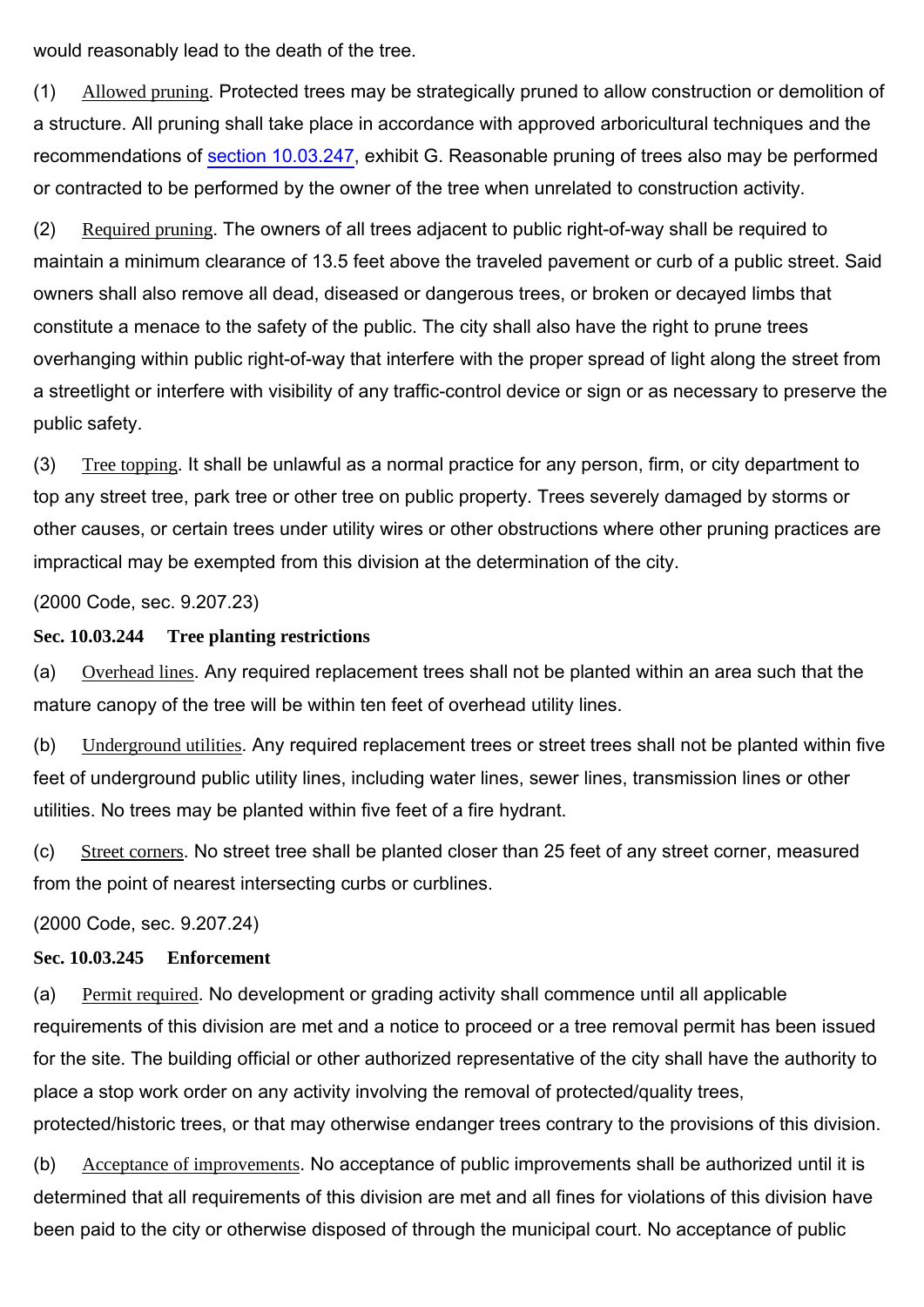improvements shall be authorized until all replacement trees have been planted or appropriate payments have been made to the tree mitigation fund.

(c) Certificate of occupancy. No certificate of occupancy for nonresidential construction or final building inspection for residential construction shall be issued until it is determined that all requirements of this division are met and all fines for violations of this division have been paid to the city or otherwise disposed of through the municipal court. No certificate of occupancy shall be issued until all replacement trees have been planted or appropriate payments have been made to the tree mitigation fund.

(d) Notwithstanding the above provisions, public improvements may be accepted and certificate of occupancy may be issued before all trees have been replaced if an escrow account is established by the city in the amount equal to the prevailing rate for installed trees with a two-year guarantee, plus 15 percent to cover administrative costs.

(2000 Code, sec. 9.207.30)

#### **Sec. 10.03.246 Penalty**

(a) Penalty for unauthorized removal of protected/quality trees. Any person, firm, corporation, agent, or employee thereof who violates the provisions of this division by removing a protected/quality tree without a permit shall be guilty of a misdemeanor and, upon conviction hereof, shall be fined in an amount not to exceed \$250.00 per diameter inch of the tree(s) removed or damaged. Funds paid to the city as tree removal penalties shall be deposited in the tree mitigation fund and used by the city to provide and/or support supplemental landscape plantings in public areas of the city.

(b) Penalty for unauthorized removal of protected/historic trees. Any person, firm, corporation, agent, or employee thereof who violates the provisions of this division by removing a protected/historic tree without a permit shall be guilty of a misdemeanor and, upon conviction hereof, shall be fined in an amount not to exceed \$750.00 per diameter inch of the tree(s) removed or damaged. Funds paid to the city as tree removal penalties shall be deposited in the tree mitigation fund and used by the city to provide and/or support supplemental landscape plantings in public areas of the city.

(c) A person, firm, corporation, agent, or employee thereof [who] violates any other provisions of this division shall be guilty of a misdemeanor and upon conviction hereof shall be fined in an amount not to exceed \$500.00 for each incident. The unlawful injury, destruction or removal of each protected tree shall be considered a separate incident and each incident subjects the violator to the maximum penalty set forth herein per tree.

(2000 Code, sec. 9.207.31)

#### **Sec. 10.03.247 Tree preservation exhibits**

It is anticipated that the following exhibits will be changed periodically by the development review committee in response to changes in the administration of this division.

EXHIBIT A. PROTECTED/HISTORIC TREES AND PROTECTED/QUALITY TREES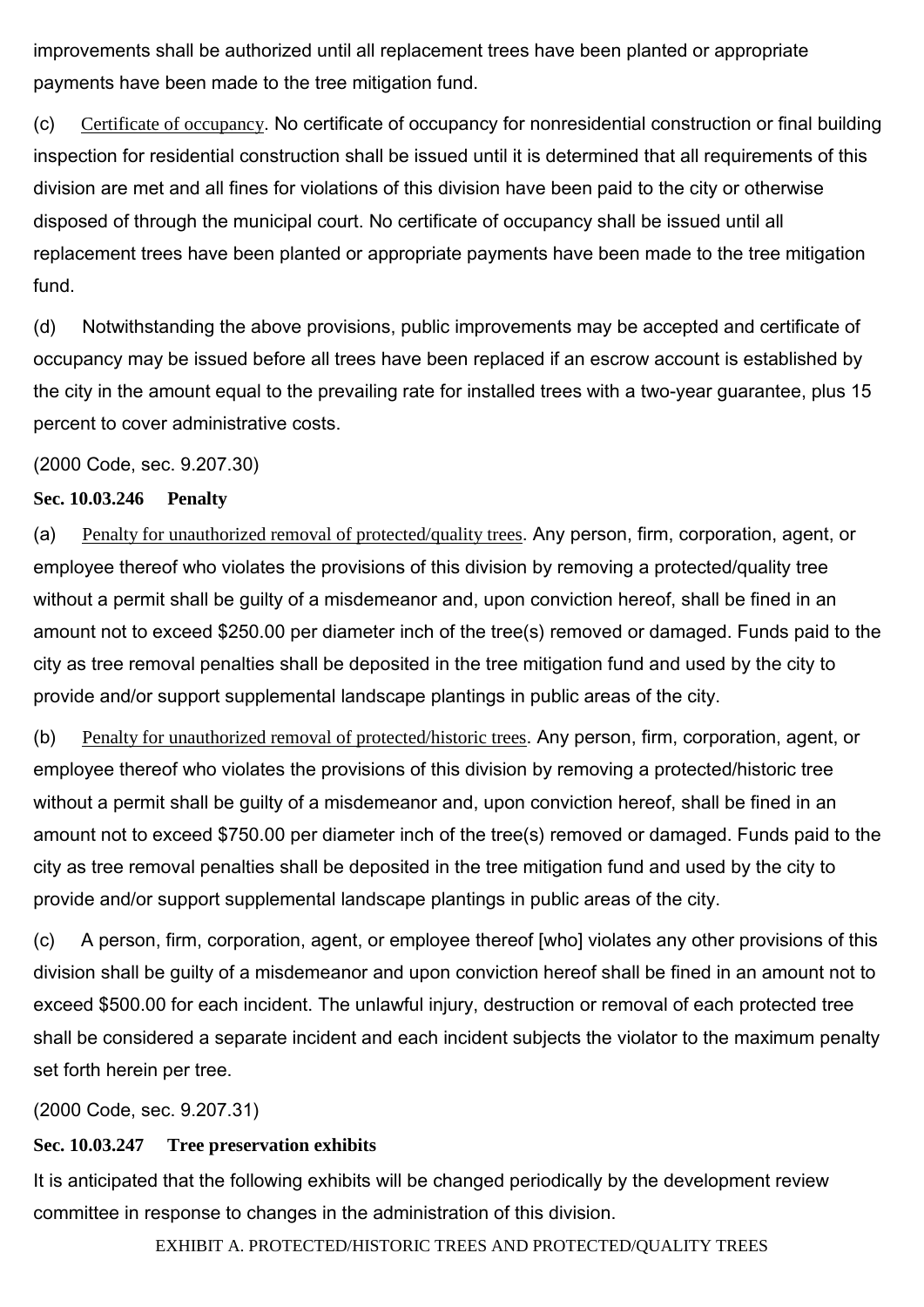## Protected/Historic Trees - 6" Caliper and Greater

| <b>Common Names</b>       | <b>Botanical Names</b>                           |
|---------------------------|--------------------------------------------------|
| <b>Blackjack Oak</b>      | Quercus marilandica                              |
| Post Oak                  | Quercus stellata                                 |
|                           | Protected/Quality Trees - 6" Caliper and Greater |
| <b>Common Names</b>       | <b>Botanical Names</b>                           |
|                           |                                                  |
| Oak (all species)         | Quercus spp.                                     |
| Pecan                     | Carya illineonsis                                |
| Cedar Elm                 | Ulmus crassifolia                                |
| American Elm              | Ulmus americana                                  |
| Lacebark Elm              | Ulmus parvifolia                                 |
| Winged Elm                | Ulmus alata                                      |
| <b>Bitter-nut Hickory</b> | Carya cordiformis                                |
| <b>Black Hickory</b>      | Carya texana                                     |
| <b>Red Hickory</b>        | Carya ovalis                                     |
| <b>Texas Hickory</b>      | Carya texana                                     |
| <b>Red Cedar</b>          | Juniperus virginiana                             |
| <b>Texas Ash</b>          | <b>Fraxinus texensis</b>                         |
| Green Ash                 | Fraxinus pennsylvanica                           |
| <b>Black Walnut</b>       | Juglans nigra                                    |
| Sycamore                  | Platanus occidentalis                            |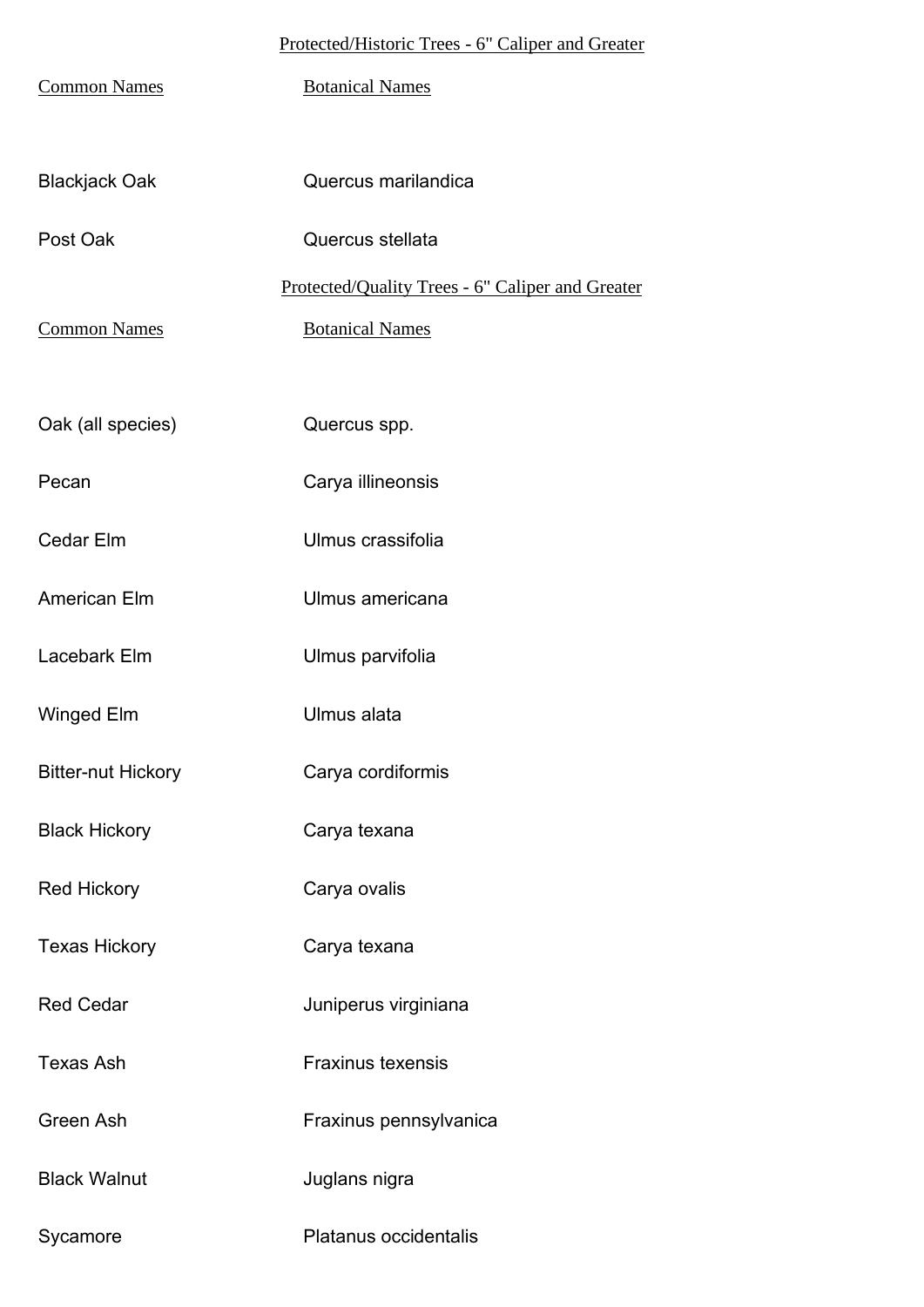| <b>Sweet Gum</b>                                             | Liquidambar styrraciflua                                                                            |  |  |
|--------------------------------------------------------------|-----------------------------------------------------------------------------------------------------|--|--|
| <b>Honey Mesquite</b>                                        | Prosopis glandulosa                                                                                 |  |  |
| Sugar-Berry                                                  | Celtis laevigata                                                                                    |  |  |
|                                                              | <b>Protected/Quality Trees - Understory Trees</b>                                                   |  |  |
| <b>Common Names</b>                                          | <b>Botanical Names</b>                                                                              |  |  |
|                                                              |                                                                                                     |  |  |
| Redbud                                                       | Cercis canadensis                                                                                   |  |  |
| <b>Mexican Plum</b>                                          | Prunis mexicana                                                                                     |  |  |
| <b>Deciduous Holly</b>                                       | Ilex deciduas                                                                                       |  |  |
| <b>Yaupon Holly</b>                                          | Ilex vomitoria                                                                                      |  |  |
| Possumhaw Holly                                              | llex decider                                                                                        |  |  |
| Eve's Necklace                                               | Sophora affinis                                                                                     |  |  |
| <b>Texas Persimmon</b>                                       | Diospyros texana                                                                                    |  |  |
| Rough-leaf Dogwood                                           | Cornus drummondii                                                                                   |  |  |
| <b>Chicksaw Plum</b>                                         | Prunus augustifolia                                                                                 |  |  |
| <b>Little False Bluestem</b>                                 | Schizachyrium scoparium                                                                             |  |  |
| EXHIBIT B. CITY OF OAK POINT TREE REMOVAL PERMIT APPLICATION |                                                                                                     |  |  |
|                                                              | Development Name: _________________________________Lot: ____________________Block: ________________ |  |  |
|                                                              |                                                                                                     |  |  |
| Owner                                                        | Contractor/Builder                                                                                  |  |  |

Name:

Address: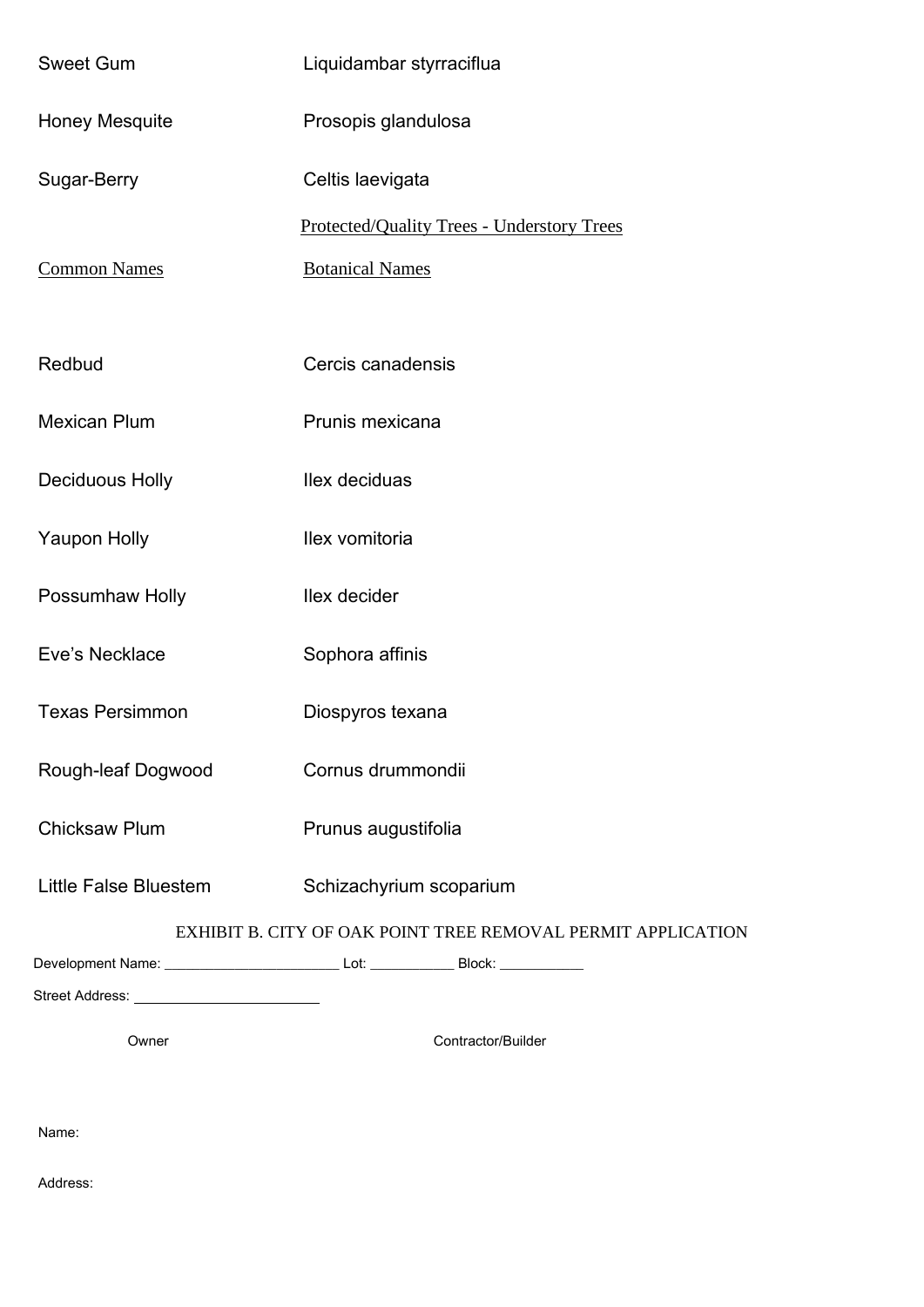Phone:

I hereby certify that this application meets the requirements of the Tree Preservation section within this Ordinance and further certify that all construction pertaining to this project shall meet the requirements of the Tree Preservation section within this Ordinance.

|                      |         | Signed: _________________________________Title: __________________________________Date: ______________________                                                       |
|----------------------|---------|----------------------------------------------------------------------------------------------------------------------------------------------------------------------|
|                      |         |                                                                                                                                                                      |
| S.                   |         | For City use only. I hereby acknowledge receipt of this application and the application fee in the amount of<br>_______ on this the ______ day of ___________, 2005. |
|                      |         |                                                                                                                                                                      |
|                      |         |                                                                                                                                                                      |
| Shown On Not<br>Plat | Applic. | <b>General Information</b>                                                                                                                                           |
|                      |         | Appropriate Title (i.e. Tree Removal Permit Exhibit)                                                                                                                 |
|                      |         | Title block includes street address, lot and block, subdivision name                                                                                                 |
|                      |         | Title includes City and date of preparation                                                                                                                          |
|                      |         | North arrow, graphic and written scale in close proximity                                                                                                            |
|                      |         | Name, address and phone of owner                                                                                                                                     |
|                      |         | Location of tree(s) to be removed is tied down with dimensions from two nearest<br>property lines                                                                    |
|                      |         | Location of all R.O.W. lines and public easements                                                                                                                    |
|                      |         | Location of all buildings, structures, pools and other improvements                                                                                                  |
|                      |         | Areas of cut/fill and flow lines                                                                                                                                     |
|                      |         | Caliper and common name of tree(s) to be removed                                                                                                                     |
|                      |         | Any required replacement tree(s) shown with caliper size and common name - of<br>tree                                                                                |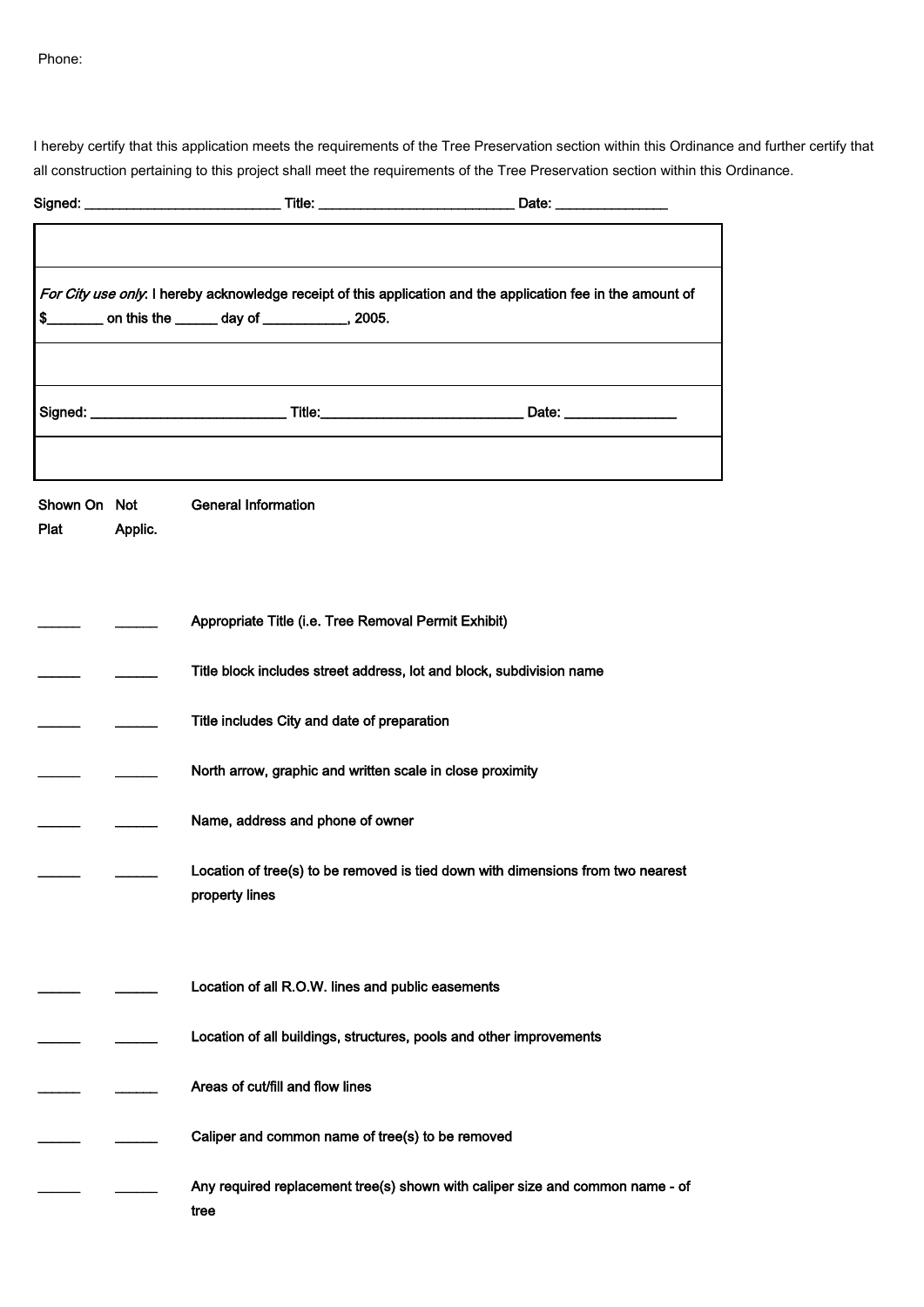Limits of construction line shown

| Permit for tree removal approved the day of the state 3005. |  |
|-------------------------------------------------------------|--|
|                                                             |  |
| Notes:                                                      |  |

l

#### Figure 1. Exhibit B

#### EXHIBIT C. CONSTRUCTION PLAN REQUIREMENTS

The following shall be required as a part of all construction plans submitted to the city when tree removal or tree protection is required during any phase of site work or construction:

1. A tree preservation detail sheet shall include the following at a minimum:

a. The requirements of section 10.03.243 (Tree pruning restrictions) shall be noted.

b. A graphics legend to be used throughout the plans for the purposes of showing the following: Trees to be flagged, protective fencing, trees requiring bark protection, boring, areas of cut and fill impacting protected/quality trees.

c. Graphic tree exhibit showing the features of a tree to include the critical root zone, trunk, canopy, drip line, and method of caliper measurement (see exhibits D & E).

d. Graphic exhibits showing methods of protection to include snow fences, boarded skirts, etc.

e. Graphic exhibits showing construction methods to include grade changes, boring, trenching, etc.

f. Graphic exhibits showing appropriate pruning practices (see exhibit G).

2. All requirements of the tree preservation section within this division shall be shown graphically as needed on the construction plans.

#### EXHIBIT D. TREE EXHIBIT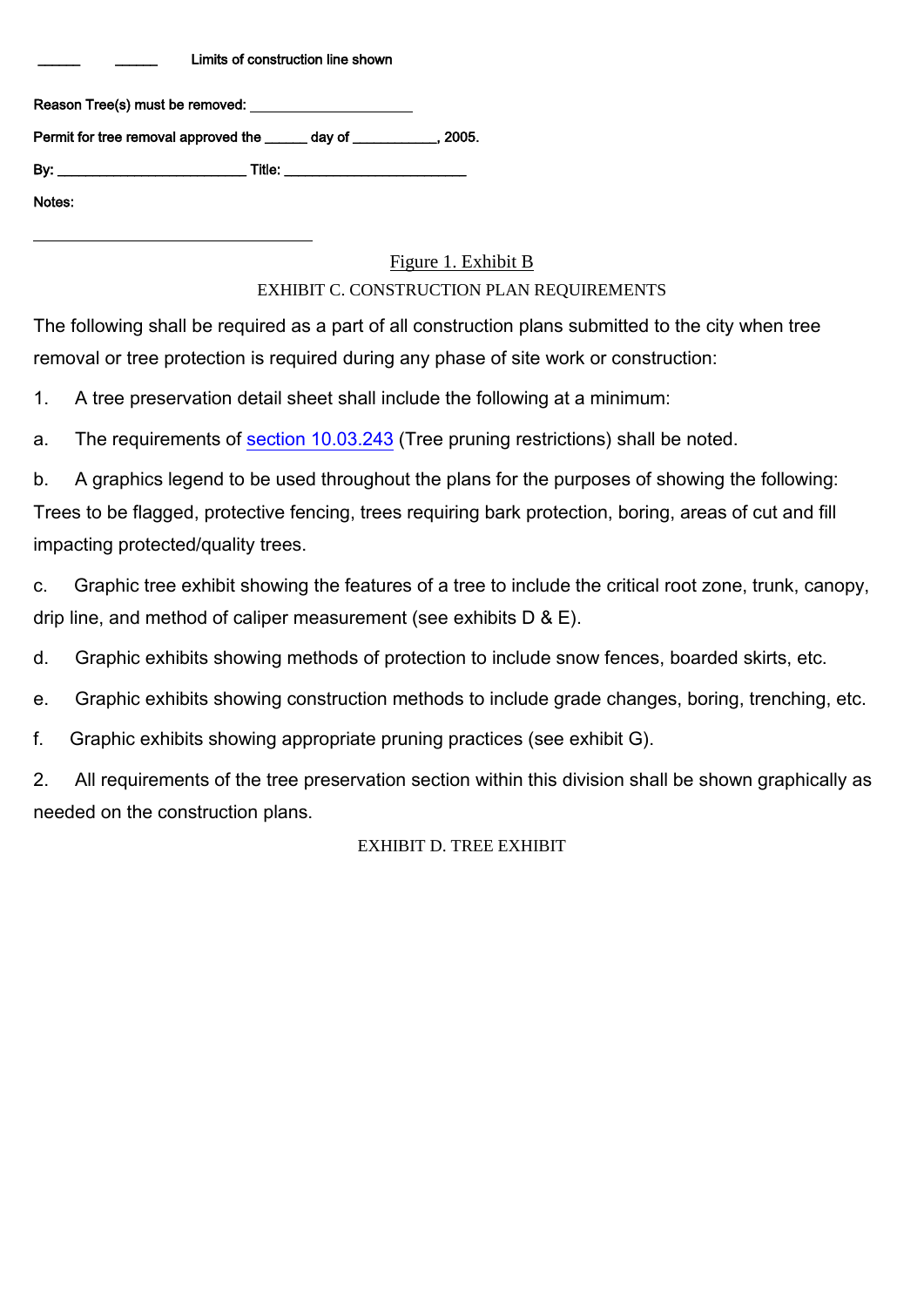

Figure 2. Exhibit D EXHIBIT E. MEASUREMENT METHODS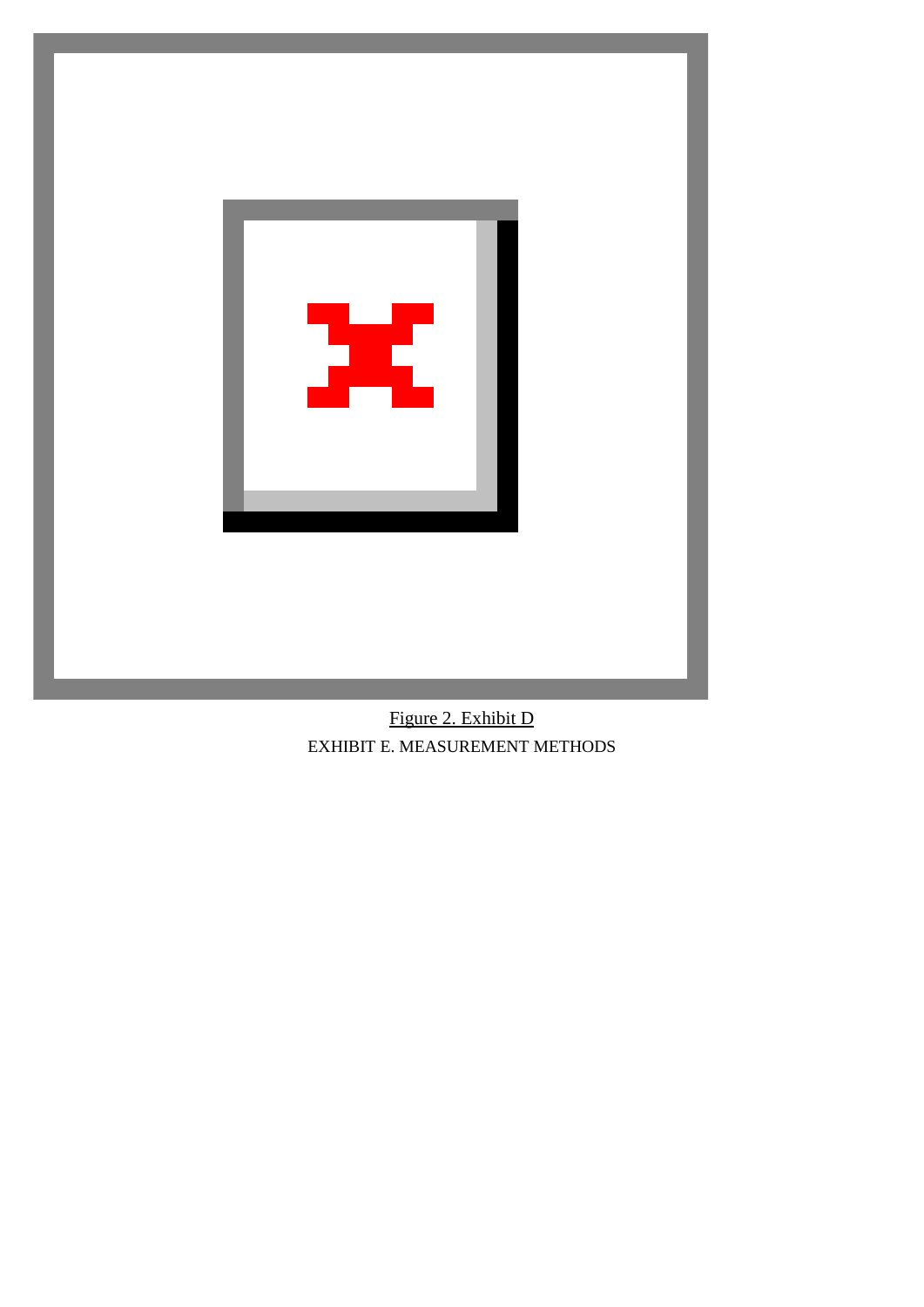

Figure 3. Exhibit E EXHIBIT F. EXAMPLE BUILDER SITE PLAN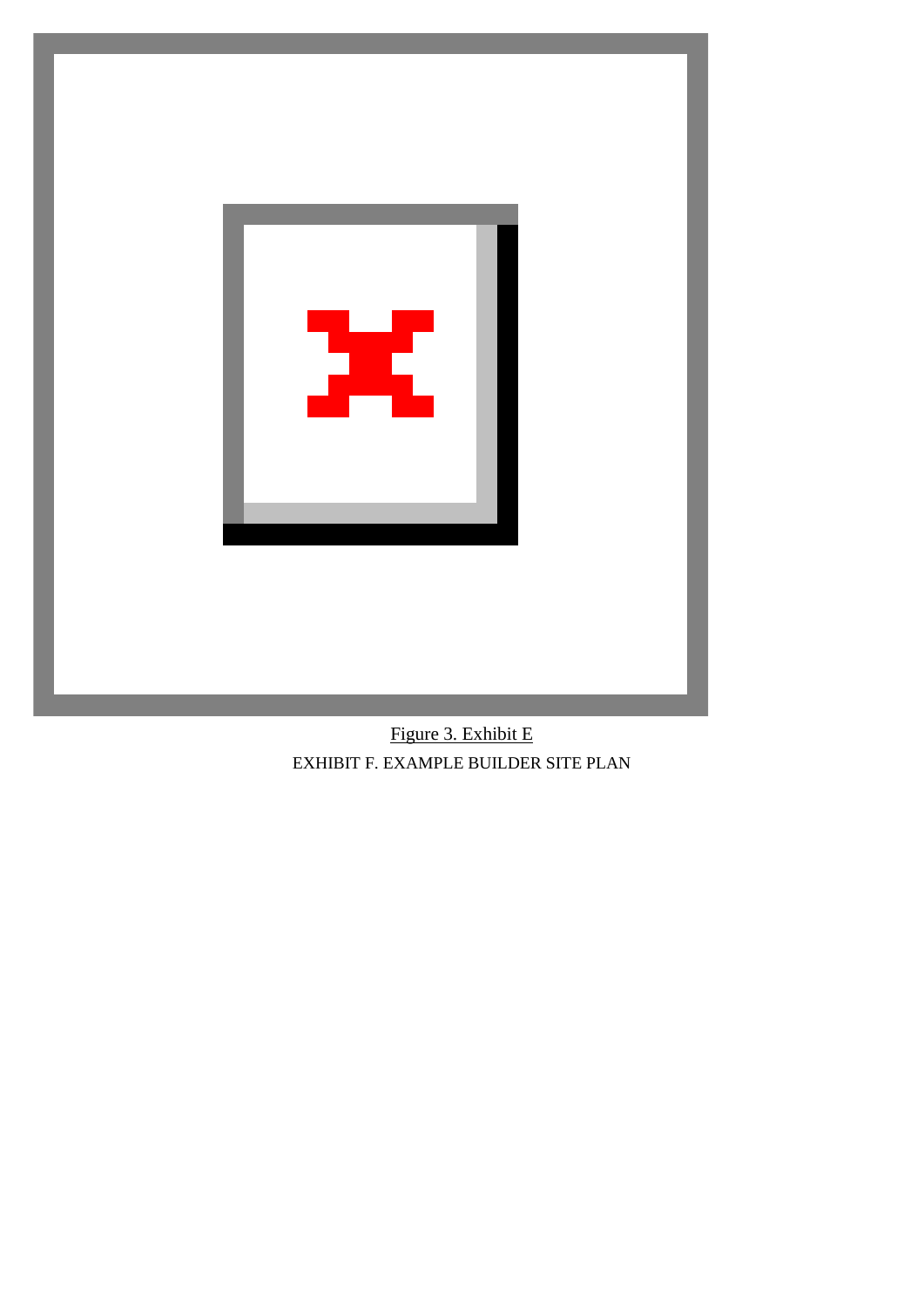

Figure 4. Exhibit F EXHIBIT G. TREE PRUNING RECOMMENDATIONS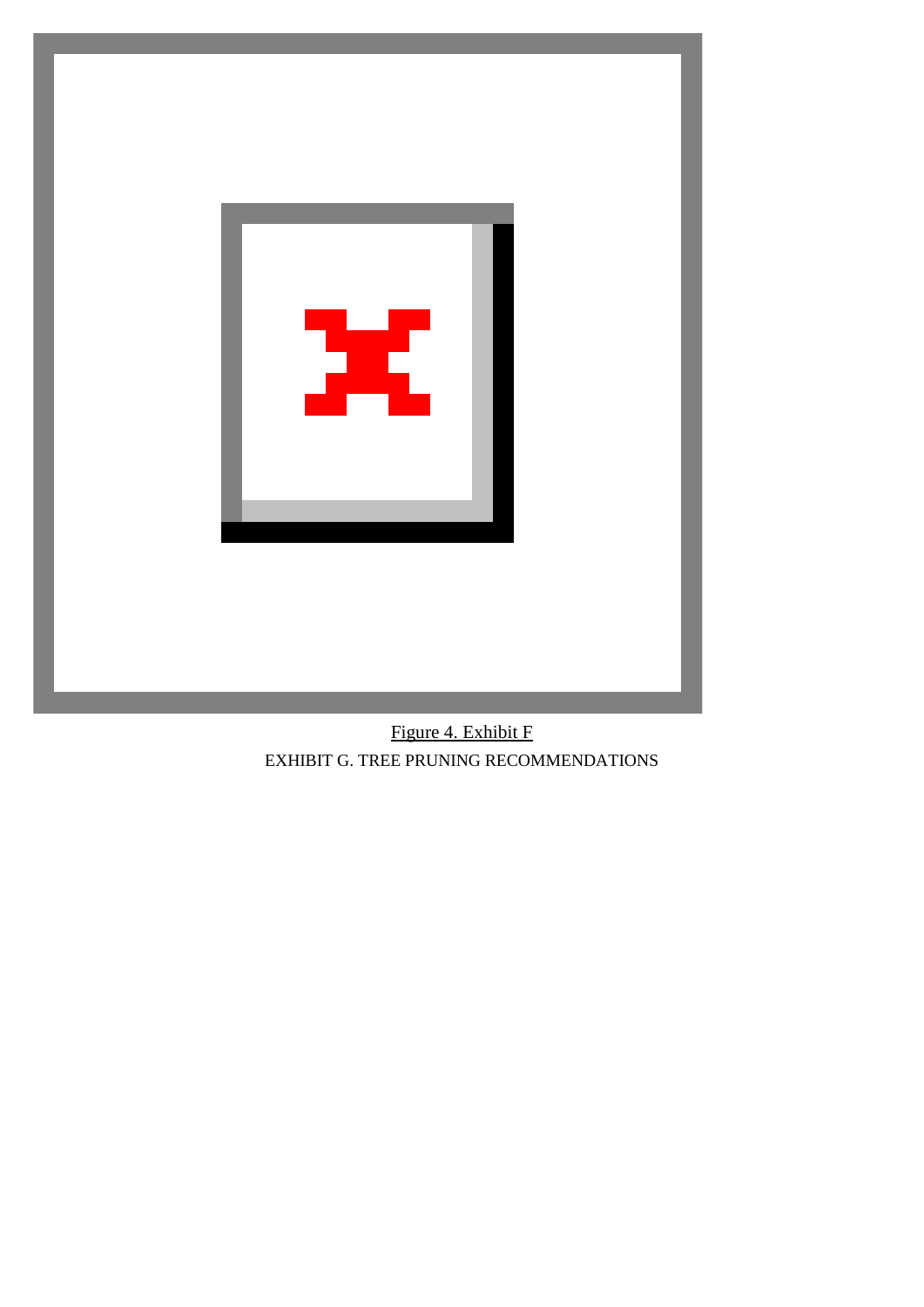

Figure 5. Exhibit G EXHIBIT H. PREFERRED SURVEY NOMENCLATURE AND LEGEND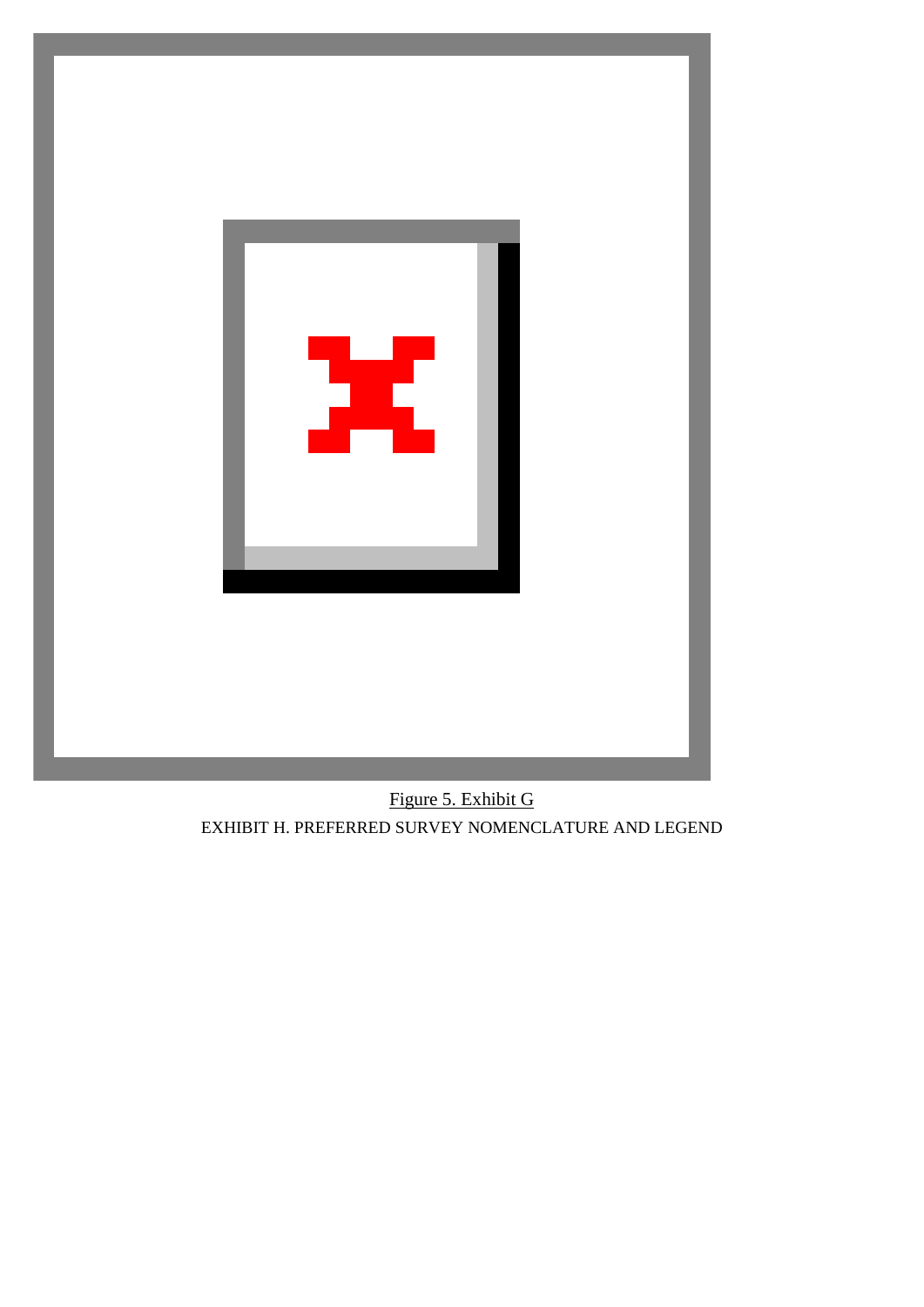

# Figure 6. Exhibit H EXHIBIT I. REPLACEMENT TREE LIST Ornamental Trees (10 to 25 feet)

| American Holly*      | llex opaca            |
|----------------------|-----------------------|
| Arborvitae           | Thuja orientalis      |
| Arizona Cypress      | Cupressus arizonica   |
| <b>Cherry Laurel</b> | Prunus caroliniana    |
| Chinese Photinia     | Photinia serrulata    |
| Crepe Myrtle         | Lagerstroemia indica  |
| Oleander             | Nerium oleander       |
| Possumhaw*           | llex deciduas         |
| Russian Olive*       | Eleagnus angustifolia |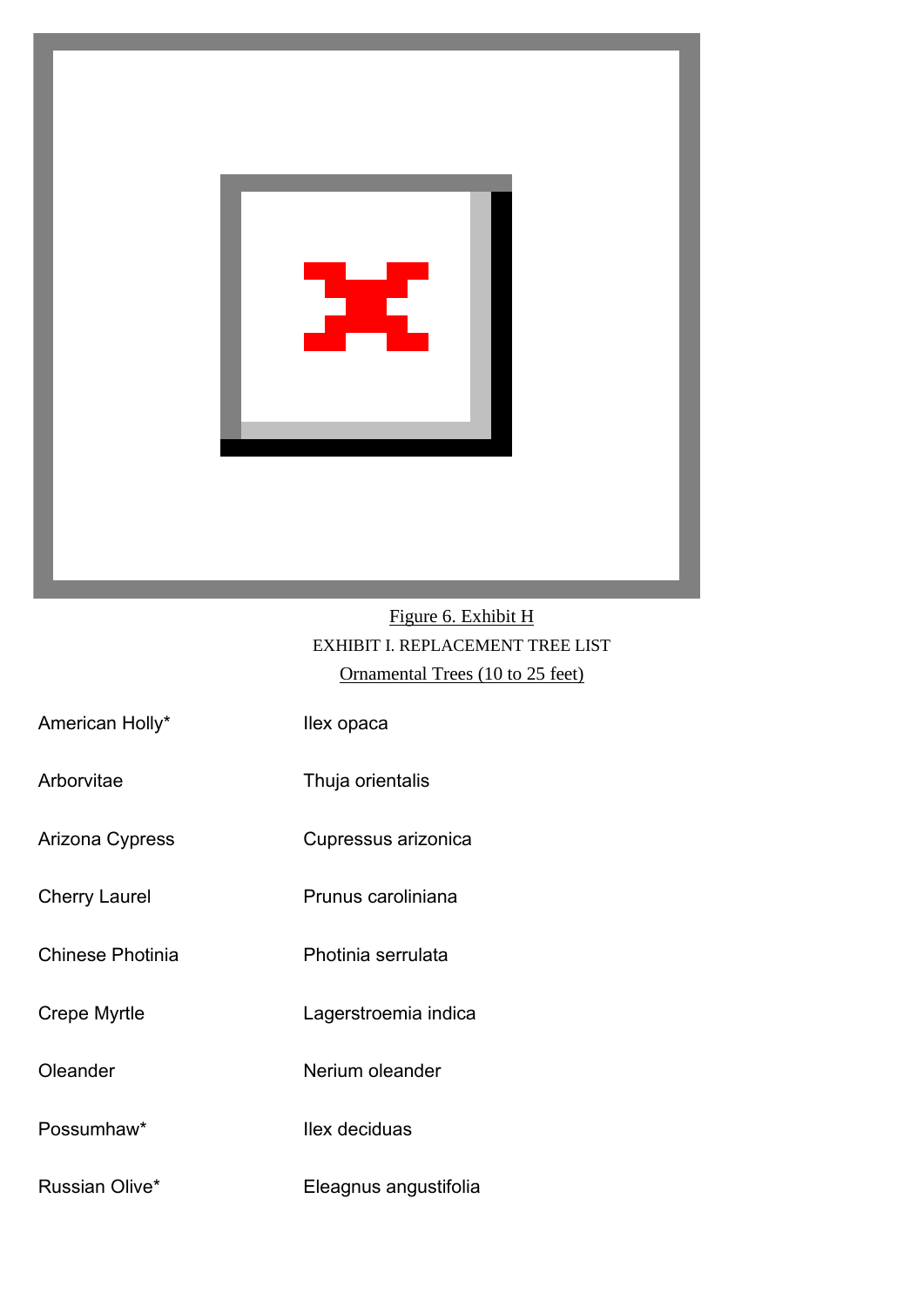| <b>Texas Persimmon</b>  | Diospyros texana            |
|-------------------------|-----------------------------|
| Vitex <sup>*</sup>      | Vitex agnus-castus          |
| Wax Myrtle*             | Myrica cerifa               |
| Yaupon Holly*           | Ilex vomitoria              |
|                         | Small Trees (20 to 35 feet) |
| Afghan Pine             | Pinus eldarica              |
| <b>Chinese Pistache</b> | Pistacia chinensis          |
| Desert Willow*          | Chilopsis linearis          |
| Eve's Necklace          | Sophora affinis             |
| Japanese Black Pine     | Pinus thunbergi             |
| Mexican Plum*           | Prunus mexicana             |
| Redbud*                 | Cercis sp.                  |
| Texas Pistache          | Pistacia texana             |
| Soapberry*              | Sapindus drummondii         |
|                         | Large Trees (above 35 feet) |
| Bur Oak*                | Quercus macrocarpa          |
| Cedar Elm*              | Ulmus crassifolia           |
| Chinquapin Oak          | Quercus muhlenbergii        |
| Texas Ash*              | <b>Fraxinus texensis</b>    |
| Green Ash*              |                             |
|                         | Fraxinus pennsylvanica      |
| Lace Bark Elm           | Ulmus parvifolia            |